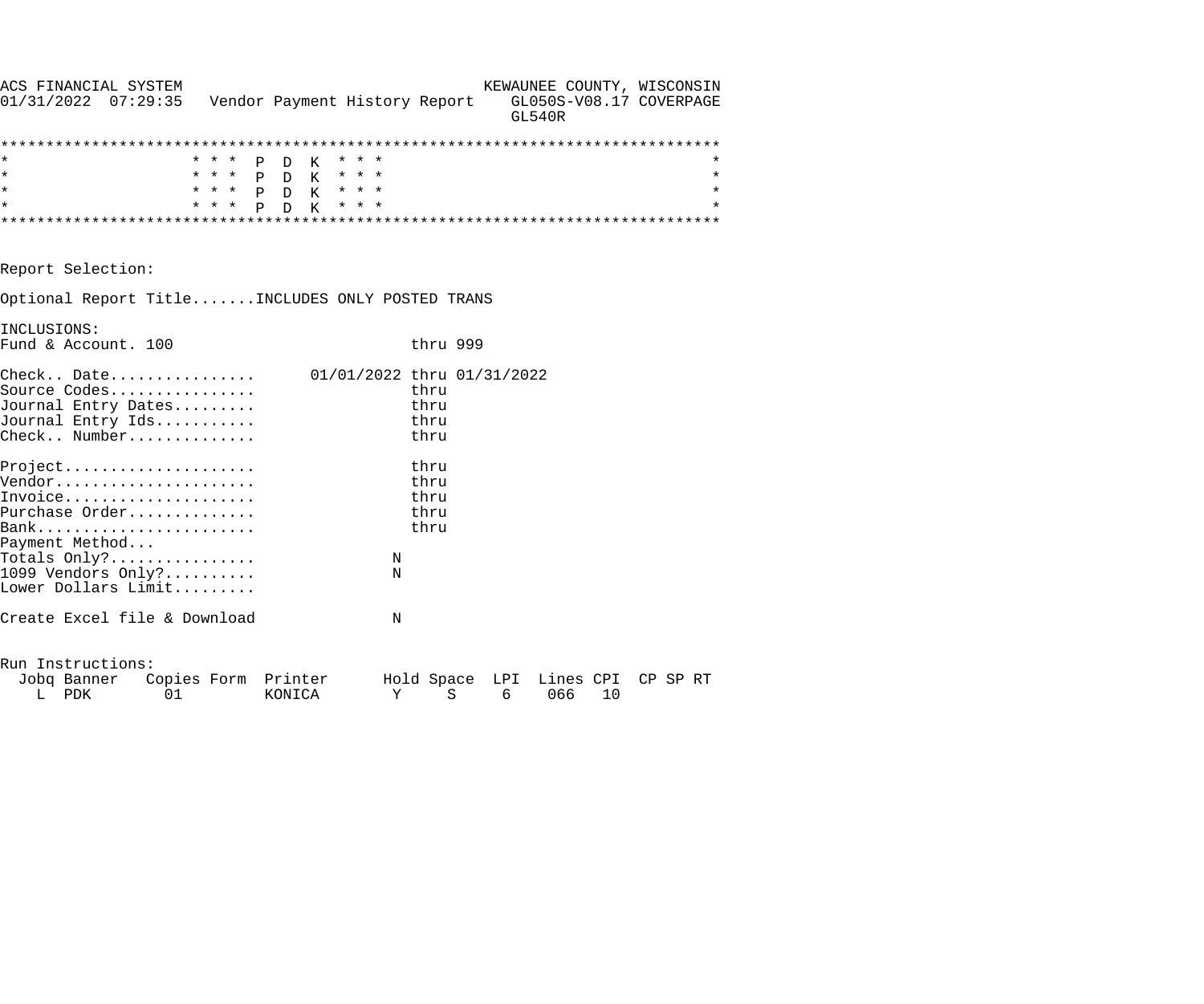| ACS FINANCIAL SYSTEM |  |
|----------------------|--|
|                      |  |

### 01/31/2022 07:29:35 Vendor Payment History Report GL540R-V08.17 PAGE 1 INCLUDES ONLY POSTED TRANS

|                 | VENDOR NAME AND NUMBER                         |                                                 |        |                |              |                          |     |                |                                    |                   |  |
|-----------------|------------------------------------------------|-------------------------------------------------|--------|----------------|--------------|--------------------------|-----|----------------|------------------------------------|-------------------|--|
| CHECK# DATE     |                                                | DESCRIPTION                                     |        | AMOUNT         |              | CLAIM INVOICE            | PO# |                | F S 9 BX M ACCOUNT NAME            | ACCOUNT           |  |
|                 |                                                |                                                 |        |                |              |                          |     |                |                                    |                   |  |
| A & K TRUCKLAND |                                                |                                                 | 009389 |                |              |                          |     |                |                                    |                   |  |
|                 |                                                | 166899 01/21/22 FLOOR MATS & SEAT COVERS 808.00 |        |                |              | 96767                    |     | $D -$          | REPAIR PARTS                       | 700.16121         |  |
|                 |                                                |                                                 |        |                |              |                          |     |                |                                    |                   |  |
| A T & T         |                                                |                                                 | 000003 |                |              |                          |     |                |                                    |                   |  |
|                 |                                                | 166872 01/14/22 E911 USER FEE                   |        | 551.34         |              | 414R9000161221           |     | $D -$          | TELEPHONE                          | 100.52102.000.225 |  |
|                 |                                                | 166872 01/14/22 911 PHASE 1 & 2                 |        | 217.56         |              | 414Z4562941221           |     | $D -$          | TELEPHONE                          | 100.52102.000.225 |  |
|                 | 166872 01/14/22 FAX LINE                       |                                                 |        | 26.07CR        |              | 92038803451221           |     | $D -$          | TELEPHONE                          | 100.54701.000.225 |  |
|                 |                                                | 166872 01/14/22 FAX LINE                        |        | 92.20          |              | 92038803451221           |     | $D -$          | OVERHEAD                           | 215.54410.076.158 |  |
|                 |                                                | 166872 01/14/22 FAX LINE                        |        | 92.20          |              | 92038803451221           |     | $\mathbb{D}$ – | OVERHEAD                           | 215.54500.002.158 |  |
|                 |                                                | 166872 01/14/22 ADMIN FIRE ALARM                |        | 83.02          |              | 92038803761221           |     | $\mathbb{D}$ – | MAINTENANCE AGRE 100.51605.000.249 |                   |  |
|                 |                                                | 166872 01/14/22 FUEL SYSTEM                     |        | 105.02         |              | 92038807101221           |     | $D -$          | CONTRACTED SERVI 700.53232.000.296 |                   |  |
|                 |                                                | 166872 01/14/22 ADMIN FIRE ALARM/ELEVATR 175.90 |        |                |              | 92038828961221           |     | $D -$          | MAINTENANCE AGRE 100.51605.000.249 |                   |  |
|                 | 166872 01/14/22 FREEZER                        |                                                 |        | 87.95          |              | 92038837581221           |     | $D -$          | TELEPHONE                          | 100.54100.000.225 |  |
|                 |                                                | 166872 01/14/22 ALGOMA SHOP                     |        | 89.84          |              | 92048727510122           |     | $D -$          | TELEPHONE                          | 700.53270.000.225 |  |
|                 |                                                |                                                 |        | 1,468.96       | *CHECK TOTAL |                          |     |                |                                    |                   |  |
|                 |                                                | VENDOR TOTAL                                    |        | 1,468.96       |              |                          |     |                |                                    |                   |  |
| A T & T         |                                                |                                                 | 002092 |                |              |                          |     |                |                                    |                   |  |
|                 | 166986 01/28/22 PHONE                          |                                                 |        | 115.26         |              | 6752827601               |     | $D -$          | A/R-CITY OF KEWA 100.14414         |                   |  |
|                 | 166986 01/28/22 PHONE                          |                                                 |        | 52.39          |              | 6752827601               |     | $D -$          | TELEPHONE                          | 100.51210.000.225 |  |
|                 | 166986 01/28/22 PHONE                          |                                                 |        | 83.83          |              | 6752827601               |     | $D -$          | TELEPHONE                          | 100.51220.000.225 |  |
|                 | 166986 01/28/22 PHONE                          |                                                 |        | 41.91          |              | 6752827601               |     | $D -$          | TELEPHONE                          | 100.51230.000.225 |  |
|                 | 166986 01/28/22 PHONE                          |                                                 |        | 62.87          |              | 6752827601               |     | $D -$          | TELEPHONE                          | 100.51310.000.225 |  |
|                 | 166986 01/28/22 PHONE                          |                                                 |        | 13.97          |              | 6752827601               |     | $D -$          | TELEPHONE                          | 100.51312.000.225 |  |
|                 | 166986 01/28/22 PHONE                          |                                                 |        | 6.99           |              | 6752827601               |     | $\mathbb{D}$ – | TELEPHONE                          | 100.51320.000.225 |  |
|                 | 166986 01/28/22 PHONE                          |                                                 |        | 52.39          |              | 6752827601               |     | $D -$          | TELEPHONE                          | 100.51330.000.225 |  |
|                 | 166986 01/28/22 PHONE                          |                                                 |        | 41.91          |              | 6752827601               |     | $D -$          | TELEPHONE                          | 100.51410.000.225 |  |
|                 | 166986 01/28/22 PHONE                          |                                                 |        | 41.91          |              | 6752827601               |     | $D -$          | TELEPHONE                          | 100.51420.000.225 |  |
|                 | 166986 01/28/22 PHONE                          |                                                 |        | 20.96          |              | 6752827601               |     | $D -$          | TELEPHONE                          | 100.51450.000.225 |  |
|                 | 166986 01/28/22 PHONE                          |                                                 |        | 10.48          |              | 6752827601               |     | $D -$          | TELEPHONE                          | 100.51460.000.225 |  |
|                 | 166986 01/28/22 PHONE                          |                                                 |        | 31.43          |              | 6752827601               |     | $D -$          | TELEPHONE                          | 100.51511.000.225 |  |
|                 | 166986 01/28/22 PHONE                          |                                                 |        | 20.96          |              | 6752827601               |     | $D -$          | TELEPHONE                          | 100.51520.000.225 |  |
|                 | 166986 01/28/22 PHONE                          |                                                 |        | 20.96          |              | 6752827601               |     | $D -$          | TELEPHONE                          | 100.51602.000.225 |  |
|                 | 166986 01/28/22 PHONE                          |                                                 |        | 41.91          |              | 6752827601               |     | $D -$          | TELEPHONE                          | 100.51710.000.225 |  |
|                 | 166986 01/28/22 PHONE                          |                                                 |        | 157.17         |              | 6752827601               |     | D –            | TELEPHONE                          | 100.52102.000.225 |  |
|                 | 166986 01/28/22 PHONE                          |                                                 |        | 52.39          |              | 6752827601               |     | $D -$          | TELEPHONE                          | 100.54100.000.225 |  |
|                 | 166986 01/28/22 PHONE                          |                                                 |        | 20.96          |              | 6752827601               |     | $D -$          | TELEPHONE                          | 100.54113.000.225 |  |
|                 | 166986 01/28/22 PHONE                          |                                                 |        | 31.43          |              | 6752827601               |     | $D -$          | TELEPHONE                          | 100.54701.000.225 |  |
|                 | 166986 01/28/22 PHONE                          |                                                 |        | 31.43          |              | 6752827601               |     | $D -$          | TELEPHONE                          | 100.55200.000.225 |  |
|                 | 166986 01/28/22 PHONE                          |                                                 |        | 94.30          |              | 6752827601               |     | $D -$          | TELEPHONE                          | 100.55620.000.225 |  |
|                 |                                                |                                                 |        |                |              |                          |     | $D -$          |                                    | 215.54500.002.158 |  |
|                 | 166986 01/28/22 PHONE<br>166986 01/28/22 PHONE |                                                 |        | 366.77         |              | 6752827601<br>6752827601 |     | $D -$          | OVERHEAD<br>OVERHEAD               | 215.54607.000.158 |  |
|                 | 166986 01/28/22 PHONE                          |                                                 |        | 41.91<br>31.43 |              | 6752827601               |     | $D -$          |                                    | 245.51730.000.225 |  |
|                 | 166986 01/28/22 PHONE                          |                                                 |        |                |              | 6752827601               |     | $D -$          | TELEPHONE<br>TELEPHONE             | 700.53111.000.225 |  |
|                 | 166986 01/28/22 PHONE                          |                                                 |        | 73.35<br>31.43 |              | 6752827601               |     | $D -$          | TELEPHONE                          | 700.53230.000.225 |  |
|                 |                                                |                                                 |        | 1,592.70       | *CHECK TOTAL |                          |     |                |                                    |                   |  |
|                 |                                                | VENDOR TOTAL                                    |        | 1,592.70       |              |                          |     |                |                                    |                   |  |
|                 |                                                |                                                 |        |                |              |                          |     |                |                                    |                   |  |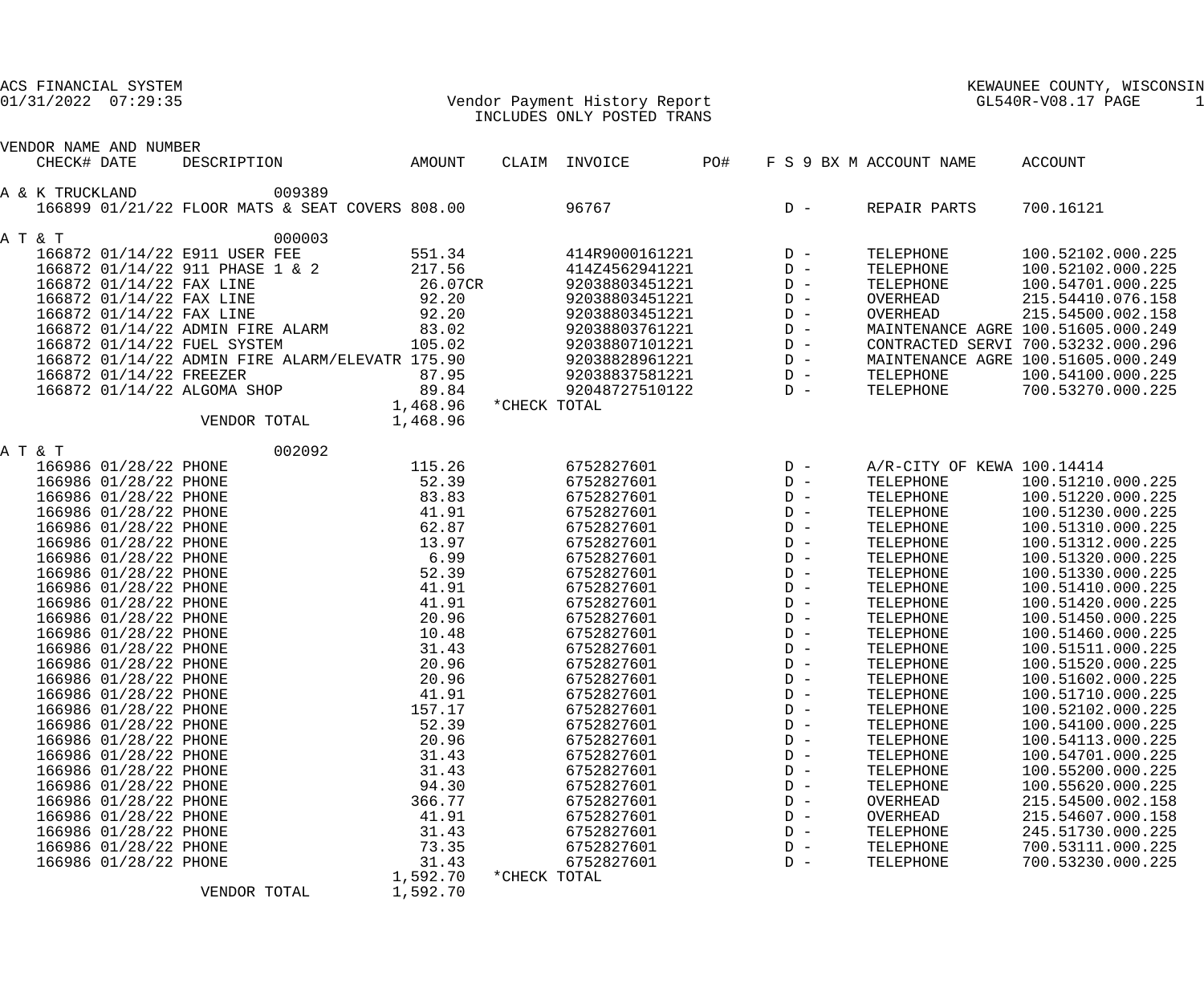| ACS FINANCIAL SYSTEM<br>$01/31/2022$ $07:29:35$ |                             |                                                 |           | Vendor Payment History Report<br>That Uppe ONLY Postup Thans<br>INCLUDES ONLY POSTED TRANS |               |            |        |                             | KEWAUNEE COUNTY, WISCONSIN<br>GL540R-V08.17 PAGE |  |  |
|-------------------------------------------------|-----------------------------|-------------------------------------------------|-----------|--------------------------------------------------------------------------------------------|---------------|------------|--------|-----------------------------|--------------------------------------------------|--|--|
| VENDOR NAME AND NUMBER<br>CHECK# DATE           |                             | DESCRIPTION AMOUNT                              |           |                                                                                            | CLAIM INVOICE | <b>PO#</b> |        | F S 9 BX M ACCOUNT NAME     | ACCOUNT                                          |  |  |
|                                                 |                             |                                                 |           |                                                                                            |               |            |        |                             |                                                  |  |  |
| A T & T LONG DISTANCE                           |                             | 009983<br>166873 01/14/22 *21*LONG DISTANCE     | 16.93     |                                                                                            | 12262021      |            | $D -$  | TELEPHONE                   | 100.52102.000.225                                |  |  |
|                                                 |                             | 166873 01/14/22 *21*LONG DISTANCE               | 65.88     |                                                                                            | 12262021      |            | $D -$  | TELEPHONE                   | 100.54701.000.225                                |  |  |
|                                                 |                             | 166873 01/14/22 *21*LONG DISTANCE               | 40.72     |                                                                                            | 12262021      |            | $D -$  | OVERHEAD                    | 215.54410.076.158                                |  |  |
|                                                 |                             | 166873 01/14/22 *21*LONG DISTANCE               | 33.56     |                                                                                            | 12262021      |            | $D -$  | OVERHEAD                    | 215.54500.002.158                                |  |  |
|                                                 |                             |                                                 | 157.09    | *CHECK TOTAL                                                                               |               |            |        |                             |                                                  |  |  |
|                                                 |                             | VENDOR TOTAL                                    | 157.09    |                                                                                            |               |            |        |                             |                                                  |  |  |
| ADL MONITORING SOLUTIONS                        |                             | 001021                                          |           |                                                                                            |               |            |        |                             |                                                  |  |  |
|                                                 |                             | 166874 01/14/22 *21*DECEMBER MONITORING 777.70  |           |                                                                                            | $15 - 16250$  |            | $D -$  |                             | HOME MONITORING 100.52102.000.258                |  |  |
| ADOLPH LEGAL LLC                                |                             | 001438<br>166916 01/21/22 *21* CH 48 21-JC-13   | 592.35    |                                                                                            | 3658          |            | D N 01 | LEGAL FEES                  | 100.51230.000.212                                |  |  |
|                                                 |                             |                                                 |           |                                                                                            |               |            |        |                             |                                                  |  |  |
| ADVANCED CORRECTIONAL                           |                             | 000853                                          |           |                                                                                            |               |            |        |                             |                                                  |  |  |
|                                                 |                             | 166720 01/07/22 JAN ONSITE MEDICAL              | 6,119.72  |                                                                                            | 112901        |            | $D -$  |                             | MEDICAL SERVICES 100.52102.000.211               |  |  |
|                                                 |                             | 166720 01/07/22 FEB ONSITE MEDICAL              | 6, 119.72 |                                                                                            | 113736        |            | $D -$  |                             | MEDICAL SERVICES 100.52102.000.211               |  |  |
|                                                 |                             | 166720 01/07/22 *21* NOV MEDICAL OVERA 1,744.86 |           |                                                                                            | 113737        |            | $D -$  |                             | MEDICAL SERVICES 100.52102.000.211               |  |  |
|                                                 |                             |                                                 | 13,984.30 | *CHECK TOTAL                                                                               |               |            |        |                             |                                                  |  |  |
|                                                 |                             | VENDOR TOTAL                                    | 13,984.30 |                                                                                            |               |            |        |                             |                                                  |  |  |
| ADVOCATES FOR HEALTHY                           |                             | 009900                                          |           |                                                                                            |               |            |        |                             |                                                  |  |  |
|                                                 |                             | 166798 01/14/22 *21* CST RESPITE                | 756.00    |                                                                                            | 354-9017      |            | $D -$  | RESPITE CARE                | 215.54500.811.201                                |  |  |
|                                                 |                             |                                                 |           |                                                                                            |               |            |        |                             |                                                  |  |  |
| AIRGAS USA LLC                                  |                             | 010029                                          |           |                                                                                            |               |            |        |                             |                                                  |  |  |
|                                                 | 166861 01/14/22 *21* GLOVES |                                                 | 1,093.47  |                                                                                            | 9120425546    |            | $D -$  |                             | FIELD SMALL TOOL 700.53220.000.365               |  |  |
|                                                 |                             | 166900 01/21/22 *21* CYLINDER RENTALS 213.08    |           |                                                                                            | 9985100062    |            | $D -$  | REPAIR PARTS                | 700.16121                                        |  |  |
|                                                 |                             | VENDOR TOTAL                                    | 1,306.55  |                                                                                            |               |            |        |                             |                                                  |  |  |
|                                                 |                             |                                                 |           |                                                                                            |               |            |        |                             |                                                  |  |  |
| ALGOMA SCHOOL DISTRICT                          |                             | 001066                                          |           |                                                                                            |               |            |        |                             |                                                  |  |  |
|                                                 |                             | 166799 01/14/22 *21* YJ GRANT BALANCE 9,303.26  |           |                                                                                            | $11 - 2021$   |            | $D -$  |                             | YOUTH JUSTICE IN 215.54500.366.409               |  |  |
| ALGOMA UTILITIES                                |                             | 000020                                          |           |                                                                                            |               |            |        |                             |                                                  |  |  |
|                                                 |                             | 166917 01/21/22 *21* ALGOMA SHOP                | 114.36    |                                                                                            | 12292021-3778 |            | $D -$  | WATER & SEWER               | 700.53270.000.221                                |  |  |
|                                                 |                             | 166917 01/21/22 *21* ALGOMA SHOP                | 128.98    |                                                                                            | 12292021-3778 |            | $D -$  | ELECTRIC                    | 700.53270.000.222                                |  |  |
|                                                 |                             | 166917 01/21/22 *21* ALGOMA TOWER               | 83.77     |                                                                                            | 12292021-6657 |            | $D -$  | ELECTRIC                    | 100.52102.000.222                                |  |  |
|                                                 |                             |                                                 | 327.11    | *CHECK TOTAL                                                                               |               |            |        |                             |                                                  |  |  |
|                                                 |                             | VENDOR TOTAL                                    | 327.11    |                                                                                            |               |            |        |                             |                                                  |  |  |
|                                                 |                             |                                                 |           |                                                                                            |               |            |        |                             |                                                  |  |  |
| ALPHA HYDRAULICS LLC                            |                             | 010207                                          |           |                                                                                            |               |            |        |                             |                                                  |  |  |
|                                                 |                             | 166979 01/28/22 REBUILD CYLINDER                | 506.11    |                                                                                            | 14378         |            | $D -$  | REPAIR PARTS                | 700.16121                                        |  |  |
| AMERICAN FAMILY LIFE ASS                        |                             | 000022                                          |           |                                                                                            |               |            |        |                             |                                                  |  |  |
|                                                 | 166875 01/14/22 AFLAC       |                                                 | 1,189.49  |                                                                                            | 773693        |            | $D -$  | CANCER, INTENSIVE 800.21533 |                                                  |  |  |
|                                                 |                             |                                                 |           |                                                                                            |               |            |        |                             |                                                  |  |  |
|                                                 | 166987 01/28/22 AFLAC       |                                                 | 1,168.61  |                                                                                            | 798306        |            | $D -$  | CANCER, INTENSIVE 800.21533 |                                                  |  |  |
|                                                 |                             | VENDOR TOTAL                                    | 2,358.10  |                                                                                            |               |            |        |                             |                                                  |  |  |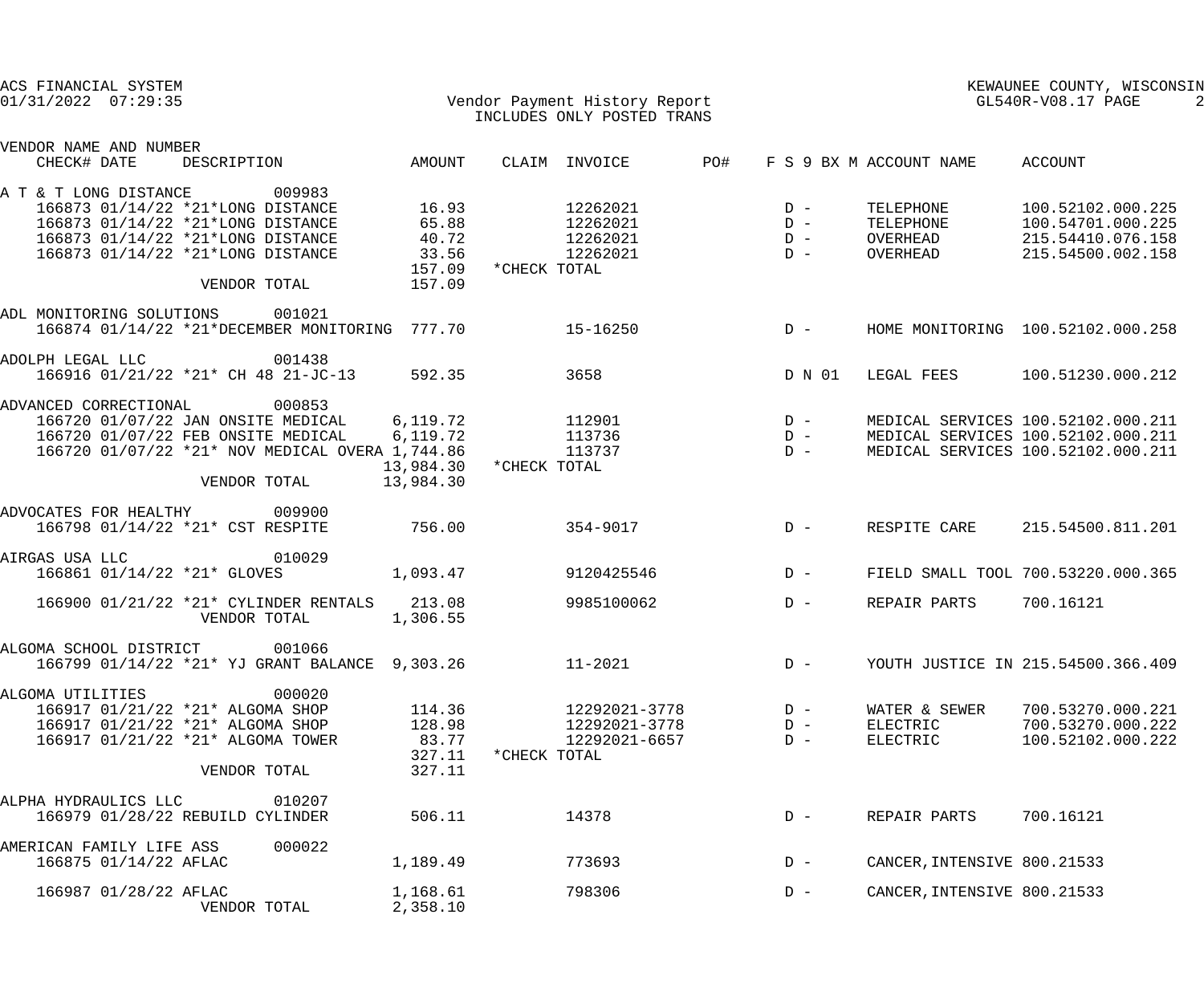| ACS FINANCIAL SYSTEM<br>$01/31/2022$ $07:29:35$                                                                                             |                                     | Vendor Payment History Report<br>INCLUDES ONLY POSTED TRANS |                                  | KEWAUNEE COUNTY, WISCONSIN<br>GL540R-V08.17 PAGE |                                                                           |  |
|---------------------------------------------------------------------------------------------------------------------------------------------|-------------------------------------|-------------------------------------------------------------|----------------------------------|--------------------------------------------------|---------------------------------------------------------------------------|--|
| VENDOR NAME AND NUMBER                                                                                                                      |                                     |                                                             |                                  |                                                  |                                                                           |  |
| CHECK# DATE<br>DESCRIPTION                                                                                                                  | AMOUNT                              | CLAIM INVOICE                                               | PO#                              | F S 9 BX M ACCOUNT NAME                          | ACCOUNT                                                                   |  |
| 009005<br>ANNOYE/MELISSA<br>166800 01/14/22 *21* NOVEMBER TRAVEL                                                                            | 45.36                               | 11302021                                                    | $D -$                            | OVERHEAD                                         | 215.54300.429.158                                                         |  |
| 166800 01/14/22 *21* NOVEMBER TRAVEL<br>166800 01/14/22 *21* NOVEMBER TRAVEL<br>VENDOR TOTAL                                                | 47.04<br>14.56<br>106.96<br>106.96  | 11302021<br>11302021<br>*CHECK TOTAL                        | $D -$<br>$D -$                   | OVERHEAD<br>OVERHEAD                             | 215.54500.811.158<br>215.54624.000.158                                    |  |
| APRICITY<br>000982<br>166801 01/14/22 *21* AODA RESIDENTIAL 790.51                                                                          |                                     | 315554/WH                                                   | $D -$                            |                                                  | RESIDENT TREATME 215.54362.561.175                                        |  |
|                                                                                                                                             |                                     |                                                             |                                  |                                                  |                                                                           |  |
| ARING EQUIPMENT COMPANY, 000028<br>166980 01/28/22 SWITCH/HEATER/SERVICE 1,717.41<br>166980 01/28/22 WASHER PUMP W/ FREIGHT<br>VENDOR TOTAL | 67.65<br>1,785.06<br>1,785.06       | D34906<br>776885<br>*CHECK TOTAL                            | $D -$<br>$D -$                   | REPAIR PARTS<br>REPAIR PARTS                     | 700.16121<br>700.16121                                                    |  |
| ASSOCIATED TRUST COMPANY 009583<br>166918 01/21/22 *21* ANNUAL FEE                                                                          | 475.00                              | 22038                                                       | $D -$                            |                                                  | DEBT ISSUE EXPEN 300.59500.000.312                                        |  |
| 000881<br>ATMOSPHERE COMMERCIAL<br>166919 01/21/22 OFFICE CHAIR                                                                             | 516.69                              | 24120                                                       | $D -$                            |                                                  | OFFICE SUPPLIES 100.51210.000.312                                         |  |
| AUTO MOTION<br>006913<br>166706 01/07/22 *21* TIRE GUAGES                                                                                   | 52.20                               | 44251                                                       | $D -$                            |                                                  | FIELD SMALL TOOL 700.53220.000.365                                        |  |
| 166901 01/21/22 TIRE INFLATOR<br>VENDOR TOTAL                                                                                               | 91.45<br>143.65                     | 44310                                                       | $D -$                            |                                                  | HOUSEHOLD & JANI 700.53230.000.344                                        |  |
| 001124<br>AVENU HOLDINGS, LLC<br>166988 01/28/22 JANUARY PAYMENT                                                                            | 1,085.91                            | INVB-032522                                                 | $D -$                            |                                                  | MAINTENANCE AGRE 100.51511.000.249                                        |  |
| 000032<br>AYRES ASSOCIATES INC<br>166707 01/07/22 *21* LANDFILL GEN SERV 4,667.41<br>166707 01/07/22 *21* BRIDGE INSPECTION 2,756.90        | 7,424.31                            | 196463<br>196536<br>*CHECK TOTAL                            | $D -$<br>$D -$                   |                                                  | CONTRACTED SERVI 600.54923.000.296<br>ENGINEERING SERV 700.53310.042.215  |  |
| 166862 01/14/22 VOLUME SURVEY OF PITS 3,600.00                                                                                              |                                     | 196756                                                      | $D -$                            |                                                  | CONTRACTED SERVI 700.53250.000.296                                        |  |
| 166981 01/28/22 LANDFILL SERVICES<br>VENDOR TOTAL                                                                                           | 1,332.16<br>12,356.47               | 197195                                                      | $D -$                            |                                                  | CONTRACTED SERVI 600.54923.000.296                                        |  |
| 009907<br>BALL AUTO & TRUCK PARTS                                                                                                           |                                     |                                                             |                                  |                                                  |                                                                           |  |
| 166708 01/07/22 *21* FILTERS<br>166708 01/07/22 *21* SPRAYER<br>166708 01/07/22 *21* OIL DRY<br>166708 01/07/22 *21* OIL FILTERS            | 100.14<br>166.47<br>522.65<br>48.98 | 337201<br>337386<br>337641<br>337703                        | $D -$<br>$D -$<br>$D -$<br>$D -$ | REPAIR PARTS<br>REPAIR PARTS<br>REPAIR PARTS     | 700.16121<br>FIELD SMALL TOOL 700.53220.000.365<br>700.16121<br>700.16121 |  |
| 166708 01/07/22 *21* TIRE PROBE<br>VENDOR TOTAL                                                                                             | 12.04<br>850.28<br>850.28           | 337772<br>*CHECK TOTAL                                      | $D -$                            |                                                  | HOUSEHOLD & JANI 700.53230.000.344                                        |  |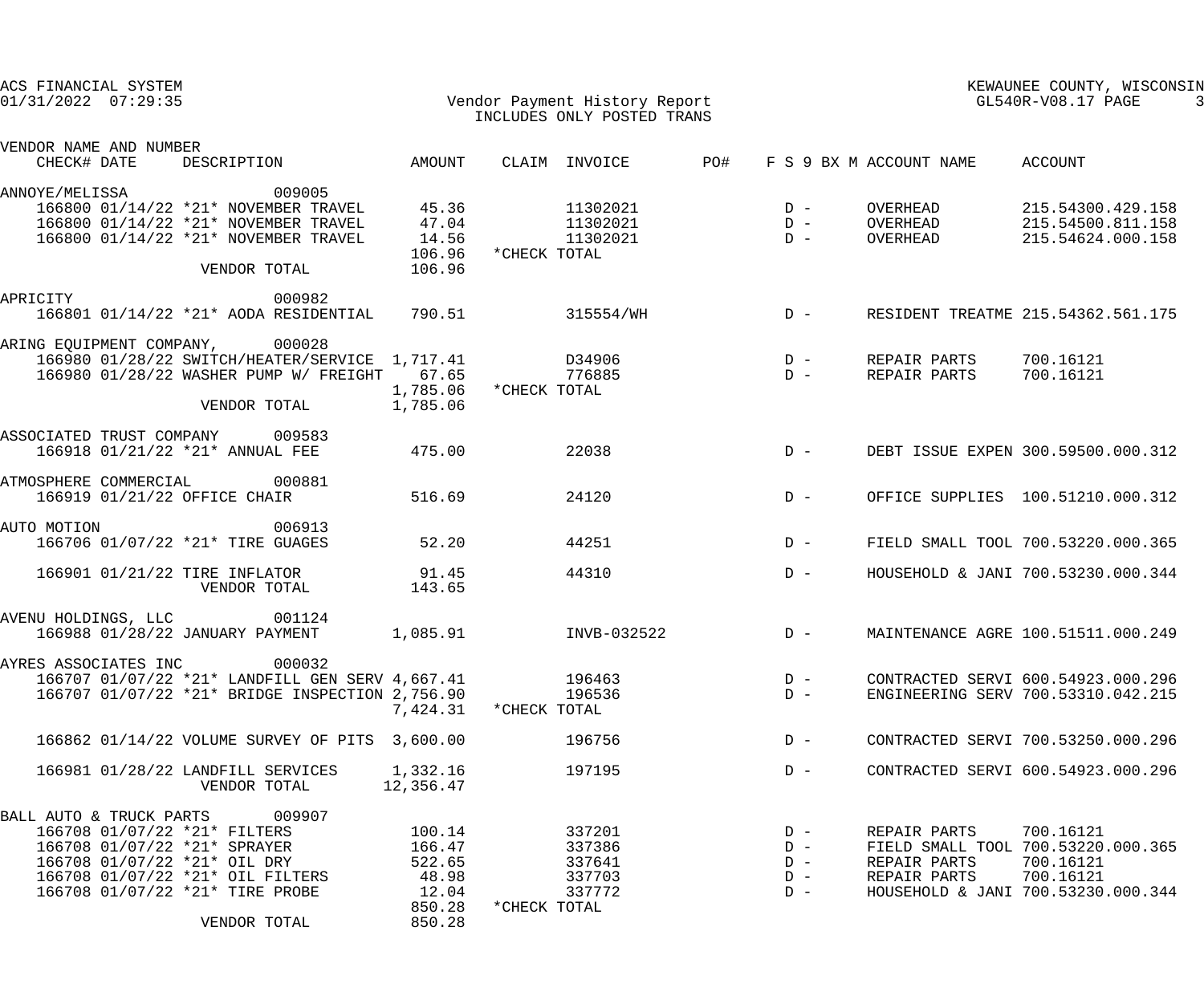| ACS FINANCIAL SYSTEM<br>Vendor Payment History Report<br>TNGTIIDES ONLY POSTED TRANS<br>$01/31/2022$ $07:29:35$                                                                                                                                                                                                                           | INCLUDES ONLY POSTED TRANS                                                                                                                                              |                                                                                                       | KEWAUNEE COUNTI, MINT<br>KEWAUNEE COUNTY, WISCONSIN                                                                                                                                        |  |  |
|-------------------------------------------------------------------------------------------------------------------------------------------------------------------------------------------------------------------------------------------------------------------------------------------------------------------------------------------|-------------------------------------------------------------------------------------------------------------------------------------------------------------------------|-------------------------------------------------------------------------------------------------------|--------------------------------------------------------------------------------------------------------------------------------------------------------------------------------------------|--|--|
| VENDOR NAME AND NUMBER<br>DESCRIPTION AMOUNT<br>CHECK# DATE                                                                                                                                                                                                                                                                               | <b>PO#</b><br>CLAIM INVOICE                                                                                                                                             |                                                                                                       | F S 9 BX M ACCOUNT NAME ACCOUNT                                                                                                                                                            |  |  |
| 009495<br>BALZA/JANET<br>166802 01/14/22 *21* DRIVER ESCORT VOLUN 24.64                                                                                                                                                                                                                                                                   | jb1221 D N 01                                                                                                                                                           |                                                                                                       | TRAVEL EXPENSES 215.54607.000.332                                                                                                                                                          |  |  |
| 010135<br>BANFIELD/KAETHE M.<br>166776 01/14/22 000804583512/01/2021 031 254.00 002206 IM 01/05/2022 D - KINSHIP ASSESSME 215.54500.378.601<br>166776 01/14/22 000804583512/01/2021 031 254.00 002206 IM 01/05/2022 D - KINSHIP ASSESSME 215.54500.378.601<br>508.00<br>508.00<br>VENDOR TOTAL                                            | *CHECK TOTAL                                                                                                                                                            |                                                                                                       |                                                                                                                                                                                            |  |  |
| 000489<br>BARRAGAN/AMANDA<br>166777 01/14/22 000809725012/01/2021 031 254.00<br>166777 01/14/22 000809725012/01/2021 031 254.00<br>166777 01/14/22 000809725012/01/2021 031 254.00<br>166777 01/14/22 000809725012/01/2021 031 254.00<br>166777 01/14/22 000809725012/01/2021 031 254.00<br>1,270.00<br>VENDOR TOTAL 1,270.00             | 002206 IM 01/05/2022 D N 01<br>002206 IM 01/05/2022 D N 01<br>002206 IM 01/05/2022 D N 01<br>002206 IM 01/05/2022 D N 01<br>002206 IM 01/05/2022 D N 01<br>*CHECK TOTAL |                                                                                                       | KINSHIP ASSESSME 215.54500.378.601<br>KINSHIP ASSESSME 215.54500.378.601<br>KINSHIP ASSESSME 215.54500.378.601<br>KINSHIP ASSESSME 215.54500.378.601<br>KINSHIP ASSESSME 215.54500.378.601 |  |  |
| BAY ELECTRONICS, INC 004101<br>166989 01/28/22 REMOTE MOUNT MOBILE RA 2,638.00                                                                                                                                                                                                                                                            | 4240<br>$D -$                                                                                                                                                           | OUTLAY                                                                                                | 100.52100.000.813                                                                                                                                                                          |  |  |
| BAY-LAKE REGIONAL PLANNI<br>000043<br>166721 01/07/22 2022 MEMBERSHIP 11,231.00                                                                                                                                                                                                                                                           | $D -$<br>6607                                                                                                                                                           |                                                                                                       | MEMBERSHIP DUES 100.51100.000.324                                                                                                                                                          |  |  |
| 001222<br>BEAURAIN/DEBRA A<br>166803 01/14/22 *21* DRIVER ESCORT VOLUN 251.22                                                                                                                                                                                                                                                             | db1221                                                                                                                                                                  | D N 01                                                                                                | TRAVEL EXPENSES 215.54607.000.332                                                                                                                                                          |  |  |
| BEHAVIORAL HEALTH TRAINI<br>000689<br>166804 01/14/22 2022 TRAINING PARTNERSHP 210.00<br>166804 01/14/22 2022 TRAINING PARTNERSHP 210.00<br>166804 01/14/22 2022 TRAINING PARTNERSHP 210.00<br>166804 01/14/22 2022 TRAINING PARTNERSHP 210.00<br>166804 01/14/22 2022 TRAINING PARTNERSHP 210.00<br>1,050.00<br>1,050.00<br>VENDOR TOTAL | 2022 PMT<br>2022 PMT<br>2022 PMT<br>2022 PMT<br>2022 PMT<br>*CHECK TOTAL                                                                                                | $D -$<br>OVERHEAD<br>$D -$<br>OVERHEAD<br>OVERHEAD<br>$D -$<br>OVERHEAD<br>$D -$<br>$D -$<br>OVERHEAD | 215.54352.561.158<br>215.54354.561.158<br>215.54355.561.158<br>215.54359.000.158<br>215.54362.561.158                                                                                      |  |  |
| BELCO VEHICLE SOLUTIONS,<br>000331<br>166722 01/07/22 *21* MOUNTING BRACKETS<br>559.87                                                                                                                                                                                                                                                    | 6726                                                                                                                                                                    | OUTLAY<br>$D -$                                                                                       | 100.52100.000.813                                                                                                                                                                          |  |  |
| 010003<br><b>BELLIN HEALTH</b><br>166920 01/21/22 *21* HERALY&JOHNSON EVAL 124.00                                                                                                                                                                                                                                                         | 01102022                                                                                                                                                                | $D -$                                                                                                 | RECRUITING & SCR 100.52100.000.161                                                                                                                                                         |  |  |
| 006380<br>BELLIN MEMORIAL HOSPITAL<br>166902 01/21/22 URINE SPECIMEN<br>16.00<br>166902 01/21/22 CHAD COCHART PRE-EMPLOY 102.00<br>166902 01/21/22 4TH QTR RANDOM DRUG TEST 215.50<br>333.50<br>333.50<br>VENDOR TOTAL                                                                                                                    | JAN 2022<br>13855971<br>13855971<br>*CHECK TOTAL                                                                                                                        | $D -$<br>$D -$<br>$D -$                                                                               | MEDICAL SERVICES 700.53210.000.211<br>MEDICAL SERVICES 100.51430.000.211<br>MEDICAL SERVICES 700.53210.000.211                                                                             |  |  |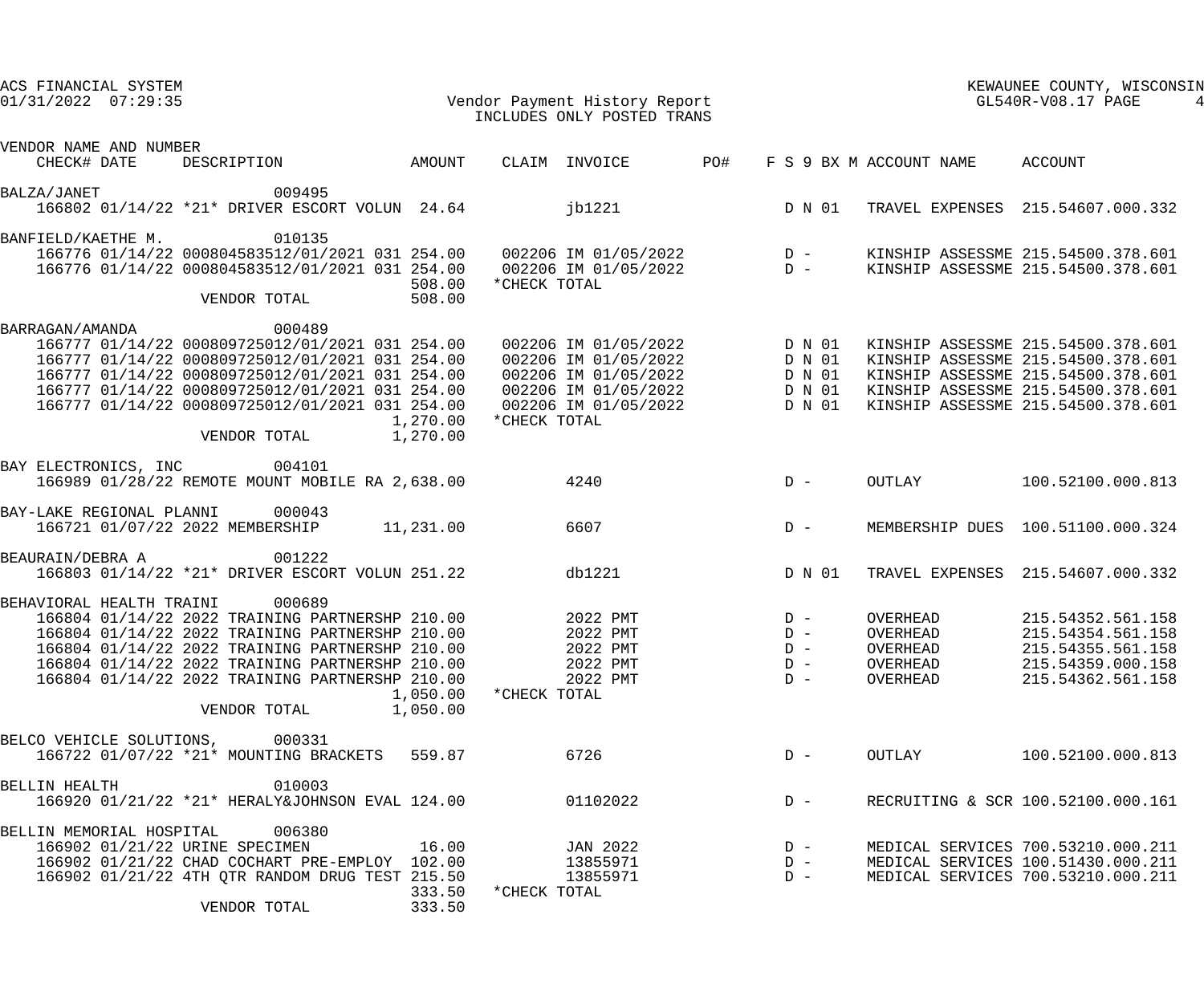| ACS FINANCIAL SYSTEM<br>$01/31/2022$ $07:29:35$ |                                                                                                                                                                                                                                                                                                             |                                                                                        | Vendor Payment History Report<br>INCLUDES ONLY POSTED TRANS                                                                                                                             |     | KEWAUNEE COUNTY, WISCONSIN<br>GL540R-V08.17 PAGE                     |                                                                                                                                            |                                                                                                                |
|-------------------------------------------------|-------------------------------------------------------------------------------------------------------------------------------------------------------------------------------------------------------------------------------------------------------------------------------------------------------------|----------------------------------------------------------------------------------------|-----------------------------------------------------------------------------------------------------------------------------------------------------------------------------------------|-----|----------------------------------------------------------------------|--------------------------------------------------------------------------------------------------------------------------------------------|----------------------------------------------------------------------------------------------------------------|
| VENDOR NAME AND NUMBER<br>CHECK# DATE           | DESCRIPTION                                                                                                                                                                                                                                                                                                 | AMOUNT                                                                                 | CLAIM INVOICE                                                                                                                                                                           | PO# |                                                                      | F S 9 BX M ACCOUNT NAME                                                                                                                    | ACCOUNT                                                                                                        |
| BELLIN/BERNADETTE                               | 000911<br>166805 01/14/22 *21* DRIVER ESCORT VOLUN 57.12<br>166805 01/14/22 *21* DRIVER ESCORT VOLUN<br>VENDOR TOTAL                                                                                                                                                                                        | 21.28<br>78.40<br>78.40                                                                | bb1121<br>bb1221<br>*CHECK TOTAL                                                                                                                                                        |     | D N 01<br>D N 01                                                     |                                                                                                                                            | TRAVEL EXPENSES 215.54607.000.332<br>TRAVEL EXPENSES 215.54607.000.332                                         |
| BENNETT/KIM                                     | 001223<br>166778 01/14/22 000809135612/01/2021 031 300.00<br>VENDOR TOTAL                                                                                                                                                                                                                                   | 1,181.00<br>1,181.00                                                                   | 166778 01/14/22 000809135612/01/2021 031 545.00   002206 IM 01/05/2022<br>166778 01/14/22 000809135612/01/2021 031 336.00  002206 IM 01/05/2022<br>002206 IM 01/05/2022<br>*CHECK TOTAL |     | D N 01<br>D N 01<br>D N 01                                           |                                                                                                                                            | OUT OF HOME CARE 215.54501.341.414<br>OUT OF HOME CARE 215.54501.341.414<br>OUT OF HOME CARE 215.54501.341.414 |
| BERLIN JOURNAL COMPANY                          | 001089<br>166723 01/07/22 JANUARY FOGHORN<br>166723 01/07/22 JANUARY FOGHORN                                                                                                                                                                                                                                | 329.30<br>240.00<br>569.30                                                             | 25831<br>25831<br>*CHECK TOTAL                                                                                                                                                          |     | $D -$<br>$D -$                                                       | POSTAGE<br>PRINTING                                                                                                                        | 100.55620.000.311<br>100.55620.000.313                                                                         |
|                                                 | 166990 01/28/22 FEBRUARY FOGHORN<br>166990 01/28/22 FEBRUARY FOGHORN<br>VENDOR TOTAL                                                                                                                                                                                                                        | 332.08<br>240.00<br>572.08<br>1,141.38                                                 | 25887<br>25887<br>*CHECK TOTAL                                                                                                                                                          |     | $D -$<br>$D -$                                                       | POSTAGE<br>PRINTING                                                                                                                        | 100.55620.000.311<br>100.55620.000.313                                                                         |
| BJURSTROM/AERICA                                | 008984<br>166724 01/07/22 *21* DECEMBER MILEAGE                                                                                                                                                                                                                                                             | 48.16                                                                                  | 12312021                                                                                                                                                                                |     | $D -$                                                                |                                                                                                                                            | TRAVEL EXPENSES 100.55620.000.332                                                                              |
| BLUE WATER SERVICES LTD                         | 006670<br>166709 01/07/22 TRASH ROUTE                                                                                                                                                                                                                                                                       | 176.12                                                                                 | 24795                                                                                                                                                                                   |     | $D -$                                                                |                                                                                                                                            | CONTRACTED SERVI 700.53270.000.296                                                                             |
| BOB BARKER COMPANY INC                          | 000039<br>166921 01/21/22 DEODORANT                                                                                                                                                                                                                                                                         | 73.10                                                                                  | INV1713606                                                                                                                                                                              |     | $D -$                                                                |                                                                                                                                            | CANTEEN EXPENDIT 255.52106.000.295                                                                             |
|                                                 | BOB'S AUTO PARTS LLC 000056<br>166710 01/07/22 *21* CLAMPS<br>166710 01/07/22 *21* HITCH<br>166710 01/07/22 *21* WIRE LOOM<br>166710 01/07/22 *21* CABLE<br>166710 01/07/22 *21* HEADLIGHT<br>166710 01/07/22 *21* FILTERS<br>166710 01/07/22 *21* BULBS<br>166710 01/07/22 *21* ENGINE OIL<br>VENDOR TOTAL | 14.40<br>24.99<br>23.00<br>6.93<br>59.13<br>99.71<br>7.86<br>65.98<br>302.00<br>302.00 | 5590105241<br>5590105361<br>5590105367<br>5590105467<br>5590105505<br>5590105533<br>5590105651<br>5590105665<br>*CHECK TOTAL                                                            |     | $D -$<br>$D -$<br>$D -$<br>$D -$<br>$D -$<br>$D -$<br>$D -$<br>$D -$ | REPAIR PARTS<br>REPAIR PARTS<br>REPAIR PARTS<br>REPAIR PARTS<br>REPAIR PARTS<br>REPAIR PARTS<br>REPAIR PARTS<br>OIL, GREASE & AN 700.16128 | 700.16121<br>700.16121<br>700.16121<br>700.16121<br>700.16121<br>700.16121<br>700.16121                        |
|                                                 | BOBCAT PLUS, INC. 000778<br>166711 01/07/22 KNIVES & ANVILS                                                                                                                                                                                                                                                 | 269.45                                                                                 | 45846                                                                                                                                                                                   |     | $D -$                                                                | REPAIR PARTS                                                                                                                               | 700.16121                                                                                                      |
| BORKOVETZ/LAURA                                 | 006969<br>166969 01/28/22 *21* SEPTEMBER TRAVEL                                                                                                                                                                                                                                                             | 369.04                                                                                 | 09302021                                                                                                                                                                                |     | $D -$                                                                | OVERHEAD                                                                                                                                   | 215.54355.561.158                                                                                              |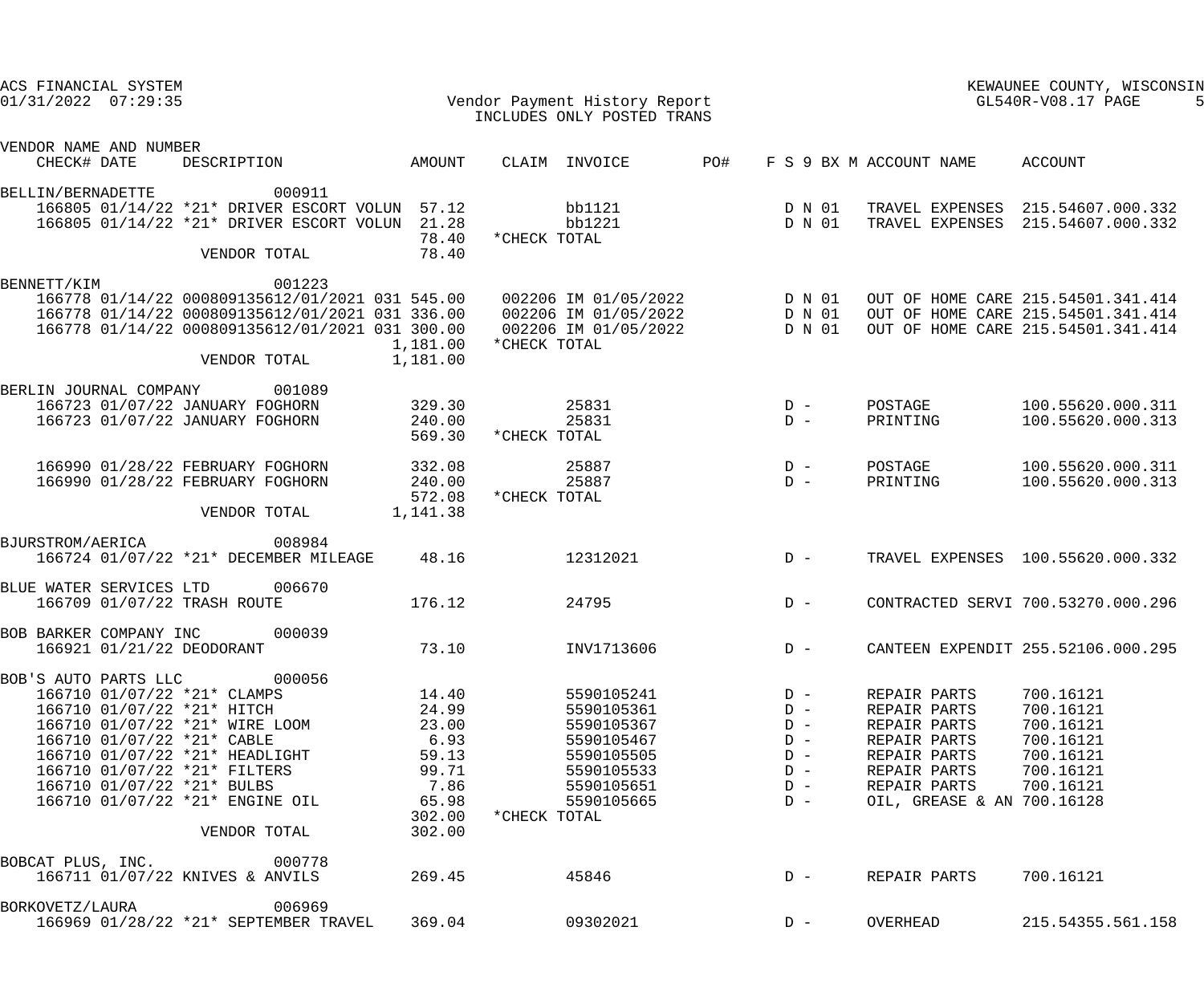| ACS FINANCIAL SYSTEM<br>$01/31/2022$ $07:29:35$                                                                                                                                                                                                                                | Vendor Payment History Report<br>INCLUDES ONLY POSTED TRANS                                                                     | KEWAUNEE COUNTY, WISCONSIN<br>GL540R-V08.17 PAGE                                                                                                                  |
|--------------------------------------------------------------------------------------------------------------------------------------------------------------------------------------------------------------------------------------------------------------------------------|---------------------------------------------------------------------------------------------------------------------------------|-------------------------------------------------------------------------------------------------------------------------------------------------------------------|
| VENDOR NAME AND NUMBER<br>AMOUNT<br>CHECK# DATE<br>DESCRIPTION                                                                                                                                                                                                                 | PO#<br>CLAIM INVOICE                                                                                                            | F S 9 BX M ACCOUNT NAME<br>ACCOUNT                                                                                                                                |
| 006969<br>BORKOVETZ/LAURA                                                                                                                                                                                                                                                      |                                                                                                                                 |                                                                                                                                                                   |
| 166969 01/28/22 *21* OCTOBER TRAVEL<br>303.52<br>166969 01/28/22 *21* OCTOBER TRAVEL<br>15.68<br>166969 01/28/22 *21* NOVEMBER TRAVEL<br>312.48<br>166969 01/28/22 *21* NOVEMBER TRAVEL<br>39.20<br>166969 01/28/22 *21* DECEMBER TRAVEL<br>126.00<br>1,165.92<br>VENDOR TOTAL | 10312021<br>$D -$<br>10312021<br>$D -$<br>11302021<br>$D -$<br>11302021<br>$D -$<br>12312021<br>$D -$<br>1,165.92 * CHECK TOTAL | OVERHEAD<br>215.54355.561.158<br>OVERHEAD<br>215.54362.561.158<br>215.54355.561.158<br>OVERHEAD<br>OVERHEAD<br>215.54362.561.158<br>OVERHEAD<br>215.54355.561.158 |
| BOSTON MUTUAL LIFE INSUR 000626<br>166876 01/14/22 LIFE INS<br>1,910.94                                                                                                                                                                                                        | 01012022<br>D - BOSTON MUTUAL                                                                                                   | 800.21544                                                                                                                                                         |
| 003753<br>BOUCHE/LAURIE<br>166806 01/14/22 *21* PROGRAM EXPENSES 168.92                                                                                                                                                                                                        | 1b1221<br>$D -$                                                                                                                 | 215.54607.000.158<br>OVERHEAD                                                                                                                                     |
| 001398<br>BRADLEY/JAMES A<br>166807 01/14/22 *21* DRIVER ESCORT VOLUN 38.08                                                                                                                                                                                                    | D N 01<br>jb1221                                                                                                                | TRAVEL EXPENSES 215.54607.000.332                                                                                                                                 |
| 001096<br>BREITLOW/MARY ANN<br>166808 01/14/22 *21* DRIVER ESCORT VOLUN 380.80                                                                                                                                                                                                 | D N 01<br>mb1221                                                                                                                | TRAVEL EXPENSES 215.54607.000.332                                                                                                                                 |
| 001320<br>BRIEN/BENJAMIN M<br>166970 01/28/22 MEETING STIPEND<br>40.00                                                                                                                                                                                                         | D N 01<br>01242022                                                                                                              | OVERHEAD<br>215.54359.000.158                                                                                                                                     |
| BROWN COUNTY HSD<br>003389<br>166809 01/14/22 *21*DEC CC CERT<br>99.00                                                                                                                                                                                                         | $D -$<br>01072022                                                                                                               | CONTRACTED SERVI 215.54410.841.296                                                                                                                                |
| 166971 01/28/22 *21*12/1-12/17 S.CARE 3,792.00<br>VENDOR TOTAL<br>3,891.00                                                                                                                                                                                                     | 01132022<br>$D -$                                                                                                               | GROUP HOMES<br>215.54500.366.720                                                                                                                                  |
| 000729<br>BURKE TRUCK & EQUIPMENT<br>166863 01/14/22 SENSORS<br>318.93<br>166863 01/14/22 PTO & SOLENOID<br>1,195.87<br>1,514.80<br>1,514.80<br>VENDOR TOTAL                                                                                                                   | 29268<br>$D -$<br>29325<br>$D -$<br>*CHECK TOTAL                                                                                | 700.16121<br>REPAIR PARTS<br>700.16121<br>REPAIR PARTS                                                                                                            |
| 009760<br><b>BURKE/DIANE</b><br>166779 01/14/22 000804348212/01/2021 031 254.00<br>166779 01/14/22 000804348212/01/2021 031 254.00<br>508.00<br>508.00<br>VENDOR TOTAL                                                                                                         | 002206 IM 01/05/2022<br>$D -$<br>002206 IM 01/05/2022<br>$D -$<br>*CHECK TOTAL                                                  | KINSHIP ASSESSME 215.54500.378.601<br>KINSHIP ASSESSME 215.54500.378.601                                                                                          |
| 009296<br>CARTER'S COLLISION & CUS<br>166725 01/07/22 *21* SQUAD301 VS DEER 4,537.37                                                                                                                                                                                           | 1416<br>D N 01                                                                                                                  | AUTO PHYSICAL DA 100.51931.000.601                                                                                                                                |
| 166922 01/21/22 *21* INSTALL SQUAD ANT 1,500.00<br>VENDOR TOTAL<br>6,037.37                                                                                                                                                                                                    | 1415<br>D N 01                                                                                                                  | OUTLAY<br>100.52100.000.813                                                                                                                                       |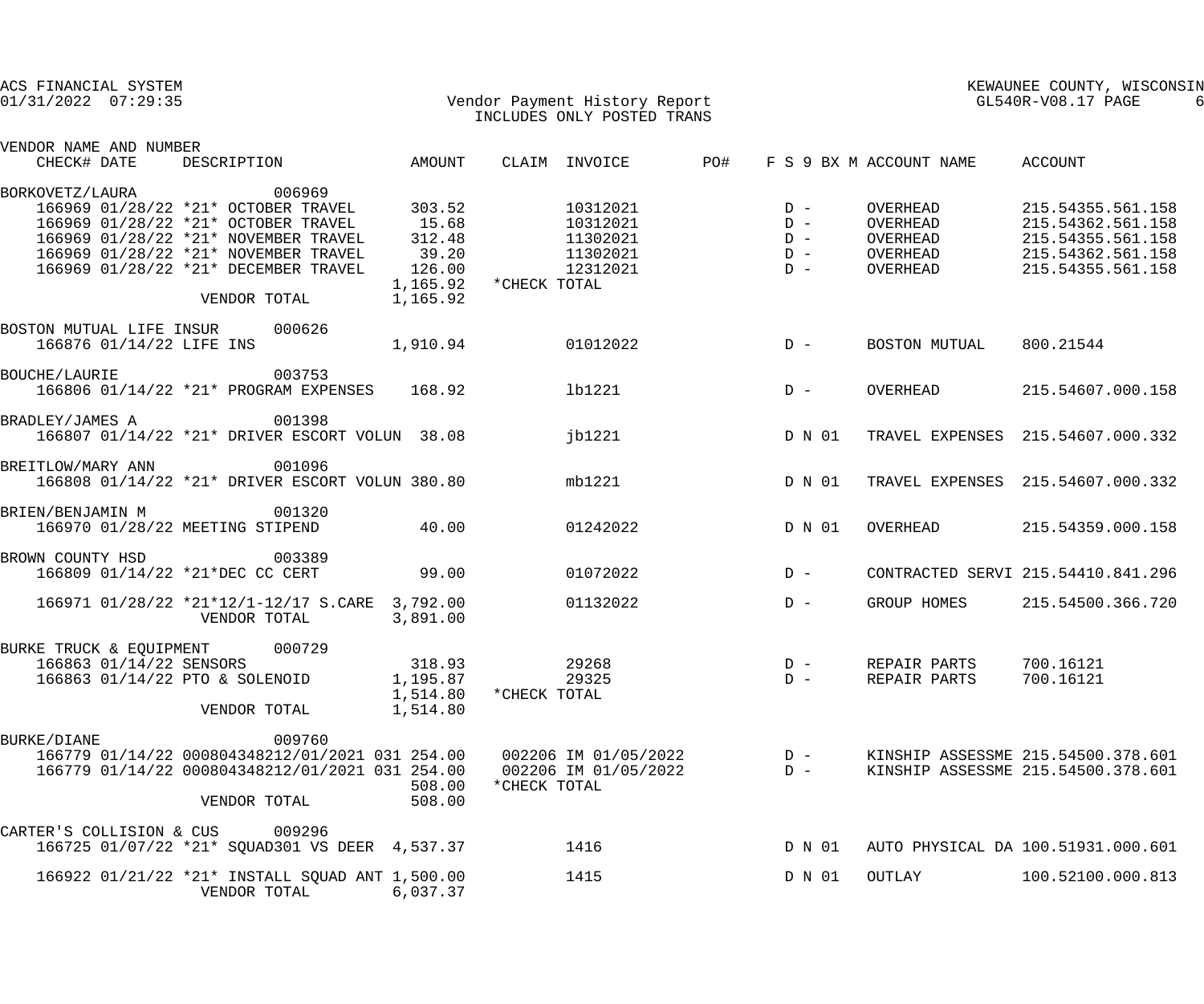| ACS FINANCIAL SYSTEM<br>$01/31/2022$ $07:29:35$                  |                | Vendor Payment History Report<br>INCLUDES ONLY POSTED TRANS |     | KEWAUNEE COUNTY, WISCONSIN<br>GL540R-V08.17 PAGE |                            |                                        |
|------------------------------------------------------------------|----------------|-------------------------------------------------------------|-----|--------------------------------------------------|----------------------------|----------------------------------------|
| VENDOR NAME AND NUMBER                                           |                |                                                             |     |                                                  |                            |                                        |
| CHECK# DATE<br>DESCRIPTION                                       | AMOUNT         | CLAIM INVOICE                                               | PO# |                                                  | F S 9 BX M ACCOUNT NAME    | ACCOUNT                                |
| 000075<br>CASCO TOWN TREASURER                                   |                |                                                             |     |                                                  |                            |                                        |
| 166923 01/21/22 NEUZIL SPECIALS                                  | 156.36         | 01212022                                                    |     | $D -$                                            | SPCL CHARGE-PRIN 100.24443 |                                        |
| 166923 01/21/22 NEUZIL SPECIALS                                  | 54.73          | 01212022                                                    |     | $D -$                                            | SPCL CHARGE-INT- 100.24463 |                                        |
|                                                                  | 211.09         | *CHECK TOTAL                                                |     |                                                  |                            |                                        |
| VENDOR TOTAL                                                     | 211.09         |                                                             |     |                                                  |                            |                                        |
| 000079<br>CASCO VILLAGE TREASURER                                |                |                                                             |     |                                                  |                            |                                        |
| 166924 01/21/22 SPECIALS PMT                                     | 761.89         | 01212022                                                    |     | $D -$                                            | SPCL CHARGE-PRIN 100.24451 |                                        |
| 166924 01/21/22 SPECIALS PMT                                     | 236.42         | 01212022                                                    |     | $D -$                                            | SPCL CHARGE-INT- 100.24471 |                                        |
|                                                                  | 998.31         | *CHECK TOTAL                                                |     |                                                  |                            |                                        |
| VENDOR TOTAL                                                     | 998.31         |                                                             |     |                                                  |                            |                                        |
| CELLCOM<br>003691                                                |                |                                                             |     |                                                  |                            |                                        |
| 166877 01/14/22 JAN CELLPHONES                                   | 1,630.92       | 830344                                                      |     | $D -$                                            | TELEPHONE                  | 100.52102.000.225                      |
| 166877 01/14/22 JAN CELLPHONES                                   | 458.04         | 830376                                                      |     | $D -$                                            | TELEPHONE                  | 258.52150.000.225                      |
| 166877 01/14/22 JAN CELLPHONES                                   | 54.44          | 830377                                                      |     | $D -$                                            | TELEPHONE                  | 100.51100.000.225                      |
| 166877 01/14/22 JAN CELLPHONES                                   | 32.01          | 830377                                                      |     | $D -$                                            | TELEPHONE                  | 100.51100.000.225                      |
| 166877 01/14/22 JAN CELLPHONES                                   | 4.43           | 830377                                                      |     | $D -$                                            | TELEPHONE                  | 100.51201.000.225                      |
| 166877 01/14/22 JAN CELLPHONES                                   | 32.01          | 830377                                                      |     | $D -$                                            | TELEPHONE                  | 100.51330.000.225                      |
| 166877 01/14/22 JAN CELLPHONES                                   | 47.45          | 830377                                                      |     | $D -$                                            | TELEPHONE                  | 100.51410.000.225                      |
| 166877 01/14/22 JAN CELLPHONES<br>166877 01/14/22 JAN CELLPHONES | 86.45<br>32.01 | 830377<br>830377                                            |     | $D -$<br>$D -$                                   | TELEPHONE<br>TELEPHONE     | 100.51450.000.225                      |
| 166877 01/14/22 JAN CELLPHONES                                   | 32.68          | 830377                                                      |     | $D -$                                            | TELEPHONE                  | 100.51460.000.225<br>100.51602.000.225 |
| 166877 01/14/22 JAN CELLPHONES                                   | 29.77          | 830377                                                      |     | $D -$                                            | TELEPHONE                  | 100.52102.000.225                      |
| 166877 01/14/22 JAN CELLPHONES                                   | 4.09           | 830377                                                      |     | $D -$                                            | TELEPHONE                  | 100.52600.000.225                      |
| 166877 01/14/22 JAN CELLPHONES                                   | 47.15CR        | 830377                                                      |     | $D -$                                            | TELEPHONE                  | 100.52600.000.225                      |
| 166877 01/14/22 JAN CELLPHONES                                   | 4.09           | 830377                                                      |     | $D -$                                            | TELEPHONE                  | 100.52601.000.225                      |
| 166877 01/14/22 JAN CELLPHONES                                   | 24.50          | 830377                                                      |     | $D -$                                            | TELEPHONE                  | 100.52602.000.225                      |
| 166877 01/14/22 JAN CELLPHONES                                   | 32.68          | 830377                                                      |     | $D -$                                            | TELEPHONE                  | 100.54701.000.225                      |
| 166877 01/14/22 JAN CELLPHONES                                   | 105.69         | 830377                                                      |     | $D -$                                            | TELEPHONE                  | 100.55200.000.225                      |
| 166877 01/14/22 JAN CELLPHONES                                   | 36.01          | 830377                                                      |     | $D -$                                            | TELEPHONE                  | 240.56101.000.225                      |
| 166877 01/14/22 JAN CELLPHONES                                   | 29.54          | 830377                                                      |     | $D -$                                            |                            | COASTL MGT-INVAS 240.56119.000.601     |
| 166877 01/14/22 JAN CELLPHONES                                   | 102.69         | 830379                                                      |     | $D -$                                            | OVERHEAD                   | 215.54300.429.158                      |
| 166877 01/14/22 JAN CELLPHONES                                   | 32.34          | 830379                                                      |     | $D -$                                            | OVERHEAD                   | 215.54300.550.158                      |
| 166877 01/14/22 JAN CELLPHONES                                   | 19.94          | 830379                                                      |     | $D -$<br>$D -$                                   | OVERHEAD                   | 215.54300.567.158                      |
| 166877 01/14/22 JAN CELLPHONES<br>166877 01/14/22 JAN CELLPHONES | 13.90<br>53.06 | 830379<br>830379                                            |     | $D -$                                            | PSYCHOLOGIST<br>OVERHEAD   | 215.54352.516.261<br>215.54352.561.158 |
| 166877 01/14/22 JAN CELLPHONES                                   | 10.27          | 830379                                                      |     | $D -$                                            | OVERHEAD                   | 215.54354.561.158                      |
| 166877 01/14/22 JAN CELLPHONES                                   | 48.48          | 830379                                                      |     | $D -$                                            | OVERHEAD                   | 215.54355.561.158                      |
| 166877 01/14/22 JAN CELLPHONES                                   | 164.58         | 830379                                                      |     | $D -$                                            | OVERHEAD                   | 215.54359.000.158                      |
| 166877 01/14/22 JAN CELLPHONES                                   | 16.31          | 830379                                                      |     | $D -$                                            | PSYCHOLOGIST               | 215.54359.000.261                      |
| 166877 01/14/22 JAN CELLPHONES                                   | 103.13         | 830379                                                      |     | $D -$                                            | OVERHEAD                   | 215.54362.561.158                      |
| 166877 01/14/22 JAN CELLPHONES                                   | 30.88          | 830379                                                      |     | $D -$                                            | OVERHEAD                   | 215.54500.002.158                      |
| 166877 01/14/22 JAN CELLPHONES                                   | 5.28           | 830379                                                      |     | $D -$                                            |                            | FAMILIES FIRST P 215.54500.301.601     |
| 166877 01/14/22 JAN CELLPHONES                                   | 4.38           | 830379                                                      |     | $D -$                                            |                            | FAMILIY PRESERVA 215.54500.303.601     |
| 166877 01/14/22 JAN CELLPHONES                                   | 12.35          | 830379                                                      |     | $D -$                                            |                            | FAMILY REUNIFICA 215.54500.304.601     |
| 166877 01/14/22 JAN CELLPHONES                                   | 30.53          | 830379                                                      |     | $D -$                                            | OVERHEAD                   | 215.54500.366.158                      |
| 166877 01/14/22 JAN CELLPHONES                                   | 11.48          | 830379                                                      |     | $D -$                                            | OVERHEAD                   | 215.54500.811.158                      |
| 166877 01/14/22 JAN CELLPHONES                                   | 45.63          | 830379                                                      |     | $D -$                                            | OVERHEAD                   | 215.54501.341.158                      |
| 166877 01/14/22 JAN CELLPHONES                                   | 30.21          | 830379                                                      |     | $D -$                                            | OVERHEAD                   | 215.54607.000.158                      |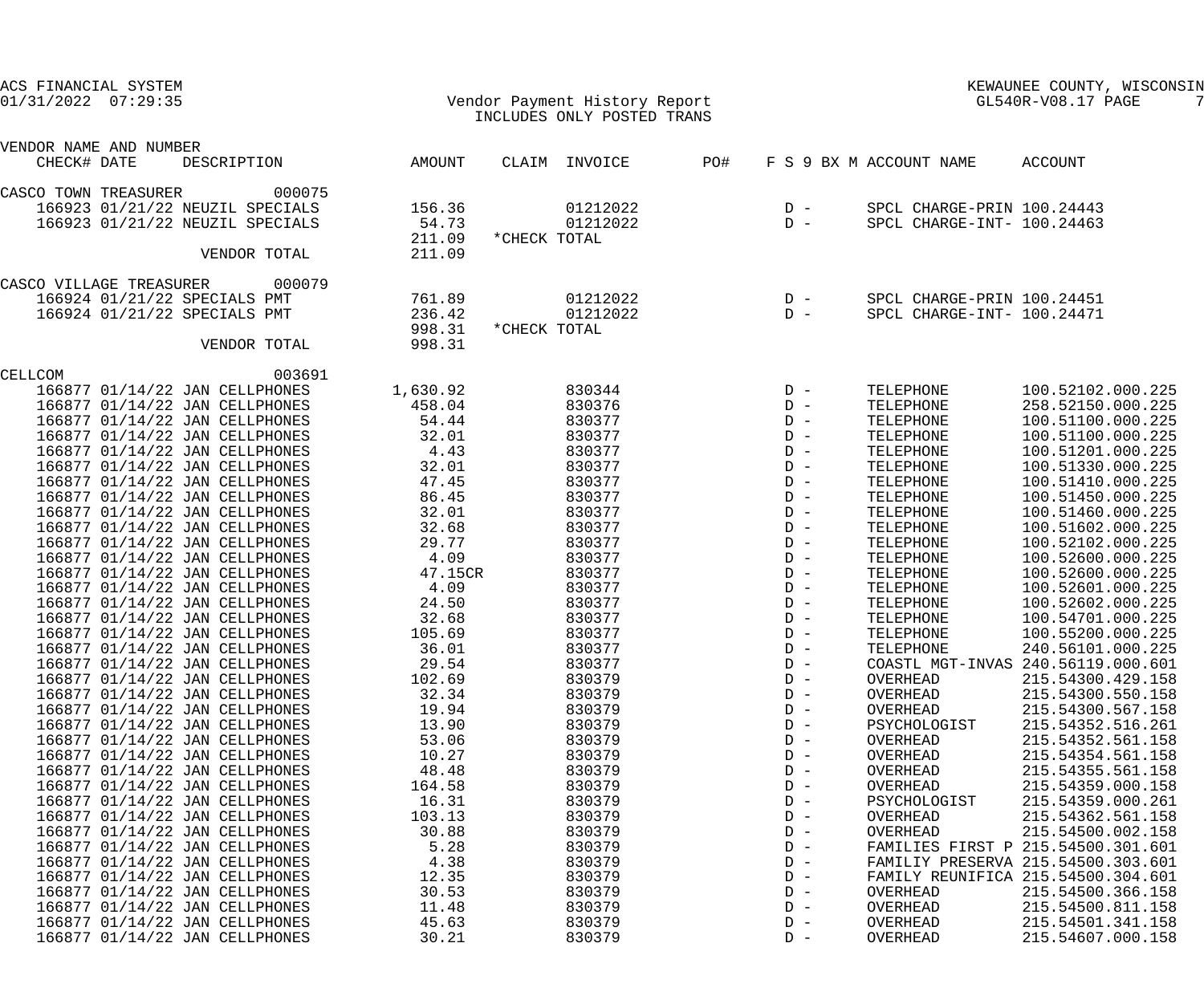| ACS FINANCIAL SYSTEM                            |                      |              |                                                             |     |       |                         | KEWAUNEE COUNTY, WISCONSIN<br>GL540R-V08.17 PAGE |
|-------------------------------------------------|----------------------|--------------|-------------------------------------------------------------|-----|-------|-------------------------|--------------------------------------------------|
| $01/31/2022$ $07:29:35$                         |                      |              | Vendor Payment History Report<br>INCLUDES ONLY POSTED TRANS |     |       |                         | 8                                                |
| VENDOR NAME AND NUMBER                          |                      |              |                                                             |     |       |                         |                                                  |
| CHECK# DATE<br>DESCRIPTION                      | AMOUNT               |              | CLAIM INVOICE                                               | PO# |       | F S 9 BX M ACCOUNT NAME | ACCOUNT                                          |
| 003691<br>CELLCOM                               |                      |              |                                                             |     |       |                         |                                                  |
| 166877 01/14/22 JAN CELLPHONES                  | 5.50                 |              | 830379                                                      |     | $D -$ | OVERHEAD                | 215.54608.000.158                                |
| 166877 01/14/22 JAN CELLPHONES                  | 20.54                |              | 830379                                                      |     | $D -$ | OVERHEAD                | 215.54614.000.158                                |
| 166877 01/14/22 JAN CELLPHONES                  | 1.51                 |              | 830379                                                      |     | $D -$ | OVERHEAD                | 215.54616.000.158                                |
| 166877 01/14/22 JAN CELLPHONES                  | 3.63                 |              | 830379                                                      |     | $D -$ | OVERHEAD                | 215.54620.000.158                                |
| 166877 01/14/22 JAN CELLPHONES                  | 44.03                |              | 830379                                                      |     | $D -$ | OVERHEAD                | 215.54624.000.158                                |
| 166877 01/14/22 JAN CELLPHONES                  | 198.58               |              | 830379                                                      |     | $D -$ | TELEPHONE               | 227.54129.802.225                                |
| 166877 01/14/22 JAN CELLPHONES                  | 4.00                 |              | 830385                                                      |     | $D -$ | TELEPHONE               | 600.54923.000.225                                |
| 166877 01/14/22 JAN CELLPHONES                  | 278.98               |              | 830385                                                      |     | $D -$ |                         | MATERIAL CHARGES 700.53191.000.490               |
| 166877 01/14/22 JAN CELLPHONES                  | 33.87                |              | 830385                                                      |     | $D -$ | TELEPHONE               | 700.53230.000.225                                |
| 166877 01/14/22 JAN CELLPHONES                  | 130.51               |              | 830385                                                      |     | $D -$ | TELEPHONE               | 700.53310.044.225                                |
|                                                 | 4,086.25             | *CHECK TOTAL |                                                             |     |       |                         |                                                  |
| VENDOR TOTAL                                    | 4,086.25             |              |                                                             |     |       |                         |                                                  |
|                                                 |                      |              |                                                             |     |       |                         |                                                  |
| 000568<br>CENTURYLINK                           |                      |              |                                                             |     |       |                         |                                                  |
| 166991 01/28/22 JANUARY PHONE                   | 102.34               |              | 276845201                                                   |     | $D -$ | TELEPHONE               | 100.52102.000.225                                |
| 166991 01/28/22 JANUARY PHONE                   | 204.61               |              | 276845201                                                   |     | $D -$ | TELEPHONE               | 100.52600.000.225                                |
| 166991 01/28/22 JANUARY PHONE                   | 100.00               |              | 276845201                                                   |     | $D -$ | TELEPHONE               | 100.52601.000.225                                |
| 166991 01/28/22 JANUARY PHONE                   | 618.77               |              | 276845201                                                   |     | $D -$ | TELEPHONE               | 100.52602.000.225                                |
| 166991 01/28/22 JANUARY PHONE                   | 164.22               |              | 276845201                                                   |     | $D -$ | TELEPHONE               | 240.56101.000.225                                |
| VENDOR TOTAL                                    | 1,189.94<br>1,189.94 | *CHECK TOTAL |                                                             |     |       |                         |                                                  |
| 009669<br>CENTURYLINK                           |                      |              |                                                             |     |       |                         |                                                  |
| 166878 01/14/22 FG'S FIRE ALARM                 | 118.52               |              | 12242021-56691                                              |     | $D -$ |                         | BUILDING MAINTEN 100.55301.000.247               |
| 166967 01/21/22 STANGELVILLE SHOP               | 64.35                |              | 01072022-13316                                              |     | $D -$ | TELEPHONE               | 700.53270.000.225                                |
| 166967 01/21/22 HILLSIDE                        | 58.43                |              | 01122022-10606                                              |     | $D -$ | TELEPHONE               | 700.53270.000.225                                |
| 166967 01/21/22 HOTMIX PLANT                    | 58.43                |              | 01122022-11131                                              |     | $D -$ | TELEPHONE               | 700.53260.000.225                                |
|                                                 | 181.21               | *CHECK TOTAL |                                                             |     |       |                         |                                                  |
| VENDOR TOTAL                                    | 299.73               |              |                                                             |     |       |                         |                                                  |
| CINTAS CORPORATION #443<br>000820               |                      |              |                                                             |     |       |                         |                                                  |
| 166712 01/07/22 SHOP UNIFORMS/SUPPLIES          | 137.51               |              | 4106448600                                                  |     | $D -$ |                         | HOUSEHOLD & JANI 700.53230.000.344               |
| 166864 01/14/22 SHOP UNIFORMS/SUPPLIES          | 137.51               |              | 4107119411                                                  |     | $D -$ |                         | HOUSEHOLD & JANI 700.53230.000.344               |
| 166903 01/21/22 *21* SHOP UNIFORMS/SUPPL 137.51 |                      |              | 4105840018                                                  |     | $D -$ |                         | HOUSEHOLD & JANI 700.53230.000.344               |
| 166903 01/21/22 SHOP UNIFORMS/SUPPLIES          | 137.51               |              | 4107827085                                                  |     | $D -$ |                         | HOUSEHOLD & JANI 700.53230.000.344               |
|                                                 | 275.02               | *CHECK TOTAL |                                                             |     |       |                         |                                                  |
| 166982 01/28/22 SHOP UNIFORMS/SUPPLIES          | 137.51               |              | 4108516622                                                  |     | $D -$ |                         | HOUSEHOLD & JANI 700.53230.000.344               |
| VENDOR TOTAL                                    | 687.55               |              |                                                             |     |       |                         |                                                  |
| CINTAS CORPORATION NO 2<br>000497               |                      |              |                                                             |     |       |                         |                                                  |
| 166983 01/28/22 MEDICAL CABINET                 | 42.06                |              | 5092826519                                                  |     | $D -$ |                         | MEDICAL SERVICES 700.53210.000.211               |
| CLINICAL REFERENCE LABOR<br>003601              |                      |              |                                                             |     |       |                         |                                                  |
| 166925 01/21/22 *21* DECEMBER BILLING           | 50.00                |              | 12312021                                                    |     | $D -$ |                         | MEDICAL SERVICES 100.52102.000.211               |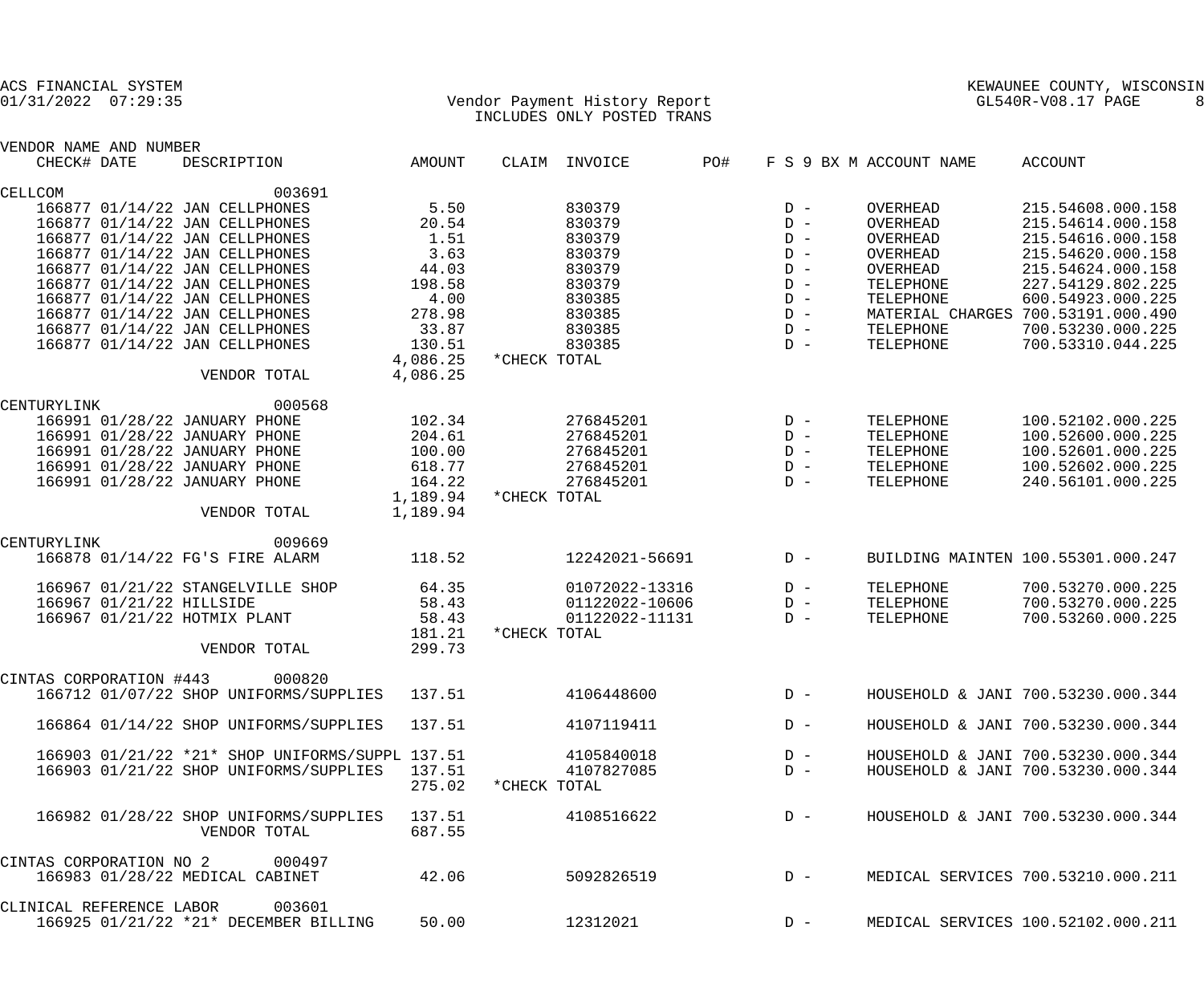| ACS FINANCIAL SYSTEM<br>$01/31/2022$ $07:29:35$                                                                                                                                                                                                                                                                                                                                                                                                                                                                                                                                                                                                                                                                                                                                                                     |                                                                                                                                                                                | Vendor Payment History Report<br>INCLUDES ONLY POSTED TRANS                                                                                                                    | KEWAUNEE COUNTY, WISCONSIN<br>GL540R-V08.17 PAGE         |                                        |                                                                                                                                                                                                                                                                                                                                                                                                                                                                                                                                                                                                                                                                                                          |  |
|---------------------------------------------------------------------------------------------------------------------------------------------------------------------------------------------------------------------------------------------------------------------------------------------------------------------------------------------------------------------------------------------------------------------------------------------------------------------------------------------------------------------------------------------------------------------------------------------------------------------------------------------------------------------------------------------------------------------------------------------------------------------------------------------------------------------|--------------------------------------------------------------------------------------------------------------------------------------------------------------------------------|--------------------------------------------------------------------------------------------------------------------------------------------------------------------------------|----------------------------------------------------------|----------------------------------------|----------------------------------------------------------------------------------------------------------------------------------------------------------------------------------------------------------------------------------------------------------------------------------------------------------------------------------------------------------------------------------------------------------------------------------------------------------------------------------------------------------------------------------------------------------------------------------------------------------------------------------------------------------------------------------------------------------|--|
| VENDOR NAME AND NUMBER<br><b>AMOUNT</b><br>CHECK# DATE<br>DESCRIPTION                                                                                                                                                                                                                                                                                                                                                                                                                                                                                                                                                                                                                                                                                                                                               |                                                                                                                                                                                | PO#<br>CLAIM INVOICE                                                                                                                                                           |                                                          | F S 9 BX M ACCOUNT NAME                | ACCOUNT                                                                                                                                                                                                                                                                                                                                                                                                                                                                                                                                                                                                                                                                                                  |  |
| COMMON GROUND HEALTHCARE<br>000580<br>166879 01/14/22 R.KINSTETTER INSURANCE                                                                                                                                                                                                                                                                                                                                                                                                                                                                                                                                                                                                                                                                                                                                        | 38.47                                                                                                                                                                          | 1117141                                                                                                                                                                        | $D -$                                                    |                                        | HEALTH INSURANCE 700.53210.000.154                                                                                                                                                                                                                                                                                                                                                                                                                                                                                                                                                                                                                                                                       |  |
| 003138<br>CORNELIUS/DAVID<br>166726 01/07/22 D.CORNELIUS INSURANCE<br>166726 01/07/22 D.CORNELIUS INSURANCE<br>VENDOR TOTAL                                                                                                                                                                                                                                                                                                                                                                                                                                                                                                                                                                                                                                                                                         | 438.97<br>35.72<br>474.69<br>474.69                                                                                                                                            | JAN2022<br>JAN2022<br>*CHECK TOTAL                                                                                                                                             | $\begin{array}{c}\nD \\ D\n\end{array}$                  |                                        | HEALTH INSURANCE 100.52100.000.154<br>DENTAL INSURANCE 100.52100.000.155                                                                                                                                                                                                                                                                                                                                                                                                                                                                                                                                                                                                                                 |  |
| 004571<br>COUNTRY KIDS, INC.<br>166810 01/14/22 *21* B3 TEAM MEETING<br>166810 01/14/22 *21* B3 PT-OT TRAVEL<br>166810 01/14/22 *21* B3 OCCUPATIONAL TH 140.00<br>166810 01/14/22 *21* B3 PT-OT TRAVEL<br>166810 01/14/22 *21* B3 OCCUPATIONAL TH 140.00<br>166810 01/14/22 *21* B3 PT-OT TRAVEL<br>166810 01/14/22 *21* B3 OCCUPATIONAL TH<br>166810 01/14/22 *21* B3 PT-OT TRAVEL<br>166810 01/14/22 *21* B3 OCC THERAPIS<br>166810 01/14/22 *21* B3 OCC THERAPIS<br>166810 01/14/22 *21* B3 OCC THERAPIS<br>166810 01/14/22 *21* B3 PT-OT TRAVEL<br>166810 01/14/22 *21* B3 PT-OT TRAVEL<br>166810 01/14/22 *21* B3 OCC THERAPIS<br>166810 01/14/22 *21* B3 PT-OT TRAVEL<br>166810 01/14/22 *21* B3 OCC THERAPIS<br>166810 01/14/22 *21* B3 PT-OT TRAVEL<br>166810 01/14/22 *21* B3 OCC THERAPIS<br>VENDOR TOTAL | 87.50<br>52.50<br>105.00<br>105.00<br>70.00<br>52.50<br>210.00<br>70.00<br>70.00<br>157.50<br>157.50<br>210.00<br>105.00<br>140.00<br>105.00<br>140.00<br>2,117.50<br>2,117.50 | KC318<br>KC318<br>KC318<br>KC318<br>KC318<br>KC318<br>KC318<br>KC318<br>KC318<br>KC318<br>KC318<br>KC318<br>KC318<br>KC318<br>KC318<br>KC318<br>KC318<br>KC318<br>*CHECK TOTAL |                                                          |                                        | INITIATIVE TO TH 215.54300.550.601<br>INITIATIVE TO TH 215.54300.550.601<br>INITIATIVE TO TH 215.54300.550.601<br>INITIATIVE TO TH 215.54300.550.601<br>INITIATIVE TO TH 215.54300.550.601<br>INITIATIVE TO TH 215.54300.550.601<br>INITIATIVE TO TH 215.54300.550.601<br>INITIATIVE TO TH 215.54300.550.601<br>INITIATIVE TO TH 215.54300.550.601<br>INITIATIVE TO TH 215.54300.550.601<br>INITIATIVE TO TH 215.54300.550.601<br>INITIATIVE TO TH 215.54300.550.601<br>INITIATIVE TO TH 215.54300.550.601<br>INITIATIVE TO TH 215.54300.550.601<br>INITIATIVE TO TH 215.54300.550.601<br>INITIATIVE TO TH 215.54300.550.601<br>INITIATIVE TO TH 215.54300.550.601<br>INITIATIVE TO TH 215.54300.550.601 |  |
| 005954<br>COUNTRY VISIONS COOPERAT<br>166865 01/14/22 *21* 517.9 LP<br>166865 01/14/22 *21* 1455 LP<br>166865 01/14/22 *21* 413.3 LP<br>166865 01/14/22 *21* 513.3 LP<br>166865 01/14/22 *21* 851.1 LP<br>166865 01/14/22 *21* 687.8 LP<br>VENDOR TOTAL                                                                                                                                                                                                                                                                                                                                                                                                                                                                                                                                                             | 797.57<br>2,240.70<br>641.10<br>790.48<br>1,310.69<br>1,059.21<br>6,839.75<br>6,839.75                                                                                         | 221306<br>47800<br>5321<br>5322<br>665203<br>665204<br>*CHECK TOTAL                                                                                                            | $D -$<br>$D -$<br>$D -$<br>$D -$<br>$D -$<br>$D -$       | GAS<br>GAS<br>GAS<br>GAS<br>GAS<br>GAS | 700.53230.000.224<br>700.53230.000.224<br>700.53230.000.224<br>700.53230.000.224<br>700.53230.000.224<br>700.53230.000.224                                                                                                                                                                                                                                                                                                                                                                                                                                                                                                                                                                               |  |
| 000167<br>CURA PERSONALIS LLC<br>166811 01/14/22 *21* B3 PT-OT TRAVEL<br>166811 01/14/22 *21* B3 PHYS THERAPIST<br>166811 01/14/22 *21* B3 PT-OT TRAVEL<br>166811 01/14/22 *21* B3 PHYS THERAPIST<br>166811 01/14/22 *21* B3 PT-OT TRAVEL<br>166811 01/14/22 *21* B3 PHYS THERAPIST                                                                                                                                                                                                                                                                                                                                                                                                                                                                                                                                 | 67.00<br>134.00<br>33.50<br>67.00<br>16.75<br>50.25                                                                                                                            | December 2021<br>December 2021<br>December 2021<br>December 2021<br>December 2021<br>December 2021                                                                             | D N 01<br>D N 01<br>D N 01<br>D N 01<br>D N 01<br>D N 01 |                                        | INITIATIVE TO TH 215.54300.550.601<br>INITIATIVE TO TH 215.54300.550.601<br>INITIATIVE TO TH 215.54300.550.601<br>INITIATIVE TO TH 215.54300.550.601<br>INITIATIVE TO TH 215.54300.550.601<br>INITIATIVE TO TH 215.54300.550.601                                                                                                                                                                                                                                                                                                                                                                                                                                                                         |  |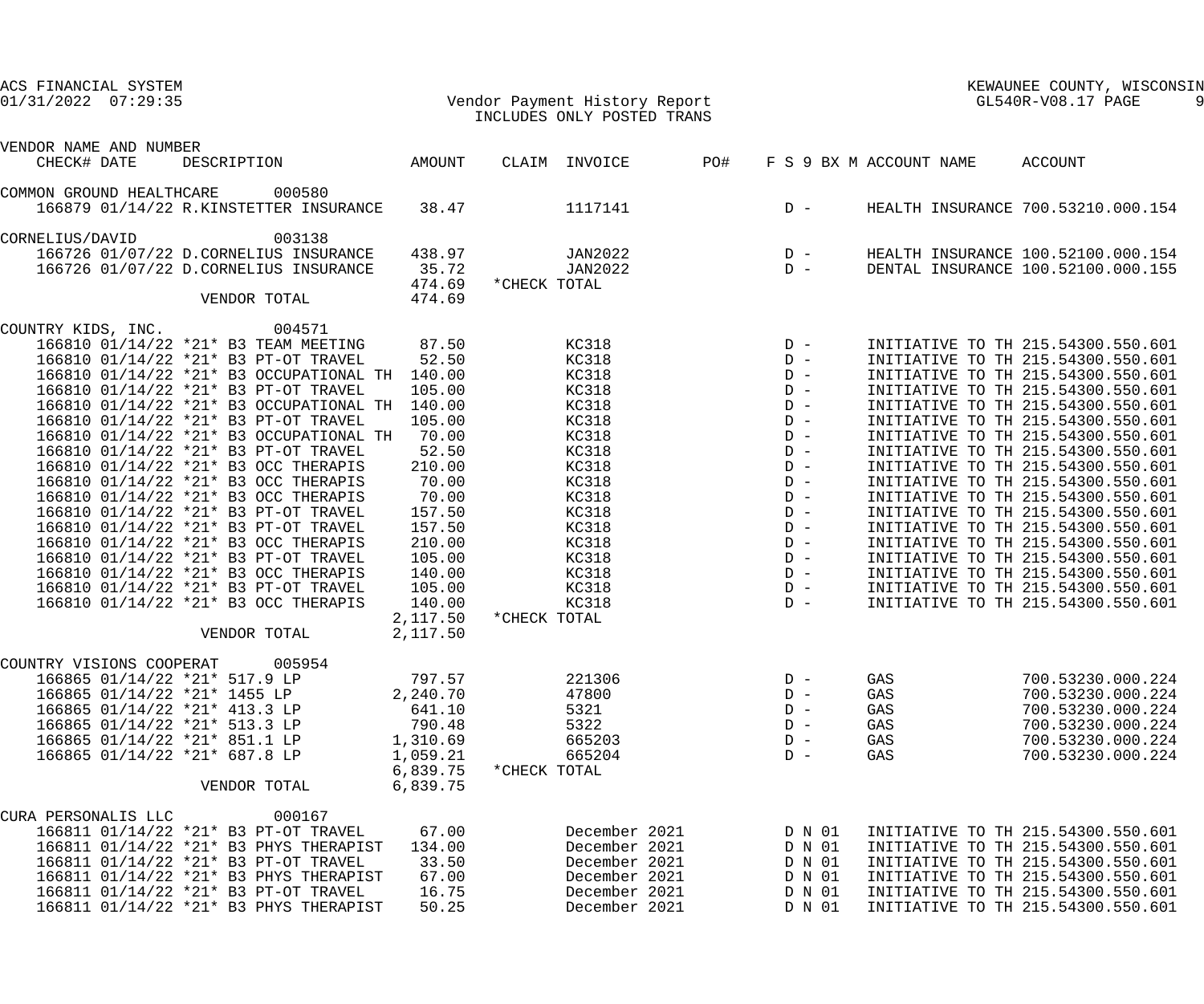| ACS FINANCIAL SYSTEM<br>$01/31/2022$ $07:29:35$         |                                                                                                                           |                            | Vendor Payment History Report<br>INCLUDES ONLY POSTED TRANS             |                                         | KEWAUNEE COUNTY, WISCONSIN<br>GL540R-V08.17 PAGE<br>10 |                                              |                                                                                                               |  |
|---------------------------------------------------------|---------------------------------------------------------------------------------------------------------------------------|----------------------------|-------------------------------------------------------------------------|-----------------------------------------|--------------------------------------------------------|----------------------------------------------|---------------------------------------------------------------------------------------------------------------|--|
| VENDOR NAME AND NUMBER<br>CHECK# DATE                   | DESCRIPTION AMOUNT                                                                                                        |                            | CLAIM INVOICE                                                           | PO#                                     |                                                        | F S 9 BX M ACCOUNT NAME ACCOUNT              |                                                                                                               |  |
| CURA PERSONALIS LLC                                     | 000167<br>166811 01/14/22 *21* B3 TEAM MEETING                                                                            | 100.50<br>469.00           | *CHECK TOTAL                                                            |                                         |                                                        |                                              | DECEMBER 2021 D N 01 INITIATIVE TO TH 215.54300.550.601                                                       |  |
|                                                         | VENDOR TOTAL                                                                                                              | 469.00                     |                                                                         |                                         |                                                        |                                              |                                                                                                               |  |
| DAY/JESSICA                                             | 001351<br>166972 01/28/22 MEETING STIPEND                                                                                 | 40.00                      | 01242022                                                                |                                         | D N 01                                                 | OVERHEAD                                     | 215.54359.000.158                                                                                             |  |
| DC PRINTING, LLC<br>166992 01/28/22 ENVELOPES           | 008625<br>166992 01/28/22 ENVELOPES                                                                                       | 201.50<br>186.80           | 981157<br>981168                                                        | $\begin{array}{c}\nD \\ D\n\end{array}$ |                                                        | PRINTING<br>PRINTING                         | 100.52102.000.313<br>100.51330.000.313                                                                        |  |
|                                                         | VENDOR TOTAL                                                                                                              | 388.30<br>388.30           | *CHECK TOTAL                                                            |                                         |                                                        |                                              |                                                                                                               |  |
| DEKETO LLC                                              | 006014<br>166926 01/21/22 2022 SOFTWARE MAINT                                                                             | 10,200.00                  | ROD2111                                                                 | $D -$                                   |                                                        |                                              | MAINTENANCE AGRE 100.51710.000.249                                                                            |  |
| DELCHAMBRE / IMELDA                                     | 008551<br>166812 01/14/22 *21* TRANSLATOR                                                                                 | 70.00                      | December 2021                                                           |                                         | D N 01                                                 |                                              | CHILDREN'S LONG 215.54300.429.601                                                                             |  |
|                                                         | 166812 01/14/22 *21* TRANSLAOR MILES 31.36<br>166812 01/14/22 *21* B3 TRANSLATOR<br>166812 01/14/22 *21* TRANSLATOR MILES | 180.00<br>104.16           | December 2021<br>December 2021 D N 01<br>December 2021 D N 01<br>D N 01 |                                         |                                                        |                                              | CHILDREN'S LONG 215.54300.429.601<br>INITIATIVE TO TH 215.54300.550.601<br>INITIATIVE TO TH 215.54300.550.601 |  |
|                                                         | 166812 01/14/22 *21* B3 TRANSLATOR                                                                                        | 80.00<br>465.52            | December 2021<br>*CHECK TOTAL                                           |                                         | D N 01                                                 |                                              | INITIATIVE TO TH 215.54300.550.601                                                                            |  |
|                                                         | VENDOR TOTAL                                                                                                              | 465.52                     |                                                                         |                                         |                                                        |                                              |                                                                                                               |  |
|                                                         | DEPARTMENT OF ADMINISTRA 009711<br>166727 01/07/22 DECEMBER RLF PMT                                                       | 9,437.00                   | <b>DEC2021</b>                                                          |                                         |                                                        |                                              | D - RLF-CLOSE FUNDS 301.56702.000.602                                                                         |  |
| DEPT. OF HEALTH & FAMILY<br>166813 01/14/22 PROGRAM FEE | 009417                                                                                                                    | 550.00                     | 2022                                                                    |                                         | $D -$                                                  |                                              | COMPREHENSIVE CO 215.54359.000.601                                                                            |  |
| DERINGER/APRIL                                          | 001429<br>166814 01/14/22 *21* RESPITE<br>166814 01/14/22 *21* RESPITE<br>166814 01/14/22 *21* RESPITE                    | 254.00<br>254.00<br>254.00 | DE 10/2021<br>DE 11/2021<br>DE 12/2021                                  |                                         | D N 01<br>D N 01<br>D N 01                             | RESPITE CARE<br>RESPITE CARE<br>RESPITE CARE | 215.54501.341.201<br>215.54501.341.201<br>215.54501.341.201                                                   |  |
|                                                         | VENDOR TOTAL                                                                                                              | 762.00<br>762.00           | *CHECK TOTAL                                                            |                                         |                                                        |                                              |                                                                                                               |  |
|                                                         | DEY COUNSELING SERVICE L 001014<br>166815 01/14/22 *21* CCS PSYCHOTHERAPY 1,519.80                                        |                            | 112523Q                                                                 |                                         | D N 01                                                 |                                              | COMPREHENSIVE CO 215.54359.000.601                                                                            |  |
| DIRECTPATH, LLC                                         | 000969<br>166993 01/28/22 JANUARY BILLING 520.80                                                                          |                            | AT50098                                                                 |                                         | D N 01                                                 |                                              | ADMINISTRATION F 710.51541.000.601                                                                            |  |
| DOLSKI/TIMOTHY J                                        | 000991<br>166816 01/14/22 *21* DRIVER ESCORT VOLUN 20.72                                                                  |                            | td1221                                                                  |                                         | D N 01                                                 |                                              | TRAVEL EXPENSES 215.54607.000.332                                                                             |  |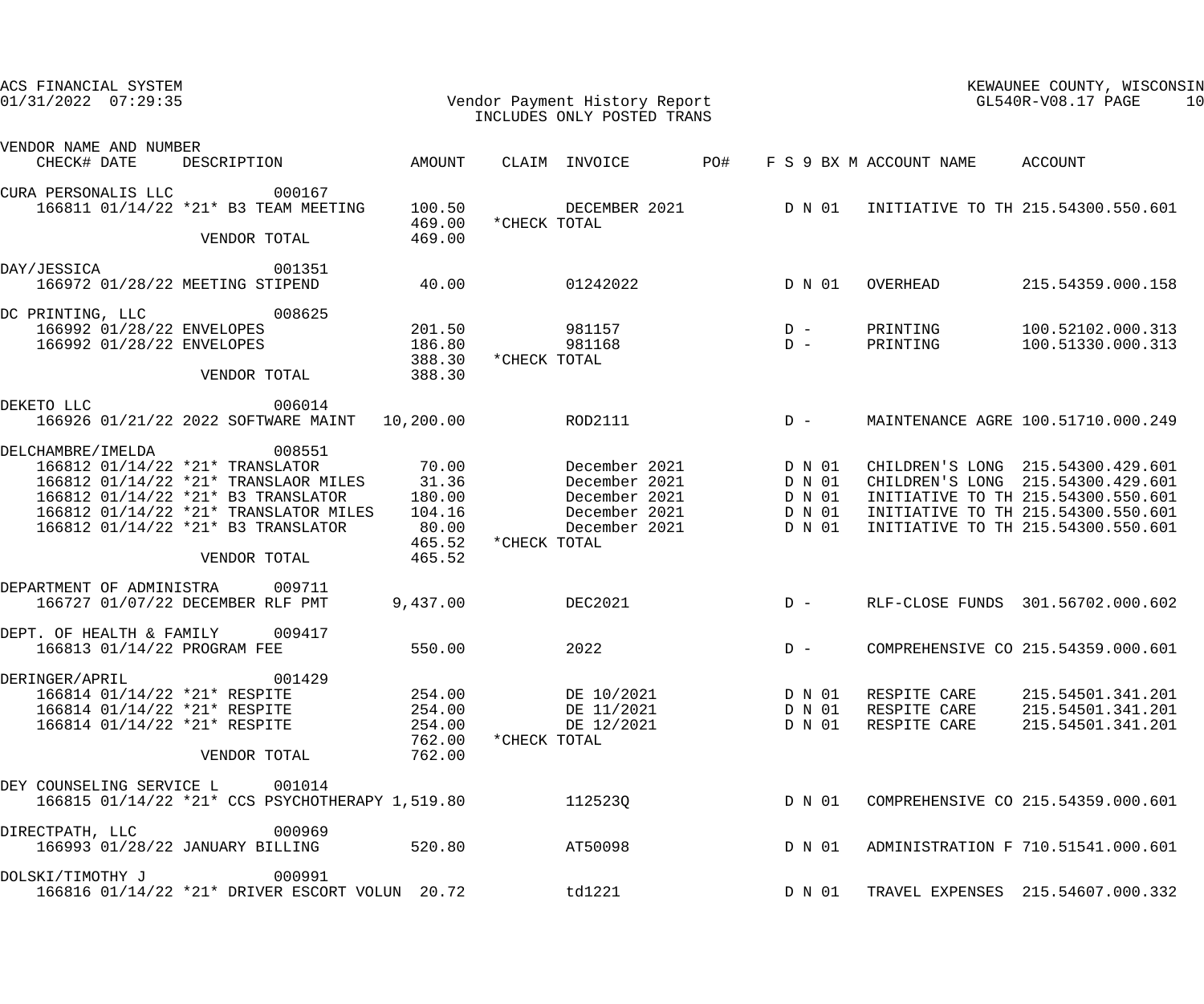| ACS FINANCIAL SYSTEM<br>Vendor Payment History Report<br>INCLUDES ONLY POSTED TRANS<br>$01/31/2022$ 07:29:35 |                      |              |                           |        | KEWAUNEE COUNTY, WISCONSIN<br>KEWAUNEE COUNTY, WISCONNEE COUNTY, WISCONNEE COUNTY, WISCONNEE COUNTY, WISCONNEE<br>11 |                                    |  |  |
|--------------------------------------------------------------------------------------------------------------|----------------------|--------------|---------------------------|--------|----------------------------------------------------------------------------------------------------------------------|------------------------------------|--|--|
| VENDOR NAME AND NUMBER<br>DESCRIPTION AMOUNT<br>CHECK# DATE                                                  |                      |              | CLAIM INVOICE PO#         |        | F S 9 BX M ACCOUNT NAME ACCOUNT                                                                                      |                                    |  |  |
|                                                                                                              |                      |              |                           |        |                                                                                                                      |                                    |  |  |
| 006687<br>DOOR COUNTY<br>166696 01/07/22 *21* NOV CCS COORDINAT 2,741.16 2021-70000032 D -                   |                      |              |                           |        |                                                                                                                      | COMPREHENSIVE CO 215.54359.000.601 |  |  |
| 001147<br>DOOR COUNTY COOPERATIVE                                                                            |                      |              |                           |        |                                                                                                                      |                                    |  |  |
| 166728 01/07/22 *21* JAIL TOILET                                                                             | 15.98                | 8823         | $8823$ D – $5 - 8861$ D – |        |                                                                                                                      | BUILDING MAINTEN 100.52102.000.247 |  |  |
| 166728 01/07/22 JAIL TOILET                                                                                  | 50.55                |              |                           |        |                                                                                                                      | BUILDING MAINTEN 100.52102.000.247 |  |  |
|                                                                                                              |                      |              | $8862$ D –                |        |                                                                                                                      | HOUSEHOLD & JANI 100.51602.000.344 |  |  |
| 166728 01/07/22 SOFTNER SALT 69.90<br>166728 01/07/22 BELTS 12.98<br>166728 01/07/22 JAIL TOILET 26.57CR     |                      |              | $8875$ D – $D -$          |        |                                                                                                                      | BUILDING MAINTEN 100.51605.000.247 |  |  |
|                                                                                                              | 122.84 * CHECK TOTAL |              |                           |        |                                                                                                                      | BUILDING MAINTEN 100.52102.000.247 |  |  |
| VENDOR TOTAL 122.84                                                                                          |                      |              |                           |        |                                                                                                                      |                                    |  |  |
| DOROBA/LINDSEY<br>001261                                                                                     |                      |              |                           |        |                                                                                                                      |                                    |  |  |
| 166729 01/07/22 *21*12/7-12/30 BF PEER C 731.52 BF 12302021 D N 01                                           |                      |              |                           |        |                                                                                                                      | CONTRACTED SERVI 100.54113.000.296 |  |  |
| 166729 01/07/22 *21* 12/27-12/31 TRACING 187.50 12312021                                                     |                      |              |                           | D N 01 |                                                                                                                      | CONTRACTED SERVI 227.54129.802.296 |  |  |
|                                                                                                              | 919.02               | *CHECK TOTAL |                           |        |                                                                                                                      |                                    |  |  |
| 166927 01/21/22 1/3-1/14 CONTACT TRACING 840.00<br>VENDOR TOTAL                                              | 1,759.02             |              | 01142022 D N 01           |        |                                                                                                                      | CONTRACTED SERVI 227.54129.802.296 |  |  |
| DOWNING/KENNETH R. 000814                                                                                    |                      |              |                           |        |                                                                                                                      |                                    |  |  |
| 166817 01/14/22 *21* CONSULTING 3,258.50                                                                     |                      | 56           |                           | D N 01 |                                                                                                                      | PSYCHOLOGIST 215.54352.516.261     |  |  |
| 166817 01/14/22 *21* CONSULTING                                                                              | 3,391.50             |              | 56                        | D N 01 |                                                                                                                      | PSYCHOLOGIST 215.54359.000.261     |  |  |
| 166817 01/14/22 *21* CONSULTING                                                                              | 3,262.50             |              | 57                        | D N 01 |                                                                                                                      | CONTRACTED SERVI 215.54500.811.296 |  |  |
|                                                                                                              | 9,912.50             | *CHECK TOTAL |                           |        |                                                                                                                      |                                    |  |  |
| VENDOR TOTAL                                                                                                 | 9,912.50             |              |                           |        |                                                                                                                      |                                    |  |  |
| DVORAK/MARY CHRIS A 001268                                                                                   |                      |              |                           |        |                                                                                                                      |                                    |  |  |
| 166730 01/07/22 *21* 12/27-12/31 TRACING 570.00 12312021 D N 01                                              |                      |              |                           |        |                                                                                                                      | CONTRACTED SERVI 227.54129.802.296 |  |  |
|                                                                                                              |                      |              |                           |        |                                                                                                                      |                                    |  |  |
| 166880 01/14/22 1/3-1/7 CONTACT TRACING 705.50                                                               |                      |              | 01072022                  | D N 01 |                                                                                                                      | CONTRACTED SERVI 227.54129.802.296 |  |  |
| 166928 01/21/22 1/10-1/15 CONTACT TRACIN 773.50                                                              |                      |              | 01152022                  | D N 01 |                                                                                                                      | CONTRACTED SERVI 227.54129.802.296 |  |  |
| 166994 01/28/22 1/17-1/21 CONTACT TRACIN 714.00                                                              |                      |              | 01212022                  | D N 01 |                                                                                                                      | CONTRACTED SERVI 227.54129.802.296 |  |  |
| VENDOR TOTAL                                                                                                 | 2,763.00             |              |                           |        |                                                                                                                      |                                    |  |  |
| 001010<br>DYCKESVILLE SANITARY DIS                                                                           |                      |              |                           |        |                                                                                                                      |                                    |  |  |
| 166881 01/14/22 *21* 4TH QTR SEWER USE 207.00                                                                |                      |              | 12302021                  | $D -$  | WATER & SEWER                                                                                                        | 100.55200.000.221                  |  |  |
| 000157<br>EAST SHORE INDUSTRIES                                                                              |                      |              |                           |        |                                                                                                                      |                                    |  |  |
|                                                                                                              |                      |              | esi1221                   | $D -$  |                                                                                                                      | VEHICLE SUB-CONT 215.54608.000.241 |  |  |
| 166818 01/14/22 *21* CSP WORK RELATED                                                                        | 600.00               |              | 5435                      | $D -$  |                                                                                                                      | EAST SHORE INDUS 215.54355.561.169 |  |  |
| 166818 01/14/22 *21* CSP DAY SERVICES                                                                        | 95.92                |              | 5435                      | $D -$  |                                                                                                                      | EAST SHORE INDUS 215.54355.561.169 |  |  |
| 166818 01/14/22 *21* CSP DAY SERVICES                                                                        | 43.60                |              | 5435                      | $D -$  |                                                                                                                      | EAST SHORE INDUS 215.54355.561.169 |  |  |
| 166818 01/14/22 *21* CSP WORK RELATED                                                                        | 528.75               |              | 5435                      | $D -$  |                                                                                                                      | EAST SHORE INDUS 215.54355.561.169 |  |  |
| 166818 01/14/22 *21* CCS SLS-SOCIAL-                                                                         | 113.36               |              | 5435                      | $D -$  |                                                                                                                      | COMPREHENSIVE CO 215.54359.000.601 |  |  |
| 166818 01/14/22 *21* PREVOC                                                                                  | 354.38               |              | 5435                      | $D -$  |                                                                                                                      | EAST SHORE INDUS 215.54353.561.169 |  |  |
| 166818 01/14/22 *21* PREVOC COMM                                                                             | 11.25                |              | 5435                      | $D -$  |                                                                                                                      | EAST SHORE INDUS 215.54353.561.169 |  |  |
|                                                                                                              | 2,518.11             | *CHECK TOTAL |                           |        |                                                                                                                      |                                    |  |  |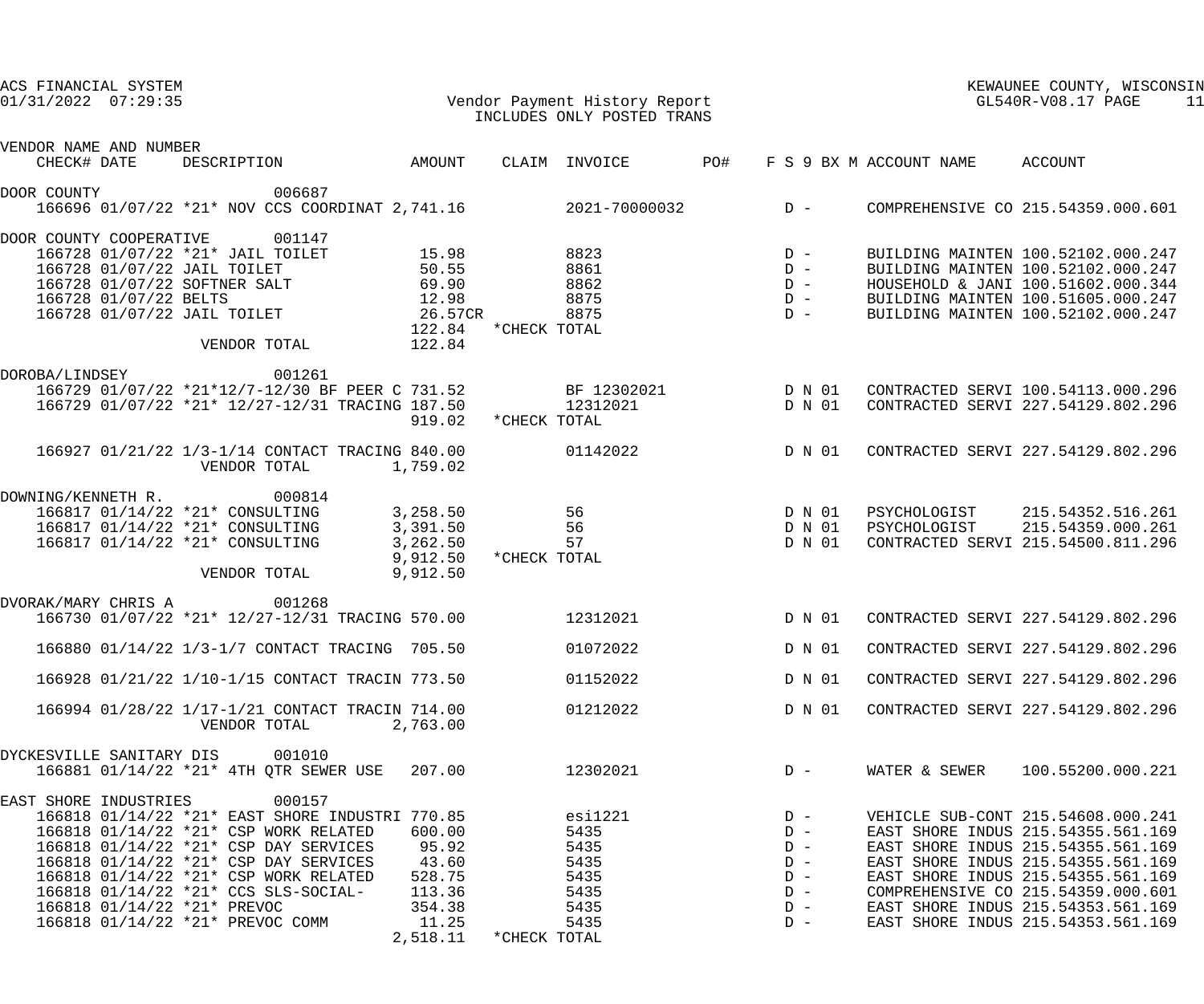| ACS FINANCIAL SYSTEM<br>$01/31/2022$ 07:29:35                                                                                                                                                                                                                                                                 |                                                                     | Vendor Payment History Report<br>INCLUDES ONLY POSTED TRANS          |                                                    |                                                              | KEWAUNEE COUNTY, WISCONSIN<br>GL540R-V08.17 PAGE<br>12                                                                                                                                                                           |  |
|---------------------------------------------------------------------------------------------------------------------------------------------------------------------------------------------------------------------------------------------------------------------------------------------------------------|---------------------------------------------------------------------|----------------------------------------------------------------------|----------------------------------------------------|--------------------------------------------------------------|----------------------------------------------------------------------------------------------------------------------------------------------------------------------------------------------------------------------------------|--|
| VENDOR NAME AND NUMBER<br>CHECK# DATE<br>DESCRIPTION                                                                                                                                                                                                                                                          | AMOUNT                                                              | CLAIM INVOICE                                                        |                                                    | PO#FF S 9 BX M ACCOUNT NAME                                  | ACCOUNT                                                                                                                                                                                                                          |  |
|                                                                                                                                                                                                                                                                                                               |                                                                     |                                                                      |                                                    |                                                              |                                                                                                                                                                                                                                  |  |
| EAST SHORE INDUSTRIES<br>000157<br>VENDOR TOTAL                                                                                                                                                                                                                                                               | 2,518.11                                                            |                                                                      |                                                    |                                                              |                                                                                                                                                                                                                                  |  |
| 001208<br>EIS/MICHAEL JOHANNES<br>166819 01/14/22 *21* CONSULTING<br>166819 01/14/22 *21* CONSULTING<br>166819 01/14/22 *21* CONSULTING<br>166819 01/14/22 *21* CONSULTING<br>VENDOR TOTAL                                                                                                                    | 865.25<br>12,553.85<br>738.46<br>1,107.69<br>15,265.25<br>15,265.25 | 12/2021<br>12/2021<br>12/2021<br>12/2021<br>*CHECK TOTAL             | D N 01<br>D N 01<br>D N 01<br>D N 01               | PSYCHIATRIST<br>PSYCHIATRIST<br>PSYCHIATRIST<br>PSYCHIATRIST | 215.54352.516.262<br>215.54352.561.262<br>215.54355.561.262<br>215.54359.000.262                                                                                                                                                 |  |
| ELLISVILLE-LUXEMBURG CO- 001046<br>166904 01/21/22 DIESEL FUEL 2,550 GAL 7,471.50<br>166904 01/21/22 DISEL FUEL 4348 GAL 11,435.24<br>166904 01/21/22 FUEL TAX<br>VENDOR TOTAL                                                                                                                                | 2,131.48<br>21,038.22<br>21,038.22                                  | 35538<br>35538<br>35538<br>*CHECK TOTAL                              | $D -$<br>$D -$<br>$D -$                            | DIESEL FUEL<br>DIESEL FUEL<br>STATE FUEL TAX                 | 700.16126<br>700.16126<br>700.16127                                                                                                                                                                                              |  |
|                                                                                                                                                                                                                                                                                                               |                                                                     |                                                                      |                                                    |                                                              |                                                                                                                                                                                                                                  |  |
| FAMILY SERVICES OF NORTH<br>003185<br>166820 01/14/22 *21* CRISIS CENTER<br>166820 01/14/22 *21* CRISIS CENTER<br>VENDOR TOTAL                                                                                                                                                                                | 2,083.00<br>2,083.00<br>4,166.00<br>4,166.00                        | 12152021<br>12152021<br>*CHECK TOTAL                                 | $D -$<br>$D -$                                     |                                                              | CONTRACTED SERVI 215.54352.561.296<br>CONTRACTED SERVI 215.54354.561.296                                                                                                                                                         |  |
| FOX COMMUNITIES CREDIT U<br>000134                                                                                                                                                                                                                                                                            |                                                                     |                                                                      |                                                    |                                                              |                                                                                                                                                                                                                                  |  |
| 166731 01/07/22 JAN 7 PAYROLL                                                                                                                                                                                                                                                                                 | 1,020.00                                                            | 01072022                                                             | $D -$                                              | CREDIT UNION DED 800.21561                                   |                                                                                                                                                                                                                                  |  |
| 166929 01/21/22 JAN 21 PAYROLL<br>VENDOR TOTAL                                                                                                                                                                                                                                                                | 1,020.00<br>2,040.00                                                | 01212022                                                             | $D -$                                              | CREDIT UNION DED 800.21561                                   |                                                                                                                                                                                                                                  |  |
| 001958<br>FOX SPECIALTY COMPANY LL<br>166995 01/28/22 DISP WIPES/GARBAGE BAGS 226.70<br>166995 01/28/22 WIPES & TOILET PAPER<br>166995 01/28/22 GEN PURP WIPES<br>166995 01/28/22 GLOVES/HAND TOWELS<br>166995 01/28/22 GLOVES/HAND TOWELS<br>166995 01/28/22 HAND CLEANER/AIR FRESHNR 181.44<br>VENDOR TOTAL | 154.22<br>208.36<br>273.65<br>81.48<br>1,125.85<br>1,125.85         | 48050<br>48090<br>480901<br>48136<br>481361<br>48192<br>*CHECK TOTAL | $D -$<br>$D -$<br>$D -$<br>$D -$<br>$D -$<br>$D -$ |                                                              | WINTER PARK RECR 100.55441.000.601<br>HOUSEHOLD & JANI 700.53230.000.344<br>HOUSEHOLD & JANI 700.53230.000.344<br>HOUSEHOLD & JANI 700.53230.000.344<br>HOUSEHOLD & JANI 700.53230.000.344<br>HOUSEHOLD & JANI 700.53230.000.344 |  |
| 001047<br>FOX/PAMELA LEE<br>166821 01/14/22 *21* CONSULTING<br>166821 01/14/22 *21* CONSULTING<br>VENDOR TOTAL                                                                                                                                                                                                | 2,257.20<br>889.20<br>3,146.40<br>3,146.40                          | 42<br>43<br>*CHECK TOTAL                                             | D N 01<br>D N 01                                   |                                                              | CONTRACTED SERVI 215.54359.000.296<br>CONTRACTED SERVI 215.54500.811.296                                                                                                                                                         |  |
| 009565<br>FRISQUE/RANDY<br>166822 01/14/22 *21* DRIVER ESCORT VOLUN 14.00                                                                                                                                                                                                                                     |                                                                     | rf1221                                                               | D N 01                                             |                                                              | TRAVEL EXPENSES 215.54607.000.332                                                                                                                                                                                                |  |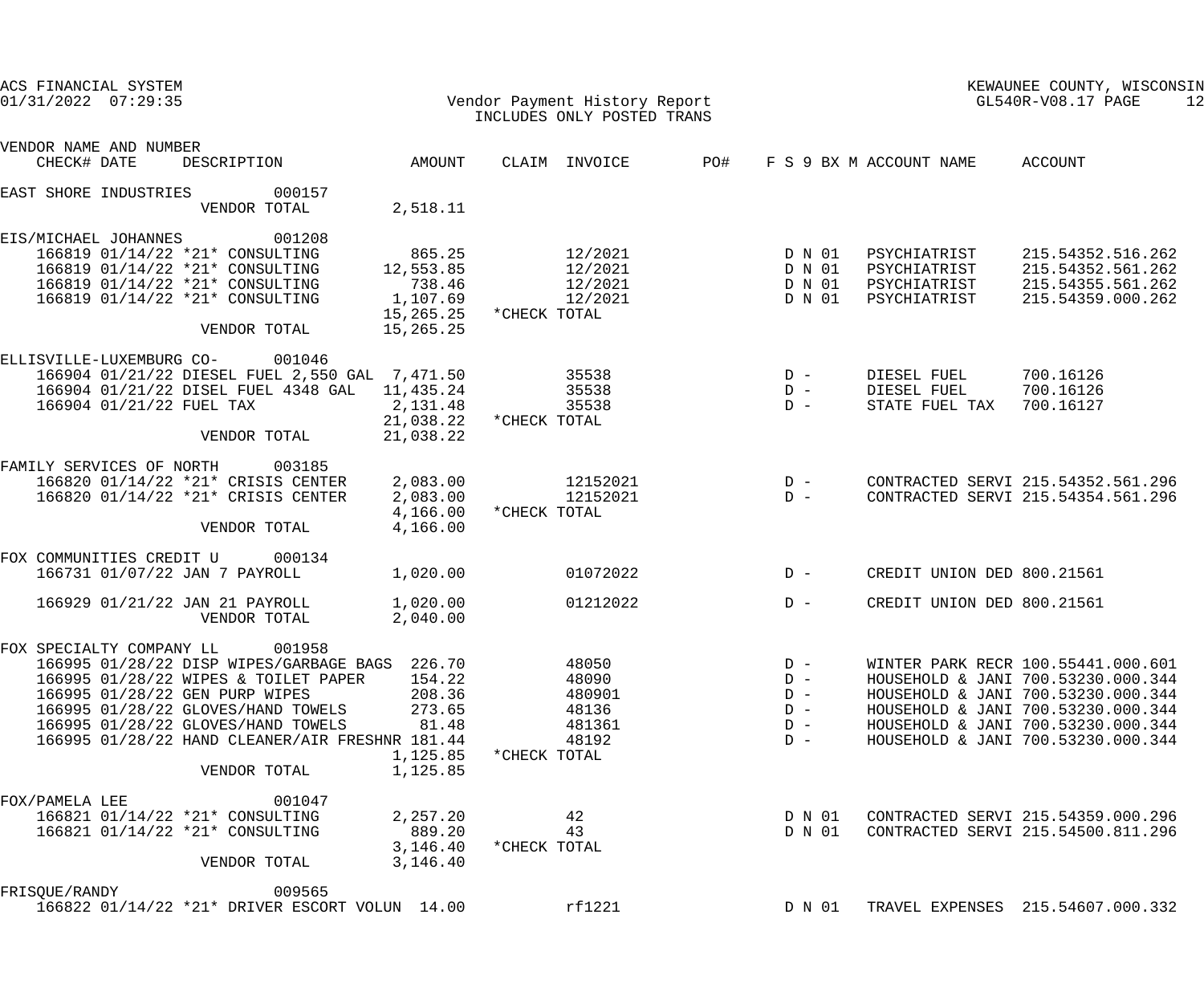### 01/31/2022 07:29:35 Vendor Payment History Report GL540R-V08.17 PAGE 13 INCLUDES ONLY POSTED TRANS

| VENDOR NAME AND NUMBER          |                                |              |                                                                                                                                                                                                                                                                                                                                                                                                                                                                                                                                      |                                                                                        |              |                                                                                                                                                |       |                |                                                                                                                      |                                                                  |                                                                                                                                                                                                                                                                                                                                                                                                                                                                      |
|---------------------------------|--------------------------------|--------------|--------------------------------------------------------------------------------------------------------------------------------------------------------------------------------------------------------------------------------------------------------------------------------------------------------------------------------------------------------------------------------------------------------------------------------------------------------------------------------------------------------------------------------------|----------------------------------------------------------------------------------------|--------------|------------------------------------------------------------------------------------------------------------------------------------------------|-------|----------------|----------------------------------------------------------------------------------------------------------------------|------------------------------------------------------------------|----------------------------------------------------------------------------------------------------------------------------------------------------------------------------------------------------------------------------------------------------------------------------------------------------------------------------------------------------------------------------------------------------------------------------------------------------------------------|
| CHECK# DATE                     |                                |              | DESCRIPTION AMOUNT                                                                                                                                                                                                                                                                                                                                                                                                                                                                                                                   |                                                                                        |              | CLAIM INVOICE PO#                                                                                                                              |       |                |                                                                                                                      | F S 9 BX M ACCOUNT NAME                                          | ACCOUNT                                                                                                                                                                                                                                                                                                                                                                                                                                                              |
| GALLS, LLC                      | 166732 01/07/22 *21* BOOTS     |              | 000114                                                                                                                                                                                                                                                                                                                                                                                                                                                                                                                               | 217.00                                                                                 |              | 20033237                                                                                                                                       | $D -$ |                |                                                                                                                      |                                                                  | UNIFORM ALLOWANC 100.52100.000.346                                                                                                                                                                                                                                                                                                                                                                                                                                   |
| GENERATIONS COMMUNITY SV 001356 |                                |              | 166823 01/14/22 *21* CCS PSYCHOTHER<br>166823 01/14/22 *21* CCS INDIVIDUAL SK<br>166823 01/14/22 *21* CCS SERVICE PLANN<br>166823 01/14/22 *21* CCS WELLNESS MAN 1,785.00<br>166823 01/14/22 *21* CCS INDIVIDUAL AN<br>166823 01/14/22 *21* CCS PSYCHOTHERA<br>166823 01/14/22 *21* CCS INDIVIDUAL AN 1,275.00<br>166823 01/14/22 *21* CCS INDIVIDUAL SKIL 185.00<br>166823 01/14/22 *21* CCS INDIVIDUAL SKI<br>166823 01/14/22 *21* CCS INDIVIDUAL<br>166823 01/14/22 *21* CCS INDIVIDUAL SK<br>166823 01/14/22 *21* CCS PSYCHOTHER | 591.60<br>180.00<br>122.40<br>275.40<br>469.20<br>225.00<br>122.40<br>503.20<br>418.20 |              | CD123121<br>CD123121<br>CD123121<br>KV123121B<br>MB123121B<br>RK123121<br>RK123121<br>RK123121<br>SS123121<br>XD123121<br>XD123121<br>XD123121 |       |                | D N 01<br>D N 01<br>D N 01<br>D N 01<br>D N 01<br>D N 01<br>D N 01<br>D N 01<br>D N 01<br>D N 01<br>D N 01<br>D N 01 |                                                                  | COMPREHENSIVE CO 215.54359.000.601<br>COMPREHENSIVE CO 215.54359.000.601<br>COMPREHENSIVE CO 215.54359.000.601<br>COMPREHENSIVE CO 215.54359.000.601<br>COMPREHENSIVE CO 215.54359.000.601<br>COMPREHENSIVE CO 215.54359.000.601<br>COMPREHENSIVE CO 215.54359.000.601<br>COMPREHENSIVE CO 215.54359.000.601<br>COMPREHENSIVE CO 215.54359.000.601<br>COMPREHENSIVE CO 215.54359.000.601<br>COMPREHENSIVE CO 215.54359.000.601<br>COMPREHENSIVE CO 215.54359.000.601 |
|                                 |                                | VENDOR TOTAL |                                                                                                                                                                                                                                                                                                                                                                                                                                                                                                                                      | 6, 152.40<br>6,152.40                                                                  | *CHECK TOTAL |                                                                                                                                                |       |                |                                                                                                                      |                                                                  |                                                                                                                                                                                                                                                                                                                                                                                                                                                                      |
| GITTER SOMMERS SALES, LL 009916 | 166905 01/21/22 LOOP WIRE TIES |              |                                                                                                                                                                                                                                                                                                                                                                                                                                                                                                                                      | 345.12                                                                                 |              | $848$ D –                                                                                                                                      |       |                |                                                                                                                      |                                                                  | FIELD SMALL TOOL 700.53220.000.365                                                                                                                                                                                                                                                                                                                                                                                                                                   |
| <b>GRAINGER</b>                 | 166996 01/28/22 TOILET SEAT    | VENDOR TOTAL | 000126<br>166996 01/28/22 TREASURER GATE SWITCH                                                                                                                                                                                                                                                                                                                                                                                                                                                                                      | 46.84<br>44.22<br>91.06<br>91.06                                                       | *CHECK TOTAL | 9158343427 D –<br>9180944564 D –                                                                                                               |       |                |                                                                                                                      |                                                                  | BUILDING MAINTEN 100.51605.000.247<br>BUILDING MAINTEN 100.51605.000.247                                                                                                                                                                                                                                                                                                                                                                                             |
| GRIESE/MELANIE                  |                                | VENDOR TOTAL | 001336<br>166780 01/14/22 000809705412/01/2021 031 545.00<br>166780 01/14/22 000809705412/01/2021 031 280.00<br>166780 01/14/22 000809705412/01/2021 031 403.00                                                                                                                                                                                                                                                                                                                                                                      | 1,228.00<br>1,228.00                                                                   | *CHECK TOTAL | 002206 IM 01/05/2022 D N 01<br>002206 IM 01/05/2022<br>002206 IM 01/05/2022                                                                    |       |                | D N 01<br>D N 01                                                                                                     |                                                                  | OUT OF HOME CARE 215.54501.341.414<br>OUT OF HOME CARE 215.54501.341.414<br>OUT OF HOME CARE 215.54501.341.414                                                                                                                                                                                                                                                                                                                                                       |
| HAEGELE/SUSAN A                 |                                |              | 001414<br>166733 01/07/22 *21* 12/20-12/30 TRACING 525.00                                                                                                                                                                                                                                                                                                                                                                                                                                                                            |                                                                                        |              | 12302021                                                                                                                                       |       |                | D N 01                                                                                                               |                                                                  | CONTRACTED SERVI 227.54129.802.296                                                                                                                                                                                                                                                                                                                                                                                                                                   |
|                                 |                                | VENDOR TOTAL | 166930 01/21/22 1/3-1/13 CONTACT TRACING 960.50                                                                                                                                                                                                                                                                                                                                                                                                                                                                                      | 1,485.50                                                                               |              | 01132022                                                                                                                                       |       |                | D N 01                                                                                                               |                                                                  | CONTRACTED SERVI 227.54129.802.296                                                                                                                                                                                                                                                                                                                                                                                                                                   |
| HALRON LUBRICANTS, INC.         |                                |              | 002339<br>166906 01/21/22 DIESEL EXHAUST FLUID                                                                                                                                                                                                                                                                                                                                                                                                                                                                                       | 756.32                                                                                 |              | 1291208                                                                                                                                        |       | $D -$          |                                                                                                                      | OIL, GREASE & AN 700.16128                                       |                                                                                                                                                                                                                                                                                                                                                                                                                                                                      |
| HALTAUFDERHEID/REBECCA          |                                | VENDOR TOTAL | .03841<br>166734 01/07/22 *21* INS PREM REFUND<br>166734 01/07/22 *21* INS PREM REFUND                                                                                                                                                                                                                                                                                                                                                                                                                                               | 1,526.00<br>75.34<br>1,601.34<br>1,601.34                                              | *CHECK TOTAL | PREM REFUND<br>PREM REFUND                                                                                                                     |       | $D -$<br>$D -$ |                                                                                                                      | OTHER CHARGES FO 710.47900.000<br>OTHER CHARGES FO 720.47900.000 |                                                                                                                                                                                                                                                                                                                                                                                                                                                                      |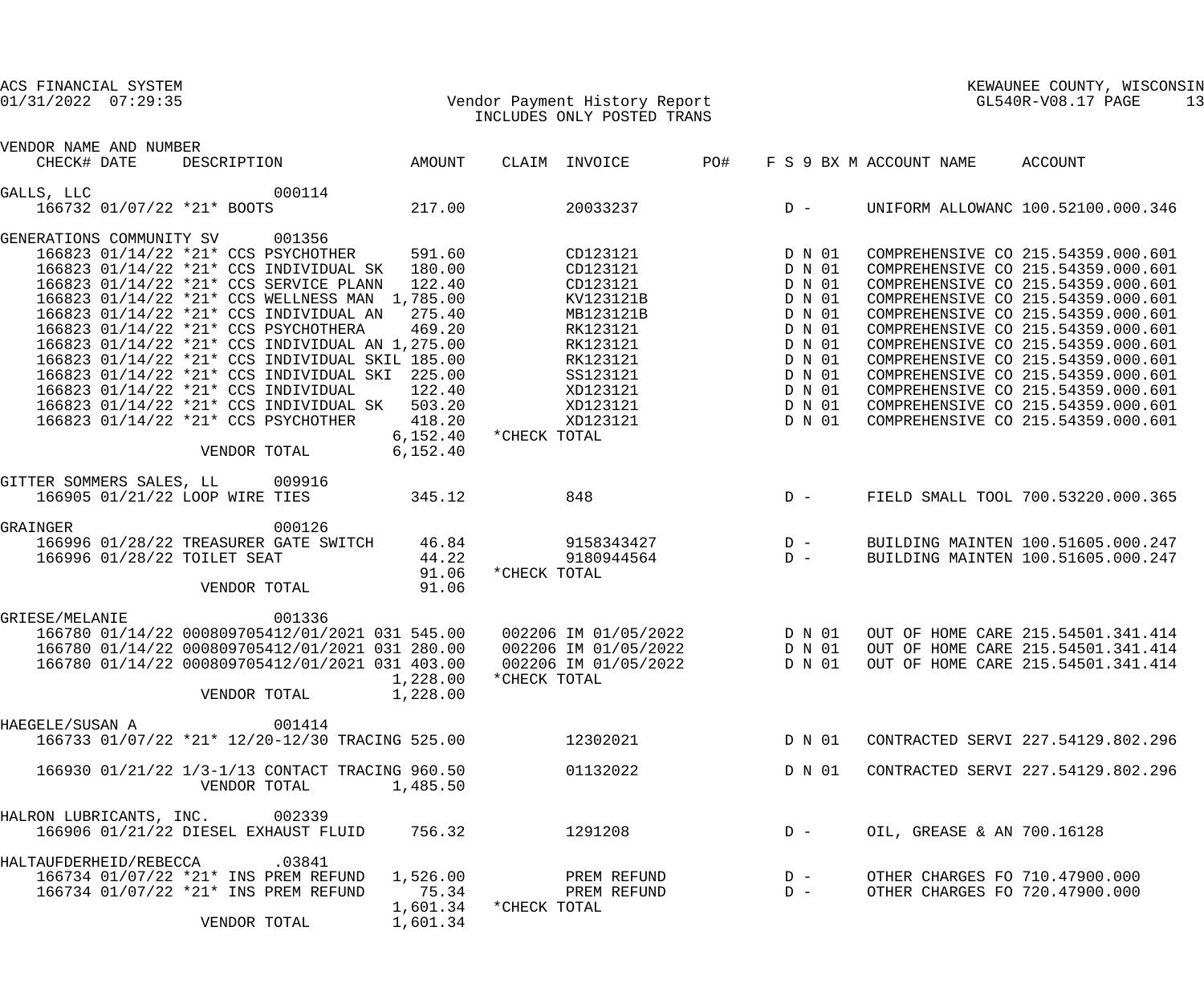| ACS FINANCIAL SYSTEM<br>Vendor Payment History Report<br>TNGLIDES ONLY POSTED TRANS<br>$01/31/2022$ $07:29:35$ | INCLUDES ONLY POSTED TRANS   |                                                   | KEWAUNEE COUNTY, WISCONS<br>GL540R-V08.17 PAGE<br>KEWAUNEE COUNTY, WISCONSIN<br>14 |
|----------------------------------------------------------------------------------------------------------------|------------------------------|---------------------------------------------------|------------------------------------------------------------------------------------|
| VENDOR NAME AND NUMBER                                                                                         |                              |                                                   |                                                                                    |
| DESCRIPTION AMOUNT<br>CHECK# DATE                                                                              | <b>PO#</b><br>CLAIM INVOICE  | F S 9 BX M ACCOUNT NAME                           | <b>ACCOUNT</b>                                                                     |
| 001020<br>HANSEN/LOUISE                                                                                        |                              |                                                   |                                                                                    |
| 68.00<br>166997 01/28/22 03-CF-107                                                                             | 48                           | D N 01<br>TRANSCRIPTS                             | 100.51220.000.251                                                                  |
| 26.00<br>166997 01/28/22 21-CF-26                                                                              | 49                           | D N 01<br>TRANSCRIPTS                             | 100.51220.000.251                                                                  |
| 46.00<br>166997 01/28/22 20-CF-18                                                                              | 50                           | D N 01<br>TRANSCRIPTS                             | 100.51220.000.251                                                                  |
| 166997 01/28/22 20-CF-30 54.00                                                                                 | 51                           | D N 01<br>TRANSCRIPTS                             | 100.51220.000.251                                                                  |
| 48.00<br>166997 01/28/22 21-CF-25                                                                              | 52                           | D N 01<br>TRANSCRIPTS                             | 100.51220.000.251                                                                  |
| 42.00<br>166997 01/28/22 21-CF-48                                                                              | 53<br>D N 01                 | TRANSCRIPTS                                       | 100.51220.000.251                                                                  |
| 166997 01/28/22 19-TR-1181 & 19-TR-1182 208.00                                                                 | 54<br>D N 01<br>D N 01       | TRANSCRIPTS<br>TRANSCRIPTS                        | 100.51210.000.251                                                                  |
| 74.00<br>166997 01/28/22 20-CF-09                                                                              | 57                           |                                                   | 100.51220.000.251                                                                  |
| 566.00                                                                                                         | *CHECK TOTAL                 |                                                   |                                                                                    |
| 566.00<br>VENDOR TOTAL                                                                                         |                              |                                                   |                                                                                    |
| 003095<br>HARTEL/LISA A.                                                                                       |                              |                                                   |                                                                                    |
| 166998 01/28/22 21-CF-01 TRANSCIPT<br>8.00                                                                     | 01192022                     | $D -$<br>TRANSCRIPTS                              | 100.51220.000.251                                                                  |
| HEARTLAND BUSINESS SYSTE 000140                                                                                |                              |                                                   |                                                                                    |
| 166735 01/07/22 *21* MITEL 1 YEAR SVS 2,817.98 479059-H D -                                                    |                              |                                                   | MAINTENANCE AGRE 100.51450.000.249                                                 |
| 166735 01/07/22 *21* CISCO<br>1, 255.30                                                                        | $482120-H$ D -               | OUTLAY                                            | 227.54129.803.813                                                                  |
| 166735 01/07/22 *21* NETWORK ESSENTIAL 6,374.08                                                                | $D -$<br>486270-H            |                                                   | OUTLAY 227.54129.803.813                                                           |
| 10,447.36                                                                                                      | *CHECK TOTAL                 |                                                   |                                                                                    |
| VENDOR TOTAL<br>10,447.36                                                                                      |                              |                                                   |                                                                                    |
| 001430<br>HEIM/SUSAN L                                                                                         |                              |                                                   |                                                                                    |
| 166824 01/14/22 *21* DRIVER ESCORT VOLUN 14.00                                                                 | sh1221                       | D N 01                                            | TRAVEL EXPENSES 215.54607.000.332                                                  |
| HELPING HANDS CAREGIVERS 010094                                                                                |                              |                                                   |                                                                                    |
| 43.00<br>166825 01/14/22 *21* REP PAYEE                                                                        |                              |                                                   | CONTRACTED SERVI 215.54359.000.296                                                 |
| 166825 01/14/22 *21* FIN MANAGEMENT SER 43.00                                                                  | $115222$ D -<br>115222.1 D - |                                                   | CONTRACTED SERVI 215.54353.561.296                                                 |
| 43.00<br>166825 01/14/22 *21* FIN MANAGEMENT SER                                                               | 115222.1                     | $\begin{array}{c}\nD & - \\ D & - \\ \end{array}$ | CONTRACTED SERVI 215.54353.561.296                                                 |
| 43.00<br>166825 01/14/22 *21* FIN MANAGEMENT SER                                                               | 115222.1                     |                                                   | CONTRACTED SERVI 215.54353.561.296                                                 |
| 166825 01/14/22 *21* FIN MANAGEMENT SER 43.00                                                                  | 115222.1                     | $D -$                                             | CONTRACTED SERVI 215.54353.561.296                                                 |
| 43.00<br>166825 01/14/22 *21* FIN MANAGEMENT SER                                                               | 115222.1                     | $D -$                                             | CONTRACTED SERVI 215.54353.561.296                                                 |
| 397.84<br>166825 01/14/22 *21* DECEMBER BILLING                                                                | 115223                       | $D -$<br>OVERHEAD                                 | 215.54300.429.158                                                                  |
| 166825 01/14/22 *21* DECEMBER BILLING 1,926.12                                                                 | 115223                       | $D -$                                             | CONTRACTED SERVI 215.54300.429.296                                                 |
| 166825 01/14/22 *21* DECEMBER BILLING 5,516.18                                                                 | 115223                       | $D -$                                             | CONTRACTED SERVI 215.54300.429.296                                                 |
| 166825 01/14/22 *21* DECEMBER BILLING<br>122.23                                                                | 115223                       | $D -$                                             | CONTRACTED SERVI 215.54300.429.296                                                 |
| 94.82<br>166825 01/14/22 *21* DECEMBER BILLING                                                                 | 115223                       | $D -$                                             | CHILDREN'S LONG 215.54300.429.601                                                  |
| 56.79<br>166825 01/14/22 *21* DECEMBER BILLING                                                                 | 115223                       | $D -$                                             | CONTRACTED SERVI 215.54300.578.296                                                 |
| 134.40<br>166825 01/14/22 *21* DECEMBER BILLING                                                                | 115223                       | $D -$<br>OVERHEAD                                 | 215.54359.000.158                                                                  |
| 137.20<br>166825 01/14/22 *21* DECEMBER BILLING                                                                | 115223                       | OVERHEAD<br>$D -$                                 | 215.54359.000.158                                                                  |
| 5,133.69<br>166825 01/14/22 *21* DECEMBER BILLING                                                              | 115223                       | $D -$<br>$D -$                                    | CONTRACTED SERVI 215.54359.000.296                                                 |
| 166825 01/14/22 *21* DECEMBER BILLING<br>3,832.66<br>166825 01/14/22 *21* DECEMBER BILLING<br>5,461.24         | 115223<br>115223             | $D -$                                             | CONTRACTED SERVI 215.54359.000.296<br>CONTRACTED SERVI 215.54359.000.296           |
| 166825 01/14/22 *21* DECEMBER BILLING<br>2.80                                                                  | 115223                       | $D -$<br>OVERHEAD                                 | 215.54362.561.158                                                                  |
| 15.68<br>166825 01/14/22 *21* DECEMBER BILLING                                                                 | 115223                       | $D -$<br>OVERHEAD                                 | 215.54362.561.158                                                                  |
| 166825 01/14/22 *21* DECEMBER BILLING<br>855.61                                                                | 115223                       | $D -$                                             | CONTRACTED SERVI 215.54362.561.296                                                 |
| 237.15<br>166825 01/14/22 *21* DECEMBER BILLING                                                                | 115223                       | $D -$                                             | CONTRACTED SERVI 215.54362.561.296                                                 |
| 166825 01/14/22 *21* DECEMBER BILLING<br>1,803.60                                                              | 115223                       | $D -$                                             | CONTRACTED SERVI 215.54362.561.296                                                 |
| 166825 01/14/22 *21* DECEMBER BILLING<br>285.70                                                                | 115223                       | $D -$                                             | CONTRACTED SERVI 215.54362.561.296                                                 |
| 166825 01/14/22 *21* DECEMBER BILLING<br>619.95                                                                | 115223                       | $D -$                                             | CONTRACTED SERVI 215.54500.002.296                                                 |
|                                                                                                                |                              |                                                   |                                                                                    |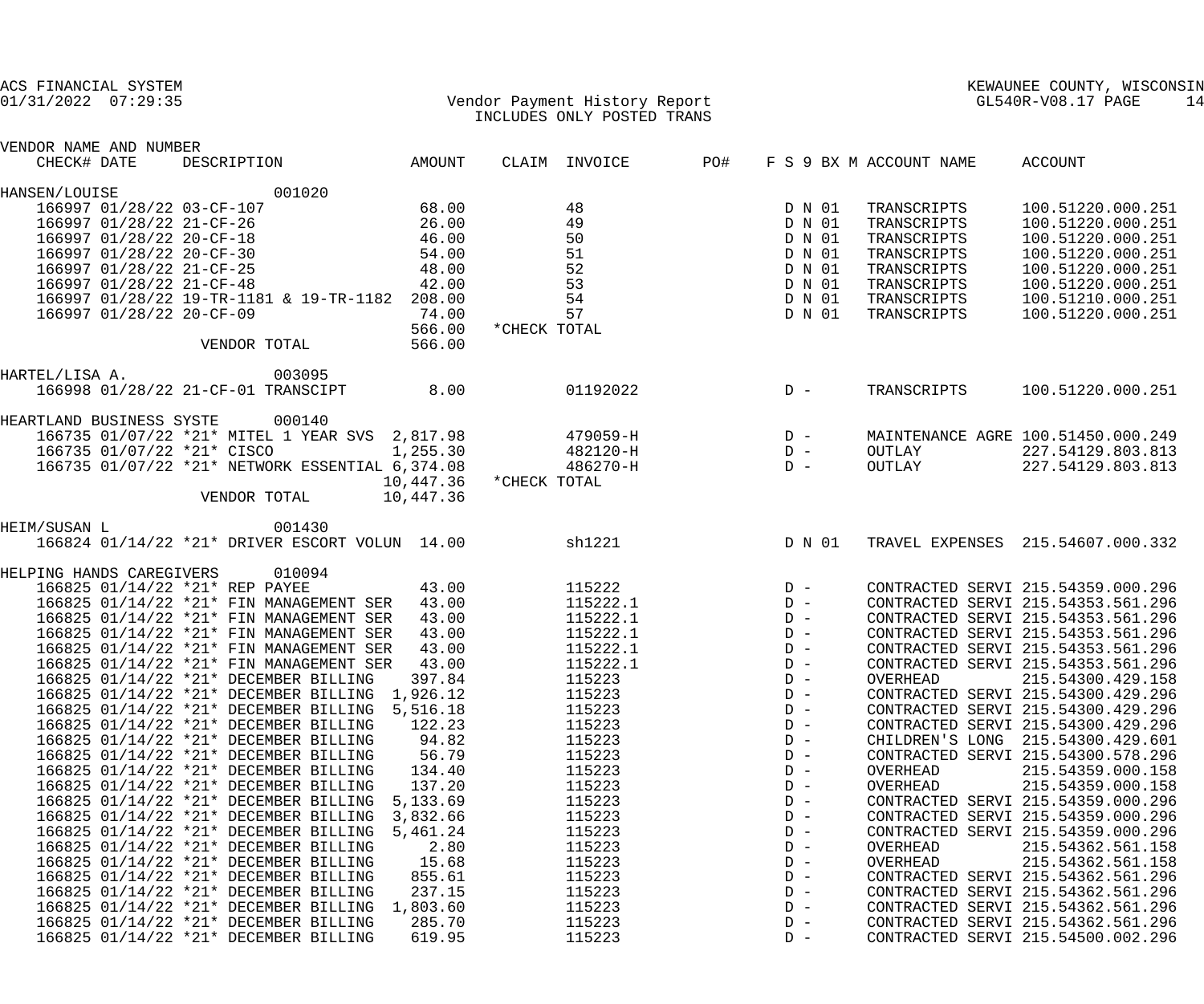| ACS FINANCIAL SYSTEM<br>$01/31/2022$ $07:29:35$ |                        | Vendor Payment History Report<br>TNCLUDES ONLY POSTED TRANS                                        |                     |              |                                              |     |                  |                            | KEWAUNEE COUNTY, WISCONSIN<br>GL540R-V08.17 PAGE                         | 15 |
|-------------------------------------------------|------------------------|----------------------------------------------------------------------------------------------------|---------------------|--------------|----------------------------------------------|-----|------------------|----------------------------|--------------------------------------------------------------------------|----|
| VENDOR NAME AND NUMBER<br>CHECK# DATE           |                        | DESCRIPTION                                                                                        | AMOUNT              |              | CLAIM INVOICE                                | PO# |                  | F S 9 BX M ACCOUNT NAME    | ACCOUNT                                                                  |    |
| HELPING HANDS CAREGIVERS                        |                        | 010094                                                                                             |                     |              |                                              |     |                  |                            |                                                                          |    |
|                                                 |                        | 166825 01/14/22 *21* DECEMBER BILLING                                                              | 42.48               |              | 115223                                       |     | $D -$            | OVERHEAD                   | 215.54500.811.158                                                        |    |
|                                                 |                        | 166825 01/14/22 *21* DECEMBER BILLING                                                              | 14.20               |              | 115223                                       |     | $D -$            |                            | CONTRACTED SERVI 215.54500.811.296                                       |    |
|                                                 |                        | 166825 01/14/22 *21* DECEMBER BILLING                                                              | 290.33              |              | 115223                                       |     | $D -$            |                            | CONTRACTED SERVI 215.54500.811.296                                       |    |
|                                                 |                        | 166825 01/14/22 *21* DECEMBER BILLING                                                              | 26.89               |              | 115223                                       |     | $D -$            | OVERHEAD                   | 215.54501.341.158                                                        |    |
|                                                 |                        | 166825 01/14/22 *21* DECEMBER BILLING                                                              | 359.67              |              | 115223                                       |     | $D -$            |                            | CONTRACTED SERVI 215.54608.000.296                                       |    |
|                                                 |                        | 166825 01/14/22 *21* DECEMBER BILLING 1,755.75<br>166825 01/14/22 *21* SUPPORTIVE HOME CAR 93.50   |                     |              | 115223<br>115225                             |     | $D -$<br>$D -$   |                            | CONTRACTED SERVI 215.54620.000.296<br>CONTRACTED SERVI 215.54615.000.296 |    |
|                                                 |                        |                                                                                                    | 29, 474.48          | *CHECK TOTAL |                                              |     |                  |                            |                                                                          |    |
|                                                 |                        | VENDOR TOTAL                                                                                       | 29, 474. 48         |              |                                              |     |                  |                            |                                                                          |    |
| HENDRIES/CYNTHIA L                              |                        | 001345                                                                                             |                     |              |                                              |     |                  |                            |                                                                          |    |
|                                                 |                        | 166826 01/14/22 *21* RESPITE                                                                       | 50.00               |              | AMG 12/2021                                  |     | D N 01           | RESPITE CARE               | 215.54501.341.201                                                        |    |
|                                                 |                        | 166826 01/14/22 *21* RESPITE                                                                       | 50.00               |              | ARG 12/2021                                  |     | D N 01           | RESPITE CARE               | 215.54501.341.201                                                        |    |
|                                                 |                        | 166826 01/14/22 *21* RESPITE                                                                       | 100.00              |              | AUG 12/2021                                  |     | D N 01           | RESPITE CARE               | 215.54501.341.201                                                        |    |
|                                                 |                        | 166826 01/14/22 *21* RESPITE                                                                       | 100.00              |              | CAG 12/2021                                  |     | D N 01           | RESPITE CARE               | 215.54501.341.201                                                        |    |
|                                                 |                        | 166826 01/14/22 *21* RESPITE                                                                       | 50.00               |              | COG 12/2021                                  |     | D N 01           | RESPITE CARE               | 215.54501.341.201                                                        |    |
|                                                 |                        | 166826 01/14/22 *21* RESPITE                                                                       | 50.00               |              | TYG 12/2021                                  |     | D N 01           | RESPITE CARE               | 215.54501.341.201                                                        |    |
|                                                 |                        | VENDOR TOTAL                                                                                       | 400.00<br>400.00    | *CHECK TOTAL |                                              |     |                  |                            |                                                                          |    |
| HOLLY/MARY                                      |                        | 003582                                                                                             |                     |              |                                              |     |                  |                            |                                                                          |    |
|                                                 |                        | 166999 01/28/22 M.HOLLY INSURANCE                                                                  | 704.80              |              | 01282022                                     |     | $D -$            |                            | HEALTH INSURANCE 100.51330.000.154                                       |    |
| HORN/KATIE MARIE                                |                        | 000849                                                                                             |                     |              |                                              |     |                  |                            |                                                                          |    |
|                                                 |                        | 166781 01/14/22 000809705512/01/2021 031 460.00  002206 IM 01/05/2022                              |                     |              |                                              |     | D N 01           |                            | OUT OF HOME CARE 215.54501.341.414                                       |    |
|                                                 |                        | 166781 01/14/22 000809705512/01/2021 031 312.00                                                    |                     |              | 002206 IM 01/05/2022                         |     | D N 01           |                            | OUT OF HOME CARE 215.54501.341.414                                       |    |
|                                                 |                        | 166781 01/14/22 000809705512/01/2021 031 769.00                                                    |                     |              | 002206 IM 01/05/2022                         |     | D N 01           |                            | OUT OF HOME CARE 215.54501.341.414                                       |    |
|                                                 |                        | 166781 01/14/22 000809705512/01/2021 031 460.00                                                    |                     |              | 002206 IM 01/05/2022                         |     | D N 01           |                            | OUT OF HOME CARE 215.54501.341.414                                       |    |
|                                                 |                        | 166781 01/14/22 000809705512/01/2021 031 272.00<br>166781 01/14/22 000809705512/01/2021 031 596.00 |                     |              | 002206 IM 01/05/2022<br>002206 IM 01/05/2022 |     | D N 01<br>D N 01 |                            | OUT OF HOME CARE 215.54501.341.414<br>OUT OF HOME CARE 215.54501.341.414 |    |
|                                                 |                        |                                                                                                    | 2,869.00            | *CHECK TOTAL |                                              |     |                  |                            |                                                                          |    |
|                                                 |                        | VENDOR TOTAL                                                                                       | 2,869.00            |              |                                              |     |                  |                            |                                                                          |    |
| HORTON GROUP, INC./THE                          |                        | 009274                                                                                             |                     |              |                                              |     |                  |                            |                                                                          |    |
|                                                 |                        | 166931 01/21/22 1ST QTR 2022 PMT                                                                   | 5,500.00            |              | 86098                                        |     | $D -$            |                            | CONTRACTED SERVI 100.51430.000.296                                       |    |
| HUDSON/BONNIE                                   |                        | 009939                                                                                             |                     |              |                                              |     |                  |                            |                                                                          |    |
|                                                 |                        | 166827 01/14/22 *21* DRIVER ESCORT VOLUN 294.56                                                    |                     |              | bh1221                                       |     | D N 01           |                            | TRAVEL EXPENSES 215.54607.000.332                                        |    |
|                                                 |                        |                                                                                                    |                     |              |                                              |     |                  |                            |                                                                          |    |
| HUMANA INSURANCE COMPANY                        |                        | 001577                                                                                             |                     |              |                                              |     |                  |                            |                                                                          |    |
|                                                 |                        | 167000 01/28/22 ADMIN FEE                                                                          | 4,969.97            |              | 410469264                                    |     | $D -$            |                            | ADMINISTRATION F 710.51541.000.601                                       |    |
|                                                 |                        | 167000 01/28/22 STOP LOSS PREMIUM<br>167000 01/28/22 ADMIN FEE                                     | 81,889.78<br>709.25 |              | 410469264<br>410469264                       |     | $D -$<br>$D -$   |                            | STOP LOSS PREMIU 710.51937.000.601<br>ADMINISTRATION F 720.51541.000.601 |    |
|                                                 | 167000 01/28/22 VISION |                                                                                                    | 1,004.02            |              | 410469264                                    |     | $D -$            | VISION INSURANCE 800.21545 |                                                                          |    |
|                                                 |                        |                                                                                                    | 88,573.02           | *CHECK TOTAL |                                              |     |                  |                            |                                                                          |    |
|                                                 |                        | VENDOR TOTAL                                                                                       | 88,573.02           |              |                                              |     |                  |                            |                                                                          |    |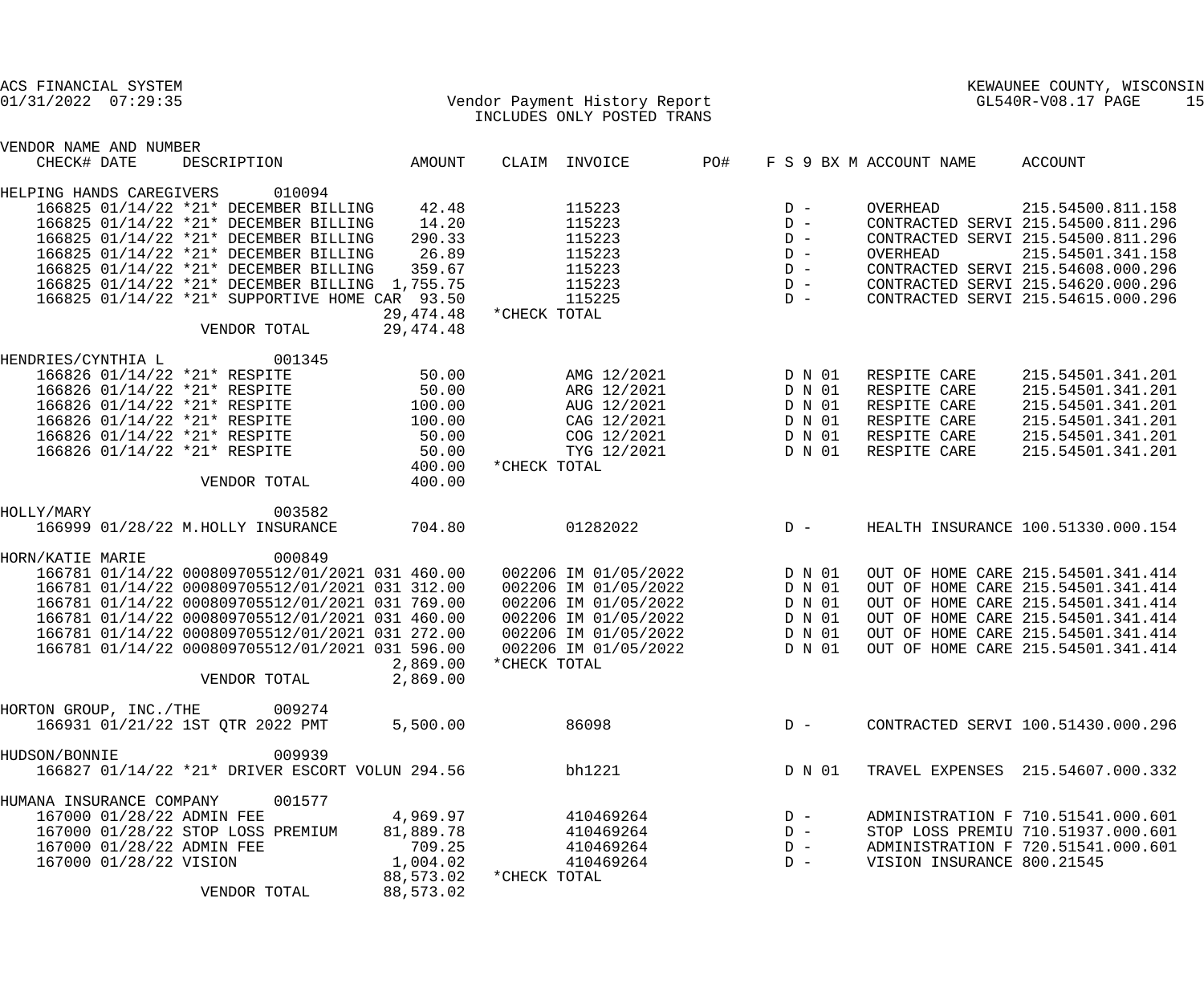| ACS FINANCIAL SYSTEM<br>$01/31/2022$ $07:29:35$ |                                  | Vendor Payment History Report<br>INCLUDES ONLY POSTED TRANS                                        |                        |              |                      |       |                                         |  | KEWAUNEE COUNTY, WISCONNER COUNTY, WISCONNER COUNTY, WISCONNER COUNTY, WISCONNER SUPPOSE OF THE SUPPOSE OF THE SUPPOSE OF THE SUPPOSE OF THE SUPPOSE OF THE SUPPOSE OF THE SUPPOSE OF THE SUPPOSE OF THE SUPPOSE OF THE SUPPOS<br>KEWAUNEE COUNTY, WISCONSIN | 16 |
|-------------------------------------------------|----------------------------------|----------------------------------------------------------------------------------------------------|------------------------|--------------|----------------------|-------|-----------------------------------------|--|--------------------------------------------------------------------------------------------------------------------------------------------------------------------------------------------------------------------------------------------------------------|----|
| VENDOR NAME AND NUMBER                          |                                  |                                                                                                    |                        |              |                      |       |                                         |  |                                                                                                                                                                                                                                                              |    |
| CHECK# DATE                                     |                                  | DESCRIPTION AMOUNT                                                                                 |                        |              | CLAIM INVOICE PO#    |       | F S 9 BX M ACCOUNT NAME                 |  | ACCOUNT                                                                                                                                                                                                                                                      |    |
|                                                 |                                  |                                                                                                    |                        |              |                      |       |                                         |  |                                                                                                                                                                                                                                                              |    |
| IC SOLUTIONS                                    |                                  | 010014                                                                                             |                        |              |                      |       |                                         |  |                                                                                                                                                                                                                                                              |    |
|                                                 |                                  | 166736 01/07/22 *21* SEPT BILLING                                                                  | 741.30                 |              | 10012021             |       | $\begin{array}{c}\nD \\ D\n\end{array}$ |  | CANTEEN EXPENDIT 255.52106.000.295                                                                                                                                                                                                                           |    |
|                                                 | 166736 01/07/22 *21* OCT BILLING |                                                                                                    | 912.00<br>1,653.30     | *CHECK TOTAL | 11042021             |       |                                         |  | CANTEEN EXPENDIT 255.52106.000.295                                                                                                                                                                                                                           |    |
|                                                 |                                  |                                                                                                    |                        |              |                      |       |                                         |  |                                                                                                                                                                                                                                                              |    |
|                                                 | VENDOR TOTAL                     | 166882 01/14/22 *21* DECEMBER BILLING 876.45                                                       | 2,529.75               |              | $79251$ D –          |       |                                         |  | CANTEEN EXPENDIT 255.52106.000.295                                                                                                                                                                                                                           |    |
| INITIATIVEONE                                   |                                  | 001359                                                                                             |                        |              |                      |       |                                         |  |                                                                                                                                                                                                                                                              |    |
|                                                 |                                  | 166737 01/07/22 LEADERSHIP FOUNDATION 25,000.00                                                    |                        |              | $210233$ D –         |       |                                         |  | CONTRACTED SERVI 100.51410.000.296                                                                                                                                                                                                                           |    |
|                                                 |                                  |                                                                                                    |                        |              |                      |       |                                         |  |                                                                                                                                                                                                                                                              |    |
| INNOVATIVE SERVICES, INC                        |                                  | 009599                                                                                             |                        |              |                      |       |                                         |  |                                                                                                                                                                                                                                                              |    |
|                                                 |                                  | 166828 01/14/22 *21* CCS INDIVIDUAL SK 1,305.60                                                    |                        |              | AH123121             |       |                                         |  | COMPREHENSIVE CO 215.54359.000.601                                                                                                                                                                                                                           |    |
|                                                 |                                  | 166828 01/14/22 *21* CCS INDIVIDUAL SKI 897.60                                                     |                        |              | AR123121             |       |                                         |  | COMPREHENSIVE CO 215.54359.000.601                                                                                                                                                                                                                           |    |
|                                                 |                                  | 166828 01/14/22 *21* CCS PSYCHOTHER                                                                | 632.40                 |              | AR123121             |       |                                         |  | COMPREHENSIVE CO 215.54359.000.601                                                                                                                                                                                                                           |    |
|                                                 |                                  | 166828 01/14/22 *21* CCS INDIVIDUAL SKIL 693.60                                                    |                        |              | BP123121             |       |                                         |  | COMPREHENSIVE CO 215.54359.000.601                                                                                                                                                                                                                           |    |
|                                                 |                                  | 166828 01/14/22 *21* CCS INDIVIDUAL SKIL 918.00                                                    |                        |              | BW123121             |       |                                         |  | COMPREHENSIVE CO 215.54359.000.601                                                                                                                                                                                                                           |    |
|                                                 |                                  | 166828 01/14/22 *21* CCS PSYCHOTHER                                                                | 550.80                 |              | BW123121             |       |                                         |  | COMPREHENSIVE CO 215.54359.000.601                                                                                                                                                                                                                           |    |
|                                                 |                                  | 166828 01/14/22 *21* CCS INDIVIDUAL SK 1,407.60                                                    |                        |              | CJ123121             |       |                                         |  | COMPREHENSIVE CO 215.54359.000.601                                                                                                                                                                                                                           |    |
|                                                 |                                  | 166828 01/14/22 *21* CCS WELLNESS MANA 584.80                                                      |                        |              | EL123121             |       |                                         |  | COMPREHENSIVE CO 215.54359.000.601                                                                                                                                                                                                                           |    |
|                                                 |                                  | 166828 01/14/22 *21* CCS INDIVIDUAL A 306.00                                                       |                        |              | GB123121             |       |                                         |  | COMPREHENSIVE CO 215.54359.000.601                                                                                                                                                                                                                           |    |
|                                                 |                                  | 166828 01/14/22 *21* CCS INDIVIDUAL SKI 700.40                                                     |                        |              | GB123121             |       |                                         |  | COMPREHENSIVE CO 215.54359.000.601                                                                                                                                                                                                                           |    |
|                                                 |                                  | 166828 01/14/22 *21* CCS INDIVIDUAL SKIL 102.00<br>166828 01/14/22 *21* CCS INDIVIDUAL SK 1,254.60 |                        |              | GB123121<br>GN123121 |       |                                         |  | COMPREHENSIVE CO 215.54359.000.601<br>COMPREHENSIVE CO 215.54359.000.601                                                                                                                                                                                     |    |
|                                                 |                                  | 166828 01/14/22 *21* CCS INDIVIDUAL SKI 224.40                                                     |                        |              | GW123121             | $D -$ |                                         |  | COMPREHENSIVE CO 215.54359.000.601                                                                                                                                                                                                                           |    |
|                                                 |                                  | 166828 01/14/22 *21* CCS PSYCHOTHERA                                                               | 448.80                 |              | GW123121             | $D -$ |                                         |  | COMPREHENSIVE CO 215.54359.000.601                                                                                                                                                                                                                           |    |
|                                                 |                                  | 166828 01/14/22 *21* CCS INDIVIDUAL SK 2,278.00                                                    |                        |              | IN123121             | $D -$ |                                         |  | COMPREHENSIVE CO 215.54359.000.601                                                                                                                                                                                                                           |    |
|                                                 | 166828 01/14/22 *21* PARENTING   |                                                                                                    | 295.80                 |              | JC093021             |       | $D -$                                   |  | FAMILIES FIRST P 215.54500.301.601                                                                                                                                                                                                                           |    |
|                                                 |                                  | 166828 01/14/22 *21* PARENTING 132.60                                                              |                        |              | JC103121             |       | $D -$                                   |  | FAMILIES FIRST P 215.54500.301.601                                                                                                                                                                                                                           |    |
|                                                 | 166828 01/14/22 *21* PARENTING   |                                                                                                    | 122.40                 |              | JC113021             |       | $D -$                                   |  | FAMILIES FIRST P 215.54500.301.601                                                                                                                                                                                                                           |    |
|                                                 | 166828 01/14/22 *21* PARENTING   |                                                                                                    | 142.80                 |              | JC123121             |       | $D -$                                   |  | FAMILIES FIRST P 215.54500.301.601                                                                                                                                                                                                                           |    |
|                                                 |                                  | 166828 01/14/22 *21* CCS WELLNESS MANA 2,162.40                                                    |                        |              | KV123121A            |       | $D -$                                   |  | COMPREHENSIVE CO 215.54359.000.601                                                                                                                                                                                                                           |    |
|                                                 |                                  | 166828 01/14/22 *21* CCS INDIVIDUAL SKI 625.60                                                     |                        |              | LA123121             |       | $D -$                                   |  | COMPREHENSIVE CO 215.54359.000.601                                                                                                                                                                                                                           |    |
|                                                 |                                  | 166828 01/14/22 *21* CCS INDIVIDUAL SK 1,275.00                                                    |                        |              | MB123121A            |       | $D -$                                   |  | COMPREHENSIVE CO 215.54359.000.601                                                                                                                                                                                                                           |    |
|                                                 |                                  | 166828 01/14/22 *21* CCS INDIVIDUAL SK 2,896.80                                                    |                        |              | MB123121A            |       | $D -$                                   |  | COMPREHENSIVE CO 215.54359.000.601                                                                                                                                                                                                                           |    |
|                                                 |                                  | 166828 01/14/22 *21* CCS INDIVIDUAL SK 2,155.00                                                    |                        |              | MB123121A            |       | $D -$                                   |  | COMPREHENSIVE CO 215.54359.000.601                                                                                                                                                                                                                           |    |
|                                                 |                                  | 166828 01/14/22 *21* CCS INDIVIDUAL SKI 805.80                                                     |                        |              | MD123121             |       | $D -$                                   |  | COMPREHENSIVE CO 215.54359.000.601                                                                                                                                                                                                                           |    |
|                                                 |                                  | 166828 01/14/22 *21* CCS INDIVIDUAL SKIL 516.80                                                    |                        |              | MM123121             |       | $D -$                                   |  | COMPREHENSIVE CO 215.54359.000.601                                                                                                                                                                                                                           |    |
|                                                 |                                  | 166828 01/14/22 *21* CCS WELLNESS MAN                                                              | 91.80                  |              | NB123121             |       | $D -$                                   |  | COMPREHENSIVE CO 215.54359.000.601                                                                                                                                                                                                                           |    |
|                                                 |                                  | 166828 01/14/22 *21* CCS WELLNESS MAN 1,387.20                                                     |                        |              | NB123121             |       | $D -$                                   |  | COMPREHENSIVE CO 215.54359.000.601                                                                                                                                                                                                                           |    |
|                                                 |                                  | 166828 01/14/22 *21* CCS WELLNESS MAN 455.00                                                       |                        |              | NB123121             |       | $D -$                                   |  | COMPREHENSIVE CO 215.54359.000.601                                                                                                                                                                                                                           |    |
|                                                 |                                  | 166828 01/14/22 *21* CCS INDIVIDUAL SKI 761.60                                                     |                        |              | RD123121             |       | $D -$                                   |  | COMPREHENSIVE CO 215.54359.000.601                                                                                                                                                                                                                           |    |
|                                                 |                                  | 166828 01/14/22 *21* CCS INDIVIDUAL SKI 299.20                                                     |                        |              | TW123121             |       | $D -$                                   |  | COMPREHENSIVE CO 215.54359.000.601                                                                                                                                                                                                                           |    |
|                                                 | VENDOR TOTAL                     |                                                                                                    | 26,430.40<br>26,430.40 | *CHECK TOTAL |                      |       |                                         |  |                                                                                                                                                                                                                                                              |    |
| INTERSTATE BATTERY-GREEN                        |                                  | 007622                                                                                             |                        |              |                      |       |                                         |  |                                                                                                                                                                                                                                                              |    |
|                                                 | 166907 01/21/22 BATTERIES        |                                                                                                    | 235.72                 |              | 30037828             |       | $D -$                                   |  | TIRES & BATTERIE 700.16122                                                                                                                                                                                                                                   |    |
|                                                 |                                  |                                                                                                    |                        |              |                      |       |                                         |  |                                                                                                                                                                                                                                                              |    |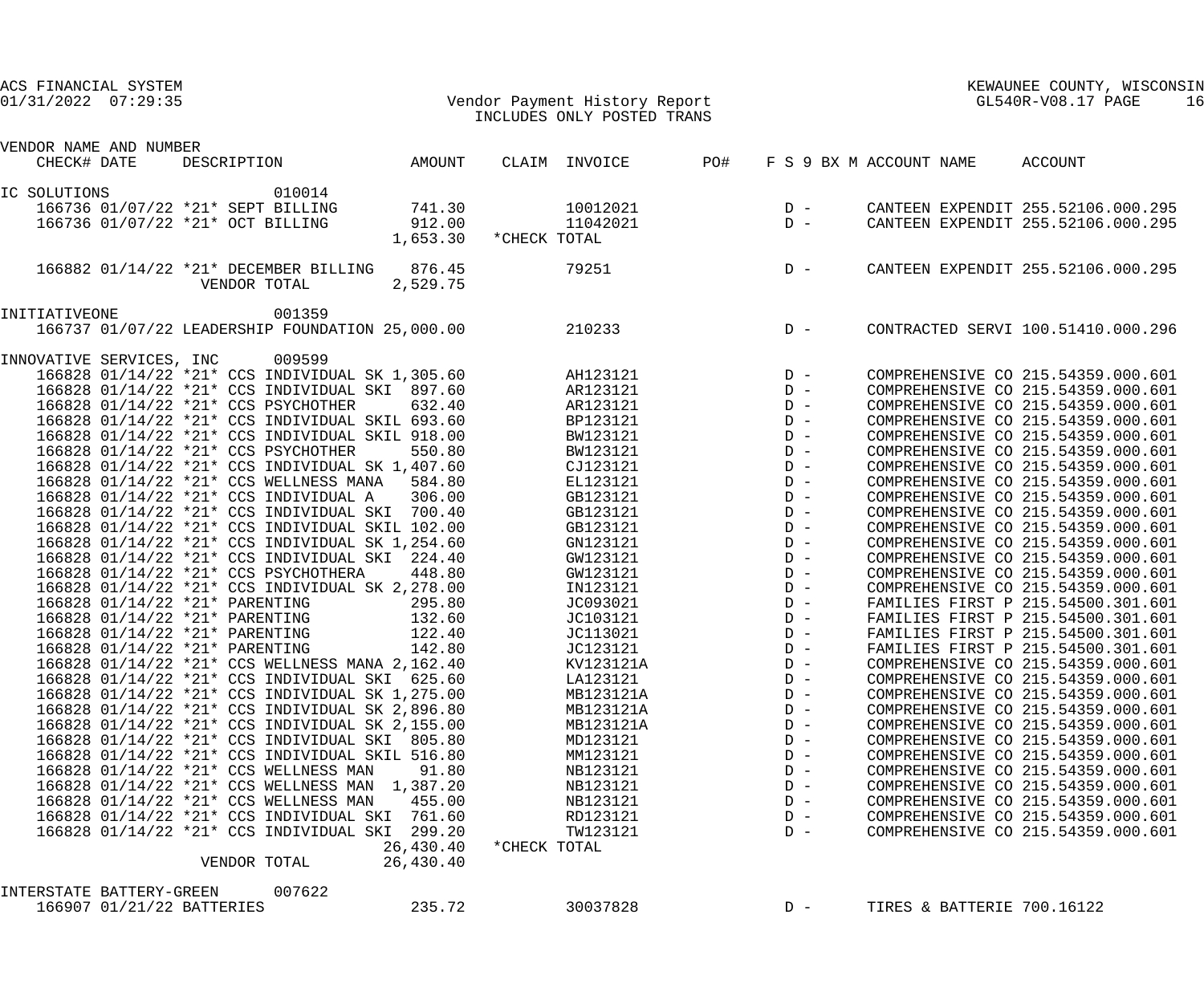### 01/31/2022 07:29:35 Vendor Payment History Report GL540R-V08.17 PAGE 17 INCLUDES ONLY POSTED TRANS

| VENDOR NAME AND NUMBER         |                                                                                   |                 |              |               |     |                |        |                         |                                        |
|--------------------------------|-----------------------------------------------------------------------------------|-----------------|--------------|---------------|-----|----------------|--------|-------------------------|----------------------------------------|
| CHECK# DATE                    | DESCRIPTION                                                                       | AMOUNT          |              | CLAIM INVOICE | PO# |                |        | F S 9 BX M ACCOUNT NAME | <b>ACCOUNT</b>                         |
| IRPROMOS LLC                   | 000816                                                                            |                 |              |               |     |                |        |                         |                                        |
| 166932 01/21/22 *21* MOOD CUPS |                                                                                   | 665.96          |              | 3388          |     | $D -$          |        |                         | SMALL ITEMS OF E 100.52100.000.314     |
|                                |                                                                                   |                 |              |               |     |                |        |                         |                                        |
| JAMES IMAGING SYSTEMS          | 001369                                                                            |                 |              |               |     |                |        |                         |                                        |
|                                | 166738 01/07/22 FAX COM CLOUD SERVICE                                             | 1,676.00        |              | 1140719       |     | $D -$          |        | TELEPHONE               | 100.52102.000.225                      |
|                                | 166738 01/07/22 FAX COM CLOUD SERVICE                                             | 1,459.00        |              | 1140719       |     | $D -$          |        | TELEPHONE               | 100.54701.000.225                      |
|                                | 166738 01/07/22 FAX COM CLOUD SERVICE                                             | 2,152.00        |              | 1140719       |     | $D -$          |        | OVERHEAD                | 215.54410.076.158                      |
|                                | 166738 01/07/22 FAX COM CLOUD SERVICE                                             | 1,628.00        |              | 1140719       |     | $D -$          |        | OVERHEAD                | 215.54500.002.158                      |
|                                |                                                                                   | 6,915.00        | *CHECK TOTAL |               |     |                |        |                         |                                        |
|                                | 166883 01/14/22 *21* DECEMBER COPIES                                              | 2.84            |              | 1142839       |     | $D -$          |        |                         | EQUIPMENT RENTAL 100.51210.000.533     |
|                                | 166883 01/14/22 *21* DECEMBER COPIES                                              | 9.49            |              | 1142840       |     | $D -$          |        |                         | EQUIPMENT RENTAL 100.51220.000.533     |
|                                | 166883 01/14/22 *21* DECEMBER COPIES                                              | 3.03            |              | 1142841       |     | $D -$          |        |                         | EQUIPMENT RENTAL 100.51230.000.533     |
|                                | 166883 01/14/22 *21* DECEMBER COPIES                                              | 385.68          |              | 1143790       |     | $D -$          |        |                         | EQUIPMENT RENTAL 100.51100.000.533     |
|                                | 166883 01/14/22 *21* DECEMBER COPIES                                              | 147.63          |              | 1143791       |     | $D -$          |        |                         | EQUIPMENT RENTAL 100.51410.000.533     |
|                                | 166883 01/14/22 *21* DECEMBER COPIES                                              | 204.49          |              | 1143792       |     | $D -$          |        | OVERHEAD                | 215.54500.002.158                      |
|                                | 166883 01/14/22 *21* DECEMBER COPIES                                              | 40.43           |              | 1143793       |     | $D -$          |        |                         | EQUIPMENT RENTAL 100.55620.000.533     |
|                                | 166883 01/14/22 *21* DECEMBER COPIES                                              | 66.03           |              | 1143794       |     | $D -$          |        | OVERHEAD                | 215.54500.002.158                      |
|                                | 166883 01/14/22 *21* DECEMBER COPIES                                              | 14.77           |              | 1143795       |     | $D -$          |        | OVERHEAD                | 215.54500.002.158                      |
|                                | 166883 01/14/22 *21* DECEMBER COPIES                                              | 3.42            |              | 1143796       |     | $D -$          |        |                         | EQUIPMENT RENTAL 100.54701.000.533     |
|                                | 166883 01/14/22 *21* DECEMBER COPIES                                              | 273.60          |              | 1143797       |     | $D -$          |        |                         | EQUIPMENT RENTAL 100.54100.000.533     |
|                                | 166883 01/14/22 *21* DECEMBER COPIES                                              | 7.43            |              | 1143798       |     | $D -$          |        |                         | EQUIPMENT RENTAL 100.51710.000.533     |
|                                | 166883 01/14/22 *21* DECEMBER COPIES                                              | 23.26           |              | 1143799       |     | $D -$          |        | OVERHEAD                | 215.54500.002.158                      |
|                                | 166883 01/14/22 *21* DECEMBER COPIES                                              | 5.53            |              | 1143800       |     | $D -$          |        |                         | EQUIPMENT RENTAL 100.52102.000.533     |
|                                | 166883 01/14/22 *21* DECEMBER COPIES                                              | 8.79            |              | 1143801       |     | $D -$          |        |                         | EQUIPMENT RENTAL 100.52102.000.533     |
|                                | 166883 01/14/22 *21* DECEMBER COPIES                                              | 89.63           |              | 1143802       |     | $D -$          |        |                         | EQUIPMENT RENTAL 700.53111.000.533     |
|                                | 166883 01/14/22 *21* DECEMBER COPIES                                              | 34.68           |              | 1143803       |     | $D -$          |        |                         | EQUIPMENT RENTAL 100.51330.000.533     |
|                                | 166883 01/14/22 *21* DECEMBER COPIES                                              | 5.39            |              | 1143804       |     | $D -$          |        |                         | EQUIPMENT RENTAL 240.56101.000.533     |
|                                | 166883 01/14/22 *21* DECEMBER COPIES                                              | 18.77           |              | 1143805       |     | $D -$          |        |                         | EQUIPMENT RENTAL 100.52600.000.533     |
|                                | 166883 01/14/22 *21* DECEMBER COPIES                                              | 18.77           |              | 1143805       |     | $D -$          |        |                         | EQUIPMENT RENTAL 100.52601.000.533     |
|                                | 166883 01/14/22 *21* DECEMBER COPIES                                              | 19.34           |              | 1143805       |     | $D -$          |        |                         | EQUIPMENT RENTAL 100.52602.000.533     |
|                                | 166883 01/14/22 *21* DECEMBER COPIES                                              | 47.08           |              | 1143805       |     | $D -$          |        |                         | EQUIPMENT RENTAL 240.56101.000.533     |
|                                |                                                                                   | 1,430.08        | *CHECK TOTAL |               |     |                |        |                         |                                        |
|                                | VENDOR TOTAL                                                                      | 8,345.08        |              |               |     |                |        |                         |                                        |
|                                |                                                                                   |                 |              |               |     |                |        |                         |                                        |
| JERABEK/SHARON LEA             | 001101                                                                            |                 |              |               |     |                |        |                         |                                        |
|                                | 166829 01/14/22 *21* DRIVER ESCORT VOLUN 272.72                                   |                 |              | s1221         |     |                | D N 01 |                         | TRAVEL EXPENSES 215.54607.000.332      |
| JOHNSON CONTROLS               | 001076                                                                            |                 |              |               |     |                |        |                         |                                        |
|                                | 166739 01/07/22 2022 FIRE ALARM CONTRA 2,682.91                                   |                 |              | 22620682      |     |                | D N 01 |                         | MAINTENANCE AGRE 100.51605.000.249     |
|                                | 166739 01/07/22 2022 FIRE ALARM CONTRA 3,220.80                                   |                 |              | 22638086      |     |                | D N 01 |                         | MAINTENANCE AGRE 100.51602.000.249     |
|                                | 166739 01/07/22 2022 FIRE ALARM CONTRACT 746.48                                   |                 |              | 22638260      |     |                | D N 01 |                         | BUILDING MAINTEN 100.55111.000.247     |
|                                |                                                                                   | 6,650.19        | *CHECK TOTAL |               |     |                |        |                         |                                        |
|                                | VENDOR TOTAL                                                                      | 6,650.19        |              |               |     |                |        |                         |                                        |
|                                |                                                                                   |                 |              |               |     |                |        |                         |                                        |
| JONET/JERRY                    | 003072                                                                            |                 |              | 12162021      |     |                |        |                         |                                        |
|                                | 166884 01/14/22 *21*12/4-12/16 MILEAGE<br>166884 01/14/22 *21*12/18-12/30 MILEAGE | 89.04           |              | 12302021      |     | $D -$<br>$D -$ |        | SNOW REMOVAL            | 100.55301.000.235<br>100.55301.000.235 |
|                                |                                                                                   | 33.60<br>122.64 | *CHECK TOTAL |               |     |                |        | SNOW REMOVAL            |                                        |
|                                | VENDOR TOTAL                                                                      | 122.64          |              |               |     |                |        |                         |                                        |
|                                |                                                                                   |                 |              |               |     |                |        |                         |                                        |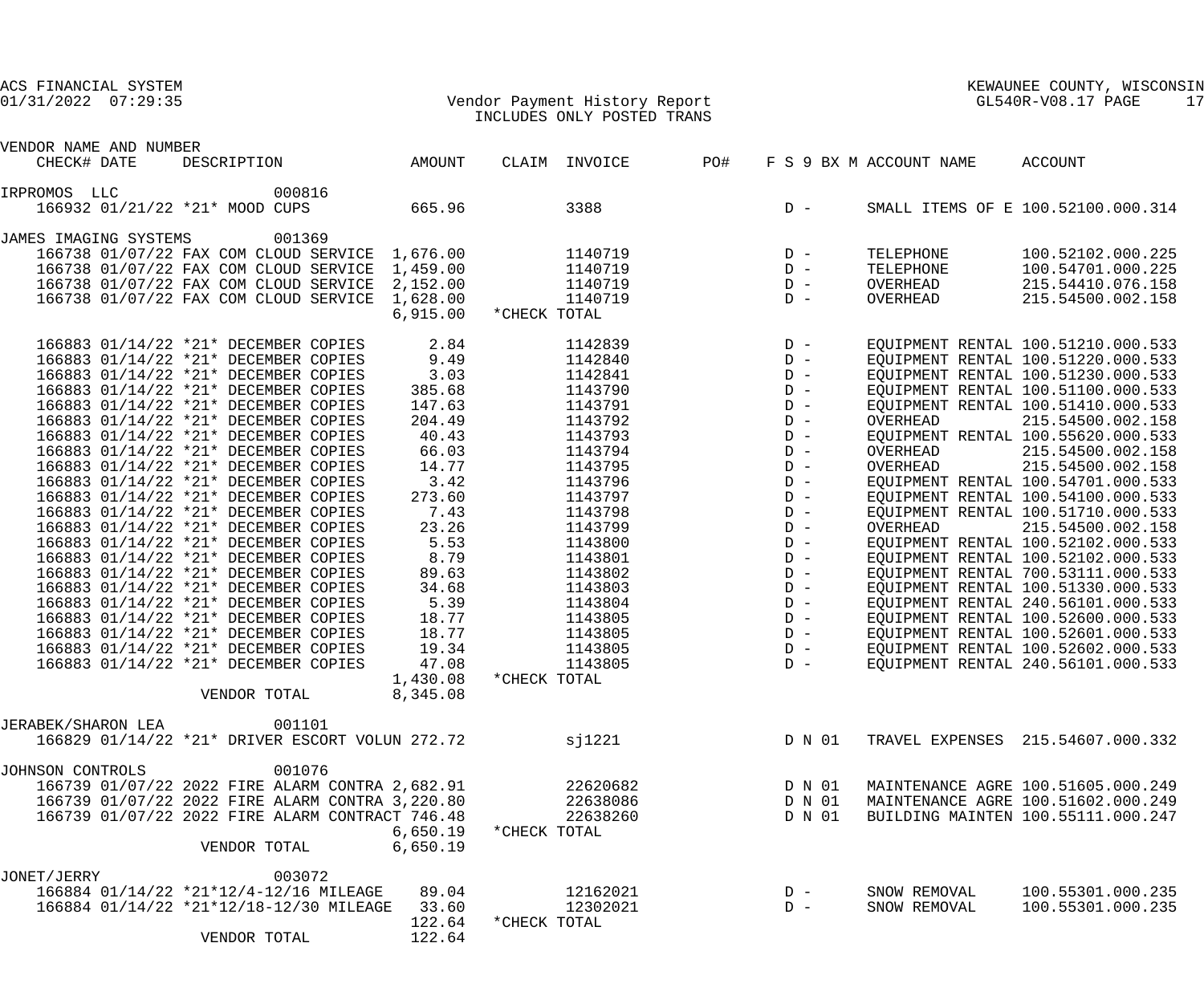| ACS FINANCIAL SYSTEM<br>Vendor Payment History Report<br>$01/31/2022$ $07:29:35$ |  |                                                                                           |                       |              | INCLUDES ONLY POSTED TRANS |     | KEWAUNEE COUNTY, WISCONSIN<br>KEWAUNEE COUNTY, WIS<br>GL540R-V08.17 PAGE<br>18 |                                 |                                                     |  |  |
|----------------------------------------------------------------------------------|--|-------------------------------------------------------------------------------------------|-----------------------|--------------|----------------------------|-----|--------------------------------------------------------------------------------|---------------------------------|-----------------------------------------------------|--|--|
| VENDOR NAME AND NUMBER<br>CHECK# DATE                                            |  | DESCRIPTION AMOUNT                                                                        |                       |              | CLAIM INVOICE              | PO# |                                                                                | F S 9 BX M ACCOUNT NAME ACCOUNT |                                                     |  |  |
|                                                                                  |  | JV TRANSLATOR, LLC 000960                                                                 |                       |              |                            |     |                                                                                |                                 |                                                     |  |  |
|                                                                                  |  | 166933 01/21/22 *21* INTERPRETER                                                          | 100.00                |              | $K-211214$                 |     | D N 01                                                                         | INTERPRETERS                    | 100.51220.000.149                                   |  |  |
|                                                                                  |  | 166933 01/21/22 INTERPRETER 228.04<br>166933 01/21/22 INTERPRETER 228.04<br>203.04 203.04 |                       |              | K-220106 D N 01            |     |                                                                                |                                 | INTERPRETERS 100.51220.000.149                      |  |  |
|                                                                                  |  |                                                                                           |                       |              | K-220107 D N 01            |     |                                                                                | INTERPRETERS                    | 100.51220.000.149                                   |  |  |
|                                                                                  |  | VENDOR TOTAL                                                                              | 531.08<br>531.08      | *CHECK TOTAL |                            |     |                                                                                |                                 |                                                     |  |  |
| KARDOS/GLORIA                                                                    |  | 001314                                                                                    |                       |              |                            |     |                                                                                |                                 |                                                     |  |  |
|                                                                                  |  | 166973 01/28/22 MEETING STIPEND                                                           | 40.00                 |              | 01242022                   |     | D N 01                                                                         | OVERHEAD                        | 215.54359.000.158                                   |  |  |
| KARE AUTO LLC                                                                    |  | 001437                                                                                    |                       |              |                            |     |                                                                                |                                 |                                                     |  |  |
|                                                                                  |  | 167001 01/28/22 SQUAD324 OIL CHG/ROTATE 75.20                                             |                       | 35           |                            |     | D N 01                                                                         |                                 | CAR/TRUCK MAINTE 100.52100.000.241                  |  |  |
| KARNITZ/CARLA A.                                                                 |  | 000411                                                                                    |                       |              |                            |     |                                                                                |                                 |                                                     |  |  |
|                                                                                  |  | 166782 01/14/22 000805895212/01/2021 031 232.00  002206 IM 01/05/2022  D -                |                       |              |                            |     |                                                                                |                                 | SUBSIDIZED GUARD 215.54501.341.724                  |  |  |
| KARNOPP/KAREN A.                                                                 |  | 001659<br>166830 01/14/22 *21* DRIVER ESCORT VOLUN 247.52                                 |                       |              | kk1221                     |     | D N 01                                                                         |                                 | TRAVEL EXPENSES 215.54607.000.332                   |  |  |
| KARNOPP/KERI                                                                     |  | 001382                                                                                    |                       |              |                            |     |                                                                                |                                 |                                                     |  |  |
|                                                                                  |  | 166831 01/14/22 *21* RESPITE CHILD CARE 570.00                                            |                       |              |                            |     |                                                                                |                                 | AC 12/2021  D N 01  RESPITE CARE  215.54501.341.201 |  |  |
|                                                                                  |  | 166831 01/14/22 *21* RESPITE                                                              | 465.00                |              | AC 12/2021 D N 01          |     |                                                                                | RESPITE CARE                    | 215.54501.341.201                                   |  |  |
|                                                                                  |  |                                                                                           | 1,035.00 *CHECK TOTAL |              |                            |     |                                                                                |                                 |                                                     |  |  |
|                                                                                  |  | VENDOR TOTAL                                                                              | 1,035.00              |              |                            |     |                                                                                |                                 |                                                     |  |  |
| KEWAUNEE CITY                                                                    |  | 000164                                                                                    |                       |              |                            |     |                                                                                |                                 |                                                     |  |  |
|                                                                                  |  | 166866 01/14/22 LEACHATE                                                                  | 447.60                |              | 5955                       |     | $\begin{array}{c}\nD \\ D\n\end{array}$                                        |                                 | LEACHATE SERVICE 600.54923.000.288                  |  |  |
|                                                                                  |  | 166866 01/14/22 WASH BAY                                                                  | 74.60                 | *CHECK TOTAL | 5955                       |     |                                                                                |                                 | WATER & SEWER 700.53230.000.221                     |  |  |
|                                                                                  |  | VENDOR TOTAL                                                                              | 522.20<br>522.20      |              |                            |     |                                                                                |                                 |                                                     |  |  |
| KEWAUNEE CITY CLERK-TREA                                                         |  | 000163                                                                                    |                       |              |                            |     |                                                                                |                                 |                                                     |  |  |
|                                                                                  |  | 166934 01/21/22 JELINEK SPECIALS                                                          | 207.82                |              | 01212022                   |     | $D -$                                                                          | SPCL CHARGE-PRIN 100.24454      |                                                     |  |  |
|                                                                                  |  | 166934 01/21/22 JELINEK SPECIALS                                                          | 22.86                 |              | 01212022                   |     | $D -$                                                                          | SPCL CHARGE-INT- 100.24474      |                                                     |  |  |
|                                                                                  |  |                                                                                           | 230.68                | *CHECK TOTAL |                            |     |                                                                                |                                 |                                                     |  |  |
|                                                                                  |  | VENDOR TOTAL                                                                              | 230.68                |              |                            |     |                                                                                |                                 |                                                     |  |  |
|                                                                                  |  | KEWAUNEE CO ECONOMIC DEV 008033                                                           |                       |              |                            |     |                                                                                |                                 |                                                     |  |  |
|                                                                                  |  | 166935 01/21/22 2022 PAYMENT                                                              | 40,000.00             |              | 2022                       |     | $D -$                                                                          |                                 | KEW CO ECONOMIC 100.55113.000.601                   |  |  |
| KEWAUNEE COUNTY                                                                  |  | 000160<br>167002 01/28/22 SEPTIC FEE-STANGELVILLE                                         | 10.00                 |              | $2021 - 104$               |     | $D -$                                                                          |                                 | 700.53230.000.221                                   |  |  |
|                                                                                  |  | 167002 01/28/22 SEPTIC FEE-KROHNS                                                         | 10.00                 |              | $2021 - 217$               |     | $D -$                                                                          | WATER & SEWER<br>WATER & SEWER  | 100.55200.000.221                                   |  |  |
|                                                                                  |  | 167002 01/28/22 SEPTIC FEE-LANDFILL                                                       | 10.00                 |              | $2021 - 228$               |     | $D -$                                                                          |                                 | GROUNDS & GROUND 600.54923.000.245                  |  |  |
|                                                                                  |  | 167002 01/28/22 SEPTIC FEE-WINTER PARK                                                    | 10.00                 |              | $2021 - 323$               |     | $D -$                                                                          | WATER & SEWER                   | 100.55200.000.221                                   |  |  |
|                                                                                  |  | 167002 01/28/22 SEPTIC FEE-MAIN SHOP                                                      | 10.00                 |              | $2021 - 325$               |     | $D -$                                                                          | WATER & SEWER                   | 700.53230.000.221                                   |  |  |
|                                                                                  |  | 167002 01/28/22 SEPTIC FEE-BRUEMMER                                                       | 10.00                 |              | $2021 - 348$               |     | $D -$                                                                          | WATER & SEWER                   | 100.55200.000.221                                   |  |  |
|                                                                                  |  | 167002 01/28/22 SEPTIC FEE-HILLSIDE                                                       | 10.00                 |              | $2021 - 422$               |     | $D -$                                                                          | WATER & SEWER                   | 700.53230.000.221                                   |  |  |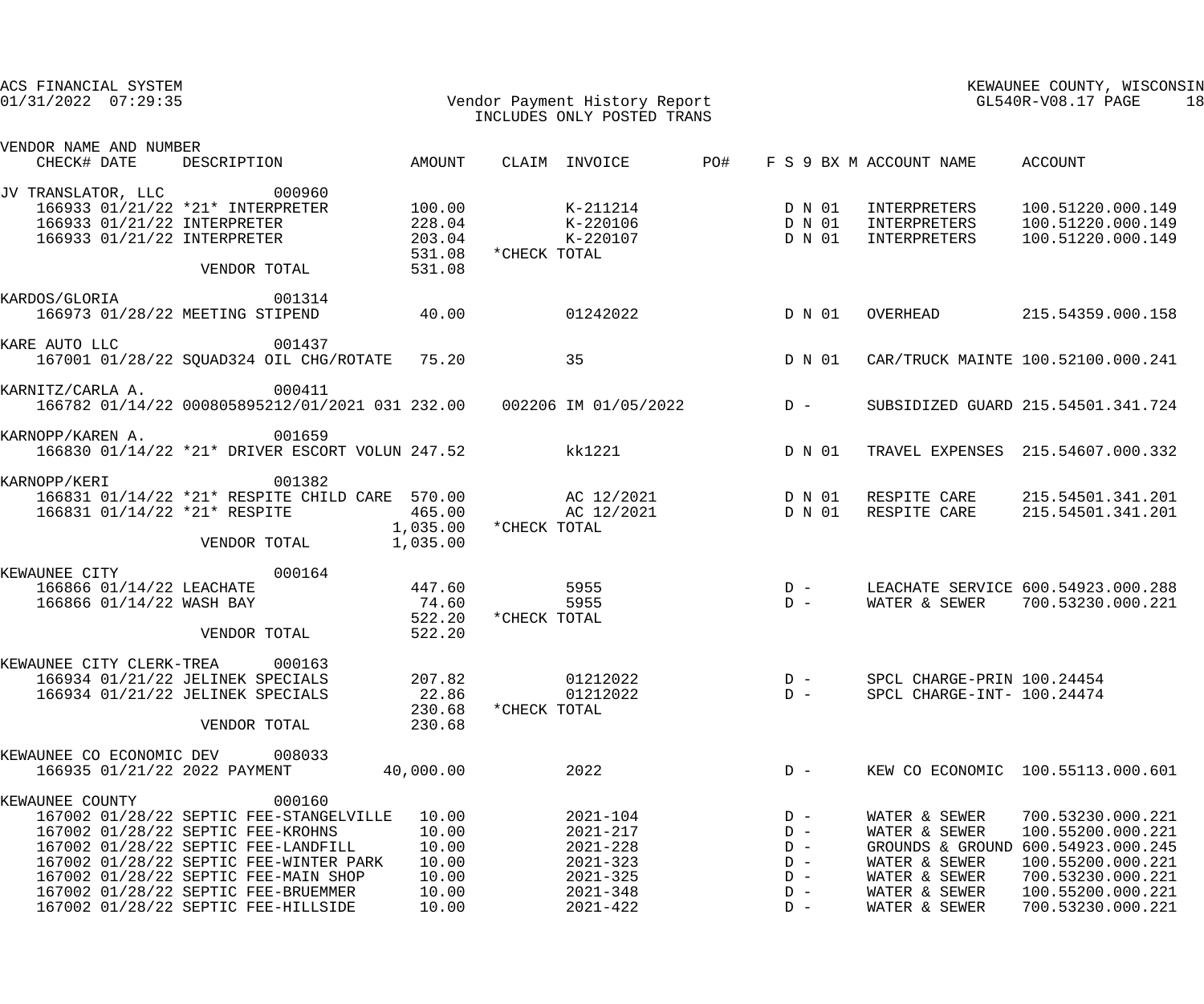| ACS FINANCIAL SYSTEM<br>01/31/2022 07:29:35                                                                                                                                          |                                      |              | Vendor Payment History Report<br>INCLUDES ONLY POSTED TRANS  |     | KEWAUNEE COUNTY, WISCONSIN<br>GL540R-V08.17 PAGE |                                                 |                                                                                                   |  |  |
|--------------------------------------------------------------------------------------------------------------------------------------------------------------------------------------|--------------------------------------|--------------|--------------------------------------------------------------|-----|--------------------------------------------------|-------------------------------------------------|---------------------------------------------------------------------------------------------------|--|--|
| VENDOR NAME AND NUMBER<br>CHECK# DATE<br>DESCRIPTION                                                                                                                                 | AMOUNT                               |              | CLAIM INVOICE                                                | PO# |                                                  | F S 9 BX M ACCOUNT NAME                         | ACCOUNT                                                                                           |  |  |
| KEWAUNEE COUNTY<br>000160<br>167002 01/28/22 SEPTIC FEE-WAYSIDE<br>167002 01/28/22 SEPTIC FEE-BLAHNIK<br>167002 01/28/22 SEPTIC FEE-W.ALASKA<br>167002 01/28/22 SEPTIC FEE-DANA FARM | 10.00<br>10.00<br>10.00<br>10.00     |              | $2021 - 423$<br>$2021 - 434$<br>$2021 - 554$<br>$2021 - 618$ |     | $D -$<br>$D -$<br>$D -$<br>$D -$                 | WATER & SEWER<br>WATER & SEWER<br>WATER & SEWER | RECORDS & REPORT 700.53321.000.444<br>100.55200.000.221<br>100.55200.000.221<br>100.55200.000.221 |  |  |
| 167002 01/28/22 SEPTIC FEE-RYAN PARK<br>VENDOR TOTAL                                                                                                                                 | 10.00<br>120.00<br>120.00            | *CHECK TOTAL | $2021 - 87$                                                  |     | $D -$                                            | WATER & SEWER                                   | 100.55200.000.221                                                                                 |  |  |
| KEWAUNEE COUNTY FOOD PAN<br>010077<br>166740 01/07/22 2021 GIVING TREE                                                                                                               | 779.67                               |              | 2021GIVINGTREE                                               |     | $D -$                                            | RESTR DEP-GIVING 100.26560                      |                                                                                                   |  |  |
| KEWAUNEE COUNTY UWEX<br>.03842<br>166775 01/12/22 START UP CASH-TRAINING                                                                                                             | 100.00                               |              | 01122022                                                     |     | $D -$                                            | UWX-PESTICIDE CE 235.46772.000                  |                                                                                                   |  |  |
| KEWAUNEE HEALTH & FITNES<br>009554<br>166697 01/07/22 *21* DAY PASSES                                                                                                                | 375.00                               |              | 101124                                                       |     | $D -$                                            | OVERHEAD                                        | 215.54500.811.158                                                                                 |  |  |
| 166832 01/14/22 RECREATION<br>166832 01/14/22 RECREATION<br>166832 01/14/22 RECREATION                                                                                               | 255.00<br>120.00<br>120.00<br>495.00 | *CHECK TOTAL | 101124<br>20221<br>20222                                     |     | $D -$<br>$D -$<br>$D -$                          | OVERHEAD                                        | 215.54500.811.158<br>CHILDRENS COMM O 215.54300.578.601<br>CHILDRENS COMM O 215.54300.578.601     |  |  |
| VENDOR TOTAL<br>KINNARD FUNERAL & CREMAT<br>001433<br>166936 01/21/22 *21* 21-51 TRANSPORT                                                                                           | 870.00<br>375.00                     |              | 12302021                                                     |     | $D -$                                            |                                                 | MEDICAL SERVICES 100.51201.000.211                                                                |  |  |
| KINNARD/CINDY<br>004157<br>166741 01/07/22 *21* DEC CELLPHONE<br>166741 01/07/22 *21* NOV/DEC MILEAGE                                                                                | 50.25<br>164.64<br>214.89            | *CHECK TOTAL | 12222021<br>12312021                                         |     | $D -$<br>$D -$                                   | TELEPHONE                                       | 227.54129.802.225<br>TRAVEL EXPENSES 100.54106.000.332                                            |  |  |
| VENDOR TOTAL<br>KINSTETTER/ RICHARD JR 007237                                                                                                                                        | 214.89                               |              |                                                              |     |                                                  |                                                 |                                                                                                   |  |  |
| 166742 01/07/22 R.KINSTETTER INSURANCE                                                                                                                                               | 510.30                               |              | 01072022                                                     |     | D N 01                                           |                                                 | HEALTH INSURANCE 700.53210.000.154                                                                |  |  |
| KOENIG/RENEE<br>010215<br>166885 01/14/22 *21* 11/1-12/2 MILEAGE                                                                                                                     | 112.56                               |              | 12022021                                                     |     | $D -$                                            |                                                 | TRAVEL EXPENSES 100.55620.000.332                                                                 |  |  |
| 001300<br>KOVNESKY/KELLY<br>166698 01/07/22 *21* DECEMBER TRAVEL<br>166698 01/07/22 *21* DECEMBER TRAVEL<br>VENDOR TOTAL                                                             | 85.12<br>1.12<br>86.24<br>86.24      | *CHECK TOTAL | 12312021<br>12312021                                         |     | $D -$<br>$D -$                                   | OVERHEAD<br>OVERHEAD                            | 215.54359.000.158<br>215.54362.561.158                                                            |  |  |
| 001105<br>KUMPFER/JACOB<br>166974 01/28/22 *21* DECEMBER TRAVEL                                                                                                                      | 44.80                                |              | 12312021                                                     |     | $D -$                                            | OVERHEAD                                        | 215.54359.000.158                                                                                 |  |  |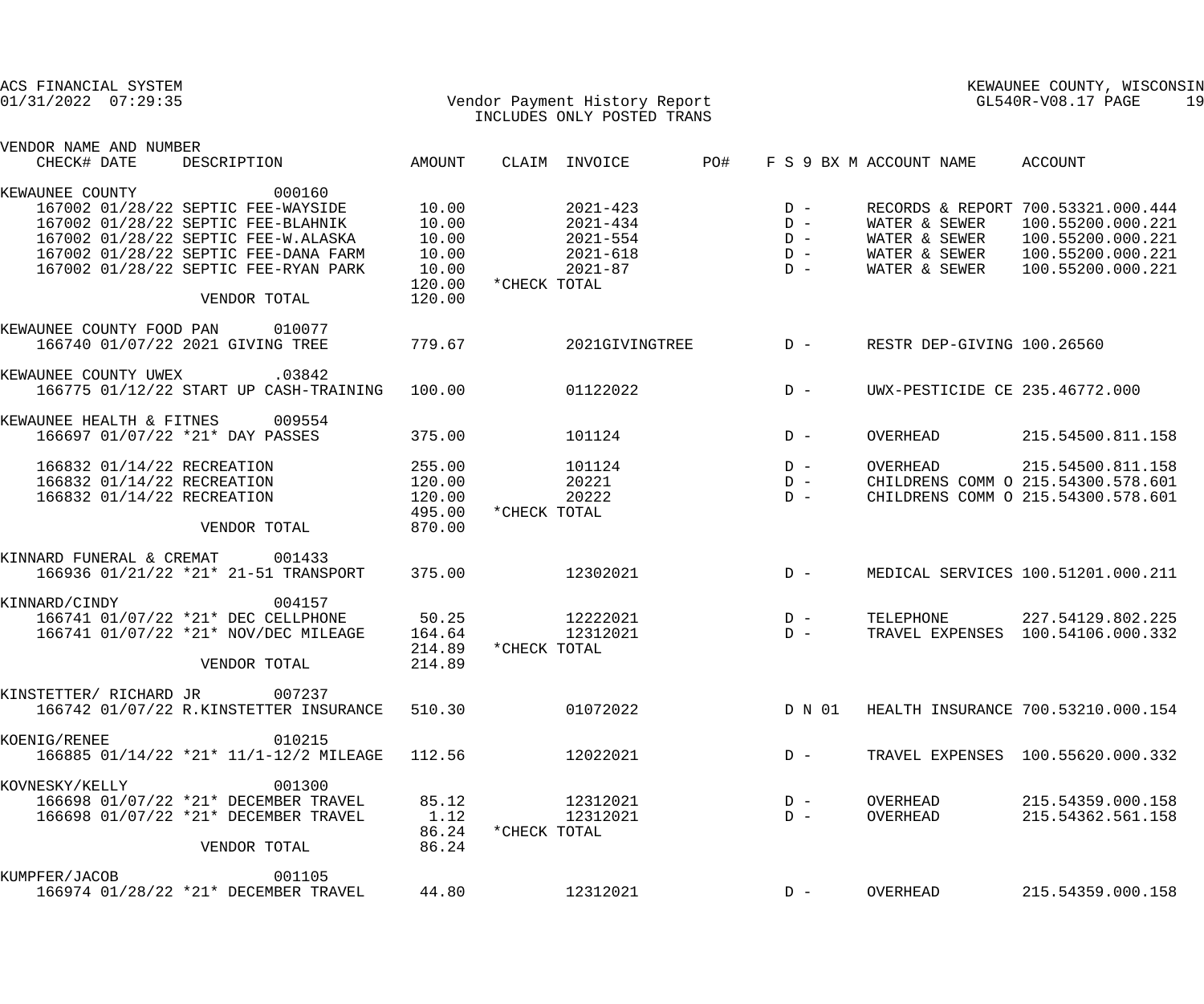| ACS FINANCIAL SYSTEM<br>$01/31/2022$ $07:29:35$                                                                                                                                                                                                                                                                                                                                                                  |                                                                                                     | Vendor Payment History Report<br>INCLUDES ONLY POSTED TRANS                                                              |                                                                               | KEWAUNEE COUNTY, WISCONSIN<br>GL540R-V08.17 PAGE<br>20                                                   |                                                                                                                                                                                           |  |
|------------------------------------------------------------------------------------------------------------------------------------------------------------------------------------------------------------------------------------------------------------------------------------------------------------------------------------------------------------------------------------------------------------------|-----------------------------------------------------------------------------------------------------|--------------------------------------------------------------------------------------------------------------------------|-------------------------------------------------------------------------------|----------------------------------------------------------------------------------------------------------|-------------------------------------------------------------------------------------------------------------------------------------------------------------------------------------------|--|
| VENDOR NAME AND NUMBER                                                                                                                                                                                                                                                                                                                                                                                           |                                                                                                     |                                                                                                                          |                                                                               |                                                                                                          |                                                                                                                                                                                           |  |
| AMOUNT<br>CHECK# DATE<br>DESCRIPTION                                                                                                                                                                                                                                                                                                                                                                             |                                                                                                     | CLAIM INVOICE                                                                                                            | PO#                                                                           | F S 9 BX M ACCOUNT NAME                                                                                  | ACCOUNT                                                                                                                                                                                   |  |
| 003878<br>KUNDINGER FLUID POWER IN<br>166908 01/21/22 HOSE                                                                                                                                                                                                                                                                                                                                                       | 834.56                                                                                              | 50676968                                                                                                                 | $D -$                                                                         | REPAIR PARTS                                                                                             | 700.16121                                                                                                                                                                                 |  |
| 000180<br>LAKE MICHIGAN LAND & WAT<br>167003 01/28/22 2022 DUES                                                                                                                                                                                                                                                                                                                                                  | 150.00                                                                                              | 2022 DUES                                                                                                                | $D -$                                                                         |                                                                                                          | MEMBERSHIP DUES 240.56101.000.324                                                                                                                                                         |  |
| LAKESHORE COMM FOOD PANT 001107<br>166743 01/07/22 2021 GIVING TREE                                                                                                                                                                                                                                                                                                                                              | 779.66                                                                                              | 2021GIVINGTREE                                                                                                           | $D -$                                                                         | RESTR DEP-GIVING 100.26560                                                                               |                                                                                                                                                                                           |  |
| 009206<br>LAKESHORE HEATING & COOL<br>166909 01/21/22 FIX HEATER                                                                                                                                                                                                                                                                                                                                                 | 165.00                                                                                              | 14131                                                                                                                    | $D -$                                                                         |                                                                                                          | CONTRACTED SERVI 700.53270.000.296                                                                                                                                                        |  |
| 002025<br>LAKESHORE VISION CENTER,<br>166744 01/07/22 *21* L.HERALY EXAM<br>166744 01/07/22 *21* S.JOHNSON EXAM<br>VENDOR TOTAL                                                                                                                                                                                                                                                                                  | 196.00<br>196.00<br>392.00<br>392.00                                                                | 44851<br>44871<br>*CHECK TOTAL                                                                                           | $\begin{array}{cc}\nD & - \\ D & -\n\end{array}$                              |                                                                                                          | RECRUITING & SCR 100.52100.000.161<br>RECRUITING & SCR 100.52100.000.161                                                                                                                  |  |
| 010121<br>LALUZERNE/CHAD<br>166833 01/14/22 *21* NOVEMBER TRAVEL<br>166833 01/14/22 *21* NOVEMBER TRAVEL<br>166833 01/14/22 *21* NOVEMBER TRAVEL<br>166833 01/14/22 *21* NOVEMBER TRAVEL<br>166833 01/14/22 *21* DECEMBER TRAVEL<br>166833 01/14/22 *21* DECEMBER TRAVEL<br>166833 01/14/22 *21* DECEMBER TRAVEL<br>166833 01/14/22 *21* DECEMBER TRAVEL<br>166833 01/14/22 *21* DECEMBER TRAVEL<br>VENDOR TOTAL | 58.24<br>47.60<br>49.28<br>255.36<br>65.52<br>150.64<br>66.64<br>9.52<br>140.00<br>842.80<br>842.80 | 11302021<br>11302021<br>11302021<br>11302021<br>12312021<br>12312021<br>12312021<br>12312021<br>12312021<br>*CHECK TOTAL | $D -$<br>$D -$<br>$D -$<br>$D -$<br>$D -$<br>$D -$<br>$D -$<br>$D -$<br>$D -$ | OVERHEAD<br>OVERHEAD<br>OVERHEAD<br>OVERHEAD<br>OVERHEAD<br>OVERHEAD<br>OVERHEAD<br>OVERHEAD<br>OVERHEAD | 215.54500.366.158<br>215.54500.414.158<br>215.54500.811.158<br>215.54501.341.158<br>215.54500.366.158<br>215.54500.378.158<br>215.54500.414.158<br>215.54500.811.158<br>215.54501.341.158 |  |
| LANGUAGE LINE SERVICES, 007051<br>166834 01/14/22 *21* DEC INTERPRETER                                                                                                                                                                                                                                                                                                                                           | 82.56                                                                                               | 10420658                                                                                                                 | $D -$                                                                         | OVERHEAD                                                                                                 | 215.54410.076.158                                                                                                                                                                         |  |
| .03843<br>LARSON/SUE<br>166835 01/14/22 *21* ALTERATIONS                                                                                                                                                                                                                                                                                                                                                         | 120.00                                                                                              | 01062022                                                                                                                 | $D -$                                                                         |                                                                                                          | CHILDREN'S LONG 215.54300.429.601                                                                                                                                                         |  |
| LAWSON PRODUCTS, INC. 000445<br>166713 01/07/22 HOOKS/CONNECTORS<br>166713 01/07/22 BINDERS<br>VENDOR TOTAL                                                                                                                                                                                                                                                                                                      | 241.48<br>334.30<br>575.78                                                                          | 9309141436<br>9309141436<br>575.78 * CHECK TOTAL                                                                         | $D -$<br>$D -$                                                                | REPAIR PARTS 700.16121                                                                                   | FIELD SMALL TOOL 700.53220.000.365                                                                                                                                                        |  |
| 000281<br>LAZANSKY/JOANNE<br>166836 01/14/22 *21* DRIVER ESCORT VOLUN 96.88                                                                                                                                                                                                                                                                                                                                      |                                                                                                     | j11221                                                                                                                   |                                                                               |                                                                                                          | D N 01 TRAVEL EXPENSES 215.54607.000.332                                                                                                                                                  |  |
| 001326<br>LEHMAN/DANIEL<br>166975 01/28/22 MEETING STIPEND                                                                                                                                                                                                                                                                                                                                                       | 40.00                                                                                               | 01242022                                                                                                                 | D N 01                                                                        | OVERHEAD                                                                                                 | 215.54359.000.158                                                                                                                                                                         |  |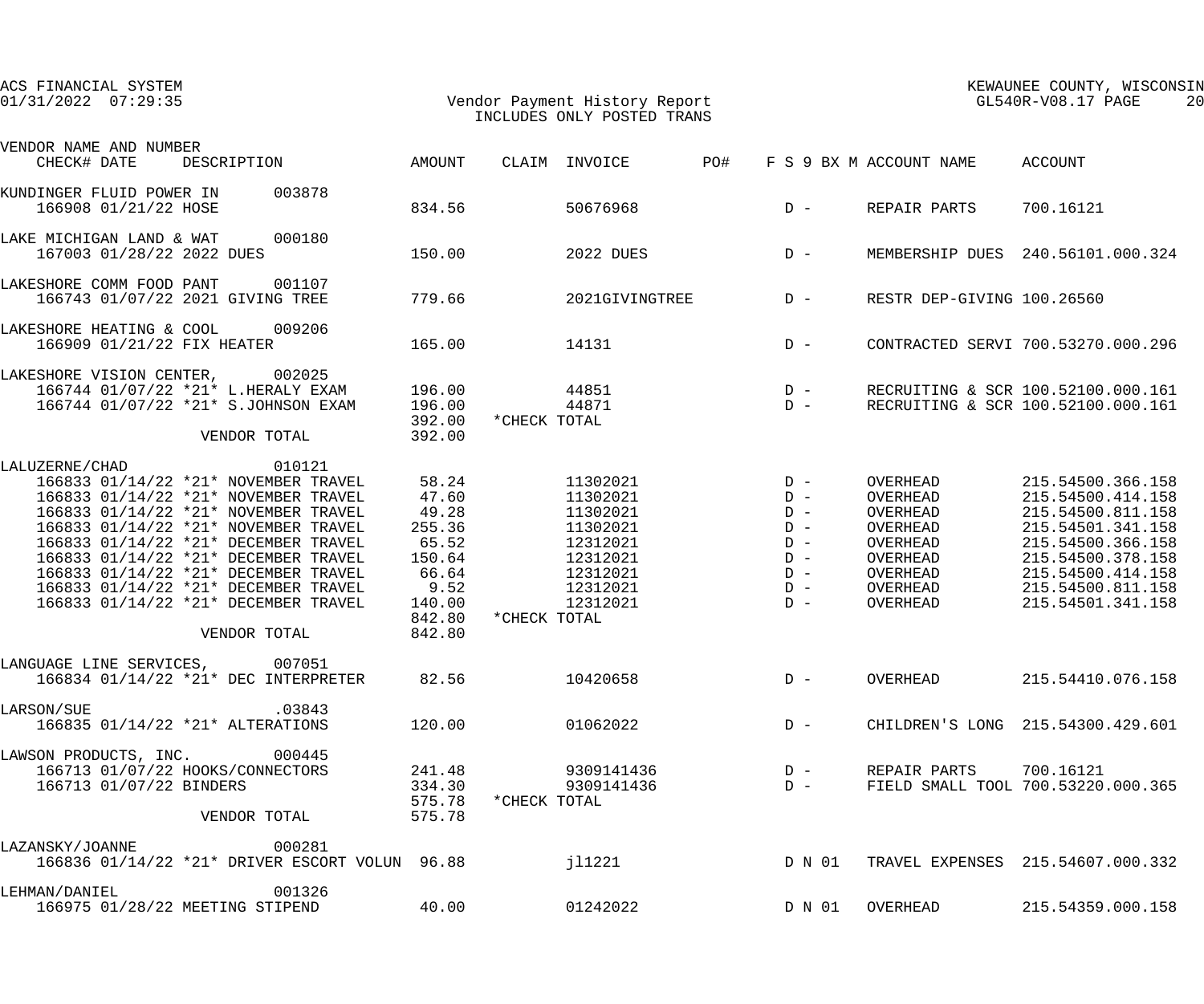| ACS FINANCIAL SYSTEM<br>$01/31/2022$ $07:29:35$ |                                                                              |                      | Vendor Payment History Report<br>INCLUDES ONLY POSTED TRANS |       |                  | GL540R-V08.17 PAGE              | KEWAUNEE COUNTY, WISCONSIN                                               | 21 |
|-------------------------------------------------|------------------------------------------------------------------------------|----------------------|-------------------------------------------------------------|-------|------------------|---------------------------------|--------------------------------------------------------------------------|----|
| VENDOR NAME AND NUMBER<br>CHECK# DATE           | DESCRIPTION AMOUNT                                                           |                      | CLAIM INVOICE                                               | PO#   |                  | F S 9 BX M ACCOUNT NAME ACCOUNT |                                                                          |    |
| LEMENS WATERCARE INC.                           | 003392                                                                       |                      |                                                             |       |                  |                                 |                                                                          |    |
| 166910 01/21/22 GALLONS WATER                   |                                                                              | 54.00                | 4116                                                        |       | $D -$            |                                 | CONTRACTED SERVI 700.53270.000.296                                       |    |
| LIPPOLD/BRANDY                                  | 001381                                                                       |                      |                                                             |       |                  |                                 |                                                                          |    |
|                                                 | 166699 01/07/22 *21* DECEMBER TRAVEL                                         | 11.20                | 12312021                                                    | $D -$ |                  |                                 | FAMILIES FIRST P 215.54500.301.601                                       |    |
|                                                 | 166699 01/07/22 *21* DECEMBER TRAVEL                                         | 66.08                | 12312021                                                    |       | $D -$            |                                 | FAMILIY PRESERVA 215.54500.303.601                                       |    |
|                                                 | 166699 01/07/22 *21* DECEMBER TRAVEL                                         | 11.20                | 12312021                                                    |       | $D -$            | OVERHEAD                        | 215.54500.366.158                                                        |    |
|                                                 | 166699 01/07/22 *21* DECEMBER TRAVEL                                         | 25.76                | 12312021                                                    |       | $D -$            | OVERHEAD                        | 215.54501.341.158                                                        |    |
|                                                 | VENDOR TOTAL                                                                 | 114.24<br>114.24     | *CHECK TOTAL                                                |       |                  |                                 |                                                                          |    |
| LIVING NOW COUNSELING LL 001397                 |                                                                              |                      |                                                             |       |                  |                                 |                                                                          |    |
|                                                 | 166837 01/14/22 *21* CCS PSYCHOTHERA 2,519.40                                |                      | FK123121                                                    |       | $D -$            |                                 | COMPREHENSIVE CO 215.54359.000.601                                       |    |
| LOCUMTENENS.COM LLC                             | 001212                                                                       |                      |                                                             |       |                  |                                 |                                                                          |    |
|                                                 | 166976 01/28/22 *21* DECEMBER CONSULTING 500.00                              |                      | AS592649                                                    |       | $D -$            | PSYCHIATRIST                    | 215.54352.561.262                                                        |    |
|                                                 | 166976 01/28/22 1/3-1/5 CONSULTING                                           | 1,378.33             | AS592649                                                    |       | $D -$            | PSYCHIATRIST                    | 215.54352.561.262                                                        |    |
|                                                 | 166976 01/28/22 *21* DECEMBER CONSULTING 500.00                              |                      | AS592649                                                    |       | $D -$            | PSYCHIATRIST                    | 215.54359.000.262                                                        |    |
|                                                 | 166976 01/28/22 1/3-1/5 CONSULTING                                           | 1,378.33             | AS592649                                                    |       | $D -$            | PSYCHIATRIST                    | 215.54359.000.262                                                        |    |
|                                                 | 166976 01/28/22 1/12/22 CONSULTING                                           | 682.97               | AS595678                                                    |       | $D -$            | PSYCHIATRIST                    | 215.54352.561.262                                                        |    |
|                                                 | 166976 01/28/22 1/12/22 CONSULTING                                           | 682.98               | AS595678                                                    |       | $D -$            | PSYCHIATRIST                    | 215.54359.000.262                                                        |    |
|                                                 | VENDOR TOTAL                                                                 | 5,122.61<br>5,122.61 | *CHECK TOTAL                                                |       |                  |                                 |                                                                          |    |
| LOFFLER COMPANIES, INC. 006241                  |                                                                              |                      |                                                             |       |                  |                                 |                                                                          |    |
|                                                 | 166745 01/07/22 12/15-1/15 PAYMENT                                           | 1,338.26             | 460916877                                                   |       | $D -$            |                                 | EQUIPMENT RENTAL 100.52102.000.533                                       |    |
| LUXEMBURG PUBLIC UTILITY                        | 000193                                                                       |                      |                                                             |       |                  |                                 |                                                                          |    |
| 166886 01/14/22 *21* WATER                      |                                                                              | 90.08                | $12152021 - 0598$ D -                                       |       |                  | WATER & SEWER                   | 100.55300.000.221                                                        |    |
| 166886 01/14/22 *21* WATER                      |                                                                              | 109.20               | 12152021-1003                                               |       | $D -$            | WATER & SEWER                   | 100.55301.000.221                                                        |    |
|                                                 |                                                                              | 199.28               | *CHECK TOTAL                                                |       |                  |                                 |                                                                          |    |
|                                                 | VENDOR TOTAL                                                                 | 199.28               |                                                             |       |                  |                                 |                                                                          |    |
| MANCOSKE/DEBRA R.                               | 006432                                                                       |                      |                                                             |       |                  |                                 |                                                                          |    |
|                                                 | 166937 01/21/22 *21* CH 767 08-PA-14PJ                                       | 30.00                | 08PA14-010422                                               |       | D N 01           |                                 | GUARDIAN AD LITE 100.51220.000.209                                       |    |
|                                                 | 166937 01/21/22 *21* CH 767 15-FA-39                                         | 30.00                | 15FA39-010322                                               |       | D N 01           |                                 | GUARDIAN AD LITE 100.51220.000.209                                       |    |
|                                                 | 166937 01/21/22 *21* CH 767 15-FA-39                                         | 1,470.00             | 15FA39-110921                                               |       | D N 01           |                                 | GUARDIAN AD LITE 100.51220.000.209                                       |    |
|                                                 | 166937 01/21/22 *21* CH 767 17-FA-75                                         | 10.00                | 17FA75-010422                                               |       | D N 01           |                                 | GUARDIAN AD LITE 100.51220.000.209                                       |    |
|                                                 | 166937 01/21/22 *21* CH 767 17-FA-78                                         | 40.00                | 17FA78-010422                                               |       | D N 01           |                                 | GUARDIAN AD LITE 100.51220.000.209                                       |    |
|                                                 | 166937 01/21/22 *21* CH 767 18-FA-49                                         | 430.00               | 18FA49-010422                                               |       | D N 01           |                                 | GUARDIAN AD LITE 100.51220.000.209                                       |    |
| 166937 01/21/22 CH 767 20-FA-33                 |                                                                              | 30.00                | 20FA33-010422                                               |       | D N 01           |                                 | GUARDIAN AD LITE 100.51220.000.209                                       |    |
|                                                 | 166937 01/21/22 *21* CH 767 20-FA-33<br>166937 01/21/22 *21* CH 767 20-FA-36 | 640.00               | 20FA33-010422                                               |       | D N 01           |                                 | GUARDIAN AD LITE 100.51220.000.209<br>GUARDIAN AD LITE 100.51220.000.209 |    |
|                                                 | 166937 01/21/22 *21* CH 767 20-FA-37                                         | 132.50<br>20.00      | 20FA36-010422<br>20FA37-010422                              |       | D N 01           |                                 | GUARDIAN AD LITE 100.51220.000.209                                       |    |
|                                                 | 166937 01/21/22 *21* CH 767 20-FA-41                                         | 20.00                | 20FA41-010422                                               |       | D N 01<br>D N 01 |                                 | GUARDIAN AD LITE 100.51220.000.209                                       |    |
|                                                 | 166937 01/21/22 *21* CH 767 20-FA-52                                         | 40.00                | 20FA52-010422                                               |       | D N 01           |                                 | GUARDIAN AD LITE 100.51220.000.209                                       |    |
| 166937 01/21/22 CH 767 20-FA-52                 |                                                                              | 10.00                | 20FA52-010422                                               |       | D N 01           |                                 | GUARDIAN AD LITE 100.51220.000.209                                       |    |
| 166937 01/21/22 CH 767 20-FA-60                 |                                                                              | 10.00                | 20FA60-010422                                               |       | D N 01           |                                 | GUARDIAN AD LITE 100.51220.000.209                                       |    |
|                                                 | 166937 01/21/22 *21* CH 767 20-FA-60                                         | 50.00                | 20FA60-010422                                               |       | D N 01           |                                 | GUARDIAN AD LITE 100.51220.000.209                                       |    |
|                                                 |                                                                              |                      |                                                             |       |                  |                                 |                                                                          |    |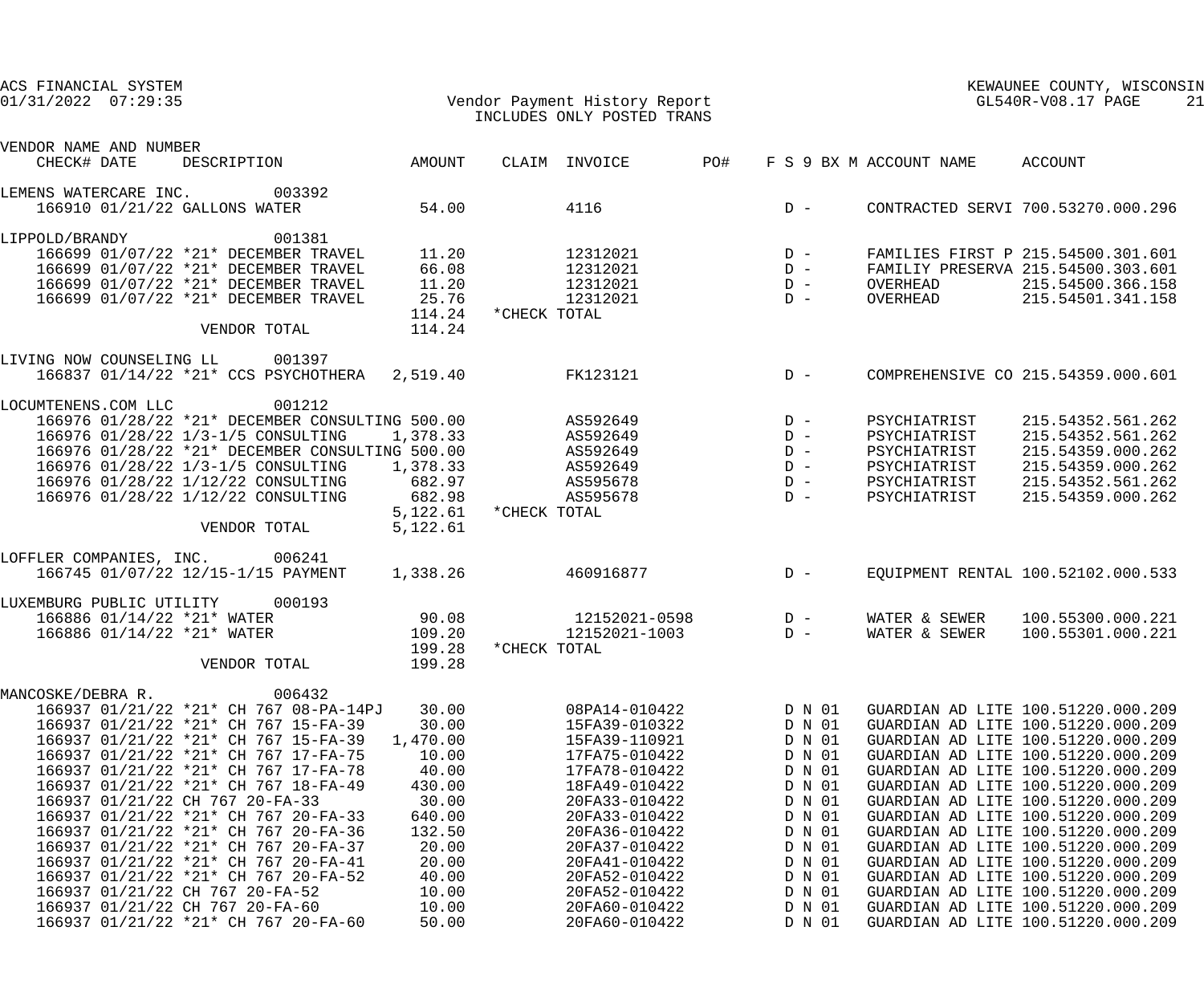| ACS FINANCIAL SYSTEM<br>$01/31/2022$ $07:29:35$                                                                                                                                                                                                                                                                                                                                                                                   |                                                                                        | Vendor Payment History Report<br>TNGLUDES ONLY POSTED TRANS<br>INCLUDES ONLY POSTED TRANS                                                                             |                                                                                        |                         | KEWAUNEE COUNTY, WISCONSIN<br>GL540R-V08.17 PAGE<br>22                                                                                                                                                                                                                                                                                             |
|-----------------------------------------------------------------------------------------------------------------------------------------------------------------------------------------------------------------------------------------------------------------------------------------------------------------------------------------------------------------------------------------------------------------------------------|----------------------------------------------------------------------------------------|-----------------------------------------------------------------------------------------------------------------------------------------------------------------------|----------------------------------------------------------------------------------------|-------------------------|----------------------------------------------------------------------------------------------------------------------------------------------------------------------------------------------------------------------------------------------------------------------------------------------------------------------------------------------------|
| VENDOR NAME AND NUMBER<br>CHECK# DATE<br>DESCRIPTION                                                                                                                                                                                                                                                                                                                                                                              | AMOUNT                                                                                 | CLAIM INVOICE                                                                                                                                                         | PO#                                                                                    | F S 9 BX M ACCOUNT NAME | ACCOUNT                                                                                                                                                                                                                                                                                                                                            |
| 006432<br>MANCOSKE/DEBRA R.<br>166937 01/21/22 *21* CH 767 20-PA-02PJ 100.00<br>166937 01/21/22 *21* CH 767 21-FA-02<br>166937 01/21/22 *21* CH 767 21-FA-03<br>166937 01/21/22 *21* CH 767 21-FA-26<br>166937 01/21/22 *21* CH 48 21-JC-01-07 2,792.60<br>166937 01/21/22 *21* CH 48 21-JC-09<br>166937 01/21/22 CH 48 21-JC-09<br>166937 01/21/22 *21* CH 767 21-PA-04PJ<br>166937 01/21/22 *21* CH 48 21-TP-01<br>VENDOR TOTAL | 380.00<br>10.00<br>10.00<br>190.00<br>10.00<br>60.00<br>250.00<br>6,765.10<br>6,765.10 | 20PA02-010422<br>21FA02-010422<br>21FA03-010422<br>21FA26-010422<br>21JC01-010422<br>21JC09-010422<br>21JC09-010422<br>21PA04-010322<br>21TP01-010422<br>*CHECK TOTAL | D N 01<br>D N 01<br>D N 01<br>D N 01<br>D N 01<br>D N 01<br>D N 01<br>D N 01<br>D N 01 |                         | GUARDIAN AD LITE 100.51220.000.209<br>GUARDIAN AD LITE 100.51220.000.209<br>GUARDIAN AD LITE 100.51220.000.209<br>GUARDIAN AD LITE 100.51220.000.209<br>GUARDIAN AD LITE 100.51230.000.209<br>GUARDIAN AD LITE 100.51230.000.209<br>GUARDIAN AD LITE 100.51230.000.209<br>GUARDIAN AD LITE 100.51220.000.209<br>GUARDIAN AD LITE 100.51230.000.209 |
| 001056<br>MANHATTAN LIFE<br>166746 01/07/22 LIFE INSURANCE                                                                                                                                                                                                                                                                                                                                                                        | 88.84                                                                                  | 83142                                                                                                                                                                 | $D -$                                                                                  | LIFE INSURANCE          | 800.21541                                                                                                                                                                                                                                                                                                                                          |
| MARTEL/NINA H.<br>003184<br>166938 01/21/22 *21* CH 54 18-GN-07                                                                                                                                                                                                                                                                                                                                                                   | 251.50                                                                                 | 11302021                                                                                                                                                              | D N 01                                                                                 |                         | GUARDIAN AD LITE 100.51230.000.209                                                                                                                                                                                                                                                                                                                 |
| MARTIN SYSTEMS INC<br>000496<br>166747 01/07/22 *21* CAMERA MOUNTING<br>166747 01/07/22 2022 SECURITY MONITORI 1,180.80<br>VENDOR TOTAL                                                                                                                                                                                                                                                                                           | 522.50<br>1,703.30<br>1,703.30                                                         | 224579<br>225782<br>*CHECK TOTAL                                                                                                                                      | $\begin{array}{cc} D & - \\ D & - \end{array}$                                         |                         | MACHY & EQUIP MA 100.52102.000.242<br>MAINTENANCE AGRE 100.52116.000.249                                                                                                                                                                                                                                                                           |
| 001121<br>MARTIN/ALYSHA<br>166748 01/07/22 *21* DEC MILEAGE<br>166748 01/07/22 *21* DEC MILEAGE<br>VENDOR TOTAL                                                                                                                                                                                                                                                                                                                   | 58.80<br>21.84<br>80.64<br>80.64                                                       | 12312021<br>12312021<br>*CHECK TOTAL                                                                                                                                  | $\begin{array}{c}\nD \\ D\n\end{array}$<br>$D -$                                       |                         | TRAVEL EXPENSES 100.54100.000.332<br>TRAVEL EXPENSES 100.54106.000.332                                                                                                                                                                                                                                                                             |
| 001108<br>MARV'S BIN<br>166749 01/07/22 2021 GIVING TREE                                                                                                                                                                                                                                                                                                                                                                          |                                                                                        | 779.67                                                                                                                                                                | 2021GIVINGTREE  D - RESTR DEP-GIVING 100.26560                                         |                         |                                                                                                                                                                                                                                                                                                                                                    |
| MASTER'S DRIVING SCHOOL/ 001264<br>166838 01/14/22 *21* CONSUMER ED AND T 250.00                                                                                                                                                                                                                                                                                                                                                  |                                                                                        | $21 - 208$                                                                                                                                                            | D N 01                                                                                 |                         | CHILDRENS COMM O 215.54300.578.601                                                                                                                                                                                                                                                                                                                 |
| 001400<br>MATUSZAK LLC/JORDAN<br>166839 01/14/22 *21* CCS PSYCHOTHERAP<br>166839 01/14/22 *21* CCS PSYCHOTHERAP 1,387.20<br>VENDOR TOTAL                                                                                                                                                                                                                                                                                          | 693.60<br>2,080.80<br>2,080.80                                                         | DS123121<br>JB123121<br>*CHECK TOTAL                                                                                                                                  | D N 01<br>D N 01                                                                       |                         | COMPREHENSIVE CO 215.54359.000.601<br>COMPREHENSIVE CO 215.54359.000.601                                                                                                                                                                                                                                                                           |
| 001254<br>MCCLURE/DIANNA L.<br>166783 01/14/22 000809725512/01/2021 031 420.00<br>166783 01/14/22 000809725512/01/2021 031 144.00<br>166783 01/14/22 000809725512/01/2021 031 400.00<br>166783 01/14/22 000809725512/01/2021 031 460.00<br>166783 01/14/22 000809725512/01/2021 031 160.00<br>166783 01/14/22 000809725512/01/2021 031 605.00                                                                                     |                                                                                        | 002206 IM 01/05/2022<br>002206 IM 01/05/2022<br>002206 IM 01/05/2022<br>002206 IM 01/05/2022<br>002206 IM 01/05/2022<br>002206 IM 01/05/2022                          | D N 01<br>D N 01<br>D N 01<br>D N 01<br>D N 01<br>D N 01                               |                         | OUT OF HOME CARE 215.54501.341.414<br>OUT OF HOME CARE 215.54501.341.414<br>OUT OF HOME CARE 215.54501.341.414<br>OUT OF HOME CARE 215.54501.341.414<br>OUT OF HOME CARE 215.54501.341.414<br>OUT OF HOME CARE 215.54501.341.414                                                                                                                   |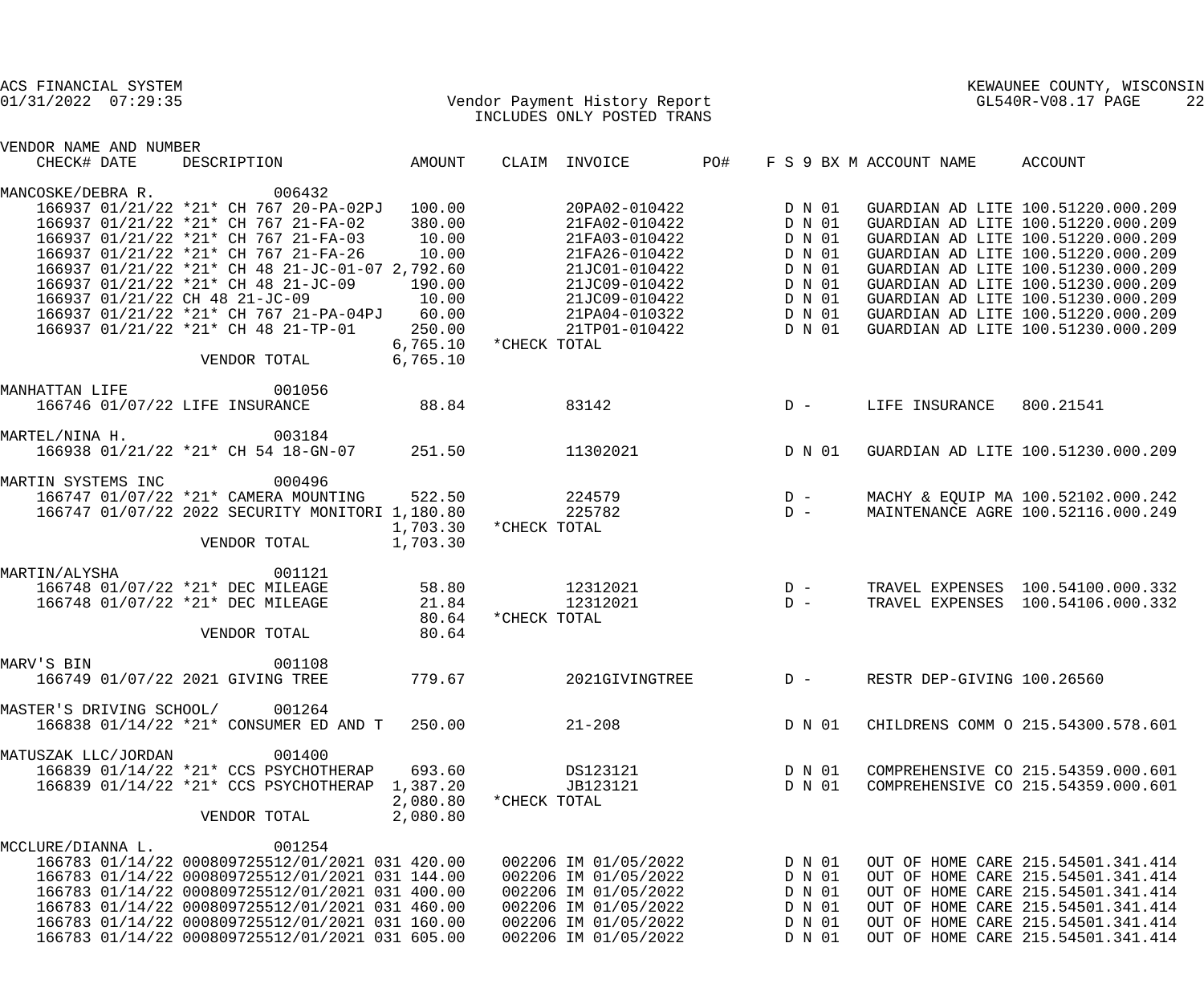| ACS FINANCIAL SYSTEM<br>01/31/2022 07:29:35                                                                                                                                                                                                                                       |                                                                                                                                                                                                                                                                                                                                         |                                                                                                      | Vendor Payment History Report<br>INCLUDES ONLY POSTED TRANS |                                                                                                                                              |     |                                                                              |                                                                                                                              |  | KEWAUNEE COUNTY, WISCONSIN<br>GL540R-V08.17 PAGE<br>23                                                                                                                                                                           |  |  |
|-----------------------------------------------------------------------------------------------------------------------------------------------------------------------------------------------------------------------------------------------------------------------------------|-----------------------------------------------------------------------------------------------------------------------------------------------------------------------------------------------------------------------------------------------------------------------------------------------------------------------------------------|------------------------------------------------------------------------------------------------------|-------------------------------------------------------------|----------------------------------------------------------------------------------------------------------------------------------------------|-----|------------------------------------------------------------------------------|------------------------------------------------------------------------------------------------------------------------------|--|----------------------------------------------------------------------------------------------------------------------------------------------------------------------------------------------------------------------------------|--|--|
|                                                                                                                                                                                                                                                                                   |                                                                                                                                                                                                                                                                                                                                         |                                                                                                      |                                                             |                                                                                                                                              |     |                                                                              |                                                                                                                              |  |                                                                                                                                                                                                                                  |  |  |
| VENDOR NAME AND NUMBER<br>CHECK# DATE                                                                                                                                                                                                                                             | DESCRIPTION                                                                                                                                                                                                                                                                                                                             | AMOUNT                                                                                               |                                                             | CLAIM INVOICE                                                                                                                                | PO# |                                                                              | F S 9 BX M ACCOUNT NAME                                                                                                      |  | ACCOUNT                                                                                                                                                                                                                          |  |  |
| MCCLURE/DIANNA L.                                                                                                                                                                                                                                                                 | 001254<br>166783 01/14/22 000809725512/01/2021 031 522.00<br>166783 01/14/22 000809725512/01/2021 031 88.00<br>166783 01/14/22 000809725512/01/2021 031 400.00<br>166783 01/14/22 000809725512/01/2021 031 460.00<br>166783 01/14/22 000809725512/01/2021 031 328.00<br>166783 01/14/22 000809725512/01/2021 031 100.00<br>VENDOR TOTAL | 4,087.00<br>4,087.00                                                                                 | *CHECK TOTAL                                                | 002206 IM 01/05/2022<br>002206 IM 01/05/2022<br>002206 IM 01/05/2022<br>002206 IM 01/05/2022<br>002206 IM 01/05/2022<br>002206 IM 01/05/2022 |     | D N 01<br>D N 01<br>D N 01<br>D N 01<br>D N 01<br>D N 01                     |                                                                                                                              |  | OUT OF HOME CARE 215.54501.341.414<br>OUT OF HOME CARE 215.54501.341.414<br>OUT OF HOME CARE 215.54501.341.414<br>OUT OF HOME CARE 215.54501.341.414<br>OUT OF HOME CARE 215.54501.341.414<br>OUT OF HOME CARE 215.54501.341.414 |  |  |
| MCCLURE/ELIZABETH<br>166840 01/14/22 *21* RESPITE<br>166840 01/14/22 *21* RESPITE<br>166840 01/14/22 *21* RESPITE<br>166840 01/14/22 *21* RESPITE<br>166840 01/14/22 *21* RESPITE<br>166840 01/14/22 *21* RESPITE<br>166840 01/14/22 *21* RESPITE<br>166840 01/14/22 *21* RESPITE | 001184<br>VENDOR TOTAL                                                                                                                                                                                                                                                                                                                  | 200.00<br>150.00<br>150.00<br>700.00<br>200.00<br>500.00<br>200.00<br>100.00<br>2,200.00<br>2,200.00 | *CHECK TOTAL                                                | AMG 11/2021<br>AMG 12/2021<br>AUG 11/2021<br>AUG 12/2021<br>CAG 11/2021<br>CAG 12/2021<br>TYG 11/2021<br>TYG 12/2021                         |     | D N 01<br>D N 01<br>D N 01<br>D N 01<br>D N 01<br>D N 01<br>D N 01<br>D N 01 | RESPITE CARE<br>RESPITE CARE<br>RESPITE CARE<br>RESPITE CARE<br>RESPITE CARE<br>RESPITE CARE<br>RESPITE CARE<br>RESPITE CARE |  | 215.54501.341.201<br>215.54501.341.201<br>215.54501.341.201<br>215.54501.341.201<br>215.54501.341.201<br>215.54501.341.201<br>215.54501.341.201<br>215.54501.341.201                                                             |  |  |
| MCKESSON MEDICAL SURGICA<br>166939 01/21/22 STETHOSCOPE                                                                                                                                                                                                                           | 008244                                                                                                                                                                                                                                                                                                                                  | 5.13                                                                                                 |                                                             | 36918418                                                                                                                                     |     | $D -$                                                                        |                                                                                                                              |  | MEDICAL SERVICES 100.52102.000.211                                                                                                                                                                                               |  |  |
| MESSMANN LAW OFFICE<br>166750 01/07/22 JANUARY PMT<br>166750 01/07/22 JANUARY PMT<br>166750 01/07/22 JANUARY PMT                                                                                                                                                                  | 000770                                                                                                                                                                                                                                                                                                                                  | 1,615.50<br>497.83<br>83.33<br>2,196.66                                                              | *CHECK TOTAL                                                | JAN2022<br>JAN2022<br>JAN2022                                                                                                                |     | D N 01<br>D N 01<br>D N 01                                                   | LUMP SUM OFFICE                                                                                                              |  | CONTRACTED SERVI 100.51202.000.296<br>100.51202.000.310<br>OFFICE SUPPLIES 100.51202.000.312                                                                                                                                     |  |  |
|                                                                                                                                                                                                                                                                                   | 166887 01/14/22 *21*9/7-11/4 COURT COM 1,300.00<br>166887 01/14/22 *21*9/7-11/4 COURT COMM 150.00<br>VENDOR TOTAL                                                                                                                                                                                                                       | 1,450.00<br>3,646.66                                                                                 | 12202021<br>12202021<br>*CHECK TOTAL                        |                                                                                                                                              |     | D N 01<br>D N 01                                                             | LEGAL FEES<br>LEGAL FEES                                                                                                     |  | 100.51220.000.212<br>100.51230.000.212                                                                                                                                                                                           |  |  |
| MITCHLER/SCOTT                                                                                                                                                                                                                                                                    | 000656<br>166784 01/14/22 000806356812/01/2021 0 1,381.00                                                                                                                                                                                                                                                                               |                                                                                                      |                                                             | 002206 IM 01/05/2022                                                                                                                         |     | $D -$                                                                        |                                                                                                                              |  | SUBSIDIZED GUARD 215.54501.341.724                                                                                                                                                                                               |  |  |
| MONTPELIER TOWN TREASURE<br>166940 01/21/22 PRAHL SPECIALS<br>166940 01/21/22 PRAHL SPECIALS                                                                                                                                                                                      | 000213<br>VENDOR TOTAL                                                                                                                                                                                                                                                                                                                  | 180.00<br>19.80<br>199.80<br>199.80                                                                  | *CHECK TOTAL                                                | 01212022<br>01212022                                                                                                                         |     | $D -$<br>$D -$                                                               | SPCL CHARGE-PRIN 100.24447<br>SPCL CHARGE-INT- 100.24467                                                                     |  |                                                                                                                                                                                                                                  |  |  |
| MORTON SALT, INC.<br>166714 01/07/22 *21* SALT                                                                                                                                                                                                                                    | 003243                                                                                                                                                                                                                                                                                                                                  | 8,803.71                                                                                             |                                                             | 5402467388                                                                                                                                   |     | $D -$                                                                        | SODIUM CHLORIDE 700.16114                                                                                                    |  |                                                                                                                                                                                                                                  |  |  |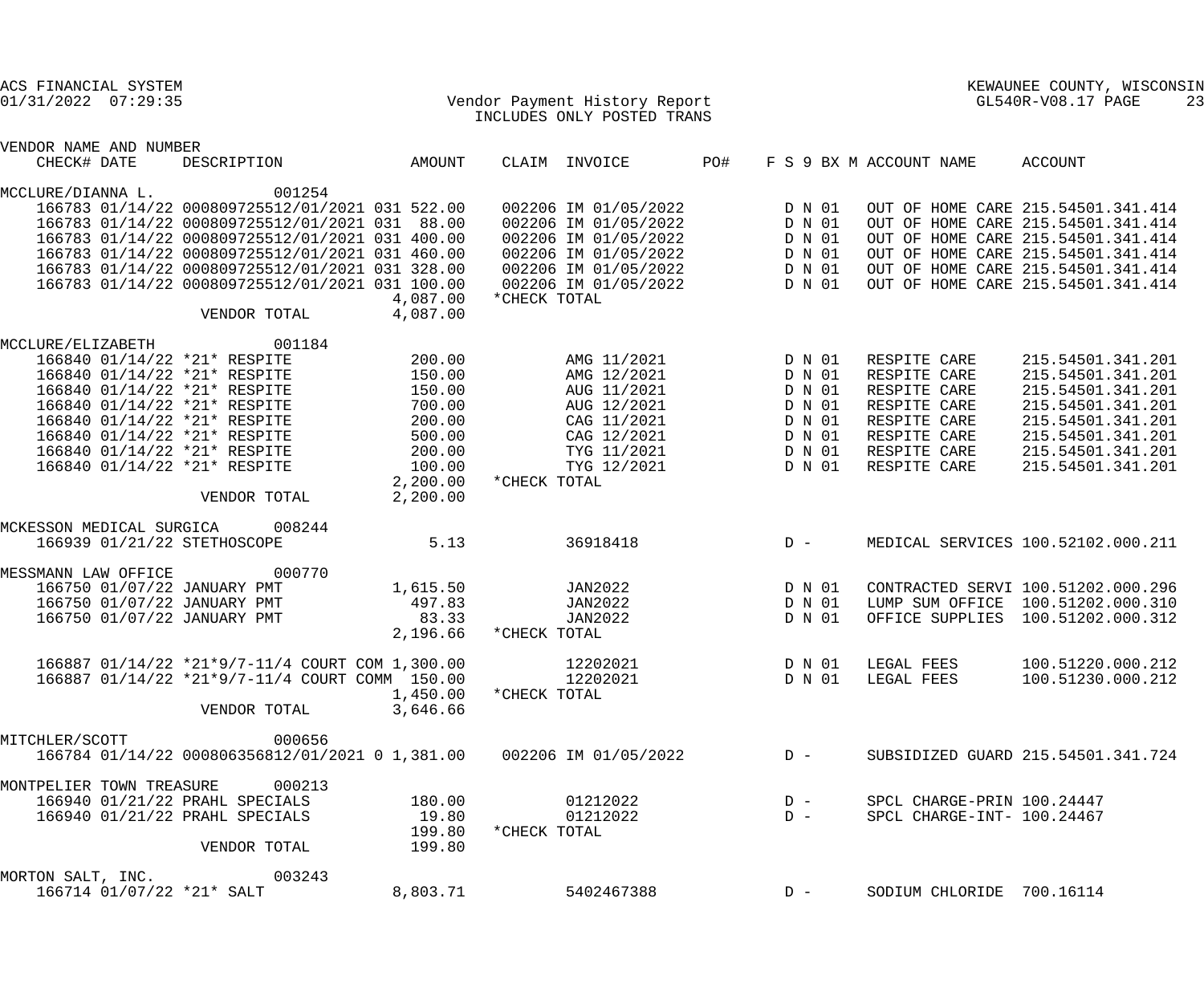| ACS FINANCIAL SYSTEM<br>$01/31/2022$ $07:29:35$                                                                                                                                                     |                                                                                                                                                                                                                                             |                                                                                                   |              | Vendor Payment History Report<br>INCLUDES ONLY POSTED TRANS                                    |                         | KEWAUNEE COUNTY, WISCONSIN<br>GL540R-V08.17 PAGE<br>24 |                                                                                                                                                       |                                                                                                                |
|-----------------------------------------------------------------------------------------------------------------------------------------------------------------------------------------------------|---------------------------------------------------------------------------------------------------------------------------------------------------------------------------------------------------------------------------------------------|---------------------------------------------------------------------------------------------------|--------------|------------------------------------------------------------------------------------------------|-------------------------|--------------------------------------------------------|-------------------------------------------------------------------------------------------------------------------------------------------------------|----------------------------------------------------------------------------------------------------------------|
| VENDOR NAME AND NUMBER                                                                                                                                                                              |                                                                                                                                                                                                                                             |                                                                                                   |              |                                                                                                |                         |                                                        |                                                                                                                                                       |                                                                                                                |
| CHECK# DATE                                                                                                                                                                                         | DESCRIPTION                                                                                                                                                                                                                                 | AMOUNT                                                                                            |              | CLAIM INVOICE                                                                                  | PO#                     |                                                        | F S 9 BX M ACCOUNT NAME                                                                                                                               | ACCOUNT                                                                                                        |
| MORTON SALT, INC.<br>166867 01/14/22 *21* SALT<br>166867 01/14/22 *21* SALT<br>166867 01/14/22 SALT<br>166867 01/14/22 SALT<br>166867 01/14/22 SALT<br>166867 01/14/22 SALT<br>166867 01/14/22 SALT | 003243<br>8,877.30<br>10, 230.93<br>VENDOR TOTAL                                                                                                                                                                                            | 3,410.31<br>8,752.04<br>19,203.75<br>6,990.51<br>6,754.08<br>64,218.92 * CHECK TOTAL<br>73,022.63 |              | 5402460407<br>5402467389<br>5402473258<br>5402473259<br>5402473260<br>5402473261<br>5402473262 | $D -$<br>$D -$<br>$D -$ | $D -$<br>$D -$<br>$D -$<br>$D -$                       | SODIUM CHLORIDE 700.16114<br>SODIUM CHLORIDE<br>SODIUM CHLORIDE<br>SODIUM CHLORIDE<br>SODIUM CHLORIDE<br>SODIUM CHLORIDE<br>SODIUM CHLORIDE 700.16114 | 700.16114<br>700.16114<br>700.16114<br>700.16114<br>700.16114                                                  |
| NATIONWIDE RETIREMENT SO                                                                                                                                                                            | 007035<br>166751 01/07/22 JAN 7 PAYROLL                                                                                                                                                                                                     | 10,001.00                                                                                         |              | 01072022                                                                                       |                         | $D -$                                                  | DEFERRED COMPENS 800.21570                                                                                                                            |                                                                                                                |
|                                                                                                                                                                                                     | 166941 01/21/22 JAN 21 PAYROLL<br>VENDOR TOTAL                                                                                                                                                                                              | 10,001.00<br>20,002.00                                                                            |              | 01212022                                                                                       |                         | $D -$                                                  | DEFERRED COMPENS 800.21570                                                                                                                            |                                                                                                                |
| NELLIS/LORI                                                                                                                                                                                         | 005591<br>166841 01/14/22 *21* DECEMBER TRAVEL<br>166841 01/14/22 *21* DECEMBER TRAVEL<br>VENDOR TOTAL                                                                                                                                      | 103.55<br>127.12<br>230.67<br>230.67                                                              | *CHECK TOTAL | $12312021$ D -<br>12312021                                                                     |                         | $D -$                                                  | OVERHEAD<br>OVERHEAD                                                                                                                                  | 215.54500.366.158<br>215.54501.341.158                                                                         |
| NEVEAU/TIFFANY                                                                                                                                                                                      | 009902<br>166785 01/14/22 000806801812/01/2021 031 545.00  002206 IM 01/05/2022  D N 01<br>166785 01/14/22 000806801812/01/2021 031 728.00  002206 IM 01/05/2022  D N 01<br>166785 01/14/22 000806801812/01/2021 031 156.00<br>VENDOR TOTAL | 1,429.00<br>1,429.00                                                                              | *CHECK TOTAL | 002206 IM 01/05/2022                                                                           |                         | D N 01                                                 |                                                                                                                                                       | OUT OF HOME CARE 215.54501.341.414<br>OUT OF HOME CARE 215.54501.341.414<br>OUT OF HOME CARE 215.54501.341.414 |
| NEW LIGHTING SOLUTIONS,<br>166715 01/07/22 *21* BULBS                                                                                                                                               | 000755                                                                                                                                                                                                                                      | 212.50                                                                                            |              | 2898                                                                                           |                         | D N 01                                                 |                                                                                                                                                       | HOUSEHOLD & JANI 700.53230.000.344                                                                             |
| NICOLET FEDERATED LIBRAR                                                                                                                                                                            | 008470<br>167004 01/28/22 *21* DECEMBER DELIVERY                                                                                                                                                                                            | 323.69                                                                                            |              | 2617                                                                                           |                         | $D -$                                                  |                                                                                                                                                       | NICOLET FED LIB 100.55110.000.599                                                                              |
| NICOLET NATIONAL BANK-GB                                                                                                                                                                            | 000713<br>166888 01/14/22 *21* 4TH QTR PMT                                                                                                                                                                                                  | 851.01                                                                                            |              | 01042022-0001                                                                                  |                         | $D -$                                                  |                                                                                                                                                       | CONTRACTED SERVI 600.54923.000.296                                                                             |
| NOVAK/MERRIE                                                                                                                                                                                        | 000228<br>166889 01/14/22 1/11 VACCINATION                                                                                                                                                                                                  | 112.50                                                                                            |              | 01012022                                                                                       |                         | D N 01                                                 |                                                                                                                                                       | CONTRACTED SERVI 100.54106.000.296                                                                             |
|                                                                                                                                                                                                     | 166942 01/21/22 1/18 VACCINATION<br>VENDOR TOTAL                                                                                                                                                                                            | 120.00<br>232.50                                                                                  |              | 01182022                                                                                       |                         | D N 01                                                 |                                                                                                                                                       | CONTRACTED SERVI 100.54106.000.296                                                                             |
| O'SHEA/MAUREEN                                                                                                                                                                                      | 009977<br>166700 01/07/22 *21* DECEMBER TRAVEL<br>166700 01/07/22 *21* DECEMBER TRAVEL<br>VENDOR TOTAL                                                                                                                                      | 51.54<br>15.12<br>66.66<br>66.66                                                                  | *CHECK TOTAL | 12312021<br>12312021                                                                           |                         | $D -$<br>$D -$                                         | OVERHEAD                                                                                                                                              | 215.54352.561.158<br>COMPREHENSIVE CO 215.54359.000.601                                                        |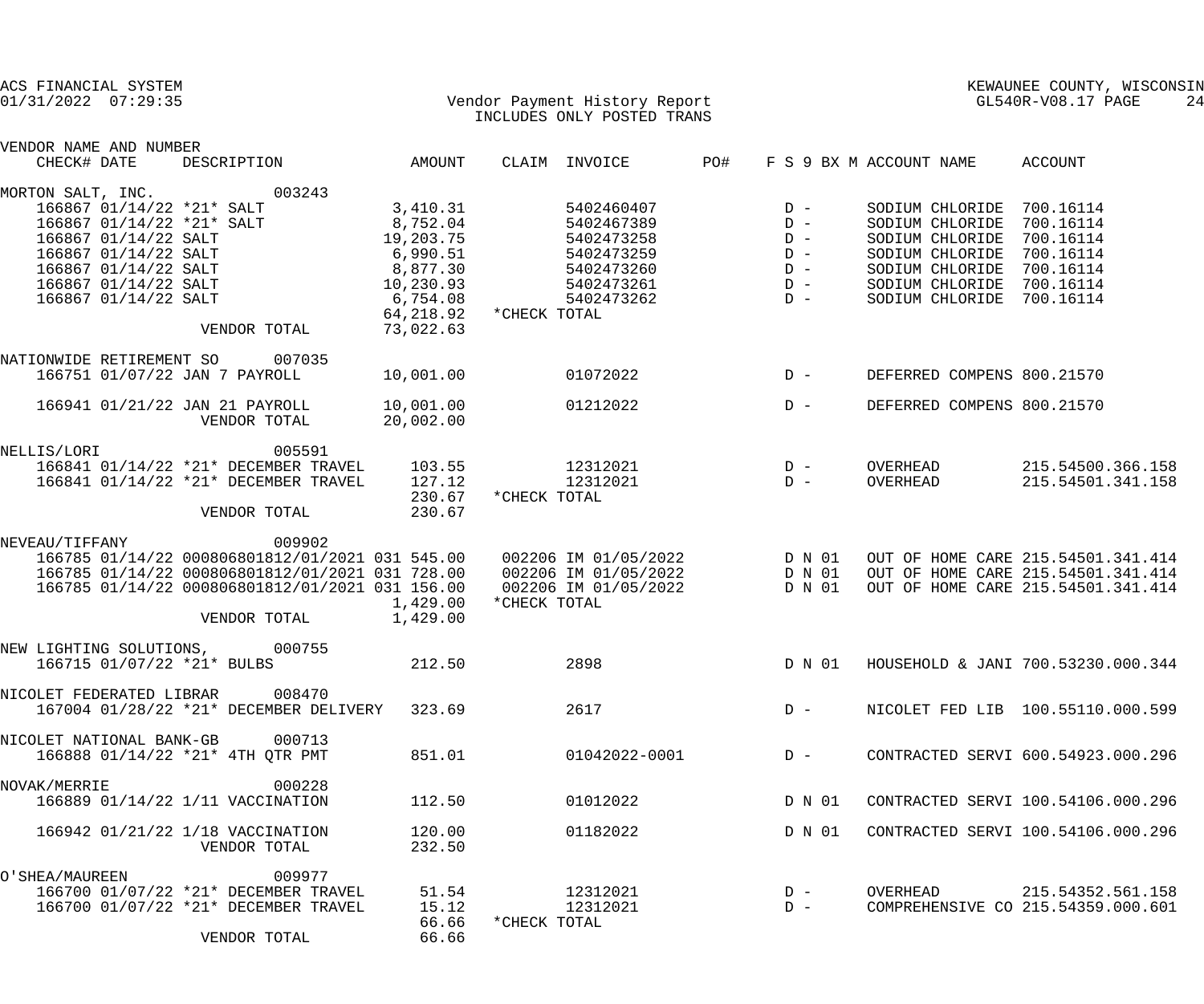### 01/31/2022 07:29:35 Vendor Payment History Report GL540R-V08.17 PAGE 25 INCLUDES ONLY POSTED TRANS

| VENDOR NAME AND NUMBER                          |          |              |               |     |       |                         |                                           |
|-------------------------------------------------|----------|--------------|---------------|-----|-------|-------------------------|-------------------------------------------|
| CHECK# DATE<br>DESCRIPTION                      | AMOUNT   |              | CLAIM INVOICE | PO# |       | F S 9 BX M ACCOUNT NAME | ACCOUNT                                   |
| 007015<br>OFFICE DEPOT                          |          |              |               |     |       |                         |                                           |
| 167005 01/28/22 *21*MAGAZINE HOLDERS/PEN 26.65  |          |              | 216661842001  |     | $D -$ |                         | OFFICE SUPPLIES 100.51330.000.312         |
| 167005 01/28/22 *21*MARKERS/LABELS/PENS         | 36.82    |              | 216779638001  |     | $D -$ |                         | OFFICE SUPPLIES 100.51330.000.312         |
| 167005 01/28/22 INK CARTRIDGE                   | 68.59    |              | 218404913001  |     | $D -$ | OFFICE SUPPLIES         | 100.52602.000.312                         |
| 167005 01/28/22 *21* TONER                      | 107.03   |              | 218657761003  |     | $D -$ | OFFICE SUPPLIES         | 100.51310.000.312                         |
| 167005 01/28/22 *21* TONER                      | 51.42    |              | 218657761003  |     | $D -$ | OFFICE SUPPLIES         | 100.51320.000.312                         |
| 167005 01/28/22 *21* SHARPIES                   | 4.18     |              | 218658279001  |     | $D -$ | OFFICE SUPPLIES         | 100.51320.000.312                         |
| 167005 01/28/22 INK CARTRIDGE                   | 68.59    |              | 218789738001  |     | $D -$ | OFFICE SUPPLIES         | 240.56101.000.312                         |
| 167005 01/28/22 *21* TONER/PAPER/ENVELOP 230.16 |          |              | 219336840001  |     | $D -$ | OFFICE SUPPLIES         | 100.55200.000.312                         |
| 167005 01/28/22 *21* PAPER                      | 11.78    |              | 219336840002  |     | $D -$ | OFFICE SUPPLIES         | 100.55200.000.312                         |
| 167005 01/28/22 *21* LABELS                     | 20.59    |              | 219336840003  |     | $D -$ | OFFICE SUPPLIES         | 100.55200.000.312                         |
| 167005 01/28/22 *21* PAPER                      | 7.54     |              | 219561097001  |     | $D -$ | OFFICE SUPPLIES         | 700.53111.000.312                         |
| 167005 01/28/22 *21* KEYBOARD                   | 54.99    |              | 219585587001  |     | $D -$ | OFFICE SUPPLIES         | 700.53111.000.312                         |
| 167005 01/28/22 *21* PAPER CLIPS                | 5.39     |              | 219730008001  |     | $D -$ | OVERHEAD                | 215.54500.002.158                         |
| 167005 01/28/22 *21* CHAIR MAT                  | 78.12    |              | 219730008001  |     | $D -$ | OVERHEAD                | 215.54501.341.158                         |
| 167005 01/28/22 INK CARTRIDGE                   | 68.59    |              | 219984155001  |     | $D -$ |                         | OFFICE SUPPLIES 240.56101.000.312         |
| 167005 01/28/22 INK CARTRIDGE                   | 68.59    |              | 219984155002  |     | $D -$ | OFFICE SUPPLIES         | 100.52602.000.312                         |
| 167005 01/28/22 INK CARTRIDGE                   | 68.52    |              | 220014268001  |     | $D -$ | OFFICE SUPPLIES         | 100.52602.000.312                         |
| 167005 01/28/22 INK CARTRIDGE                   | 68.59    |              | 220014269001  |     | $D -$ | OFFICE SUPPLIES         | 240.56101.000.312                         |
| 167005 01/28/22 TONER/LABEL TAPE                | 109.78   |              | 220105442001  |     | $D -$ |                         | OFFICE SUPPLIES 100.52102.000.312         |
| 167005 01/28/22 RECEIPT BOOK                    | 10.14    |              | 220623837001  |     | $D -$ | OVERHEAD                | 215.54500.002.158                         |
| 167005 01/28/22 CHAIR MAT                       | 46.97    |              | 220623837001  |     | $D -$ | OVERHEAD                | 215.54501.341.158                         |
| 167005 01/28/22 ENVELOPES/POSTITS/LABEL/ 34.50  |          |              | 221734464001  |     | $D -$ |                         | OFFICE SUPPLIES 245.51730.000.312         |
| 167005 01/28/22 PROTECTOR SHEETS                | 17.08    |              | 221778921001  |     | $D -$ | OFFICE SUPPLIES         | 245.51730.000.312                         |
| 167005 01/28/22 PAPER                           | 8.14     |              | 221852350001  |     | $D -$ | OFFICE SUPPLIES         | 100.52102.000.312                         |
| 167005 01/28/22 TAPE/NOTEPADS/TISSUE/ETC 84.04  |          |              | 222322540001  |     | $D -$ | OVERHEAD                | 215.54500.002.158                         |
| 167005 01/28/22 PENS                            | 6.54     |              | 222330739001  |     | $D -$ | OVERHEAD                | 215.54500.002.158                         |
| 167005 01/28/22 MASKS                           | 52.50    |              | 222671133001  |     | $D -$ | OFFICE SUPPLIES         | 100.54100.000.312                         |
| 167005 01/28/22 INK CARTRIDGES                  | 32.78    |              | 222671133001  |     | $D -$ | OFFICE SUPPLIES         | 100.54113.000.312                         |
| 167005 01/28/22 TAPE/CALC RIBBON/PEN/ETC 76.07  |          |              | 223407805001  |     | $D -$ | OFFICE SUPPLIES         | 700.53111.000.312                         |
| 167005 01/28/22 DATER STAMP                     | 45.19    |              | 223409934001  |     | $D -$ | OFFICE SUPPLIES         | 700.53111.000.312                         |
| 167005 01/28/22 PENS                            | 5.97     |              | 223409935001  |     | $D -$ | OFFICE SUPPLIES         | 700.53111.000.312                         |
| 167005 01/28/22 TONER                           | 55.99    |              | 519762735001  |     | $D -$ | OFFICE SUPPLIES         | 100.51420.000.312                         |
| 167005 01/28/22 TONER                           | 56.00    |              | 519762735001  |     | $D -$ | OFFICE SUPPLIES         | 100.51511.000.312                         |
|                                                 | 1,687.83 | *CHECK TOTAL |               |     |       |                         |                                           |
| VENDOR TOTAL                                    | 1,687.83 |              |               |     |       |                         |                                           |
|                                                 |          |              |               |     |       |                         |                                           |
| OFTEDAHL/JUDITH A.<br>006745                    |          |              |               |     |       |                         |                                           |
| 166752 01/07/22 BLOOD DRAW 21-08932             | 50.00    |              | 01012022      |     |       |                         | D N 01 MEDICAL SERVICES 100.52100.000.211 |
| 166752 01/07/22 *21* BLOOD DRAW 21-08817 50.00  |          |              | 12252021      |     |       |                         | D N 01 MEDICAL SERVICES 100.52100.000.211 |
|                                                 | 100.00   | *CHECK TOTAL |               |     |       |                         |                                           |
| 166943 01/21/22 BLOOD DRAW 22-00215             | 50.00    |              | 01112022      |     |       |                         | D N 01 MEDICAL SERVICES 100.52100.000.211 |
| 166943 01/21/22 BLOOD DRAW 22-00238             | 50.00    |              | 01132022      |     |       |                         | D N 01 MEDICAL SERVICES 100.52100.000.211 |
|                                                 | 100.00   | *CHECK TOTAL |               |     |       |                         |                                           |
| VENDOR TOTAL                                    | 200.00   |              |               |     |       |                         |                                           |
| OLSON TRAILER & BODY LLC<br>000230              |          |              |               |     |       |                         |                                           |
| 166911 01/21/22 SPRING, UBOLT & GUIDES 339.99   |          |              | 106663        |     | $D -$ | REPAIR PARTS            | 700.16121                                 |
|                                                 |          |              |               |     |       |                         |                                           |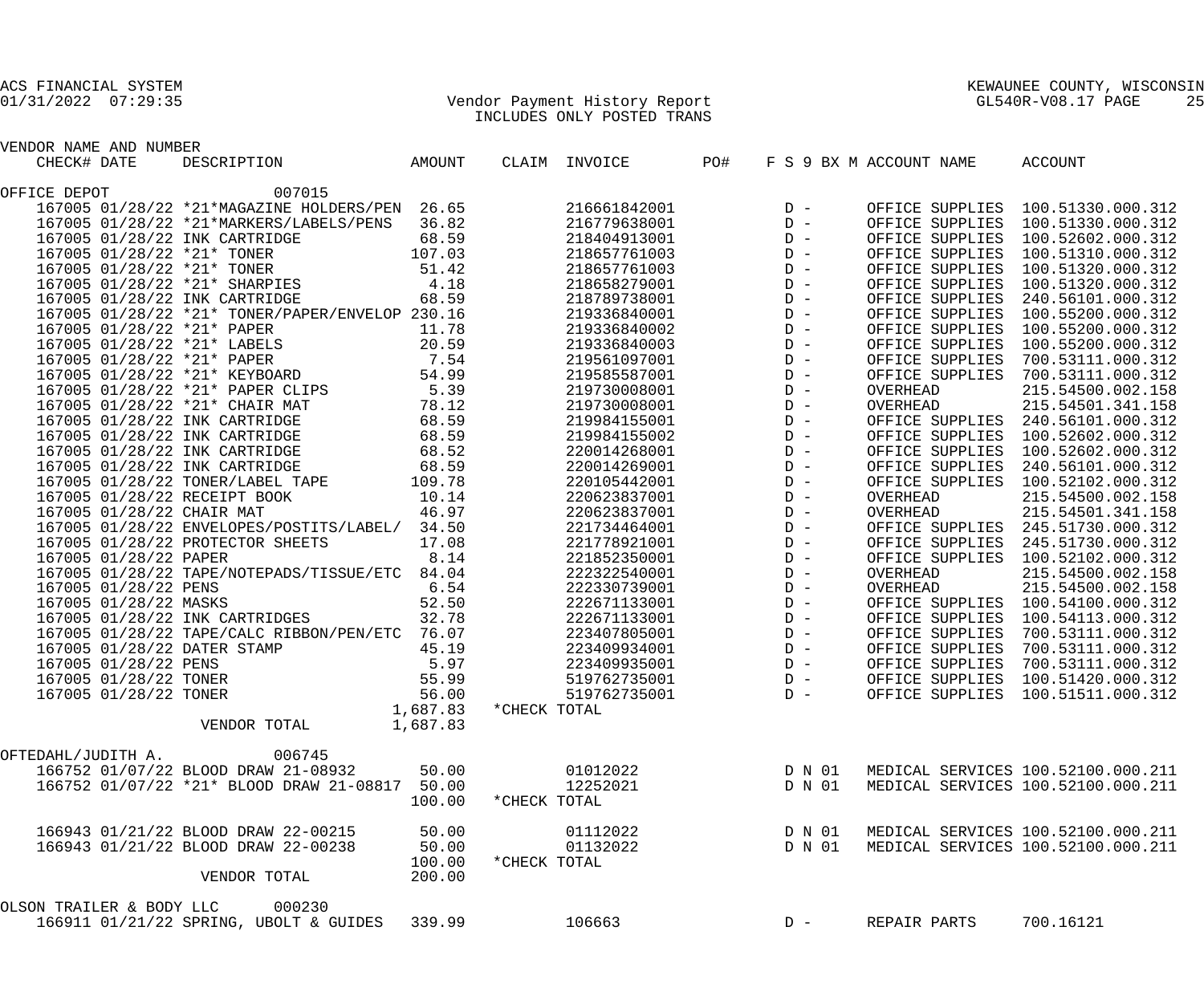| ACS FINANCIAL SYSTEM<br>$01/31/2022$ $07:29:35$                                      |                                                                                                                                                      |                                      | Vendor Payment History Report<br>INCLUDES ONLY POSTED TRANS |                 | KEWAUNEE COUNTY, WISCONSIN<br>GL540R-V08.17 PAGE<br>26 |                                                                        |  |
|--------------------------------------------------------------------------------------|------------------------------------------------------------------------------------------------------------------------------------------------------|--------------------------------------|-------------------------------------------------------------|-----------------|--------------------------------------------------------|------------------------------------------------------------------------|--|
| VENDOR NAME AND NUMBER<br>CHECK# DATE                                                | DESCRIPTION                                                                                                                                          | AMOUNT                               | CLAIM INVOICE                                               | PO#             | F S 9 BX M ACCOUNT NAME ACCOUNT                        |                                                                        |  |
| OLSON TRAILER & BODY LLC 000230<br>166984 01/28/22 GUIDES                            | VENDOR TOTAL                                                                                                                                         | 55.60<br>395.59                      | 106698C                                                     |                 | $D -$<br>REPAIR PARTS                                  | 700.16121                                                              |  |
| OSWALD/STEPHANIE                                                                     | 010102<br>166701 01/07/22 *21* NOVEMBER TRAVEL                                                                                                       | 287.17                               | 11302021                                                    |                 | OVERHEAD<br>$D -$                                      | 215.54359.000.158                                                      |  |
|                                                                                      | 166842 01/14/22 *21* DECEMBER TRAVEL<br>VENDOR TOTAL                                                                                                 | 123.43<br>410.60                     | 12312021                                                    |                 | OVERHEAD<br>$D -$                                      | 215.54359.000.158                                                      |  |
| PACKER CITY INTERNATIONA 000234                                                      | 166716 01/07/22 THERMOSTATE ASSEMBLY 97.73                                                                                                           |                                      |                                                             | X10115349701 D- | REPAIR PARTS                                           | 700.16121                                                              |  |
| PAPLHAM WELDING & 000430                                                             | 166868 01/14/22 *21* WELD REPAIRS                                                                                                                    | 1,170.00                             | 2408                                                        |                 | $D -$<br>REPAIR PARTS                                  | 700.16121                                                              |  |
|                                                                                      | 166985 01/28/22 STAINLESS STEEL<br>VENDOR TOTAL                                                                                                      | 107.54<br>1,277.54                   | 2420                                                        |                 | $D -$<br>REPAIR PARTS                                  | 700.16121                                                              |  |
| PAPLHAM/DICK                                                                         | 004279<br>166944 01/21/22 SQUAD305 OIL CHANGE                                                                                                        | 65.00                                | 38826                                                       |                 | D N 01                                                 | CAR/TRUCK MAINTE 100.52100.000.241                                     |  |
| PARAL/TINA                                                                           | 003226<br>166843 01/14/22 *21* DECEMBER TRAVEL 67.20<br>166843 01/14/22 *21* DECEMBER TRAVEL<br>166843 01/14/22 *21* DECEMBER TRAVEL<br>VENDOR TOTAL | 43.68<br>24.64<br>135.52<br>135.52   | 12312021<br>12312021<br>12312021<br>*CHECK TOTAL            | $D -$<br>$D -$  | OVERHEAD<br>$D -$<br>OVERHEAD<br>OVERHEAD              | 215.54300.429.158<br>215.54359.000.158<br>215.54500.811.158            |  |
| PARIS/JUDY                                                                           | 000616<br>166844 01/14/22 *21* DRIVER ESCORT VOLUN 78.40                                                                                             |                                      | jp1221                                                      |                 | D N 01                                                 | TRAVEL EXPENSES 215.54607.000.332                                      |  |
| PARKOS OIL COMPANY, INC. 000236                                                      | 166945 01/21/22 *21* SQUAD306 OIL CHG                                                                                                                | 79.24                                | 20366                                                       |                 | $D -$                                                  | CAR/TRUCK MAINTE 100.52100.000.241                                     |  |
| PARKOS/TIM AND AMY<br>166845 01/14/22 *21* BED HOLD<br>166845 01/14/22 *21* BED HOLD | 009962<br>VENDOR TOTAL                                                                                                                               | 400.00<br>400.00<br>800.00<br>800.00 | 11/2021<br>12/2021<br>*CHECK TOTAL                          |                 | D N 01<br>D N 01                                       | FOSTER CARE BED 215.54501.341.723<br>FOSTER CARE BED 215.54501.341.723 |  |
| PENINSULAR AGRICULTURAL                                                              | 000542<br>166753 01/07/22 JAN-JUN EDUCATIONAL IN 1,250.00                                                                                            |                                      | JAN-JUN 2022                                                |                 | $D -$                                                  | CONTRACTED SERVI 100.55620.000.296                                     |  |
| PERRY/SUSAN F.                                                                       | 010124<br>166786 01/14/22 000804304512/01/2021 031 789.50                               002206 IM 01/05/2022                                         |                                      |                                                             | $D -$           |                                                        | SUBSIDIZED GUARD 215.54501.341.724                                     |  |
| PERSONNEL EVALUATION INC                                                             | 009387<br>166946 01/21/22 *21* DECEMBER BILLING                                                                                                      | 221.00                               | 42704                                                       |                 | $D -$                                                  | RECRUITING & SCR 100.52100.000.161                                     |  |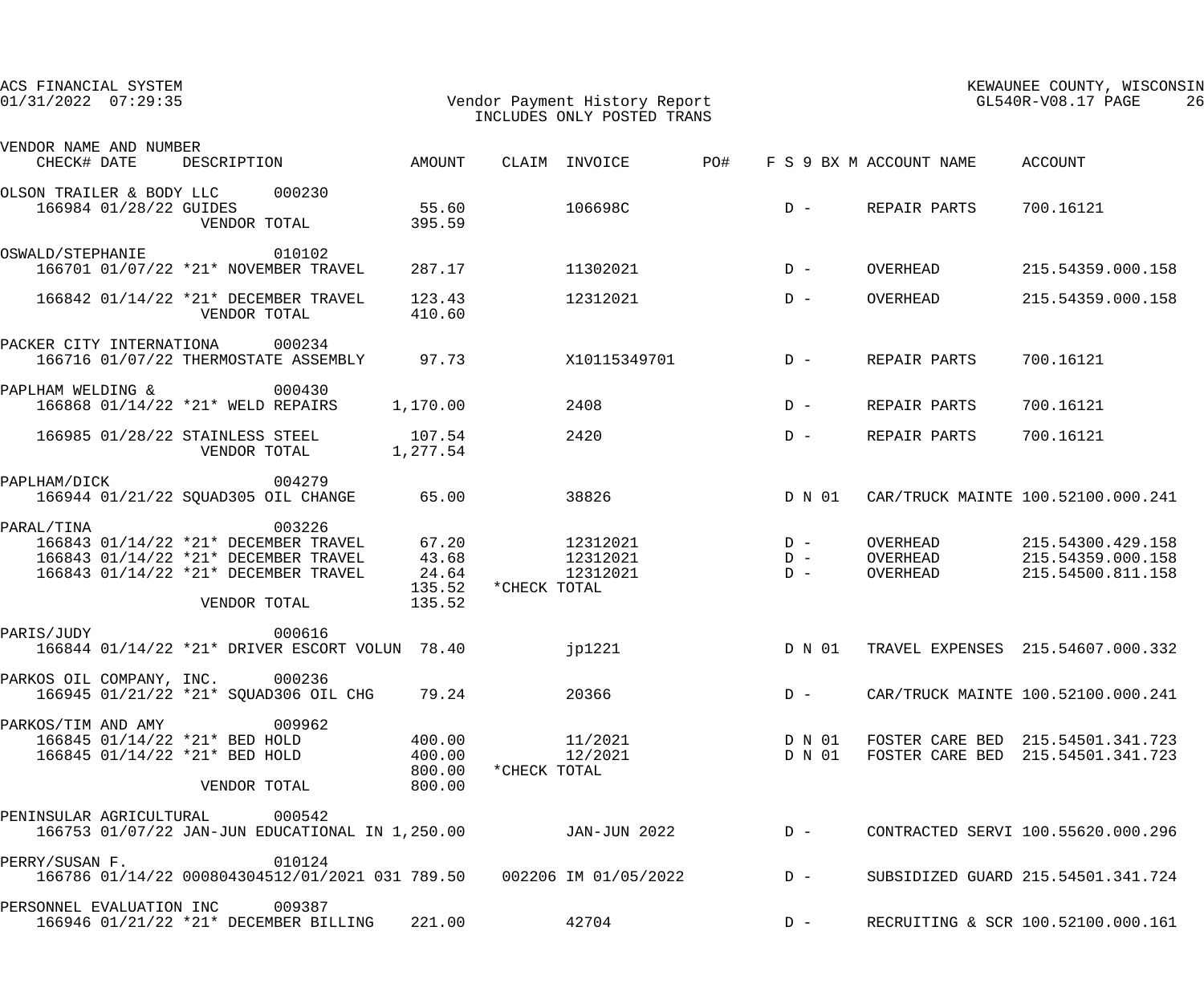| ACS FINANCIAL SYSTEM<br>$01/31/2022$ $07:29:35$                                                                                                                                                                   |                                                  | Vendor Payment History Report<br>INCLUDES ONLY POSTED TRANS                          |                                                  | KEWAUNEE COUNTY, WISCONSIN<br>GL540R-V08.17 PAGE<br>27                                                                                            |  |  |
|-------------------------------------------------------------------------------------------------------------------------------------------------------------------------------------------------------------------|--------------------------------------------------|--------------------------------------------------------------------------------------|--------------------------------------------------|---------------------------------------------------------------------------------------------------------------------------------------------------|--|--|
| VENDOR NAME AND NUMBER<br>CHECK# DATE<br>DESCRIPTION                                                                                                                                                              | AMOUNT                                           | CLAIM INVOICE                                                                        | PO#<br>F S 9 BX M ACCOUNT NAME                   | ACCOUNT                                                                                                                                           |  |  |
| 007724<br>PHOENIX BEHAVIORAL HEALT<br>166846 01/14/22 *21* CCS PSYCHOTHERAP                                                                                                                                       | 244.80                                           | RN 2022 JAN                                                                          | D N 01                                           | COMPREHENSIVE CO 215.54359.000.601                                                                                                                |  |  |
| 006351<br>PIESCHEK/ERIC<br>166890 01/14/22 WINTER CLOTHING                                                                                                                                                        | 105.49                                           | 01072022                                                                             | $D -$                                            | UNIFORM ALLOWANC 100.52100.000.346                                                                                                                |  |  |
| PIGGLY WIGGLY<br>000243<br>166754 01/07/22 *21* BLEACH<br>166754 01/07/22 *21* RAMEN/SOUP<br>166754 01/07/22 *21* DETERGENT<br>166754 01/07/22 *21* EMPLOYEE LUNCH-HWY 68.66<br>VENDOR TOTAL                      | 39.56<br>203.30<br>179.40<br>490.92<br>490.92    | 01100868100608<br>01102327082154<br>02100225113159<br>02208719105130<br>*CHECK TOTAL | $D -$<br>$D -$<br>$D -$<br>$D -$                 | LAUNDRY SUPPLIES 100.52102.000.345<br>FOOD SERVICES 100.52102.000.294<br>LAUNDRY SUPPLIES 100.52102.000.345<br>EMPLOYEE RECOGNI 100.51100.000.160 |  |  |
| PINKERT LAW FIRM, LLP 009143<br>166947 01/21/22 *21* CH 48 21-JC-09                                                                                                                                               | 230.00                                           | $7\phantom{.0}$                                                                      | D N 01<br>LEGAL FEES                             | 100.51230.000.212                                                                                                                                 |  |  |
| PONCE/LIZBETH<br>000653<br>166891 01/14/22 *21* 12/28-31 INTERPRET 224.91<br>166891 01/14/22 1/2 INTERPRET<br>VENDOR TOTAL                                                                                        | 33.00<br>257.91<br>257.91                        | 01022022<br>01022022<br>*CHECK TOTAL                                                 | D N 01<br>INTERPRETERS<br>D N 01<br>INTERPRETERS | 100.52100.000.149<br>100.52100.000.149                                                                                                            |  |  |
| POST/RITA A<br>001036<br>166787 01/14/22 000808434712/01/2021 031 254.00 002206 IM 01/05/2022                                                                                                                     |                                                  |                                                                                      | D N 01                                           | KINSHIP ASSESSME 215.54500.378.601                                                                                                                |  |  |
| PREVEA HEALTH OCC HEALTH<br>007909<br>166847 01/14/22 *21* DRUG SCREENS                                                                                                                                           | 454.25                                           | 135633                                                                               | $D -$                                            | CONTRACTED SERVI 215.54501.341.296                                                                                                                |  |  |
| PRIBYL LAW SC<br>001284<br>166948 01/21/22 *21* CH 767 20-FA-62<br>166948 01/21/22 *21*CH 48 21-JC-11,12,13 160.00<br>166948 01/21/22 *21* CH 938 21-JV-05<br>166948 01/21/22 *21* CH 48 21-JC-09<br>VENDOR TOTAL | 10.00<br>80.00<br>880.00<br>1,130.00<br>1,130.00 | 12135<br>12141<br>12144<br>12154<br>*CHECK TOTAL                                     | $D -$<br>$D -$<br>$D -$<br>$D -$                 | GUARDIAN AD LITE 100.51220.000.209<br>GUARDIAN AD LITE 100.51230.000.209<br>GUARDIAN AD LITE 100.51230.000.209<br>LEGAL FEES 100.51230.000.212    |  |  |
| 003363<br>OUALI T INC.<br>166892 01/14/22 HATS/JACKETS                                                                                                                                                            | 798.52                                           | 141171                                                                               | $D -$                                            | WINTER PARK RECR 100.55441.000.601                                                                                                                |  |  |
| 000089<br>RADER JR./ROBERT L.<br>166788 01/14/22 000804986612/01/2021 031 431.00 002206 IM 01/05/2022                                                                                                             |                                                  |                                                                                      | $D -$                                            | SUBSIDIZED GUARD 215.54501.341.724                                                                                                                |  |  |
| 007910<br>RAISLEGER/JOAN<br>166755 01/07/22 J.RAISLEGER INSURANCE 2,041.20                                                                                                                                        |                                                  | 01072022                                                                             | $D -$                                            | HEALTH INSURANCE 100.51210.000.154                                                                                                                |  |  |
| 001498<br>RASCON/SUSAN G.<br>166756 01/07/22 INTERPRETER 21-ME-41                                                                                                                                                 | 100.00                                           | 22001                                                                                | D N 01<br>INTERPRETERS                           | 100.51230.000.149                                                                                                                                 |  |  |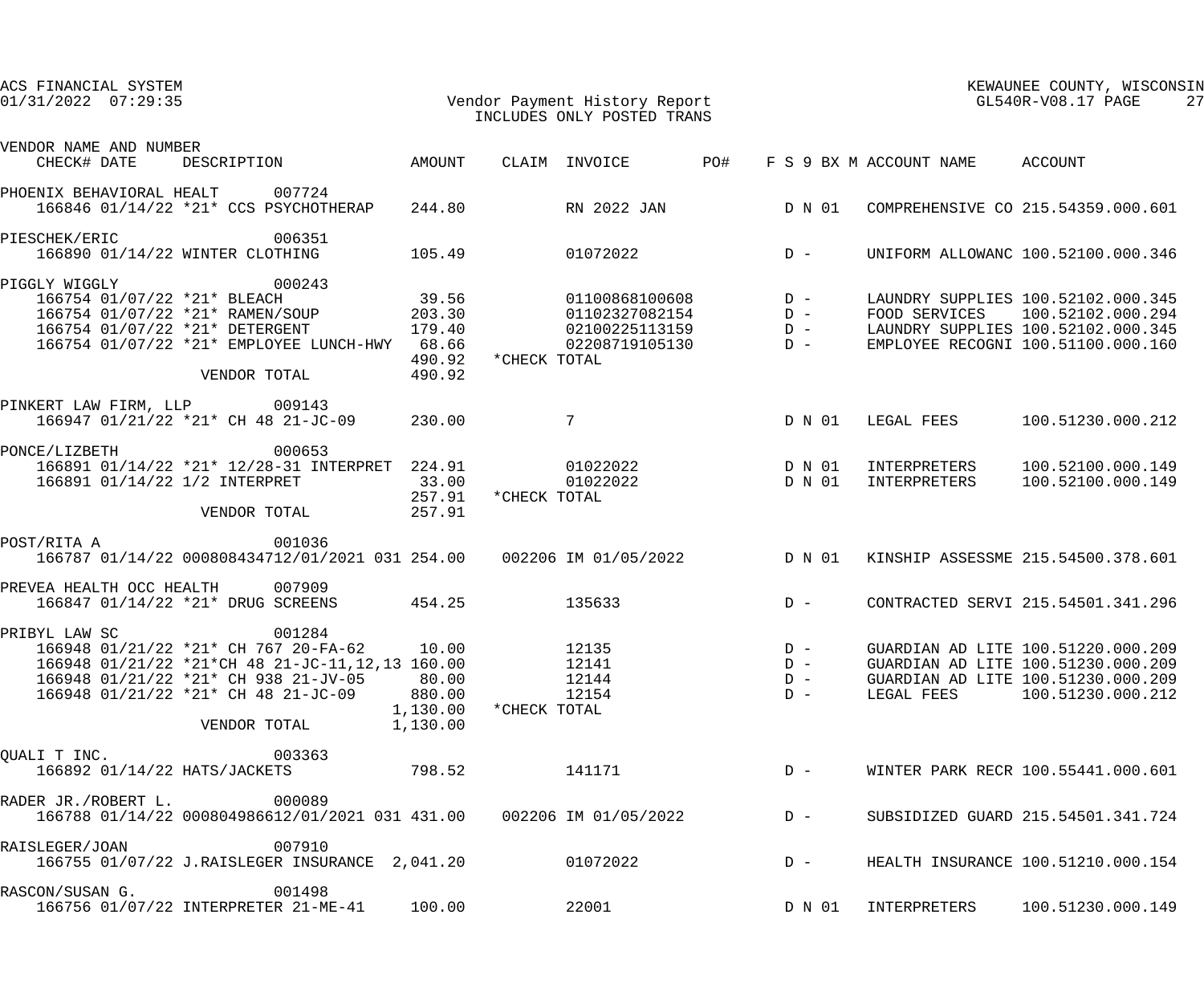| ACS FINANCIAL SYSTEM<br>$01/31/2022$ $07:29:35$     | Vendor Payment History Report<br>INCLUDES ONLY POSTED TRANS                             |                                  |              |                                                                |                                                    |                |                         | KEWAUNEE COUNTY, WISCONSIN<br>GL540R-V08.17 PAGE<br>28                   |
|-----------------------------------------------------|-----------------------------------------------------------------------------------------|----------------------------------|--------------|----------------------------------------------------------------|----------------------------------------------------|----------------|-------------------------|--------------------------------------------------------------------------|
| VENDOR NAME AND NUMBER<br>CHECK# DATE               | DESCRIPTION AMOUNT                                                                      |                                  |              | CLAIM INVOICE                                                  | PO#                                                |                | F S 9 BX M ACCOUNT NAME | ACCOUNT                                                                  |
| RAVE MOBILE SAFETY<br>166757 01/07/22 2022 CONTRACT | 000953                                                                                  | 2,000.00                         |              | INV-40213                                                      | $\begin{array}{cc}\nD & - \\ D & - \\ \end{array}$ |                |                         | EMERGENCY NOTIFI 100.52601.000.286                                       |
| 166757 01/07/22 2022 CONTRACT                       | VENDOR TOTAL                                                                            | 2,000.00<br>4,000.00<br>4,000.00 | *CHECK TOTAL | INV-40213                                                      |                                                    |                |                         | EMERGENCY NOTIFI 100.52602.000.286                                       |
| RECKELBERG/BARBARA                                  | 009544<br>166848 01/14/22 *21* DRIVER ESCORT VOLUN 36.40                                |                                  | br1221       |                                                                |                                                    | D N 01         |                         | TRAVEL EXPENSES 215.54607.000.332                                        |
| RECKELBERG/SANDRA                                   | 010158<br>166789 01/14/22 000804387312/01/2021 031 254.00   002206 IM 01/05/2022        |                                  |              |                                                                |                                                    | D N 01         |                         | KINSHIP ASSESSME 215.54500.378.601                                       |
| REED/PENNY L                                        | 001386<br>166790 01/14/22 000809939612/01/2021 031 254.00  002206 IM 01/05/2022  D N 01 |                                  |              |                                                                |                                                    |                |                         | KINSHIP ASSESSME 215.54500.378.601                                       |
| REETZ LAW OFFICE, SC                                | 007703<br>166949 01/21/22 *21* 21-CF-63                                                 | 106.46                           |              | 14648                                                          |                                                    | $D -$          | LEGAL FEES              | 100.51220.000.212                                                        |
| REHAB RESOURCES                                     | 000738                                                                                  |                                  |              |                                                                |                                                    |                |                         |                                                                          |
|                                                     | 166849 01/14/22 *21* B3 SLP TRAVEL                                                      | 40.00                            |              | December 2021. D -<br>December 2021. D -<br>December 2021. D - |                                                    |                |                         | INITIATIVE TO TH 215.54300.550.601                                       |
|                                                     | 166849 01/14/22 *21* B3 SPEECH THERAPIST 160.00                                         |                                  |              |                                                                |                                                    |                |                         | INITIATIVE TO TH 215.54300.550.601                                       |
|                                                     | 166849 01/14/22 *21* B3 SLP TRAVEL                                                      | 120.00                           |              |                                                                |                                                    |                |                         | INITIATIVE TO TH 215.54300.550.601                                       |
|                                                     | 166849 01/14/22 *21* B3 SPEECH THERAPIST 240.00                                         |                                  |              | December 2021.                                                 |                                                    | $D -$          |                         | INITIATIVE TO TH 215.54300.550.601                                       |
|                                                     | 166849 01/14/22 *21* B3 SLP TRAVEL                                                      | 120.00                           |              | December 2021.                                                 |                                                    | $D -$          |                         | INITIATIVE TO TH 215.54300.550.601                                       |
|                                                     | 166849 01/14/22 *21* B3 SPEECH THERAPIST 160.00                                         |                                  |              | December 2021.                                                 |                                                    | $D -$          |                         | INITIATIVE TO TH 215.54300.550.601                                       |
|                                                     | 166849 01/14/22 *21* B3 SPEECH THERAPIST 80.00                                          |                                  |              | December 2021.                                                 |                                                    | $D -$          |                         | INITIATIVE TO TH 215.54300.550.601                                       |
|                                                     | 166849 01/14/22 *21* B3 SPEECH THERAPIST 160.00<br>166849 01/14/22 *21* B3 SLP TRAVEL   | 40.00                            |              | December 2021.                                                 |                                                    | $D -$          |                         | INITIATIVE TO TH 215.54300.550.601<br>INITIATIVE TO TH 215.54300.550.601 |
|                                                     | 166849 01/14/22 *21* B3 SLP TRAVEL                                                      | 40.00                            |              | December 2021.<br>December 2021.                               |                                                    | $D -$<br>$D -$ |                         | INITIATIVE TO TH 215.54300.550.601                                       |
|                                                     | 166849 01/14/22 *21* B3 SPEECH THERAPIST 160.00                                         |                                  |              | December 2021.                                                 |                                                    | $D -$          |                         | INITIATIVE TO TH 215.54300.550.601                                       |
|                                                     | 166849 01/14/22 *21* B3 SLP TRAVEL                                                      | 40.00                            |              | December 2021.                                                 |                                                    | $D -$          |                         | INITIATIVE TO TH 215.54300.550.601                                       |
|                                                     | 166849 01/14/22 *21* B3 SPEECH THERAPIST 160.00                                         |                                  |              | December 2021.                                                 |                                                    | $D -$          |                         | INITIATIVE TO TH 215.54300.550.601                                       |
|                                                     | 166849 01/14/22 *21* B3 SLP TRAVEL                                                      | 80.00                            |              | December 2021.                                                 |                                                    | $D -$          |                         | INITIATIVE TO TH 215.54300.550.601                                       |
|                                                     | 166849 01/14/22 *21* B3 SPEECH THERAPIST 160.00                                         |                                  |              | December 2021.                                                 |                                                    | $D -$          |                         | INITIATIVE TO TH 215.54300.550.601                                       |
|                                                     | 166849 01/14/22 *21* B3 SLP TRAVEL                                                      | 80.00                            |              | December 2021.                                                 |                                                    | $D -$          |                         | INITIATIVE TO TH 215.54300.550.601                                       |
|                                                     | 166849 01/14/22 *21* B3 SPEECH THERAPIST                                                | 80.00                            |              | December 2021.                                                 |                                                    | $D -$          |                         | INITIATIVE TO TH 215.54300.550.601                                       |
|                                                     | 166849 01/14/22 *21* B3 SPEECH THERAPIST                                                | 80.00                            |              | December 2021.                                                 |                                                    | $D -$          |                         | INITIATIVE TO TH 215.54300.550.601                                       |
|                                                     | 166849 01/14/22 *21* B3 SLP TRAVEL                                                      | 40.00                            |              | December 2021.                                                 |                                                    | $D -$          |                         | INITIATIVE TO TH 215.54300.550.601                                       |
|                                                     | 166849 01/14/22 *21* B3 SPEECH THERAPIST 160.00                                         |                                  |              | December 2021.                                                 |                                                    | $D -$          |                         | INITIATIVE TO TH 215.54300.550.601                                       |
|                                                     | 166849 01/14/22 *21* B3 SLP TRAVEL<br>166849 01/14/22 *21* B3 SPEECH THERAPIST          | 40.00                            |              | December 2021.                                                 |                                                    | $D -$          |                         | INITIATIVE TO TH 215.54300.550.601                                       |
|                                                     | 166849 01/14/22 *21* B3 SPEECH THERAPIST                                                | 80.00<br>80.00                   |              | December 2021.<br>December 2021.                               |                                                    | $D -$<br>$D -$ |                         | INITIATIVE TO TH 215.54300.550.601<br>INITIATIVE TO TH 215.54300.550.601 |
|                                                     | 166849 01/14/22 *21* B3 SLP TRAVEL                                                      | 40.00                            |              | December 2021.                                                 |                                                    | $D -$          |                         | INITIATIVE TO TH 215.54300.550.601                                       |
|                                                     | 166849 01/14/22 *21* B3 SPEECH THERAPIST                                                | 80.00                            |              | December 2021.                                                 |                                                    | $D -$          |                         | INITIATIVE TO TH 215.54300.550.601                                       |
|                                                     | 166849 01/14/22 *21* B3 TEAM MEETING                                                    | 60.00                            |              | DECEMBER 2021                                                  |                                                    | $D -$          |                         | INITIATIVE TO TH 215.54300.550.601                                       |
|                                                     |                                                                                         | 2,580.00                         | *CHECK TOTAL |                                                                |                                                    |                |                         |                                                                          |
|                                                     | VENDOR TOTAL                                                                            | 2,580.00                         |              |                                                                |                                                    |                |                         |                                                                          |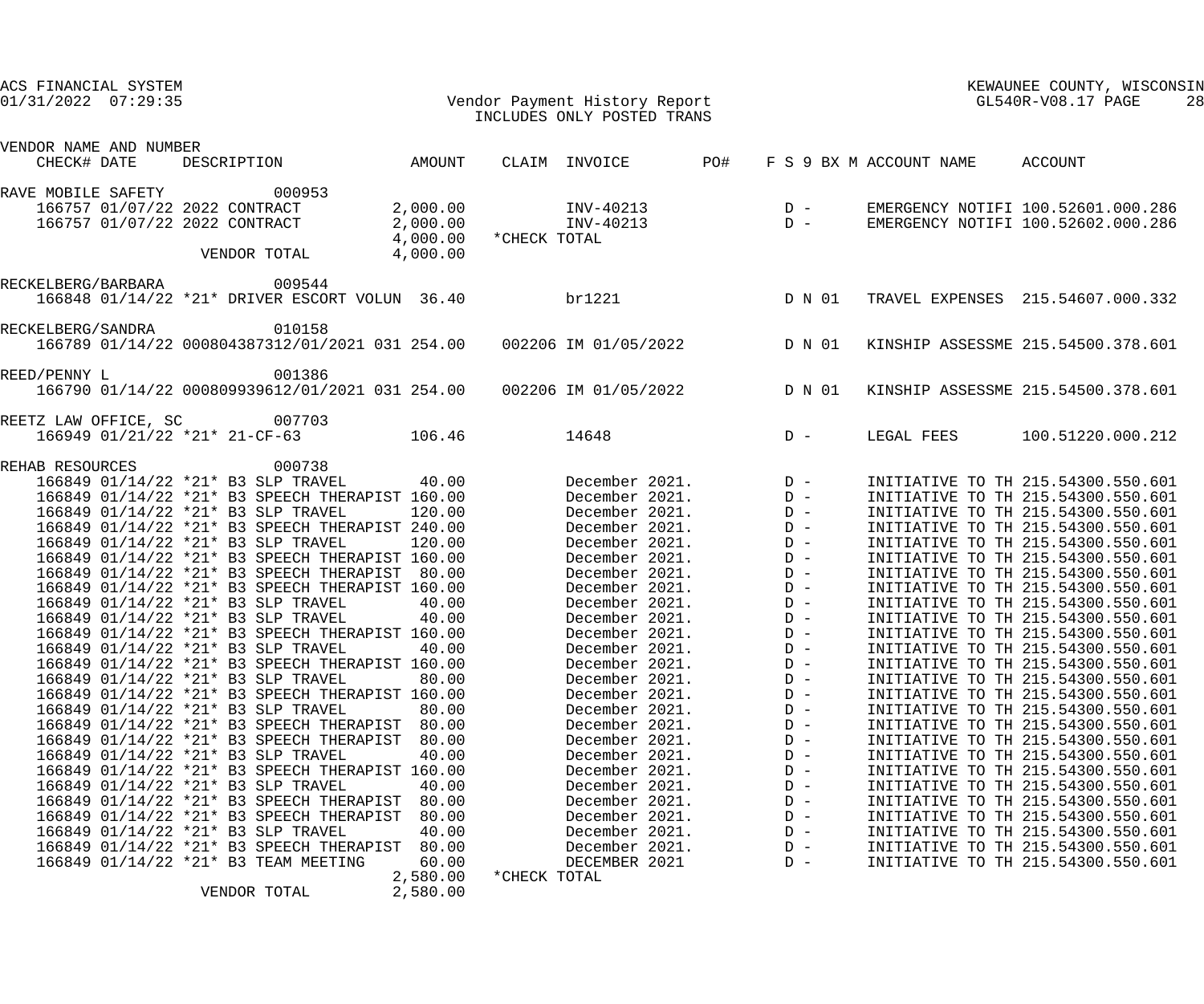| ACS FINANCIAL SYSTEM<br>$01/31/2022$ $07:29:35$ |                                |             |                                                                              |                        |              | Vendor Payment History Report<br>INCLUDES ONLY POSTED TRANS |     | KEWAUNEE COUNTY, WISCONSIN<br>GL540R-V08.17 PAGE<br>29                                                        |                         |                                        |  |
|-------------------------------------------------|--------------------------------|-------------|------------------------------------------------------------------------------|------------------------|--------------|-------------------------------------------------------------|-----|---------------------------------------------------------------------------------------------------------------|-------------------------|----------------------------------------|--|
| VENDOR NAME AND NUMBER<br>CHECK# DATE           |                                | DESCRIPTION |                                                                              | AMOUNT                 |              | CLAIM INVOICE                                               | PO# |                                                                                                               | F S 9 BX M ACCOUNT NAME | ACCOUNT                                |  |
|                                                 |                                |             |                                                                              |                        |              |                                                             |     |                                                                                                               |                         |                                        |  |
| REINHART FOODSERVICE, LL                        | 167006 01/28/22 FOOD           |             | 006507                                                                       | 640.25                 |              | 601389                                                      |     | $D -$                                                                                                         | FOOD SERVICES           | 100.52102.000.294                      |  |
|                                                 | 167006 01/28/22 FOOD           |             |                                                                              | 618.11                 |              | 613555                                                      |     |                                                                                                               | FOOD SERVICES           | 100.52102.000.294                      |  |
|                                                 | 167006 01/28/22 FOOD           |             |                                                                              | 679.34                 |              |                                                             |     | $D -$                                                                                                         | FOOD SERVICES           | 100.52102.000.294                      |  |
|                                                 | 167006 01/28/22 2022 DUES      |             |                                                                              | 150.00                 |              |                                                             |     |                                                                                                               |                         | MEMBERSHIP DUES 100.52100.000.324      |  |
|                                                 |                                |             |                                                                              | 2,087.70 * CHECK TOTAL |              |                                                             |     |                                                                                                               |                         |                                        |  |
|                                                 |                                |             | VENDOR TOTAL                                                                 | 2,087.70               |              |                                                             |     |                                                                                                               |                         |                                        |  |
| RETZLAFF & GREGORICH WEL 009404                 |                                |             |                                                                              |                        |              |                                                             |     |                                                                                                               |                         |                                        |  |
|                                                 | 166717 01/07/22 *21* BENTONITE |             |                                                                              | 52.00                  |              | 1097                                                        |     | $D -$                                                                                                         | REPAIR PARTS            | 700.16121                              |  |
| RIO CREEK FEED MILL, INC 001126                 |                                |             |                                                                              |                        |              |                                                             |     |                                                                                                               |                         |                                        |  |
|                                                 | 166912 01/21/22 *21* PIPE PLUG |             |                                                                              | 16.04                  |              | 24550                                                       |     | $\begin{array}{c} \mathbf{D} & - \\ \mathbf{D} & - \end{array}$                                               | REPAIR PARTS            | 700.16121                              |  |
|                                                 |                                |             | 166912 01/21/22 NIPPLES, WASHERS, SHIMS                                      | 76.65<br>92.69         | *CHECK TOTAL | 24987                                                       |     |                                                                                                               | REPAIR PARTS            | 700.16121                              |  |
|                                                 |                                |             | VENDOR TOTAL                                                                 | 92.69                  |              |                                                             |     |                                                                                                               |                         |                                        |  |
| RIVERVIEW TRANSFER INC                          |                                |             | 001032                                                                       |                        |              |                                                             |     |                                                                                                               |                         |                                        |  |
|                                                 |                                |             | 166869 01/14/22 PARKS TRASH                                                  | 109.90                 |              | JAN 2022                                                    |     |                                                                                                               |                         | REFUSE COLLECTIO 100.55200.000.297     |  |
|                                                 | 166869 01/14/22 COUNTY TRASH   |             |                                                                              | 105.95                 |              | JAN 2022                                                    |     |                                                                                                               |                         | CONTRACTED SERVI 700.53310.044.296     |  |
|                                                 |                                |             | 166869 01/14/22 STATE LITTER/ANIMAL PU 33.95                                 |                        |              | JAN 2022                                                    |     |                                                                                                               |                         | MATERIAL CHARGES 700.53321.006.490     |  |
|                                                 |                                |             | 166869 01/14/22 TOWN TIRE/TV DISPOSAL 167.50                                 |                        |              | JAN 2022                                                    |     | $\begin{array}{ccc} \text{D} & - \\ \text{D} & - \\ \text{D} & - \\ \text{D} & - \\ \text{D} & - \end{array}$ |                         | MATERIAL CHARGES 700.53330.051.490     |  |
|                                                 |                                |             |                                                                              | 417.30                 | *CHECK TOTAL |                                                             |     |                                                                                                               |                         |                                        |  |
|                                                 |                                |             | VENDOR TOTAL                                                                 | 417.30                 |              |                                                             |     |                                                                                                               |                         |                                        |  |
| ROBINSON/JEAN A.                                |                                |             | 000593                                                                       |                        |              |                                                             |     |                                                                                                               |                         |                                        |  |
|                                                 |                                |             | 166850 01/14/22 *21* DRIVER ESCORT VOLUN 161.62                              |                        |              | jr1221                                                      |     | D N 01                                                                                                        |                         | TRAVEL EXPENSES 215.54607.000.332      |  |
| RUECKL/JACQUELINE L                             |                                |             | 000801                                                                       |                        |              |                                                             |     |                                                                                                               |                         |                                        |  |
|                                                 |                                |             | 166791 01/14/22 000807947712/01/2021 031 254.00                              |                        |              | 002206 IM 01/05/2022                                        |     | D N 01                                                                                                        |                         | KINSHIP ASSESSME 215.54500.378.601     |  |
| RUEKERT & MIELKE INC                            |                                |             | 002479                                                                       |                        |              |                                                             |     |                                                                                                               |                         |                                        |  |
|                                                 |                                |             | 166758 01/07/22 *21* 10/9-11/5 MAINT S 1,495.25                              |                        |              | 139294                                                      |     | $D -$                                                                                                         |                         | GIS CONSULTANT 245.51730.000.296       |  |
|                                                 |                                |             | 166758 01/07/22 2022 GIS CORE SERVICES 9,700.00                              |                        |              | 139408                                                      |     | $D -$                                                                                                         |                         | GIS HOSTING FEES 245.51730.000.297     |  |
|                                                 |                                |             | VENDOR TOTAL                                                                 | 11,195.25<br>11,195.25 | *CHECK TOTAL |                                                             |     |                                                                                                               |                         |                                        |  |
|                                                 |                                |             |                                                                              |                        |              |                                                             |     |                                                                                                               |                         |                                        |  |
| RUMMEL/RHONDA                                   |                                |             | 003964                                                                       |                        |              |                                                             |     |                                                                                                               |                         |                                        |  |
|                                                 |                                |             | 166702 01/07/22 *21* SEPTEMBER TRAVEL                                        | 37.52                  |              | 09302021                                                    |     | $D -$                                                                                                         |                         | FAMILY REUNIFICA 215.54500.304.601     |  |
|                                                 |                                |             | 166702 01/07/22 *21* SEPTEMBER TRAVEL                                        | 14.56                  |              | 09302021                                                    |     | $D -$                                                                                                         | OVERHEAD                | 215.54500.366.158                      |  |
|                                                 |                                |             | 166702 01/07/22 *21* OCTOBER TRAVEL                                          | 15.12                  |              | 10312021                                                    |     | $D -$                                                                                                         |                         | FAMILIY PRESERVA 215.54500.303.601     |  |
|                                                 |                                |             | 166702 01/07/22 *21* OCTOBER TRAVEL                                          | 48.72                  |              | 10312021                                                    |     | $D -$                                                                                                         |                         | FAMILY REUNIFICA 215.54500.304.601     |  |
|                                                 |                                |             | 166702 01/07/22 *21* OCTOBER TRAVEL                                          | 14.00                  |              | 10312021                                                    |     | $D -$                                                                                                         | OVERHEAD                | 215.54500.366.158                      |  |
|                                                 |                                |             | 166702 01/07/22 *21* OCTOBER TRAVEL                                          | 38.03                  |              | 10312021                                                    |     | $D -$                                                                                                         | OVERHEAD                | 215.54500.811.158                      |  |
|                                                 |                                |             | 166702 01/07/22 *21* OCTOBER TRAVEL                                          | 70.09                  |              | 10312021                                                    |     | $D -$                                                                                                         | OVERHEAD                | 215.54501.341.158                      |  |
|                                                 |                                |             | 166702 01/07/22 *21* NOVEMBER TRAVEL                                         | 35.28                  |              | 11302021                                                    |     | $D -$                                                                                                         |                         | FAMILY REUNIFICA 215.54500.304.601     |  |
|                                                 |                                |             | 166702 01/07/22 *21* NOVEMBER TRAVEL                                         | 39.20                  |              | 11302021                                                    |     | $D -$                                                                                                         | OVERHEAD                | 215.54500.366.158                      |  |
|                                                 |                                |             | 166702 01/07/22 *21* NOVEMBER TRAVEL<br>166702 01/07/22 *21* NOVEMBER TRAVEL | 70.03<br>113.68        |              | 11302021<br>11302021                                        |     | $D -$<br>$D -$                                                                                                | OVERHEAD<br>OVERHEAD    | 215.54500.811.158<br>215.54501.341.158 |  |
|                                                 |                                |             |                                                                              |                        |              |                                                             |     |                                                                                                               |                         |                                        |  |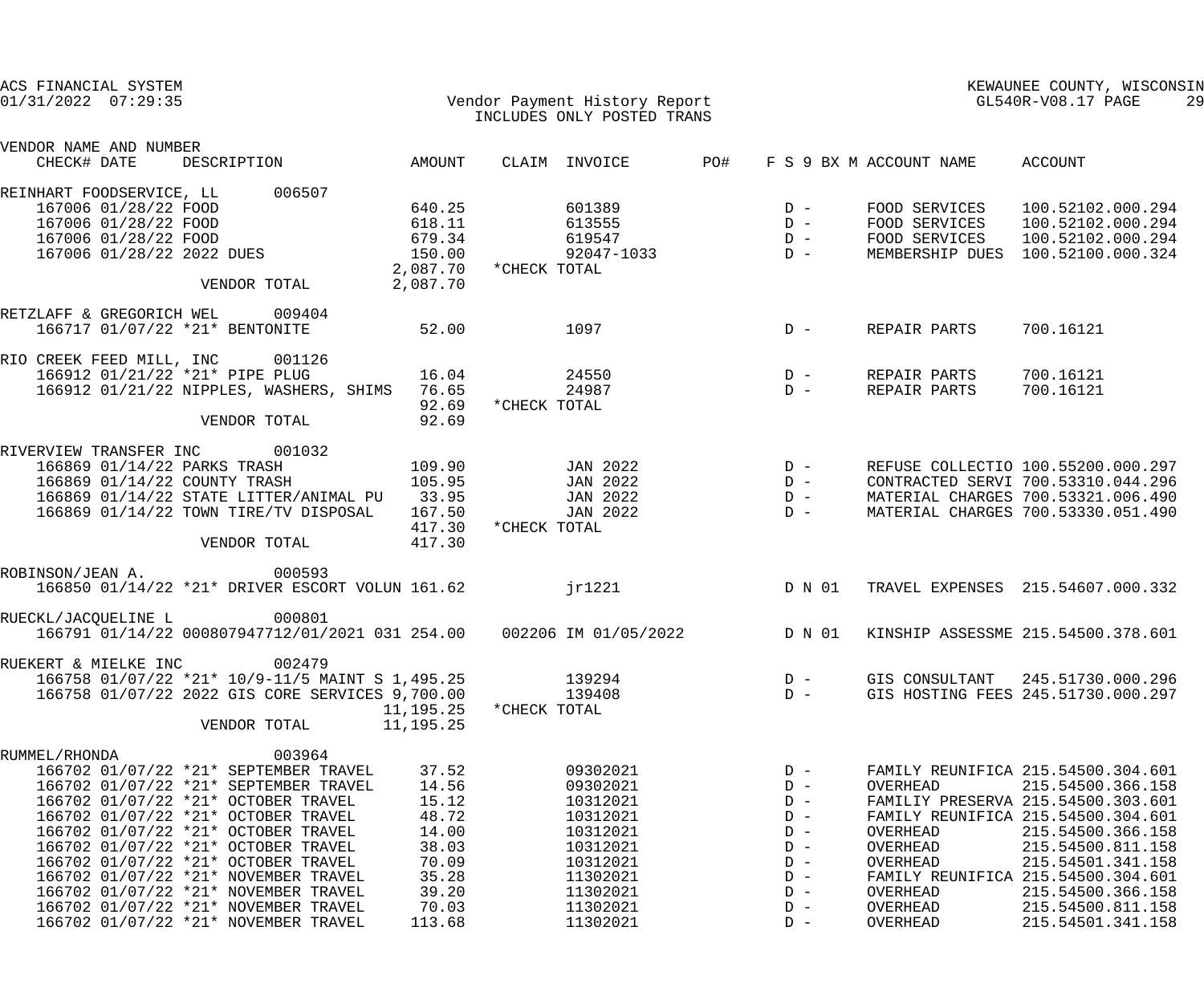| ACS FINANCIAL SYSTEM<br>$01/31/2022$ $07:29:35$ |                                                                                                                                                                                                                                                                                                              |                                                                        | Vendor Payment History Report<br>INCLUDES ONLY POSTED TRANS                             |     |                                                    | KEWAUNEE COUNTY, WISCONSIN<br>GL540R-V08.17 PAGE |                                                                                                                                                                                                                                  |  |
|-------------------------------------------------|--------------------------------------------------------------------------------------------------------------------------------------------------------------------------------------------------------------------------------------------------------------------------------------------------------------|------------------------------------------------------------------------|-----------------------------------------------------------------------------------------|-----|----------------------------------------------------|--------------------------------------------------|----------------------------------------------------------------------------------------------------------------------------------------------------------------------------------------------------------------------------------|--|
| VENDOR NAME AND NUMBER                          |                                                                                                                                                                                                                                                                                                              |                                                                        |                                                                                         |     |                                                    |                                                  |                                                                                                                                                                                                                                  |  |
| CHECK# DATE                                     | DESCRIPTION                                                                                                                                                                                                                                                                                                  | AMOUNT                                                                 | CLAIM INVOICE                                                                           | PO# |                                                    | F S 9 BX M ACCOUNT NAME                          | ACCOUNT                                                                                                                                                                                                                          |  |
| RUMMEL/RHONDA                                   | 003964<br>166702 01/07/22 *21* DECEMBER TRAVEL<br>166702 01/07/22 *21* DECEMBER TRAVEL<br>166702 01/07/22 *21* DECEMBER TRAVEL                                                                                                                                                                               | $7.84$<br>$7.28$<br>55.09                                              | 12312021<br>12312021<br>12312021                                                        |     | $D -$<br>$D -$<br>$D -$                            | OVERHEAD<br>OVERHEAD                             | FAMILY REUNIFICA 215.54500.304.601<br>215.54500.366.158<br>215.54501.341.158                                                                                                                                                     |  |
|                                                 | VENDOR TOTAL                                                                                                                                                                                                                                                                                                 | 566.44<br>566.44                                                       | *CHECK TOTAL                                                                            |     |                                                    |                                                  |                                                                                                                                                                                                                                  |  |
| SAWDO/TRISTA                                    | 010160<br>166792 01/14/22 000803761212/01/2021 031 254.00  002206 IM 01/05/2022  D -                                                                                                                                                                                                                         |                                                                        |                                                                                         |     |                                                    |                                                  | KINSHIP ASSESSME 215.54500.378.601                                                                                                                                                                                               |  |
| SCHLEIS/THERESA                                 | 000583<br>166759 01/07/22 T.SCHLEIS INSURANCE                                                                                                                                                                                                                                                                | 726.82                                                                 | JAN2022                                                                                 |     | $D -$                                              |                                                  | HEALTH INSURANCE 215.54410.076.154                                                                                                                                                                                               |  |
| SCHULTZ/DEANNE                                  | 010099<br>166760 01/07/22 INCENTIVE ITEMS<br>166760 01/07/22 *21* DEC MILEAGE                                                                                                                                                                                                                                | 92.10<br>28.00<br>120.10                                               | 01042022<br>12312021<br>*CHECK TOTAL                                                    |     | $D -$<br>$D -$                                     |                                                  | INCENTIVE ITEMS 228.54135.000.328<br>TRAVEL EXPENSES 227.54129.803.332                                                                                                                                                           |  |
|                                                 | 166950 01/21/22 *21* DIAPERS<br>166950 01/21/22 *21* SEP/OCT MILEAGE<br>166950 01/21/22 *21* CHOCOLATES&BENADRYL 26.89<br>166950 01/21/22 *21* NEW MOM ITEMS<br>166950 01/21/22 *21* AVACADOS<br>VENDOR TOTAL                                                                                                | 54.72<br>45.92<br>50.26<br>11.92<br>189.71<br>309.81                   | SEP/OCT2021<br>SEP/OCT2021<br>SEP/OCT2021<br>SEP/OCT2021<br>SEP/OCT2021<br>*CHECK TOTAL |     | $D -$<br>$D -$<br>$D -$<br>$D -$<br>$D -$          | RESTR DEP-DIAPER 100.26565                       | TRAVEL EXPENSES 100.54106.000.332<br>MEDICAL SUPPLIES 100.54106.000.342<br>EDUCATIONAL MATE 221.54108.000.348<br>EDUCATIONAL MATE 222.54110.000.348                                                                              |  |
| SHAW/CHRISTI J.                                 | 001297<br>166761 01/07/22 *21* 12/27-12/31 TRACING 555.00                                                                                                                                                                                                                                                    |                                                                        | 12312021                                                                                |     | D N 01                                             |                                                  | CONTRACTED SERVI 227.54129.802.296                                                                                                                                                                                               |  |
|                                                 | 166951 01/21/22 1/3-1/15 CONTACT TRACI 1,300.50<br>VENDOR TOTAL 1,855.50                                                                                                                                                                                                                                     |                                                                        | 01152022                                                                                |     | D N 01                                             |                                                  | CONTRACTED SERVI 227.54129.802.296                                                                                                                                                                                               |  |
| SHEFCHIK/LEROY G                                | 001189<br>166851 01/14/22 *21* DRIVER ESCORT VOLUN 140.00 ls1221                                                                                                                                                                                                                                             |                                                                        |                                                                                         |     |                                                    |                                                  | D N 01 TRAVEL EXPENSES 215.54607.000.332                                                                                                                                                                                         |  |
| SHEFCHIK/SUSAN MARY                             | 001353<br>166852 01/14/22 *21* DRIVER ESCORT VOLUN 250.88 SS1221                                                                                                                                                                                                                                             |                                                                        |                                                                                         |     | D N 01                                             |                                                  | TRAVEL EXPENSES 215.54607.000.332                                                                                                                                                                                                |  |
| SIEBOLD/KATHRYN O.                              | 001044<br>166793 01/14/22 000808468912/01/2021 0 1,092.92   002206 IM 01/05/2022                                                                                                                                                                                                                             |                                                                        |                                                                                         |     | D N 01                                             |                                                  | SUBSIDIZED GUARD 215.54501.341.724                                                                                                                                                                                               |  |
|                                                 | SIMONAR SERVICE, INC. 000280<br>166762 01/07/22 *21*SQUAD301 FLAT TIRE<br>166762 01/07/22 *21*SQUAD301 OIL/ROTATE<br>166762 01/07/22 *21*SQUAD311 HEADLIGHT<br>166762 01/07/22 *21* EQUINOX OIL CHANGE<br>166762 01/07/22 *21* EQUINOX OIL CHANGE<br>166762 01/07/22 *21* EQUINOX OIL CHANGE<br>VENDOR TOTAL | 30.00<br>87.58<br>17.95<br>23.41<br>23.42<br>23.42<br>205.78<br>205.78 | 7323<br>7417<br>7441<br>7717<br>7717<br>7717<br>*CHECK TOTAL                            |     | $D -$<br>$D -$<br>$D -$<br>$D -$<br>$D -$<br>$D -$ |                                                  | CAR/TRUCK MAINTE 100.52100.000.241<br>CAR/TRUCK MAINTE 100.52100.000.241<br>CAR/TRUCK MAINTE 100.52100.000.241<br>CAR/TRUCK MAINTE 100.52600.000.241<br>CAR/TRUCK MAINTE 100.52601.000.241<br>CAR/TRUCK MAINTE 100.52602.000.241 |  |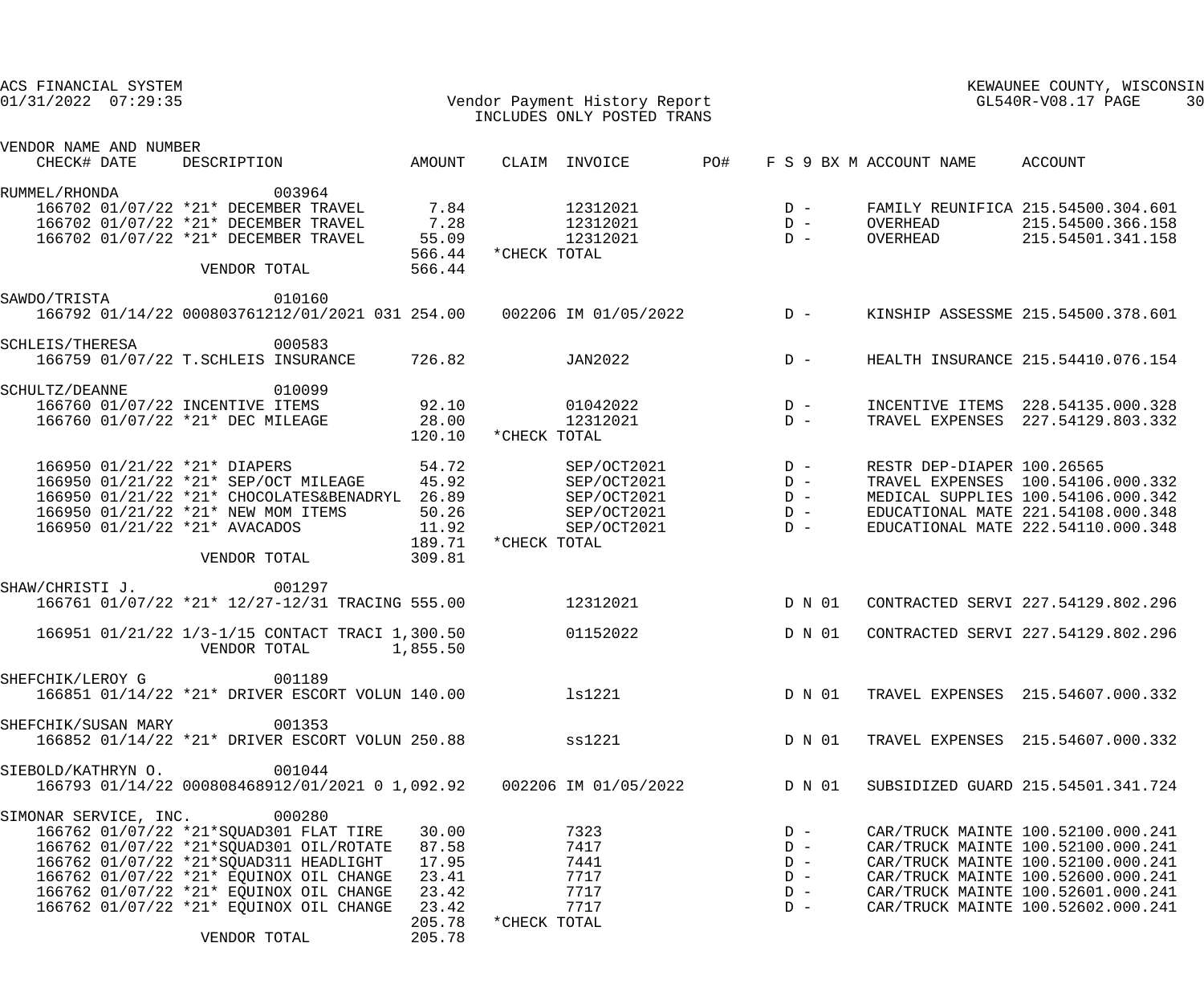| ACS FINANCIAL SYSTEM<br>$01/31/2022$ 07:29:35 |                        |                                                                                                                                                                                                                                                  |        | Vendor Payment History Report<br>INCLUDES ONLY POSTED TRANS |              |                                                                                                   |  |        | KEWAUNEE COUNTY, WIS<br>GL540R-V08.17 PAGE<br>KEWAUNEE COUNTY, WISCONSIN<br>31 |                            |                                    |  |
|-----------------------------------------------|------------------------|--------------------------------------------------------------------------------------------------------------------------------------------------------------------------------------------------------------------------------------------------|--------|-------------------------------------------------------------|--------------|---------------------------------------------------------------------------------------------------|--|--------|--------------------------------------------------------------------------------|----------------------------|------------------------------------|--|
| VENDOR NAME AND NUMBER                        |                        |                                                                                                                                                                                                                                                  |        |                                                             |              |                                                                                                   |  |        |                                                                                |                            |                                    |  |
| CHECK# DATE                                   |                        | DESCRIPTION                                                                                                                                                                                                                                      | AMOUNT |                                                             |              | CLAIM INVOICE PO#                                                                                 |  |        |                                                                                | F S 9 BX M ACCOUNT NAME    | ACCOUNT                            |  |
| SMITH/DORA E.                                 |                        | 000974                                                                                                                                                                                                                                           |        |                                                             |              | 166794 01/14/22 000804244112/01/2021 0 1,328.00  002206 IM 01/05/2022  D N 01                     |  |        |                                                                                |                            | SUBSIDIZED GUARD 215.54501.341.724 |  |
| SMITH/GLEN                                    |                        | 008096<br>166718 01/07/22 2022 RENT                                                                                                                                                                                                              |        | 5,100.00                                                    |              | <b>JAN 2022</b>                                                                                   |  |        |                                                                                | D M 01 PERMITS             | 700.53250.023.736                  |  |
|                                               |                        | STATE OF WISCONSIN 000309                                                                                                                                                                                                                        |        |                                                             |              |                                                                                                   |  |        |                                                                                |                            |                                    |  |
|                                               |                        | 166968 01/21/22 DECEMBER PMT                                                                                                                                                                                                                     |        | 3,646.05                                                    |              | DEC2021                                                                                           |  |        |                                                                                | FINES & FORFEITU 100.24241 |                                    |  |
|                                               |                        |                                                                                                                                                                                                                                                  |        |                                                             |              | DEC2021                                                                                           |  |        |                                                                                | FINES & FORFEITU 100.24241 |                                    |  |
|                                               |                        |                                                                                                                                                                                                                                                  |        |                                                             |              | DEC2021                                                                                           |  |        |                                                                                | FINES & FORFEITU 100.24241 |                                    |  |
|                                               |                        |                                                                                                                                                                                                                                                  |        |                                                             |              | DEC2021                                                                                           |  |        |                                                                                | PENALTY ASSESSME 100.24242 |                                    |  |
|                                               |                        | 166968 01/21/22 DECEMBER PMT 536.95<br>166968 01/21/22 DECEMBER PMT 139.83<br>166968 01/21/22 DECEMBER PMT 2,122.11<br>166968 01/21/22 DECEMBER PMT 1,028.37<br>166969 01/21/22 DECEMBER PMT 1,028.37                                            |        |                                                             |              | DEC2021                                                                                           |  |        |                                                                                | DRIVER IMPROVEME 100.24243 |                                    |  |
|                                               |                        | 166968 01/21/22 DECEMBER PMT                                                                                                                                                                                                                     |        | 111.52                                                      |              | DEC2021                                                                                           |  |        |                                                                                | NATURAL RESOURCE 100.24245 |                                    |  |
|                                               |                        | 166968 01/21/22 DECEMBER PMT                                                                                                                                                                                                                     |        | 60.00                                                       |              | DEC2021                                                                                           |  |        |                                                                                | CRIME VICTIM SUR 100.24291 |                                    |  |
|                                               |                        | 166968 01/21/22 DECEMBER PMT 40.00<br>166968 01/21/22 DECEMBER PMT 702.40<br>166968 01/21/22 DECEMBER PMT 702.40<br>166968 01/21/22 DECEMBER PMT 40.00<br>166968 01/21/22 DECEMBER PMT 1,035.26<br>166968 01/21/22 DECEMBER PMT 11,008.94<br>166 |        |                                                             |              | DEC2021                                                                                           |  |        |                                                                                | CRIME VICTIM SUR 100.24291 |                                    |  |
|                                               |                        |                                                                                                                                                                                                                                                  |        |                                                             |              | DEC2021                                                                                           |  |        |                                                                                | CRIME VICTIM SUR 100.24291 |                                    |  |
|                                               |                        |                                                                                                                                                                                                                                                  |        |                                                             |              | DEC2021                                                                                           |  |        |                                                                                | JUSTICE INFORMAT 100.24292 |                                    |  |
|                                               |                        |                                                                                                                                                                                                                                                  |        |                                                             |              | DEC2021                                                                                           |  |        |                                                                                | DOMESTIC ABUSE 100.24294   |                                    |  |
|                                               |                        |                                                                                                                                                                                                                                                  |        |                                                             |              | DEC2021                                                                                           |  |        |                                                                                | CIRCUIT COURT AU 100.24295 |                                    |  |
|                                               |                        |                                                                                                                                                                                                                                                  |        |                                                             |              | DEC2021                                                                                           |  |        |                                                                                | COURT SUPPORT SE 100.24298 |                                    |  |
|                                               |                        |                                                                                                                                                                                                                                                  |        |                                                             |              | DEC2021                                                                                           |  |        |                                                                                | DNA SURCHARGE              | 100.24300                          |  |
|                                               |                        |                                                                                                                                                                                                                                                  |        |                                                             |              | DEC2021                                                                                           |  |        |                                                                                | CRIME LAB & DRUG 100.24302 |                                    |  |
|                                               |                        |                                                                                                                                                                                                                                                  |        |                                                             |              | DEC2021                                                                                           |  |        |                                                                                | TRUCK DRIVER EDU 100.24303 |                                    |  |
|                                               |                        | 166968 01/21/22 DECEMBER PMT                                                                                                                                                                                                                     |        | 15.00                                                       |              | DEC2021                                                                                           |  |        |                                                                                | WILDLIFE VIOLATO 100.24304 |                                    |  |
|                                               |                        | 166968 01/21/22 DECEMBER PMT                                                                                                                                                                                                                     |        | 222.60                                                      |              | DEC2021                                                                                           |  |        |                                                                                | SAFE RIDE PROGRA 100.24312 |                                    |  |
|                                               |                        | 166968 01/21/22 DECEMBER PMT                                                                                                                                                                                                                     |        | 1,200.00                                                    |              | DEC2021                                                                                           |  |        |                                                                                | CCAP EFILING CON 100.24313 |                                    |  |
|                                               |                        | VENDOR TOTAL                                                                                                                                                                                                                                     |        | 27,889.07<br>27,889.07                                      | *CHECK TOTAL |                                                                                                   |  |        |                                                                                |                            |                                    |  |
|                                               |                        |                                                                                                                                                                                                                                                  |        |                                                             |              |                                                                                                   |  |        |                                                                                |                            |                                    |  |
| STERNARD/AMANDA J                             |                        |                                                                                                                                                                                                                                                  | 010119 |                                                             |              | 166795 01/14/22 000808604712/01/2021 0 1,566.00                              002206 IM 01/05/2022 |  |        | D N 01                                                                         |                            | SUBSIDIZED GUARD 215.54501.341.724 |  |
|                                               |                        | STONE WINTER GUARDIANS, 009494                                                                                                                                                                                                                   |        | 275.00                                                      |              | December 2021                                                                                     |  |        |                                                                                |                            | CONTRACTED SERVI 215.54353.561.296 |  |
|                                               |                        | 166853 01/14/22 *21*GUARDIANSHIP-PROT                                                                                                                                                                                                            |        |                                                             |              |                                                                                                   |  | $D -$  |                                                                                |                            |                                    |  |
| STREICHER'S                                   |                        |                                                                                                                                                                                                                                                  | 000313 |                                                             |              |                                                                                                   |  |        |                                                                                |                            |                                    |  |
|                                               | 166952 01/21/22 GLOVES |                                                                                                                                                                                                                                                  |        | 440.00                                                      |              | I1545176                                                                                          |  | $D -$  |                                                                                |                            | SMALL ITEMS OF E 100.52100.000.314 |  |
| STUEBS/CAROL                                  |                        |                                                                                                                                                                                                                                                  | 006689 |                                                             |              |                                                                                                   |  |        |                                                                                |                            |                                    |  |
|                                               |                        | 166854 01/14/22 *21* DECEMBER TRAVEL                                                                                                                                                                                                             |        | 67.20                                                       |              | 12312021                                                                                          |  | $D -$  |                                                                                | OVERHEAD                   | 215.54300.429.158                  |  |
|                                               |                        | 166854 01/14/22 *21* DECEMBER TRAVEL                                                                                                                                                                                                             |        | 209.44                                                      |              | 12312021                                                                                          |  | $D -$  |                                                                                | OVERHEAD                   | 215.54300.550.158                  |  |
|                                               |                        |                                                                                                                                                                                                                                                  |        | 276.64                                                      | *CHECK TOTAL |                                                                                                   |  |        |                                                                                |                            |                                    |  |
|                                               |                        | VENDOR TOTAL                                                                                                                                                                                                                                     |        | 276.64                                                      |              |                                                                                                   |  |        |                                                                                |                            |                                    |  |
| SULLY'S RIDES                                 |                        |                                                                                                                                                                                                                                                  | 002612 |                                                             |              |                                                                                                   |  |        |                                                                                |                            |                                    |  |
|                                               |                        | 166855 01/14/22 *21* DRIVER ESCORT VOLUN 265.20                                                                                                                                                                                                  |        |                                                             |              | sullys1221                                                                                        |  | D N 01 |                                                                                |                            | TRAVEL EXPENSES 215.54607.000.332  |  |
| SWAGEL/ANTHONY                                |                        |                                                                                                                                                                                                                                                  | .03845 |                                                             |              |                                                                                                   |  |        |                                                                                |                            |                                    |  |
|                                               |                        | 167007 01/28/22 T.PEARSON RENT                                                                                                                                                                                                                   |        | 700.00                                                      |              | T.PEARSON RENT                                                                                    |  | $D -$  |                                                                                |                            | VETERAN'S RELIEF 120.54704.000.601 |  |
|                                               |                        |                                                                                                                                                                                                                                                  |        |                                                             |              |                                                                                                   |  |        |                                                                                |                            |                                    |  |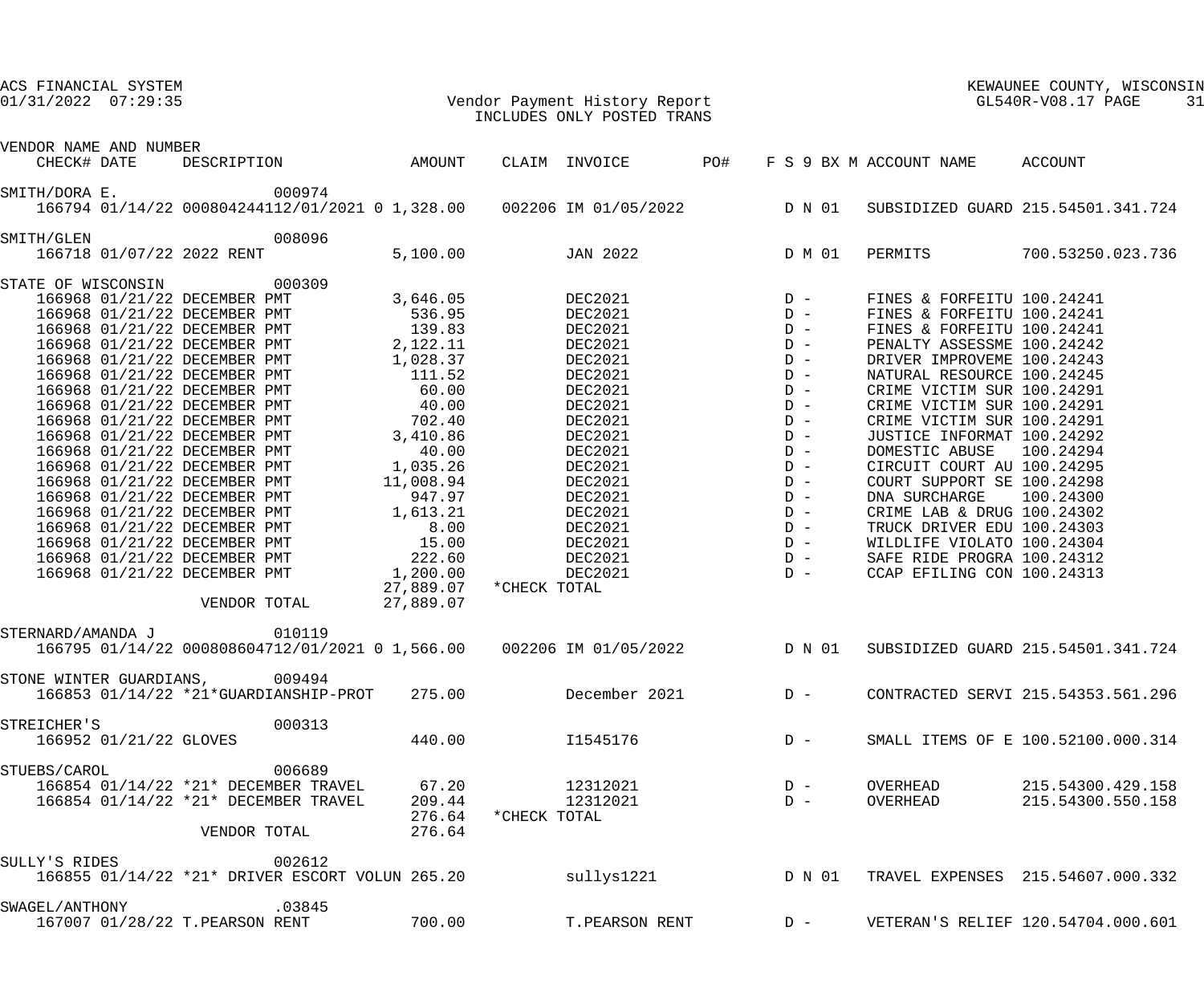| ACS FINANCIAL SYSTEM<br>$01/31/2022$ $07:29:35$                                                                                             |                                              | Vendor Payment History Report<br>INCLUDES ONLY POSTED TRANS |                                                                 | KEWAUNEE COUNTY, WISCONSIN<br>GL540R-V08.17 PAGE<br>32 |                                                                          |  |
|---------------------------------------------------------------------------------------------------------------------------------------------|----------------------------------------------|-------------------------------------------------------------|-----------------------------------------------------------------|--------------------------------------------------------|--------------------------------------------------------------------------|--|
| VENDOR NAME AND NUMBER<br>CHECK# DATE<br>DESCRIPTION                                                                                        | AMOUNT                                       | CLAIM INVOICE                                               | PO#                                                             | F S 9 BX M ACCOUNT NAME                                | ACCOUNT                                                                  |  |
| SWANSON SERVICES CORP<br>009947<br>166953 01/21/22 *21* SUPPLIES                                                                            | 412.75                                       | 3245832                                                     | $D -$                                                           |                                                        | CANTEEN EXPENDIT 255.52106.000.295                                       |  |
| 166953 01/21/22 *21* SUPPLIES<br>166953 01/21/22 SUPPLIES                                                                                   | $428.01$<br>$476.47$<br>476.47<br>1,317.23   | 3254180<br>3262409<br>*CHECK TOTAL                          | $\begin{array}{c} \mathbf{D} & - \\ \mathbf{D} & - \end{array}$ |                                                        | CANTEEN EXPENDIT 255.52106.000.295<br>CANTEEN EXPENDIT 255.52106.000.295 |  |
| VENDOR TOTAL                                                                                                                                | 1,317.23                                     |                                                             |                                                                 |                                                        |                                                                          |  |
| 001401<br>TAHLIER/MICHELE<br>166856 01/14/22 *21* RESPITE<br>166856 01/14/22 *21* RESPITE                                                   | 682.00                                       | JAD 12/2021<br>JE 12/2021                                   | D N 01<br>D N 01                                                | RESPITE CARE<br>RESPITE CARE                           | 215.54501.341.201<br>215.54501.341.201                                   |  |
| 166856 01/14/22 *21* RESPITE<br>VENDOR TOTAL                                                                                                | $465.00$<br>$651.00$<br>1,798.00<br>1,798.00 | JOD 12/2021<br>*CHECK TOTAL                                 | D N 01                                                          | RESPITE CARE                                           | 215.54501.341.201                                                        |  |
| TAPCO<br>000994                                                                                                                             |                                              |                                                             |                                                                 |                                                        |                                                                          |  |
| 166913 01/21/22 CONTROLLER & PEDESTAL 1,717.20<br>166913 01/21/22 COLLAR ASSEMBLY                                                           | 194.44<br>1,911.64                           | 716731<br>716750<br>*CHECK TOTAL                            | $D -$<br>$D -$                                                  | REPAIR PARTS<br>SIGNS                                  | 700.16121<br>700.53310.046.363                                           |  |
| VENDOR TOTAL                                                                                                                                | 1,911.64                                     |                                                             |                                                                 |                                                        |                                                                          |  |
| THOMSON REUTERS - WEST 000344                                                                                                               |                                              |                                                             |                                                                 |                                                        |                                                                          |  |
| 167008 01/28/22 MONTHLY BILLING<br>167008 01/28/22 MONTHLY BILLING                                                                          | 786.08<br>91.93<br>878.01                    | 845630003<br>845715062<br>*CHECK TOTAL                      | $D -$<br>$D -$                                                  | LAW LIBRARY<br>LAW LIBRARY                             | 100.51311.000.601<br>100.51311.000.601                                   |  |
| VENDOR TOTAL                                                                                                                                | 878.01                                       |                                                             |                                                                 |                                                        |                                                                          |  |
| TIMMAR SANITATION, INC 000871<br>166870 01/14/22 *21* 10,000 GAL LEACHATE 280.00                                                            |                                              | 85511                                                       | $D -$                                                           |                                                        | LEACHATE SERVICE 600.54923.000.288                                       |  |
| 166870 01/14/22 *21* LEACHATE<br>166870 01/14/22 *21* 10,000 LEACHATE                                                                       | 280.00<br>280.00                             | 85601<br>85682                                              | $D -$<br>$D -$                                                  |                                                        | LEACHATE SERVICE 600.54923.000.288<br>LEACHATE SERVICE 600.54923.000.288 |  |
| VENDOR TOTAL                                                                                                                                | 840.00<br>840.00                             | *CHECK TOTAL                                                |                                                                 |                                                        |                                                                          |  |
| 000848<br>TODD/SUSAN M<br>166796 01/14/22 000808032412/01/2021 031 254.00  002206 IM 01/05/2022  D N 01  KINSHIP ASSESSME 215.54500.378.601 |                                              |                                                             |                                                                 |                                                        |                                                                          |  |
| TRI COUNTY OVERHEAD DOOR<br>001328                                                                                                          |                                              |                                                             |                                                                 |                                                        |                                                                          |  |
| 166871 01/14/22 *21* HILLSIDE SHOP DOO 1,295.83<br>166871 01/14/22 *21* MAIN SHOP DOOR                                                      | 226.75                                       | 81491862<br>8149251<br>1,522.58 *CHECK TOTAL                | $D -$<br>$D -$                                                  |                                                        | CONTRACTED SERVI 700.53270.000.296<br>CONTRACTED SERVI 700.53270.000.296 |  |
| 166914 01/21/22 REPLACE CHAIN & LINK<br>VENDOR TOTAL                                                                                        | 382.00<br>1,904.58                           | 8149357                                                     | $D -$                                                           |                                                        | CONTRACTED SERVI 700.53270.000.296                                       |  |
| TRUCK EQUIPMENT, INC. 000462<br>166719 01/07/22 *21* ORANGE MARKERS<br>166719 01/07/22 *21* ANTENNA<br>166719 01/07/22 *21* VALVE           | 307.90<br>36.04<br>67.58<br>411.52           | 979853<br>981229<br>981848<br>*CHECK TOTAL                  | $D -$<br>$D -$<br>$D -$                                         | REPAIR PARTS<br>REPAIR PARTS<br>REPAIR PARTS           | 700.16121<br>700.16121<br>700.16121                                      |  |
| VENDOR TOTAL                                                                                                                                | 411.52                                       |                                                             |                                                                 |                                                        |                                                                          |  |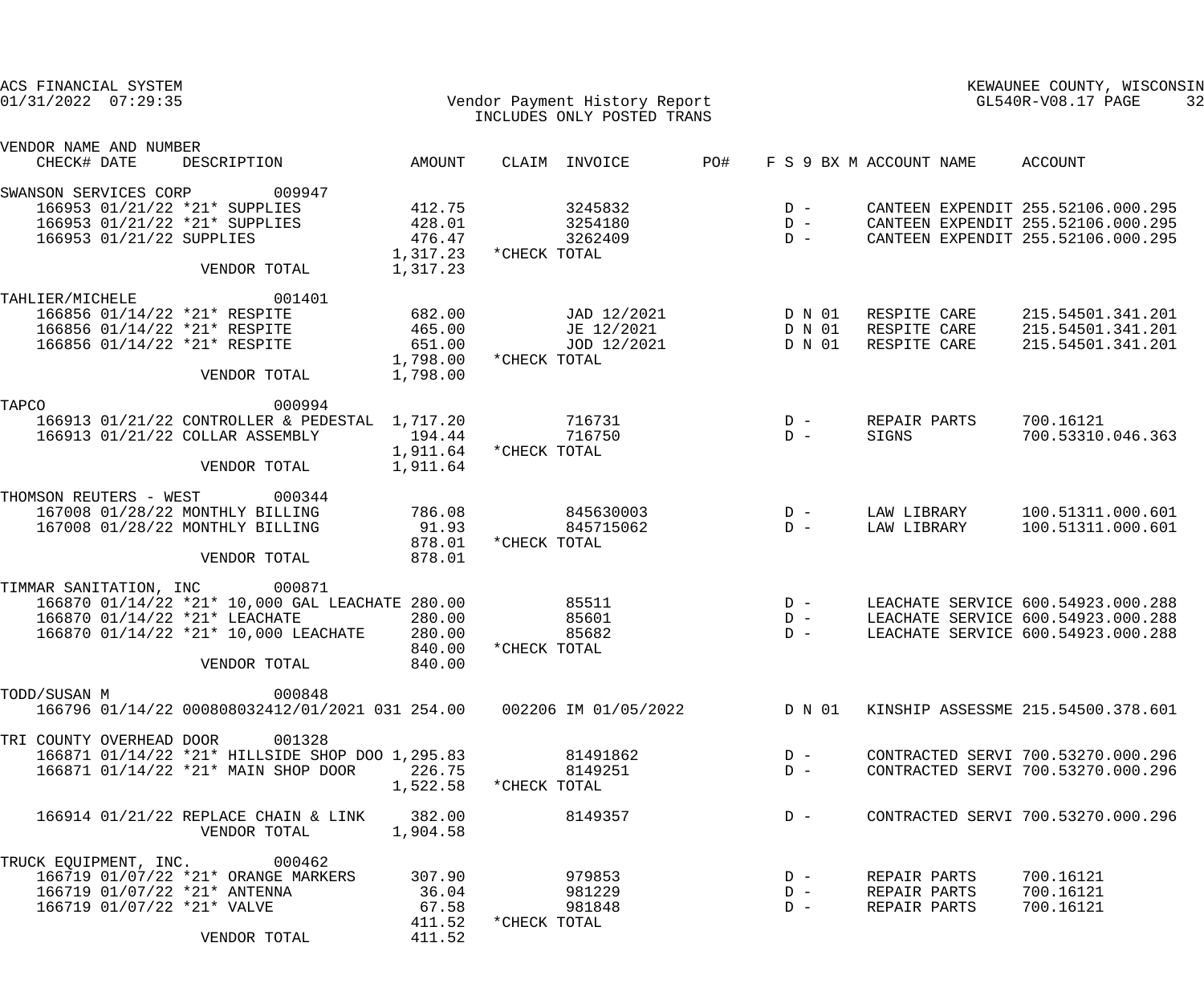### 01/31/2022 07:29:35 Vendor Payment History Report GL540R-V08.17 PAGE 33 INCLUDES ONLY POSTED TRANS

|                    | VENDOR NAME AND NUMBER   |                                                                                                    |           |              |                                           |                                                 |                                                                 |               |                                              |
|--------------------|--------------------------|----------------------------------------------------------------------------------------------------|-----------|--------------|-------------------------------------------|-------------------------------------------------|-----------------------------------------------------------------|---------------|----------------------------------------------|
|                    | CHECK# DATE              | DESCRIPTION AMOUNT                                                                                 |           |              | CLAIM INVOICE PO# F S 9 BX M ACCOUNT NAME |                                                 |                                                                 |               | ACCOUNT                                      |
| TUBE PRO INC.      |                          | 009010                                                                                             |           |              |                                           |                                                 |                                                                 |               |                                              |
|                    |                          | 166763 01/07/22 *21* TUBE HILL PADS                                                                | 10,945.00 |              |                                           |                                                 |                                                                 |               | 51345 D - WINTER PARK RECR 100.55441.000.601 |
| TYLER TECHNOLOGIES |                          | 001431                                                                                             |           |              |                                           |                                                 |                                                                 |               |                                              |
|                    |                          | 166764 01/07/22 2022 LICENSE AGREEMENT 898.00 VS-WIS033-2022 D- MAINTENANCE AGRE 100.54701.000.249 |           |              |                                           |                                                 |                                                                 |               |                                              |
|                    |                          | U.S. BANCORP EQUIPMENT F 003151                                                                    |           |              |                                           |                                                 |                                                                 |               |                                              |
|                    |                          | 166893 01/14/22 JANUARY COPIER LEASE                                                               | 63.62     |              | 461994469                                 |                                                 |                                                                 |               | EQUIPMENT RENTAL 100.51210.000.533           |
|                    |                          | 166893 01/14/22 JANUARY COPIER LEASE                                                               | 63.62     |              | 461994469                                 | $\begin{array}{c}\nD & - \\ D & -\n\end{array}$ |                                                                 |               | EQUIPMENT RENTAL 100.51220.000.533           |
|                    |                          | 166893 01/14/22 JANUARY COPIER LEASE                                                               | 63.62     |              | 461994469                                 |                                                 | $D -$                                                           |               | EQUIPMENT RENTAL 100.51230.000.533           |
|                    |                          | 166893 01/14/22 JANUARY COPIER LEASE                                                               | 54.96     |              | 461994469                                 |                                                 | $D -$                                                           |               | EQUIPMENT RENTAL 100.51710.000.533           |
|                    |                          | 166893 01/14/22 JANUARY COPIER LEASE                                                               | 63.62     |              | 461994469                                 |                                                 | $D -$                                                           |               | EQUIPMENT RENTAL 100.52102.000.533           |
|                    |                          | 166893 01/14/22 JANUARY COPIER LEASE                                                               | 78.63     |              | 461994469                                 |                                                 | $D -$                                                           |               | EQUIPMENT RENTAL 100.52102.000.533           |
|                    |                          | 166893 01/14/22 JANUARY COPIER LEASE                                                               | 71.69     |              | 461994469                                 |                                                 | $D -$                                                           |               | EQUIPMENT RENTAL 100.54100.000.533           |
|                    |                          | 166893 01/14/22 JANUARY COPIER LEASE                                                               | 54.96     |              | 461994469                                 |                                                 | $D -$                                                           | OVERHEAD      | 215.54500.002.158                            |
|                    |                          | 166893 01/14/22 JANUARY COPIER LEASE                                                               | 54.96     |              | 461994469                                 |                                                 | $D -$                                                           |               | EQUIPMENT RENTAL 240.56101.000.533           |
|                    |                          |                                                                                                    | 569.68    | *CHECK TOTAL |                                           |                                                 |                                                                 |               |                                              |
|                    |                          | VENDOR TOTAL                                                                                       | 569.68    |              |                                           |                                                 |                                                                 |               |                                              |
|                    |                          | U.S. DEPARTMENT OF STATE 008621                                                                    |           |              |                                           |                                                 |                                                                 |               |                                              |
|                    |                          | 166894 01/14/22 F.LARKIN PASSPORT                                                                  | 130.00    |              | 01142022                                  |                                                 | $D -$                                                           | PASSPORT FEES | 100.24209                                    |
|                    |                          | 166954 01/21/22 V.STUKENBERG PASSPORT                                                              | 190.00    |              | 01212022                                  |                                                 | $D -$                                                           | PASSPORT FEES | 100.24209                                    |
|                    |                          | VENDOR TOTAL                                                                                       | 320.00    |              |                                           |                                                 |                                                                 |               |                                              |
|                    |                          |                                                                                                    |           |              |                                           |                                                 |                                                                 |               |                                              |
|                    | UNIFORM SHOPPE/THE       | 000554                                                                                             |           |              |                                           |                                                 |                                                                 |               |                                              |
|                    |                          | 166895 01/14/22 *21*SILVER STAR W/ BLACK 113.29                                                    |           |              | 317098                                    | $\begin{array}{c}\nD & - \\ D & -\n\end{array}$ |                                                                 |               | UNIFORM ALLOWANC 100.52100.000.346           |
|                    |                          | 166895 01/14/22 *21*TUTTLE-NAMEPLATE                                                               | 18.00     |              | 317197                                    |                                                 |                                                                 |               | UNIFORM ALLOWANC 100.52100.000.346           |
|                    |                          | 166895 01/14/22 *21*M.JANDRIN-UNIFORMS                                                             | 388.92    |              | 317491                                    | $D -$                                           |                                                                 |               | UNIFORM ALLOWANC 100.52100.000.346           |
|                    |                          | 166895 01/14/22 *21*KASSNER-UNIFORMS                                                               | 265.85    |              | 317510                                    |                                                 | $\begin{array}{c} \mathbf{D} & - \\ \mathbf{D} & - \end{array}$ |               | UNIFORM ALLOWANC 100.52100.000.346           |
|                    |                          | 166895 01/14/22 *21*SCHOPF-UNIFORMS                                                                | 321.50    |              | 317512                                    |                                                 |                                                                 |               | UNIFORM ALLOWANC 100.52100.000.346           |
|                    |                          |                                                                                                    | 1,107.56  | *CHECK TOTAL |                                           |                                                 |                                                                 |               |                                              |
|                    |                          | VENDOR TOTAL 1,107.56                                                                              |           |              |                                           |                                                 |                                                                 |               |                                              |
|                    | UNITED MAILING SERVICES, | 010221                                                                                             |           |              |                                           |                                                 |                                                                 |               |                                              |
|                    |                          | 166955 01/21/22 *21* DECEMBER POSTAGE                                                              | 5.99      |              | 192734                                    |                                                 | $D -$                                                           | POSTAGE       | 100.51100.000.311                            |
|                    |                          | 166955 01/21/22 *21* DECEMBER POSTAGE                                                              | 19.77     |              | 192734                                    |                                                 | $D -$                                                           | POSTAGE       | 100.51210.000.311                            |
|                    |                          | 166955 01/21/22 *21* DECEMBER POSTAGE                                                              | 156.82    |              | 192734                                    |                                                 | $D -$                                                           | POSTAGE       | 100.51220.000.311                            |
|                    |                          | 166955 01/21/22 *21* DECEMBER POSTAGE                                                              | 54.05     |              | 192734                                    |                                                 | $D -$                                                           | POSTAGE       | 100.51230.000.311                            |
|                    |                          | 166955 01/21/22 *21* DECEMBER POSTAGE                                                              | 103.88    |              | 192734                                    |                                                 | $D -$                                                           | POSTAGE       | 100.51310.000.311                            |
|                    |                          | 166955 01/21/22 *21* DECEMBER POSTAGE                                                              | 53.96     |              | 192734                                    |                                                 | $D -$                                                           | POSTAGE       | 100.51312.000.311                            |
|                    |                          | 166955 01/21/22 *21* DECEMBER POSTAGE                                                              | 3.19      |              | 192734                                    |                                                 | $D -$                                                           | POSTAGE       | 100.51320.000.311                            |
|                    |                          | 166955 01/21/22 *21* DECEMBER POSTAGE                                                              | 53.18     |              | 192734                                    |                                                 | $D -$                                                           | POSTAGE       | 100.51330.000.311                            |
|                    |                          | 166955 01/21/22 *21* DECEMBER POSTAGE                                                              | 1.27      |              | 192734                                    |                                                 | $D -$                                                           | POSTAGE       | 100.51410.000.311                            |
|                    |                          | 166955 01/21/22 *21* DECEMBER POSTAGE                                                              | 86.62     |              | 192734                                    |                                                 | $D -$                                                           | POSTAGE       | 100.51420.000.311                            |
|                    |                          | 166955 01/21/22 *21* DECEMBER POSTAGE                                                              | 9.98      |              | 192734                                    |                                                 | $D -$                                                           | POSTAGE       | 100.51511.000.311                            |
|                    |                          | 166955 01/21/22 *21* DECEMBER POSTAGE                                                              | 3,281.07  |              | 192734                                    |                                                 | $D -$                                                           | POSTAGE       | 100.51520.000.311                            |
|                    |                          | 166955 01/21/22 *21* DECEMBER POSTAGE                                                              | 40.85     |              | 192734                                    |                                                 | $D -$                                                           | POSTAGE       | 100.51710.000.311                            |
|                    |                          | 166955 01/21/22 *21* DECEMBER POSTAGE                                                              | 157.97    |              | 192734                                    |                                                 | $D -$                                                           | POSTAGE       | 100.52102.000.311                            |
|                    |                          | 166955 01/21/22 *21* DECEMBER POSTAGE                                                              | 34.83     |              | 192734                                    |                                                 | $D -$                                                           | POSTAGE       | 100.54100.000.311                            |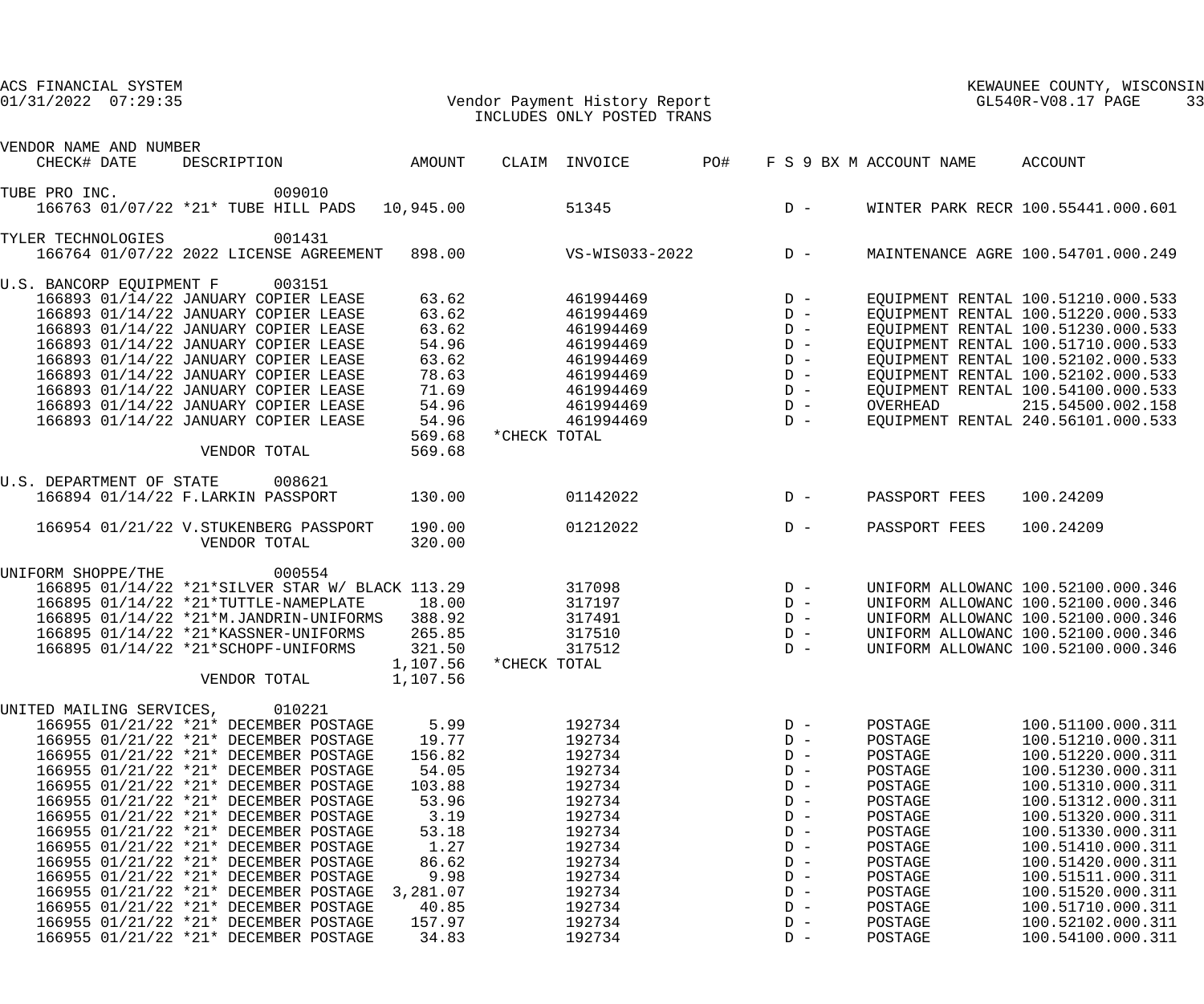|                 | ACS FINANCIAL SYSTEM         |                                                                                                   |               |              |                                                             |       |                  |                          | KEWAUNEE COUNTY, WISCONSIN         |    |
|-----------------|------------------------------|---------------------------------------------------------------------------------------------------|---------------|--------------|-------------------------------------------------------------|-------|------------------|--------------------------|------------------------------------|----|
|                 | $01/31/2022$ $07:29:35$      |                                                                                                   |               |              | Vendor Payment History Report<br>INCLUDES ONLY POSTED TRANS |       |                  |                          | GL540R-V08.17 PAGE                 | 34 |
|                 | VENDOR NAME AND NUMBER       |                                                                                                   |               |              |                                                             |       |                  |                          |                                    |    |
| CHECK# DATE     |                              | DESCRIPTION                                                                                       | <b>AMOUNT</b> |              | CLAIM INVOICE                                               | PO#   |                  | F S 9 BX M ACCOUNT NAME  | ACCOUNT                            |    |
|                 | UNITED MAILING SERVICES,     | 010221                                                                                            |               |              |                                                             |       |                  |                          |                                    |    |
|                 |                              | 166955 01/21/22 *21* DECEMBER POSTAGE                                                             | 32.40         |              | 192734                                                      |       | $D -$            | POSTAGE                  | 100.54113.000.311                  |    |
|                 |                              | 166955 01/21/22 *21* DECEMBER POSTAGE                                                             | 4.47          |              | 192734                                                      |       | $D -$            | POSTAGE                  | 100.54701.000.311                  |    |
|                 |                              | 166955 01/21/22 *21* DECEMBER POSTAGE                                                             | 128.52        |              | 192734                                                      |       | $D -$            | POSTAGE                  | 100.55620.000.311                  |    |
|                 |                              | 166955 01/21/22 *21* DECEMBER POSTAGE                                                             | 7.73          |              | 192734                                                      |       | $D -$            | OVERHEAD                 | 215.54300.550.158                  |    |
|                 |                              | 166955 01/21/22 *21* DECEMBER POSTAGE                                                             | 14.34         |              | 192734                                                      |       | $D -$            | OVERHEAD                 | 215.54410.076.158                  |    |
|                 |                              | 166955 01/21/22 *21* DECEMBER POSTAGE                                                             | 106.80        |              | 192734                                                      |       | $D -$            | OVERHEAD                 | 215.54500.002.158                  |    |
|                 |                              | 166955 01/21/22 *21* DECEMBER POSTAGE                                                             | 1.27          |              | 192734                                                      |       | $D -$            | OVERHEAD                 | 215.54500.366.158                  |    |
|                 |                              | 166955 01/21/22 *21* DECEMBER POSTAGE                                                             | 47.37         |              | 192734                                                      |       | $D -$            | OVERHEAD                 | 215.54501.341.158                  |    |
|                 |                              | 166955 01/21/22 *21* DECEMBER POSTAGE                                                             | 15.12         |              | 192734                                                      |       | $D -$            | OVERHEAD                 | 215.54607.000.158                  |    |
|                 |                              | 166955 01/21/22 *21* DECEMBER POSTAGE                                                             | 14.68         |              | 192734                                                      |       | $D -$            | OVERHEAD                 | 215.54614.000.158                  |    |
|                 |                              | 166955 01/21/22 *21* DECEMBER POSTAGE                                                             | 45.80         |              | 192734                                                      |       | $D -$            | OVERHEAD                 | 216.54361.000.158                  |    |
|                 |                              | 166955 01/21/22 *21* DECEMBER POSTAGE                                                             | 7.08          |              | 192734                                                      |       | $D -$            | POSTAGE                  | 220.54104.000.311                  |    |
|                 |                              | 166955 01/21/22 *21* DECEMBER POSTAGE                                                             | 0.64          |              | 192734                                                      |       | $D -$            | POSTAGE                  | 245.51730.000.311                  |    |
|                 |                              |                                                                                                   | 4,489.65      | *CHECK TOTAL |                                                             |       |                  |                          |                                    |    |
|                 |                              | VENDOR TOTAL                                                                                      | 4,489.65      |              |                                                             |       |                  |                          |                                    |    |
| URBAN/DEBRA L   |                              | 001419                                                                                            |               |              |                                                             |       |                  |                          |                                    |    |
|                 | 166703 01/07/22 *21* RESPITE |                                                                                                   | 753.39        |              | $CF$ 12/21                                                  |       | D N 01           | RESPITE CARE             | 215.54501.341.201                  |    |
|                 | 166703 01/07/22 *21* RESPITE |                                                                                                   | 784.39        |              | FM 12/21                                                    |       | D N 01           | RESPITE CARE             | 215.54501.341.201                  |    |
|                 |                              |                                                                                                   | 1,537.78      | *CHECK TOTAL |                                                             |       |                  |                          |                                    |    |
|                 |                              | VENDOR TOTAL                                                                                      | 1,537.78      |              |                                                             |       |                  |                          |                                    |    |
| USDA-APHIS      |                              | 008383                                                                                            |               |              |                                                             |       |                  |                          |                                    |    |
|                 |                              | 166956 01/21/22 *21* 4TH QTR PMT                                                                  | 9,207.11      |              | 3004091623                                                  | $D -$ |                  | CLAIM REVIEWER           | 240.56104.000.144                  |    |
|                 |                              | 166956 01/21/22 *21* 4TH OTR PMT                                                                  | 871.95        |              | 3004091623                                                  | $D -$ |                  | TRAVEL EXPENSES          | 240.56104.000.332                  |    |
|                 |                              |                                                                                                   | 10,079.06     | *CHECK TOTAL |                                                             |       |                  |                          |                                    |    |
|                 |                              | VENDOR TOTAL                                                                                      | 10,079.06     |              |                                                             |       |                  |                          |                                    |    |
|                 |                              |                                                                                                   |               |              |                                                             |       |                  |                          |                                    |    |
|                 | UW MADISON ACCOUNTING SE     | 001269                                                                                            |               |              |                                                             |       |                  |                          |                                    |    |
|                 |                              | 166765 01/07/22 *21* GEN FARMING BOOKS 150.00                                                     |               |              | AR0072064                                                   |       | $D -$            |                          | PESTICIDE CERTIF 235.55622.000.601 |    |
| UW-MADISON      |                              | 009464                                                                                            |               |              |                                                             |       |                  |                          |                                    |    |
|                 |                              | 166977 01/28/22 *21* DECEMBER BILLING                                                             | 100.00        |              | 1102022-227                                                 |       | $D -$            | OVERHEAD                 | 215.54501.341.158                  |    |
|                 |                              |                                                                                                   |               |              |                                                             |       |                  |                          |                                    |    |
|                 | VAN ELLS LAW OFFICE          | 000407                                                                                            |               |              |                                                             |       |                  |                          |                                    |    |
|                 |                              | $166957$ 01/21/22 *21* CH 48 21-JC-01 3,650.00<br>$166957$ 01/21/22 *21* CH 48 21-JC-11-13 741.20 |               |              | 21JC1-7-120821                                              |       | D N 01<br>D N 01 | LEGAL FEES<br>LEGAL FEES | 100.51230.000.212                  |    |
|                 |                              |                                                                                                   | 4,391.20      | *CHECK TOTAL | 21JC11+-121521                                              |       |                  |                          | 100.51230.000.212                  |    |
|                 |                              | VENDOR TOTAL                                                                                      | 4,391.20      |              |                                                             |       |                  |                          |                                    |    |
|                 |                              |                                                                                                   |               |              |                                                             |       |                  |                          |                                    |    |
|                 |                              | VANDENHOUTEN/JANICE M. 010054                                                                     |               |              |                                                             |       |                  |                          |                                    |    |
|                 |                              | 166857 01/14/22 *21* DRIVER ESCORT VOLUN 167.44                                                   |               |              | jv1221                                                      |       | D N 01           |                          | TRAVEL EXPENSES 215.54607.000.332  |    |
| VANDERMOSS/RYAN |                              | 002655                                                                                            |               |              |                                                             |       |                  |                          |                                    |    |
|                 |                              | 166958 01/21/22 CLOTHING ALLOWANCE                                                                | 158.28        |              | 01132022                                                    |       | $D -$            |                          | UNIFORM ALLOWANC 100.52100.000.346 |    |
| VANDERVEST/JODI |                              | 008449                                                                                            |               |              |                                                             |       |                  |                          |                                    |    |
|                 |                              | 166858 01/14/22 *21* DECEMBER TRAVEL                                                              | 18.30         |              | 12312021                                                    |       | $D -$            | OVERHEAD                 | 215.54353.561.158                  |    |
|                 |                              | 166858 01/14/22 *21* DECEMBER TRAVEL                                                              | 11.76         |              | 12312021                                                    |       | $D -$            | OVERHEAD                 | 215.54624.000.158                  |    |
|                 |                              |                                                                                                   |               |              |                                                             |       |                  |                          |                                    |    |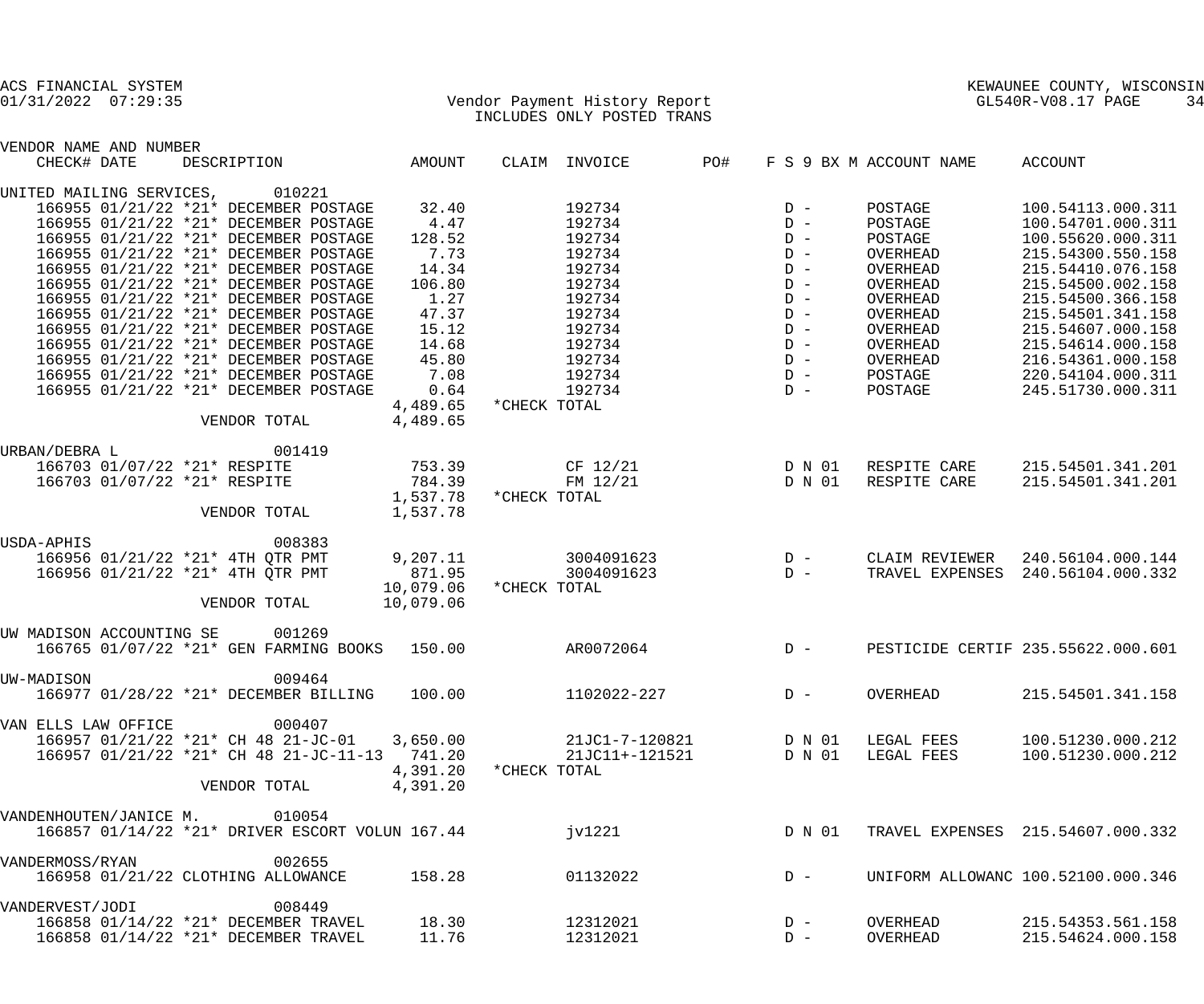| ACS FINANCIAL SYSTEM<br>$01/31/2022$ 07:29:35                                                          |                      | Vendor Payment History Report<br>INCLUDES ONLY POSTED TRANS |                    |                            | KEWAUNEE COUNTY, WISCONSIN<br>$GL540R-\mathrm{V08.17}$ PAGE | 35 |
|--------------------------------------------------------------------------------------------------------|----------------------|-------------------------------------------------------------|--------------------|----------------------------|-------------------------------------------------------------|----|
| VENDOR NAME AND NUMBER<br>DESCRIPTION AMOUNT<br>CHECK# DATE                                            |                      | CLAIM INVOICE PO# F S 9 BX M ACCOUNT NAME ACCOUNT           |                    |                            |                                                             |    |
|                                                                                                        |                      |                                                             |                    |                            |                                                             |    |
| 008449<br>VANDERVEST/JODI                                                                              |                      |                                                             |                    |                            |                                                             |    |
| VENDOR TOTAL                                                                                           | 30.06<br>30.06       | *CHECK TOTAL                                                |                    |                            |                                                             |    |
| 000478<br>VANSTRATEN/MICHELLE<br>166797 01/14/22 000806103012/01/2021 031 254.00  002206 IM 01/05/2022 |                      |                                                             | $D -$              |                            | KINSHIP ASSESSME 215.54500.378.601                          |    |
| 001009<br>VASKE/HAYLEY                                                                                 |                      |                                                             |                    |                            |                                                             |    |
|                                                                                                        |                      | AMG 12/2021 D N 01                                          |                    |                            | RESPITE CARE 215.54501.341.201                              |    |
| 166859 01/14/22 *21* RESPITE 650.00<br>166859 01/14/22 *21* RESPITE 200.00                             |                      | CAG 12/2021 D N 01                                          |                    | RESPITE CARE               | 215.54501.341.201                                           |    |
| 166859 01/14/22 *21* RESPITE                                                                           | 700.00               |                                                             | TYG 12/2021 D N 01 | RESPITE CARE               | 215.54501.341.201                                           |    |
| VENDOR TOTAL                                                                                           | 1,550.00<br>1,550.00 | *CHECK TOTAL                                                |                    |                            |                                                             |    |
| 000512<br>VB-S1 ASSETS LLC                                                                             |                      |                                                             |                    |                            |                                                             |    |
|                                                                                                        |                      | $INV-00277747$ $D -$                                        |                    | TELEPHONE                  | 100.52600.000.225                                           |    |
| 166766 01/07/22 JANUARY RENT 34.19<br>166766 01/07/22 JANUARY RENT 34.19                               |                      | $INV-00277747$ $D -$                                        |                    | TELEPHONE                  | 100.52601.000.225                                           |    |
| 166766 01/07/22 JANUARY RENT                                                                           | 68.38                | INV-00277747                                                | $D -$              | TELEPHONE                  | 100.52602.000.225                                           |    |
| VENDOR TOTAL                                                                                           | 136.76<br>136.76     | *CHECK TOTAL                                                |                    |                            |                                                             |    |
| VERIZON WIRELESS<br>000386                                                                             |                      |                                                             |                    |                            |                                                             |    |
| 166767 01/07/22 12/24-1/23 SERVICE                                                                     | 40.01                | 9895733895                                                  | $D -$              | TELEPHONE                  | 240.56101.000.225                                           |    |
| WATER & ENVIRONMENTAL AN<br>000582                                                                     |                      |                                                             |                    |                            |                                                             |    |
| 166896 01/14/22 *21* SAMPLE TESTING 16,335.00                                                          |                      | 1000646                                                     | $D -$              |                            | COASTL MGT-WELL 240.56119.010.601                           |    |
| WB PROMOS LLC<br>.03844                                                                                |                      |                                                             |                    |                            |                                                             |    |
| 166860 01/14/22 *21* TUMBLERS/WATER BO 1,634.08                                                        |                      | 872193                                                      | $D -$              | OVERHEAD                   | 215.54500.811.158                                           |    |
| WEST KEWAUNEE TREASURER 000343                                                                         |                      |                                                             |                    |                            |                                                             |    |
| 166915 01/21/22 2022 ANNUAL ADMIN FEES 4,530.46                                                        |                      | JAN 2022                                                    | $D -$              | W KEWAUNEE TOWN            | 600.54923.000.591                                           |    |
| 166915 01/21/22 FIRE COMPENSATION                                                                      | 1,500.00             | <b>JAN 2022 FIRE</b>                                        | $D -$              | W KEWAUNEE FIRE            | 600.54923.000.592                                           |    |
| VENDOR TOTAL                                                                                           | 6,030.46<br>6,030.46 | *CHECK TOTAL                                                |                    |                            |                                                             |    |
|                                                                                                        |                      |                                                             |                    |                            |                                                             |    |
| 009955<br>WEX BANK                                                                                     |                      |                                                             |                    |                            |                                                             |    |
| 166897 01/14/22 *21* DECEMBER FUEL                                                                     | 4,801.12             | 77457586                                                    | $D -$              |                            | GASOLINE & DIESE 100.52100.000.351                          |    |
| 000041<br>WI DEPARTMENT OF ADMIN                                                                       |                      |                                                             |                    |                            |                                                             |    |
| 166959 01/21/22 *21* DEC NETWORK ACCESS                                                                | 37.50                | 505-0000065805                                              | $D -$              | TELEPHONE                  | 100.51330.000.225                                           |    |
| 166959 01/21/22 *21* DEC NETWORK ACCESS                                                                | 37.50                | 505-0000065805                                              | $D -$              | OVERHEAD                   | 215.54410.076.158                                           |    |
| VENDOR TOTAL                                                                                           | 75.00<br>75.00       | *CHECK TOTAL                                                |                    |                            |                                                             |    |
| 001983<br>WI DEPT. OF ADMINISTRATI                                                                     |                      |                                                             |                    |                            |                                                             |    |
| 166898 01/14/22 4TH QTR FEES                                                                           | 3,854.01             | 4THQTR2021                                                  | $D -$              | REGISTER IN PROB 100.24232 |                                                             |    |
| 166898 01/14/22 4TH QTR FEES                                                                           | 427.00               | 4THQTR2021                                                  | $D -$              | BIRTH CERTIFICAT 100.24238 |                                                             |    |
| 166898 01/14/22 4TH QTR FEES                                                                           | 1,853.00             | 4THQTR2021                                                  | $D -$              | VITAL RECORDS ON 100.24239 |                                                             |    |
|                                                                                                        | 6, 134.01            | *CHECK TOTAL                                                |                    |                            |                                                             |    |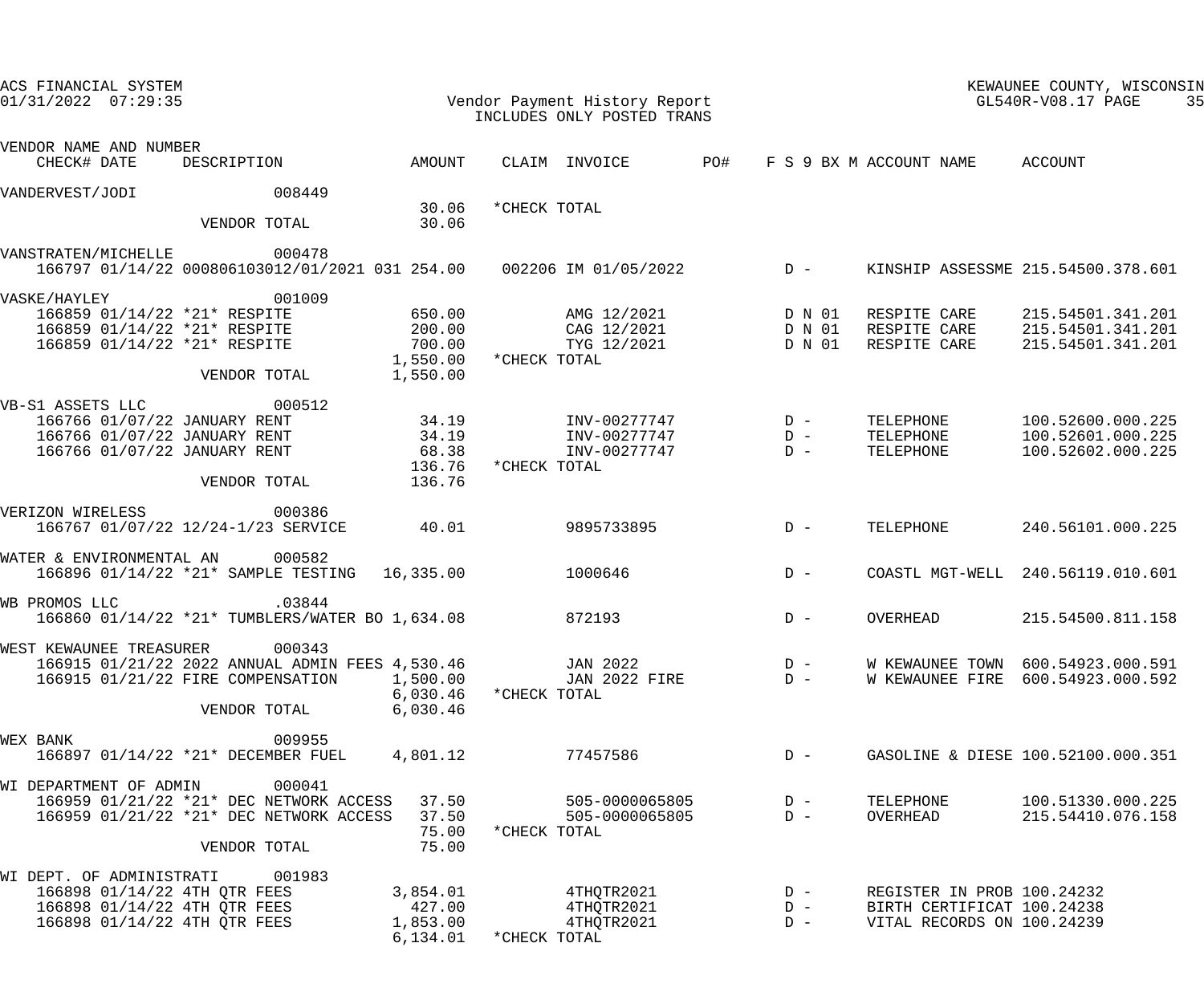| ACS FINANCIAL SYSTEM<br>Vendor Payment History Report<br>$01/31/2022$ $07:29:35$                                                                                                                                                                                               |              | INCLUDES ONLY POSTED TRANS                   |                                  |                                                          | KEWAUNEE COUNTY, WISCONSIN<br>GL540R-V08.17 PAGE<br>36                           |
|--------------------------------------------------------------------------------------------------------------------------------------------------------------------------------------------------------------------------------------------------------------------------------|--------------|----------------------------------------------|----------------------------------|----------------------------------------------------------|----------------------------------------------------------------------------------|
| VENDOR NAME AND NUMBER                                                                                                                                                                                                                                                         |              |                                              |                                  |                                                          |                                                                                  |
| AMOUNT<br>DESCRIPTION<br>CHECK# DATE                                                                                                                                                                                                                                           |              | CLAIM INVOICE                                | <b>PO#</b>                       | F S 9 BX M ACCOUNT NAME ACCOUNT                          |                                                                                  |
| WI DEPT. OF ADMINISTRATI 001983<br>VENDOR TOTAL<br>6, 134.01                                                                                                                                                                                                                   |              |                                              |                                  |                                                          |                                                                                  |
| WI REGISTER OF DEEDS ASS 001420<br>125.00<br>166768 01/07/22 2022 DUES                                                                                                                                                                                                         |              | 2022 DUES                                    | $D -$                            |                                                          | MEMBERSHIP DUES 100.51710.000.324                                                |
| WI VICTIM WITNESS PROF. 000586<br>50.00<br>166769 01/07/22 2022 DUES                                                                                                                                                                                                           |              | 2022 DUES                                    | $D -$                            |                                                          | MEMBERSHIP DUES 100.51312.000.324                                                |
| 000431<br>WINTER PARK ASSOCIATION<br>166704 01/07/22 *21* TUBING CERTIFICATES 750.00                                                                                                                                                                                           |              | 12302021                                     | $D -$                            | OVERHEAD                                                 | 215.54500.811.158                                                                |
| WISCONSIN CIVIL PROCESS<br>000981<br>166960 01/21/22 CONFERENCE REGISTRATION 175.00                                                                                                                                                                                            |              | 2022 CONFERENC                               | $D -$                            |                                                          | TRAINING/SCHOOL 100.52100.000.339                                                |
| WISCONSIN CLERK OF CIRCU<br>001622<br>125.00<br>166961 01/21/22 2022 DUES                                                                                                                                                                                                      |              | 2022 DUES                                    | $D -$                            |                                                          | MEMBERSHIP DUES 100.51220.000.324                                                |
| WISCONSIN COUNTIES ASSOC 000350<br>167009 01/28/22 2022 DUES<br>5,281.00                                                                                                                                                                                                       |              | 2022 DUES                                    | $D -$                            |                                                          | MEMBERSHIP DUES 100.51100.000.324                                                |
| 000358<br>WISCONSIN COUNTY CLERK'S<br>166962 01/21/22 2022 DUES<br>125.00                                                                                                                                                                                                      |              | 2022 DUES                                    | $D -$                            |                                                          | MEMBERSHIP DUES 100.51420.000.324                                                |
| 001172<br>WISCONSIN CTY TREASURERS<br>100.00<br>166963 01/21/22 2022 DUES                                                                                                                                                                                                      |              | 2022 DUES                                    | $D -$                            |                                                          | MEMBERSHIP DUES 100.51520.000.324                                                |
| 000589<br>WISCONSIN DEPT OF ADMIN.<br>166770 01/07/22 DECEMBER LAND INFO FEES 698.00<br>166770 01/07/22 DECEMBER LAND INFO FEE 1,745.00<br>2,443.00<br>2,443.00<br>VENDOR TOTAL                                                                                                | *CHECK TOTAL | DEC2021<br>DEC2021                           | $D -$<br>$D -$                   | LAND INFORMATION 100.24215<br>STATEWIDE PARCEL 100.24217 |                                                                                  |
| 003813<br>WISCONSIN DEPT. OF JUSTI<br>166978 01/28/22 *21*NOV BACKGROUND CHECK 20.00<br>166978 01/28/22 *21*NOV BACKGROUND CHECK 31.25<br>166978 01/28/22 *21*NOV BACKGROUND CHECK 10.00<br>166978 01/28/22 *21*DEC BACKGROUND CHECK 50.00<br>111.25<br>111.25<br>VENDOR TOTAL | *CHECK TOTAL | 11302021<br>11302021<br>11302021<br>12312021 | $D -$<br>$D -$<br>$D -$<br>$D -$ | OVERHEAD<br>OVERHEAD<br>OVERHEAD<br>OVERHEAD             | 215.54359.000.158<br>215.54500.414.158<br>215.54607.000.158<br>215.54500.414.158 |
| 003981<br>WISCONSIN LAND & WATER<br>167010 01/28/22 2022 DUES<br>1,440.00                                                                                                                                                                                                      |              | 1531-2022                                    | $D -$                            |                                                          | MEMBERSHIP DUES 240.56101.000.324                                                |
| WISCONSIN PROFESSIONAL<br>001077<br>166964 01/21/22 PROTECTIVE UNION DUES<br>9.00<br>166964 01/21/22 PROTECTIVE UNION DUES<br>756.00<br>765.00<br>VENDOR TOTAL<br>765.00                                                                                                       | *CHECK TOTAL | 12645<br>13066                               | $D -$<br>$D -$                   | PROTECTIVE UNION 800.21552<br>PROTECTIVE UNION 800.21552 |                                                                                  |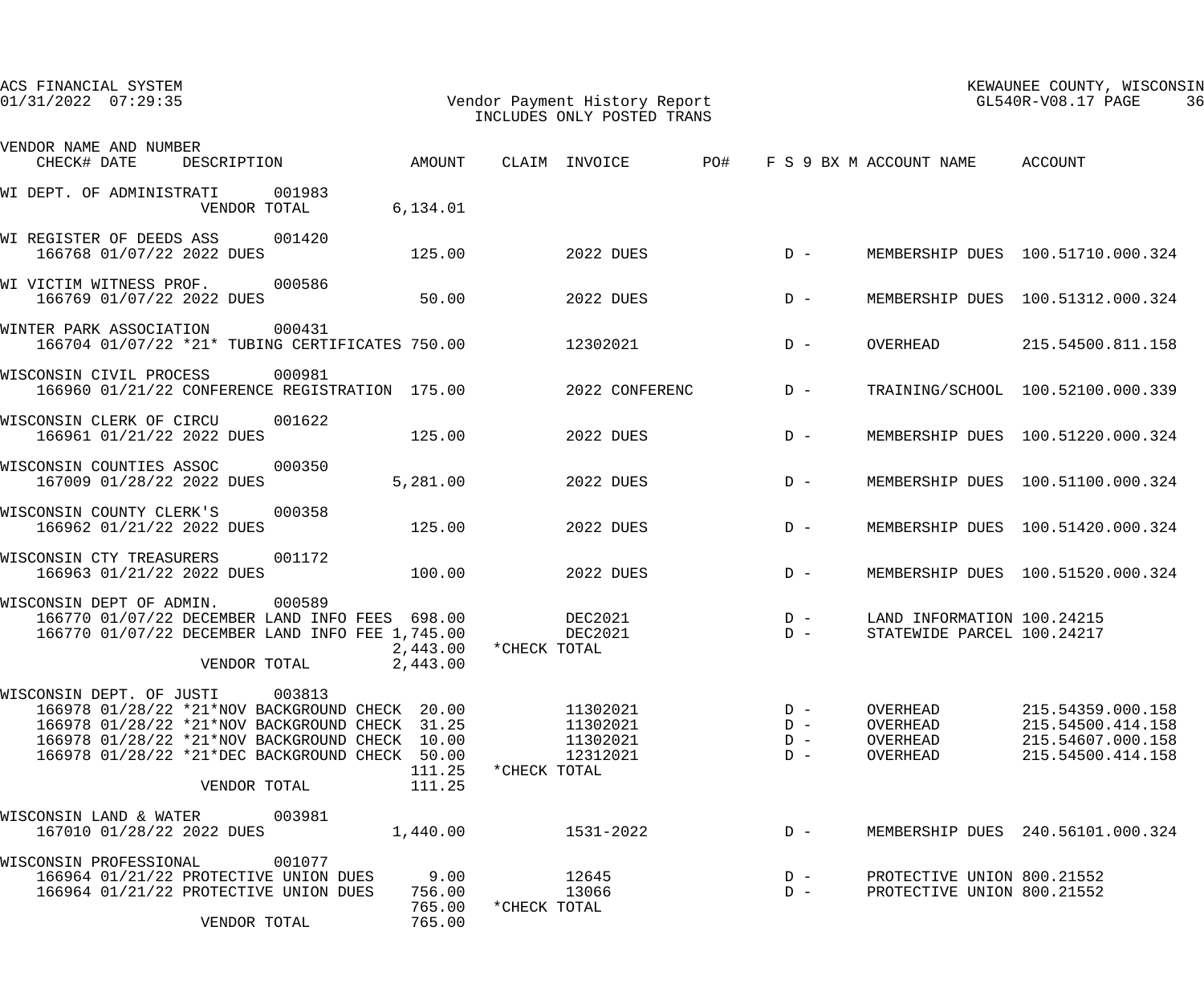### 01/31/2022 07:29:35 Vendor Payment History Report GL540R-V08.17 PAGE 37 INCLUDES ONLY POSTED TRANS

| VENDOR NAME AND NUMBER   |                                                                                                                |                        |                                                                                                                                                                                                                                                                                                                     |       |       |                             |                                    |
|--------------------------|----------------------------------------------------------------------------------------------------------------|------------------------|---------------------------------------------------------------------------------------------------------------------------------------------------------------------------------------------------------------------------------------------------------------------------------------------------------------------|-------|-------|-----------------------------|------------------------------------|
| CHECK# DATE              | DESCRIPTION AMOUNT                                                                                             |                        | CLAIM INVOICE PO#                                                                                                                                                                                                                                                                                                   |       |       | F S 9 BX M ACCOUNT NAME     | ACCOUNT                            |
|                          | WISCONSIN PUBLIC SERVICE 001873                                                                                |                        |                                                                                                                                                                                                                                                                                                                     |       |       |                             |                                    |
|                          | 166771 01/07/22 *21* GAS FLARE                                                                                 | 230.10                 |                                                                                                                                                                                                                                                                                                                     |       |       | 12272021-00036 D - ELECTRIC | 600.54923.000.222                  |
|                          | 166771 01/07/22 *21* EXPO HALL 2,523.50                                                                        |                        | 12272021-00038                                                                                                                                                                                                                                                                                                      |       | $D -$ | ELECTRIC                    | 100.55301.000.222                  |
|                          | 166771 01/07/22 *21* EXPO HALL 645.67                                                                          |                        | 12272021-00038                                                                                                                                                                                                                                                                                                      |       | $D -$ | GAS                         | 100.55301.000.224                  |
|                          | 166771 01/07/22 *21* TRACK MAINT                                                                               | 35.38                  | 12272021-00040                                                                                                                                                                                                                                                                                                      |       | $D -$ | ELECTRIC                    | 100.55300.000.222                  |
|                          | 166771 01/07/22 *21* CTY L TOWER                                                                               | 319.19                 | 12272021-00048                                                                                                                                                                                                                                                                                                      |       | $D -$ | ELECTRIC                    | 100.52102.000.222                  |
|                          | 166771 01/07/22 *21* RYAN PARK                                                                                 | 95.73                  | 12272021-00050                                                                                                                                                                                                                                                                                                      |       | $D -$ | ELECTRIC                    | 100.55200.000.222                  |
|                          | 166771 01/07/22 *21*WEST ALASKA ELECTRIC 43.24                                                                 |                        | 12272021-00053                                                                                                                                                                                                                                                                                                      |       | $D -$ |                             | BOAT LAUNCH EXPE 230.55467.000.601 |
|                          | 166771 01/07/22 *21* ALG TOWER GAS                                                                             | 19.00                  | 12282021-00046                                                                                                                                                                                                                                                                                                      |       | $D -$ | GAS                         | 100.52102.000.224                  |
|                          | 166771 01/07/22 *21* KROHNS LAKE LIGHTIN 37.99                                                                 |                        | 12302021-00017                                                                                                                                                                                                                                                                                                      |       | $D -$ |                             | BOAT LAUNCH EXPE 230.55467.000.601 |
|                          | 166771 01/07/22 *21* ELECTRIC                                                                                  | 1,749.46               |                                                                                                                                                                                                                                                                                                                     |       |       | ELECTRIC                    | 100.51602.000.222                  |
|                          | 166771 01/07/22 *21* GAS                                                                                       | 3,886.99               |                                                                                                                                                                                                                                                                                                                     |       |       | GAS                         | 100.51602.000.224                  |
|                          |                                                                                                                |                        |                                                                                                                                                                                                                                                                                                                     |       |       | ELECTRIC                    | 100.51605.000.222                  |
|                          | 166771 01/07/22 *21* ELECTRIC 2,017.73<br>166771 01/07/22 *21* GAS 2,102.82                                    |                        | $\begin{array}{ccc}\n 3978739633 & D - \\  3978739633 & D - \\  3978739633 & D - \\  3978739633 & D - \\  3978739633 & D - \\  3079739633 & D - \\ \end{array}$                                                                                                                                                     |       |       | GAS                         | 100.51605.000.224                  |
|                          | 166771 01/07/22 *21* ELECTRIC 1,044.42                                                                         |                        |                                                                                                                                                                                                                                                                                                                     |       |       | ELECTRIC                    | 100.52102.000.222                  |
|                          | 166771 01/07/22 *21* ELECTRIC 38.14                                                                            |                        |                                                                                                                                                                                                                                                                                                                     |       |       | DANA FARM                   | 100.54921.000.601                  |
|                          | 166771 01/07/22 *21* ELECTRIC                                                                                  |                        |                                                                                                                                                                                                                                                                                                                     |       |       | ELECTRIC                    | 100.55111.000.222                  |
|                          | 166771 01/07/22 *21* GAS                                                                                       | RIC 86.87<br>96.08     |                                                                                                                                                                                                                                                                                                                     |       |       | GAS                         | 100.55111.000.224                  |
|                          |                                                                                                                |                        | $\begin{array}{lllllllllllllll} & & & & & & \ \ 3978739633 & & & & \ \ 2978739633 & & & \ \ 3978739633 & & & \ \ 3978739633 & & & \ \ 3978739633 & & & \ \ 2978739633 & & & \ \ 2978739633 & & & \ \ 2978739633 & & & \ \ 2978739633 & & & \ \ 2978739633 & & & \ \ 2978742295 & & & \ \ 2978742295 & & & \ \ 2978$ |       |       | ELECTRIC                    | 100.55200.000.222                  |
|                          | 166771 01/07/22 *21* ELECTRIC 449.25<br>166771 01/07/22 *21* GAS 83.09<br>166771 01/07/22 *21* ELECTRIC 314.29 |                        |                                                                                                                                                                                                                                                                                                                     |       |       | GAS                         | 100.55300.000.224                  |
|                          |                                                                                                                |                        |                                                                                                                                                                                                                                                                                                                     |       |       | ELECTRIC                    | 100.55441.000.222                  |
|                          | 166771 01/07/22 *21* ELECTRIC                                                                                  |                        |                                                                                                                                                                                                                                                                                                                     |       |       | ELECTRIC                    | 700.53260.000.222                  |
|                          |                                                                                                                | 604.39                 |                                                                                                                                                                                                                                                                                                                     |       |       |                             |                                    |
|                          | 166771 01/07/22 *21* GAS                                                                                       | 162.74                 |                                                                                                                                                                                                                                                                                                                     |       |       | GAS                         | 700.53260.000.224                  |
|                          | 166771 01/07/22 *21* ELECTRIC 1,367.71                                                                         |                        |                                                                                                                                                                                                                                                                                                                     |       |       | ELECTRIC                    | 700.53270.000.222                  |
|                          | 166771 01/07/22 *21* GAS                                                                                       | 1,821.86               | 3978742295                                                                                                                                                                                                                                                                                                          |       | $D -$ | GAS                         | 700.53270.000.224                  |
|                          |                                                                                                                | 19,775.64 *CHECK TOTAL |                                                                                                                                                                                                                                                                                                                     |       |       |                             |                                    |
|                          | 167011 01/28/22 EVIDENCE BLDING 195.66                                                                         |                        | 01172022-00041 D-                                                                                                                                                                                                                                                                                                   |       |       | ELECTRIC                    | 100.52116.000.222                  |
|                          | 167011 01/28/22 EVIDENCE BLDING                                                                                | 703.64                 | 01172022-00041                                                                                                                                                                                                                                                                                                      | $D -$ |       | GAS                         | 100.52116.000.224                  |
|                          | 167011 01/28/22 GRANDSTAND/DAIRY BARN 185.46                                                                   |                        | 01182022-00001                                                                                                                                                                                                                                                                                                      |       | $D -$ | ELECTRIC                    | 100.55300.000.222                  |
|                          | 167011 01/28/22 GRANDSTAND/DAIRY BARN                                                                          | 156.09                 | 01182022-00001                                                                                                                                                                                                                                                                                                      | $D -$ |       | GAS                         | 100.55300.000.224                  |
|                          | 167011 01/28/22 LANDFILL HOUSE                                                                                 | 28.76                  | 01192022-00055 D-                                                                                                                                                                                                                                                                                                   |       |       | ELECTRIC                    | 600.54923.000.222                  |
|                          | 167011 01/28/22 DANA FARM/ICE RINK ELECT 484.98                                                                |                        | 01192022-00056                                                                                                                                                                                                                                                                                                      |       | $D -$ | DANA FARM                   | 100.54921.000.601                  |
|                          |                                                                                                                | 1,754.59 *CHECK TOTAL  |                                                                                                                                                                                                                                                                                                                     |       |       |                             |                                    |
|                          | VENDOR TOTAL                                                                                                   | 21,530.23              |                                                                                                                                                                                                                                                                                                                     |       |       |                             |                                    |
| WISCONSIN REAL PROPERTY  | 001469                                                                                                         |                        |                                                                                                                                                                                                                                                                                                                     |       |       |                             |                                    |
|                          | 166772 01/07/22 2022 MEMBERSHIP DUES                                                                           | 80.00                  | 2022 DUES                                                                                                                                                                                                                                                                                                           |       | $D -$ |                             | MEMBERSHIP DUES 245.51730.000.324  |
|                          |                                                                                                                |                        |                                                                                                                                                                                                                                                                                                                     |       |       |                             |                                    |
| WISCONSIN STATE LAB OF H | 008684                                                                                                         |                        |                                                                                                                                                                                                                                                                                                                     |       |       |                             |                                    |
|                          | 166773 01/07/22 *21* SAMPLE TESTING                                                                            | 35.00                  | 701596                                                                                                                                                                                                                                                                                                              |       | $D -$ |                             | MEDICAL SUPPLIES 100.54100.000.342 |
| WISCONSIN SUPPORT COLLEC | 006303                                                                                                         |                        |                                                                                                                                                                                                                                                                                                                     |       |       |                             |                                    |
|                          | 166774 01/07/22 JAN 7 PAYROLL                                                                                  | 1,532.30               | 01072022                                                                                                                                                                                                                                                                                                            |       | $D -$ | WAGE ASSIGNMENT             | 800.21580                          |
|                          |                                                                                                                |                        |                                                                                                                                                                                                                                                                                                                     |       |       |                             |                                    |
|                          | 166965 01/21/22 JAN 21 PAYROLL<br>VENDOR TOTAL                                                                 | 1,532.30<br>3,064.60   | 01212022                                                                                                                                                                                                                                                                                                            |       | $D -$ | WAGE ASSIGNMENT             | 800.21580                          |
|                          |                                                                                                                |                        |                                                                                                                                                                                                                                                                                                                     |       |       |                             |                                    |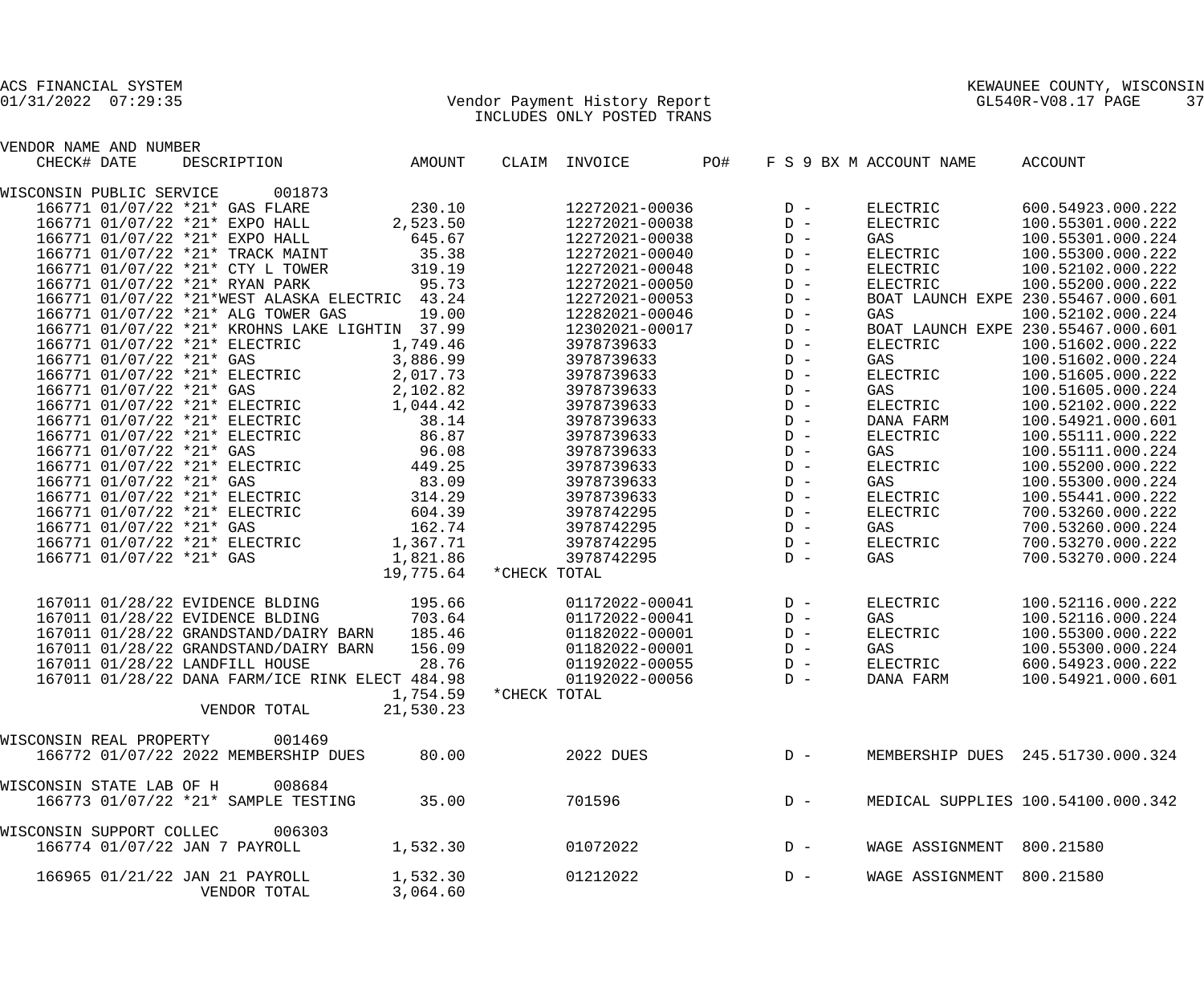| ACS FINANCIAL SYSTEM<br>$01/31/2022$ $07:29:35$                          |                 | Vendor Payment History Report<br>INCLUDES ONLY POSTED TRANS |                                | KEWAUNEE COUNTY, WISCONSIN<br>GL540R-V08.17 PAGE | -38 |
|--------------------------------------------------------------------------|-----------------|-------------------------------------------------------------|--------------------------------|--------------------------------------------------|-----|
| VENDOR NAME AND NUMBER<br>CHECK# DATE<br>DESCRIPTION                     | AMOUNT          | INVOICE<br>CLAIM                                            | F S 9 BX M ACCOUNT NAME<br>PO# | ACCOUNT                                          |     |
| WITCZAK/SIERRA<br>166966 01/21/22 BLOOD DRAW 22-00153                    | 001051<br>50.00 | 01082022                                                    | D N 01                         | MEDICAL SERVICES 100.52100.000.211               |     |
| 360 TRANSCRIPTION CORP<br>166705 01/07/22 *21* DEC TRANSCRIPTIONS 240.79 | 001199          | 6667                                                        | $D -$                          | CONTRACTED SERVI 215.54352.561.296               |     |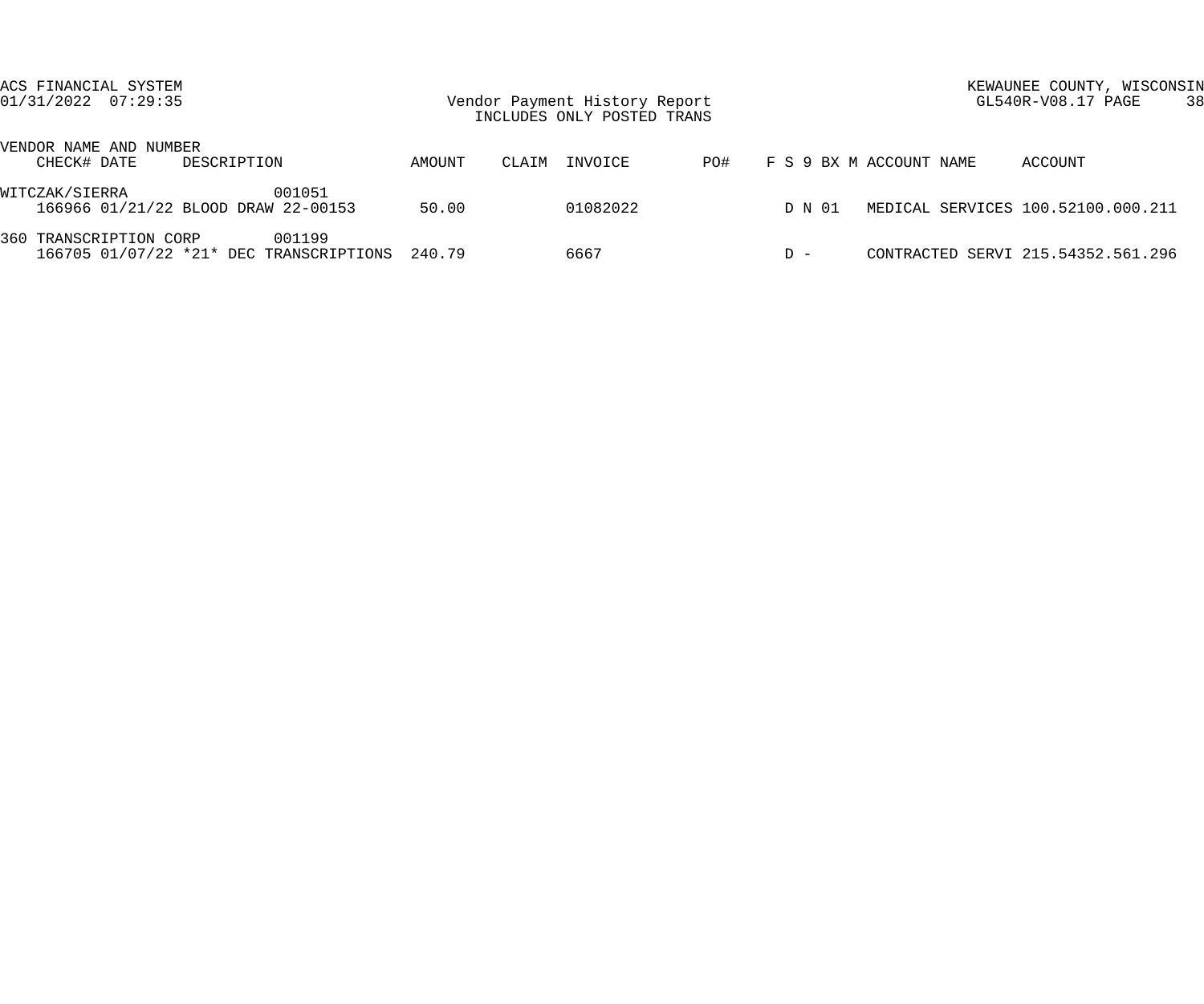# ACS FINANCIAL SYSTEM<br>01/31/2022 07:29:35 Vendor Payment History Report GL540R-V08.17 PAGE 39

## VENDOR NAME AND NUMBER<br>CHECK# DATE DESCRIPTION

AMOUNT CLAIM INVOICE PO# F S 9 BX M ACCOUNT NAME ACCOUNT

REPORT TOTALS: 794,116.47

RECORDS PRINTED - 000950